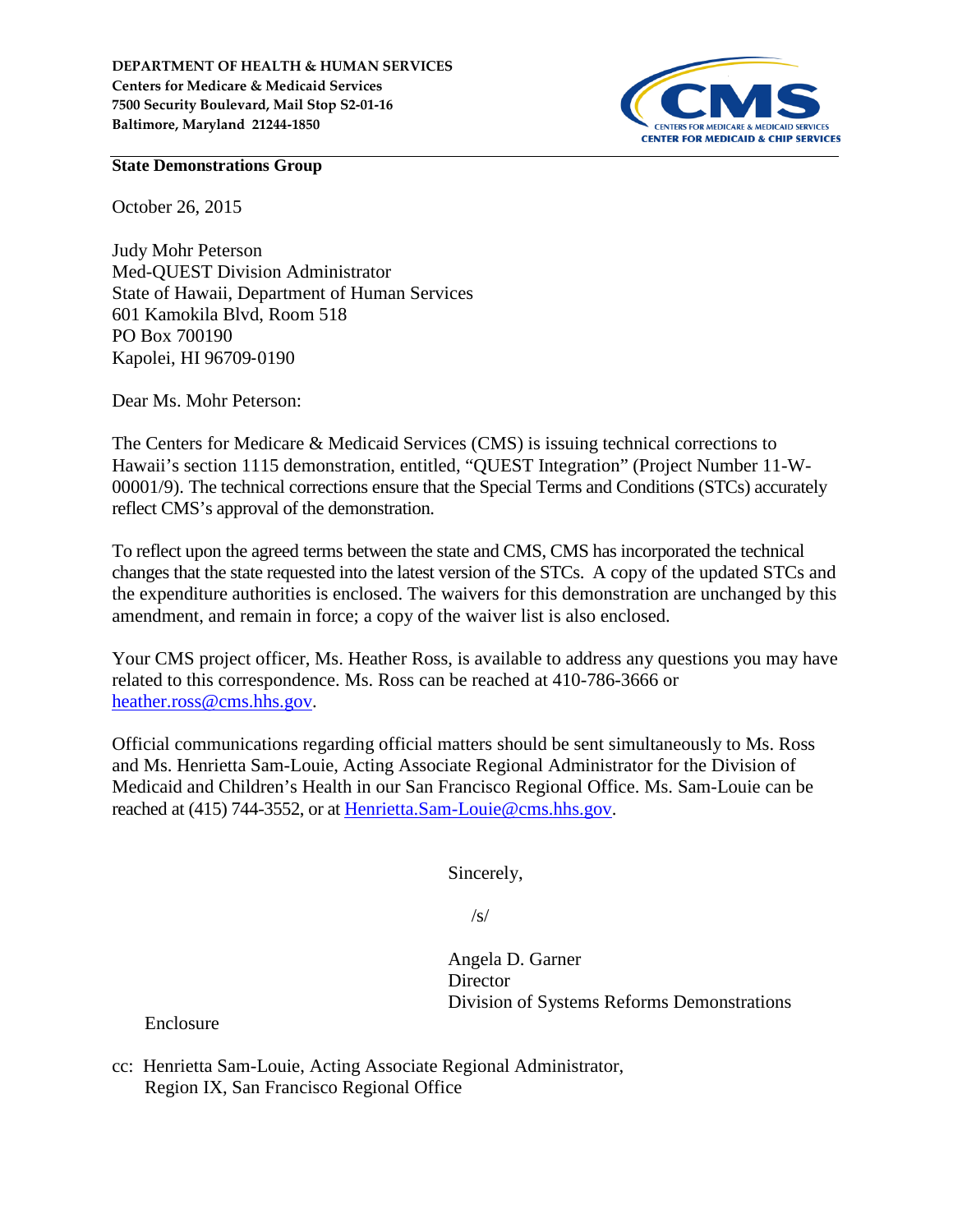## **CENTERS FOR MEDICARE & MEDICAID SERVICES WAIVER LIST**

| <b>NUMBER:</b> | 11-W-00001/9 |
|----------------|--------------|
|----------------|--------------|

#### **TITLE: QUEST Integration Medicaid Section 1115 Demonstration**

#### **AWARDEE: Hawaii Department of Human Services**

All requirements of the Medicaid program expressed in law, regulation, and policy statement, not expressly waived or identified as not applicable in accompanying expenditure authorities, shall apply to the demonstration project effective from October 1, 2013 through December 31, 2018. In addition, these waivers may only be implemented consistent with the approved Special Terms and Conditions (STCs).

Under the authority of section  $1115(a)(1)$  of the Social Security Act (the Act), the following waivers of State plan requirements contained in section 1902 of the Act are granted subject to the STCs for the QUEST Integration Medicaid Section 1115 Demonstration. These waivers shall apply to all demonstration enrollees.

### 1. **Medically Needy Section 1902(a)(10)(C); Section 1902(a)(17)**

To enable the state to limit medically needy spend-down eligibility in the case of those individuals who are not aged, blind, or disabled to those individuals whose gross incomes, before any spend-down calculation, are at or below 300 percent of the federal poverty level. This is not comparable to spend-down eligibility for the aged, blind, and disabled eligibility groups, for whom there is no gross income limit.

2. **Amount, Duration, and Scope Section 1902(a)(10)(B)**

To enable the state to offer demonstration benefits that may not be available to all categorically eligible or other individuals.

#### 3. **Retroactive Eligibility Section 1902(a)(34)**

To enable the state to limit retroactive eligibility to a ten (10) day period prior to application, or up to three months for individuals requesting long-term care services.

#### 4. **Freedom of Choice Section 1902(a)(23)(A)**

To enable Hawaii to restrict the freedom of choice of providers to populations that could not otherwise be mandated into managed care under section 1932.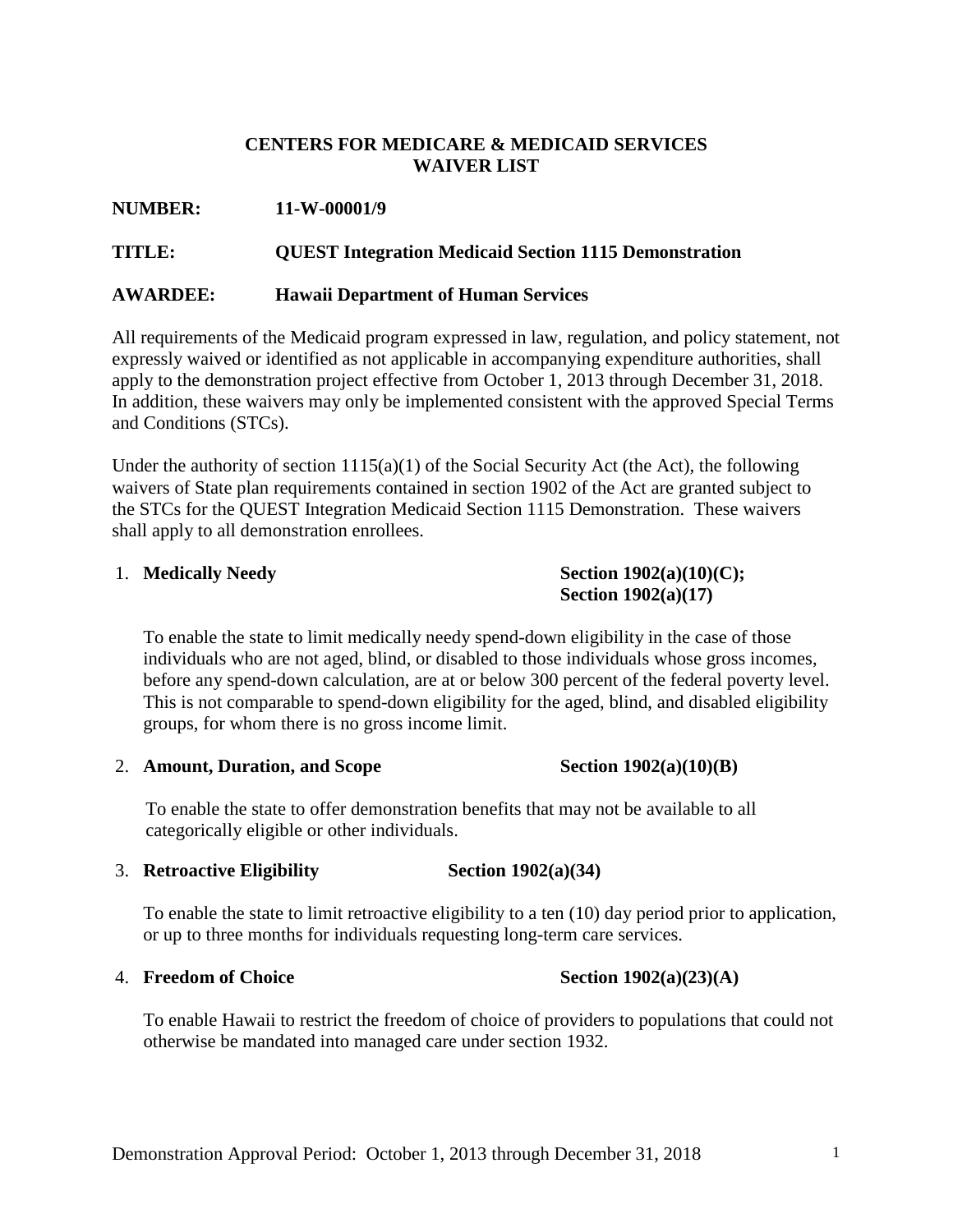#### 5. **Annual Redeterminations Section 1902(a)(17) and Section 1902(a)(19)**

To the extent necessary to enable the state to extend the eligibility span of enrollees who will need a redetermination between October 1, 2013, and December 31, 2013, to a reasonable date in 2014.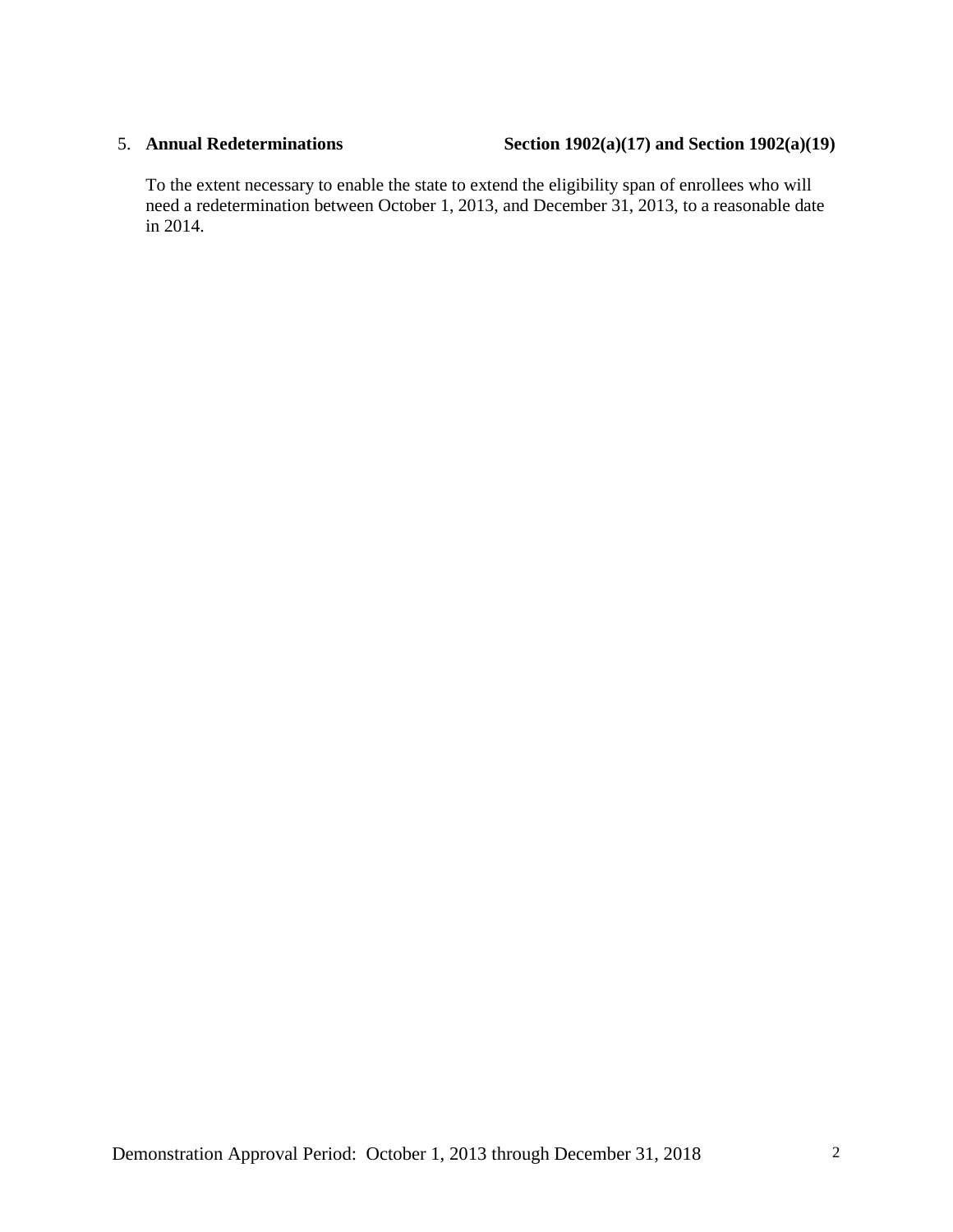## **CENTERS FOR MEDICARE AND MEDICAID SERVICES EXPENDITURE AUTHORITY**

| <b>NUMBER:</b>  | 11-W-00001/9                                                 |
|-----------------|--------------------------------------------------------------|
| <b>TITLE:</b>   | <b>QUEST Integration Medicaid Section 1115 Demonstration</b> |
| <b>AWARDEE:</b> | <b>Hawaii Department of Human Services</b>                   |

Under the authority of section 1115(a)(2) of the Social Security Act (the Act), expenditures made by the state for the items identified below, which are not otherwise included as expenditures under section 1903 shall, for the period of this demonstration extension be regarded as expenditures under the state's title XIX plan but are further limited by the Special Terms and Conditions (STCs) for the QUEST Integration Section 1115 demonstration.

### **For enrollees in All Components of the Demonstration:**

1. **Managed Care Payments.** Expenditures to provide coverage to individuals, to the extent that such expenditures are not otherwise allowable because the individuals are enrolled in managed care delivery systems that do not meet the following requirements of section 1903(m):

Expenditures for capitation payments provided to managed care organizations (MCOs) in which the state restricts enrollees' right to disenroll without cause within 90 days of initial enrollment in an MCO, as designated under section  $1903(m)(2)(A)(vi)$  and section  $1932(a)(4)(A)(ii)(I)$  of the Act. Enrollees may disenroll for cause at any time and may disenroll without cause during the annual open enrollment period, as specified at section  $1932(a)(4)(A)(ii)(II)$  of the Act, except with respect to enrollees on rural islands who are enrolled into a single plan in the absence of a choice of plan on that particular island.

Expenditures for capitation payments to MCOs in non-rural areas that do not provide enrollees with a choice of two or more plans, as required under section  $1903(m)(2)(A)(xii)$ , section 1932(a)(3) and federal regulations at 42 CFR section 438.52.

- 2. **Quality Review of Eligibility.** Expenditures for Medicaid services that would have been disallowed under section 1903(u) of the Act based on Medicaid Eligibility Quality Control findings.
- 3. **Demonstration Expansion Eligibility.** Expenditures to provide coverage to the following demonstration expansion populations:
	- a. Demonstration Population 1. Parents and caretaker relatives who are living with an 18-year-old who would be a dependent child but for the fact that the 18-yearold has reached the age of 18, if such parents would be eligible if the child was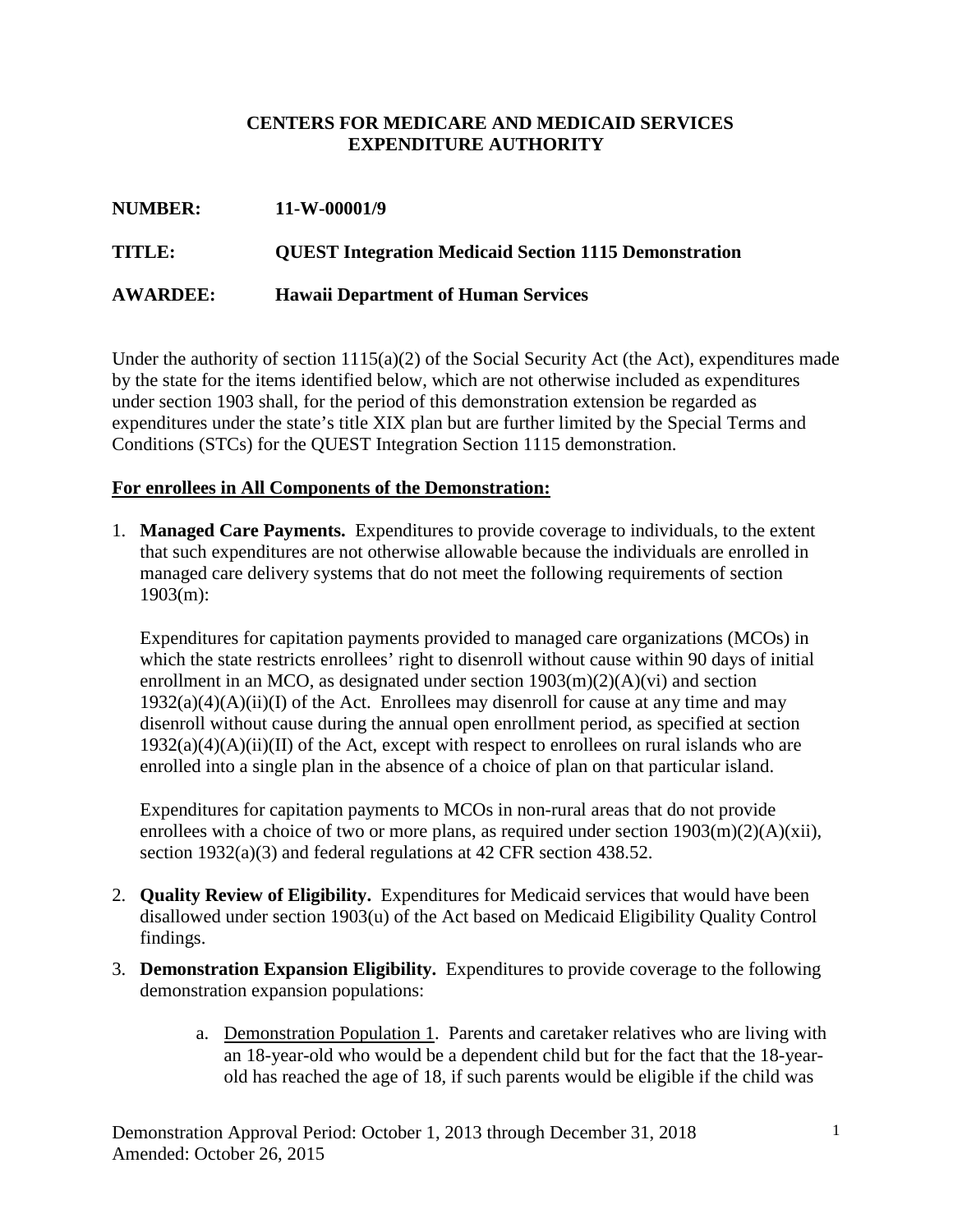under 18 years of age. [1](#page-4-0)

- b. Demonstration Population 2. Aged, blind, and disabled individuals in the 42 C.F.R. § 435.217 like group who are receiving home- and community- based services, with income up to and including 100 percent of the federal poverty limit using the institutional income rules, including the application of regular posteligibility rules and spousal impoverishment eligibility rules.
- c. Demonstration Population 3. Aged, blind, and disabled medically needy individuals receiving home-and community-based services, who would otherwise be eligible under the state plan or another QUEST Integration demonstration population only upon incurring medical expenses (spend-down liability) that is expected to exceed the amount of the QUEST Integration health plan capitation payment, subject to an enrollment fee equal to the spend down liability. Eligibility will be determined using the medically needy income standard for household size, using institutional rules for income and assets, and subject to post-eligibility treatment of income.
- d. Demonstration Population 4. Individuals age 19 and 20 who are receiving adoption assistance payments, foster care maintenance payments, or kinship guardianship assistance, who would not otherwise be eligible under the state plan, with the same income limit that is applied for Foster Children (19-20 years old) receiving foster care maintenance payments or under an adoption assistance agreement under the state plan.
- e. Demonstration Population 5. Individuals who are younger than 26, aged out of the adoption assistance program or the kinship guardianship assistance program (either Title IV-E assistance or non-Title IV-E assistance) when placed from age 16 to 18 years of age, or would otherwise be eligible under a different eligibility group but for income, and were enrolled in the State plan or waiver while receiving assistance payments.
- f. Demonstration Population 6. Individuals who are not otherwise Medicaid eligible and who (i) have aged out of foster care; (ii) were receiving medical assistance under the state plan or the demonstration while in foster care; and (iii) are under age 26. The state will not impose an asset limit on this population. Authority for this demonstration population expires December 31, 2013.
- g. Demonstration Population 7. Individuals who are under 65 years of age, not pregnant, not entitled to, or enrolled for, benefits under Medicare part A or enrolled for benefits under Medicare part B and are not a mandatory state plan population and whose income (as determined using modified adjusted gross income) does not exceed 133 percent of the FPL, determined using modified

<span id="page-4-0"></span><sup>&</sup>lt;sup>1</sup> For the period from October 1, 2013 to December 31, 2013, this demonstration expansion population shall not include the parents and caretakers of full time students who are 18 years of age, if these parents and caretakers are covered under the state plan during that time period.

Demonstration Approval Period: October 1, 2013 through December 31, 2018 Amended: October 26, 2015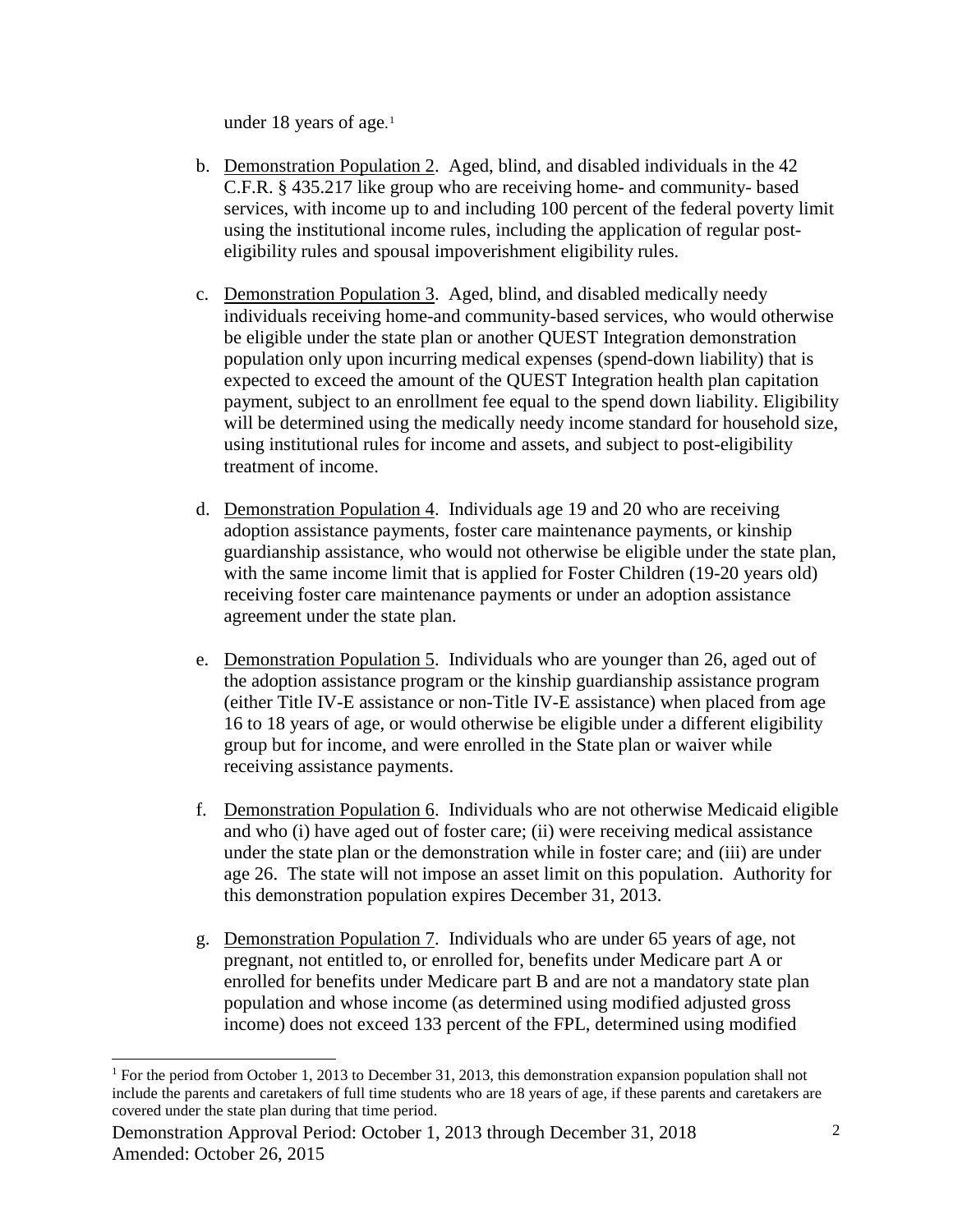adjusted gross income. Authority for this demonstration population expires December 31, 2013.

- 4. **Hospital Uncompensated Care Costs.** Expenditures for actual uncompensated care costs incurred by certain hospital providers and nursing facility providers for inpatient and outpatient hospital services and long-term care services provided to the uninsured as well as Medicaid managed care and fee-for-service shortfalls, subject to the restrictions placed on hospital and nursing facility uncompensated care costs, as defined in the STCs and the CMS approved Certified Public Expenditures/Government-Owned Hospital Uncompensated Care Cost Protocol. This expenditure authority is effective through June 30, 2016.
- 5. **Home and Community-Based Services (HCBS) and Personal Care Services**. Expenditures to provide HCBS not included in the Medicaid state plan and furnished to QUEST Integration enrollees, as follows:
	- a. Expenditures for the provision of services, through QUEST Expanded Access or QUEST Integration health plans, that could be provided under the authority of section 1915(c) waivers, to individuals who meet an institutional level of care requirement;
	- b. Expenditures for the provision of services, through QUEST Expanded Access or QUEST Integration health plans, to individuals who are assessed to be at risk of deteriorating to the institutional level of care, *i.e.*, the "at risk" population.

The state may maintain a waiting list, through a health plan, for home and communitybased services (including personal care services). No waiting list is permissible for other services for QUEST Integration enrollees.

The state may impose an hour or budget limit on home and community based services provided to individuals who do not meet an institutional level of care but are assessed to be at risk of deteriorating to institutional level of care (the "at risk" population), as long as such limits are sufficient to meet the assessed needs of the individual.

- 6. **Additional Benefits:** Expenditures to provide the following additional benefits.
	- a. **Specialized Behavioral Health Services:** The services listed below (and further described in attachment E of the special terms and conditions) are available for individuals with serious mental illness (SMI), serious and persistent mental illness (SPMI), or requiring support for emotional and behavioral development (SEBD).
		- i. Supportive Housing.
		- ii. Supportive Employment.
		- iii. Financial management services.
	- b. **Cognitive Rehabilitation Services:** Services provided to cognitively impaired individuals to assess and treat communication skills, cognitive and behavioral ability and skills related to performing activities of daily living. These services may be provided by a licensed physician, psychologist, or a physical,

Demonstration Approval Period: October 1, 2013 through December 31, 2018 Amended: October 26, 2015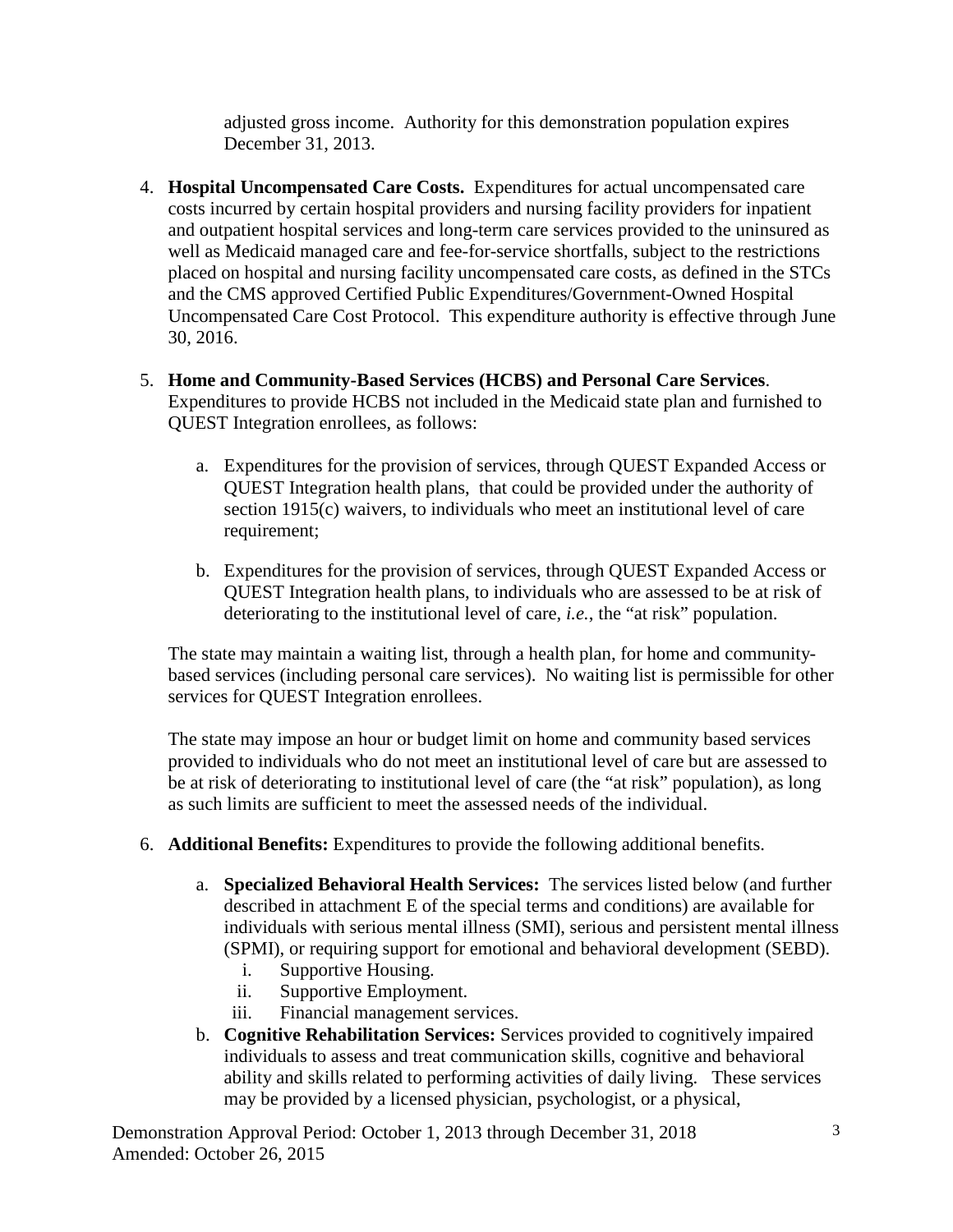occupational or speech therapist. Services must be medically necessary and prior approved.

c. **Habilitation Services.** Services to develop or improve a skill or function not maximally learned or acquired by an individual due to a disabling condition. These services may be provided by a licensed physician or physical, occupational, or speech therapist. Services must be medically necessary and prior approved.

All requirements of the Medicaid program expressed in law, regulation, and policy statement shall apply to the demonstration expansion populations, except those expressly identified on the waiver list or listed below as not applicable.

## **Title XIX Requirements Not Applicable to Demonstration Expansion Populations**

#### Cost Sharing Cost Sharing Cost Sharing Section 1902(a)(14) insofar as it **incorporates 1916 and 1916A**

To enable the state to charge cost sharing up to 5 percent of annual family income.

To enable the state to charge an enrollment fee to Medically Needy Aged, Blind and Disabled QUEST Integration health plan enrollees (Demonstration Population 3) whose spend-down liability is estimated to exceed the QUEST Integration health plan capitation rate, in the amount equal to the estimated spend-down amount or where applicable, the amount of patient income applied to the cost of long-term care.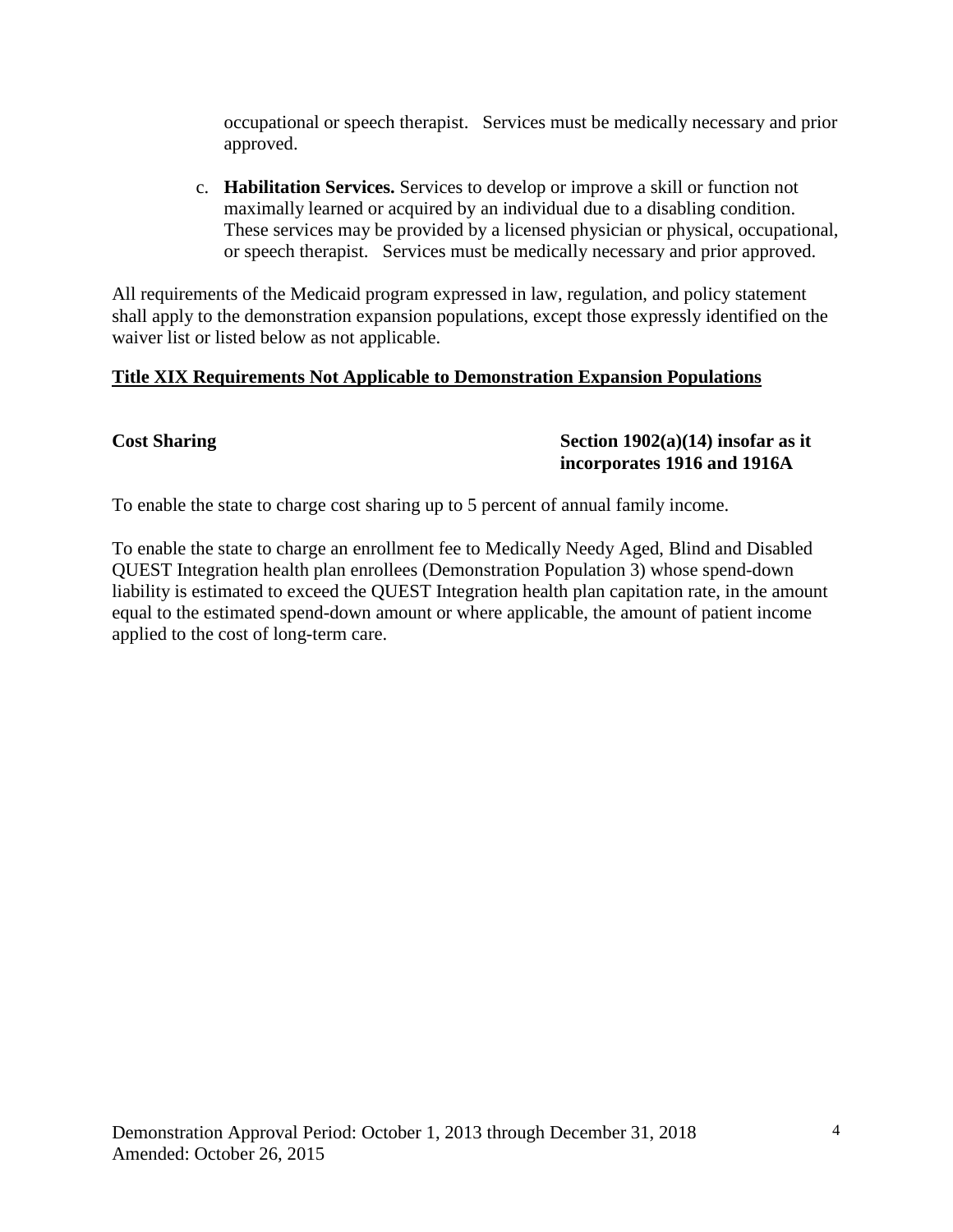### **CENTERS FOR MEDICARE & MEDICAID SERVICES SPECIAL TERMS AND CONDITIONS**

**NUMBER: 11-W-00001/9 TITLE: QUEST Integration Medicaid Section 1115 Demonstration AWARDEE: Hawaii Department of Human Services**

## **I. PREFACE**

The following are the Special Terms and Conditions (STCs) for Hawaii's QUEST Integration section 1115(a) Medicaid demonstration extension (hereinafter "demonstration"). The parties to this agreement are the Hawaii Department of Human Services (state) and the Centers for Medicare & Medicaid Services (CMS). The STCs set forth in detail the nature, character, and extent of federal involvement in the demonstration and the state's obligations to CMS during the life of the demonstration. These amended STCs are effective from October 1, 2013 through December 31, 2018. All previously approved STCs, waivers, and expenditure authorities are superseded by the STCs set forth below.

The STCs have been arranged into the following subject areas:

- I. Preface
- II. Program Description, Objectives, and Historical Context
- III. General Program Requirements
- IV. Eligibility for the Demonstration
- V. Enrollment
- VI. Benefits
- VII. Managed Care Plan Selection Processes
- VIII. Cost Sharing
- IX. Delivery System: Managed Care
- X. Uncompensated Care
- XI. General Reporting Requirements
- XII. General Financial Reporting Requirements for Defined Authorized Expenditures
- XIII. Monitoring Budget Neutrality for the Demonstration
- XIV. Evaluation of the Demonstration
- XV. Schedule of State Deliverables during the Demonstration Extension Period.

In the event of a conflict between any provision of these STCs and any provision of an attachment to these STCs, the STCs shall control.

## **II. PROGRAM DESCRIPTION, OBJECTIVES, AND HISTORICAL CONTEXT**

QUEST Integration is a continuation and expansion of the state's ongoing demonstration, which

*Approval Period: October 1, 2013 through December 31, 2018 Amended: October 26, 2015*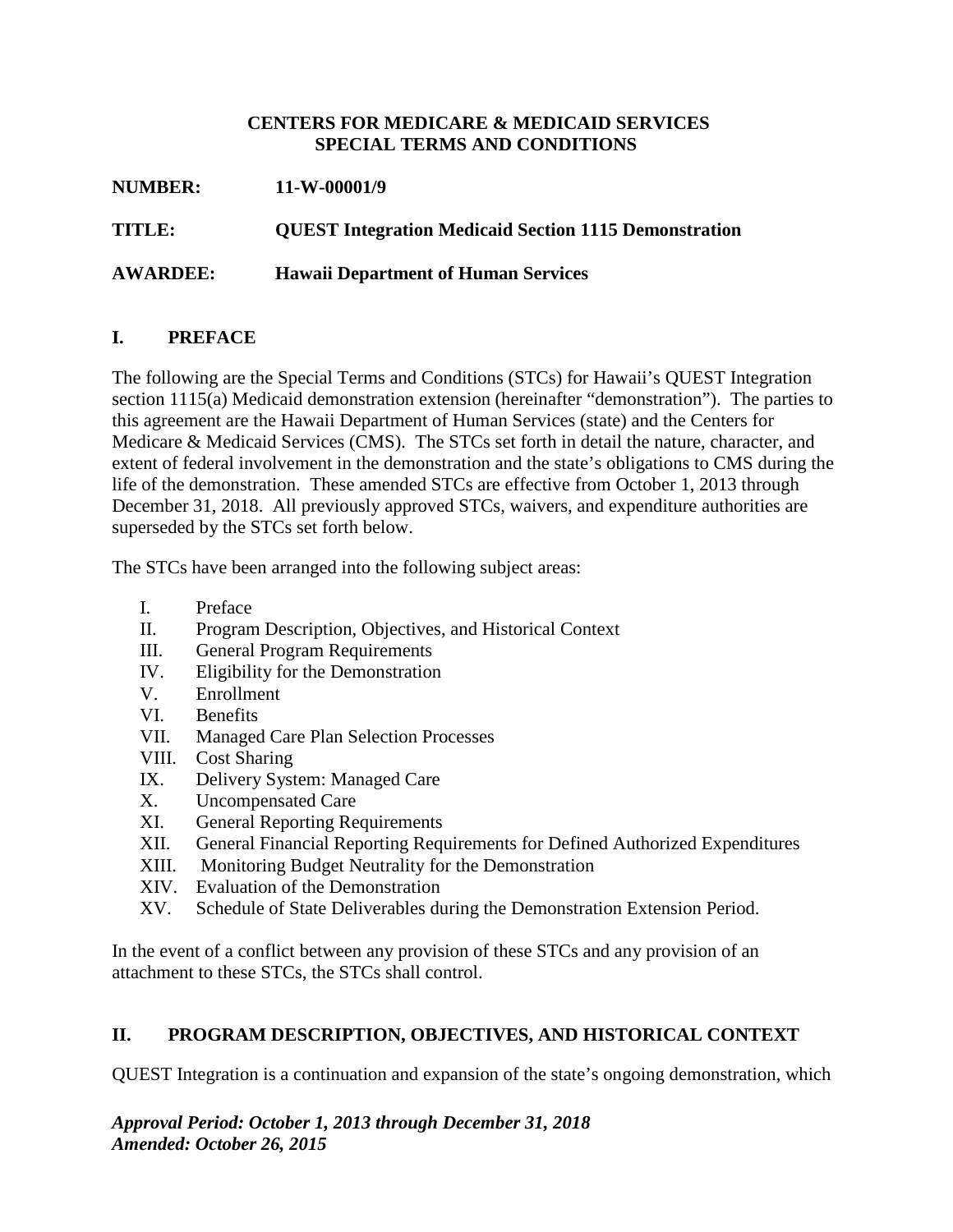is funded through Title XIX, Title XXI and the state. QUEST Integration uses capitated managed care as a delivery system unless otherwise noted below. QUEST Integration provides Medicaid State Plan benefits and additional benefits (including institutional and home and community-based long-term-services and supports) based on medical necessity and clinical criteria to beneficiaries eligible under the state plan and to the demonstration populations described in paragraph 18. During the period between approval and implementation of the QUEST Integration managed care contract the state will continue operations under its QUEST and QExA programs. Further details regarding implementation and transition activities are found in STC 31 of this document.

In December 2012, the state submitted its request to extend the QUEST demonstration under section 1115(a) of the Social Security Act for 5 years under the name QUEST Integration. This extension of the demonstration includes the following program changes:

- Consolidates the 4 programs within the demonstration into a single "QUEST Integration" program;
- Transitions the low-income childless adults and former foster care children from demonstration expansion populations to state plan populations;
- Adds additional new demonstration expansion populations, including a population of former adoptive and kinship guardianship children;
- Increases the retroactive eligibility period to 10 days for the non-long term services and supports population;
- Provides additional benefits, including cognitive rehabilitation, habilitation, and certain specialized behavioral health services;
- Removes the QUEST-ACE enrollment-related benchmarks from the UCC pool; and
- Requires additional evaluation on UCC costs after January 1, 2014.

This renewal integrates the demonstration's eligibility groups and benefits within the context of the Affordable Care Act (ACA). From a benefit perspective, Hawaii will provide all beneficiaries with access to the same benefits based on clinical criteria and medical necessity through capitated-managed care or through managed-fee-for-service delivery systems in certain circumstances.

Beneficiaries enrolled in the states' Home and Community-Based Services for People with Developmental Disabilities Section 1915(c) waiver will receive capitated primary and acute care services through the authority of QUEST Integration. All other services for this group will continue to be provided under section 1915(c) authority.

The state's goals in this extension of the demonstration are to:

- Improve the health care status of the member population;
- Minimize administrative burdens, streamline access to care for enrollees with changing health status, and improve health outcomes by integrating the demonstration's programs and benefits;
- Align the demonstration with ACA;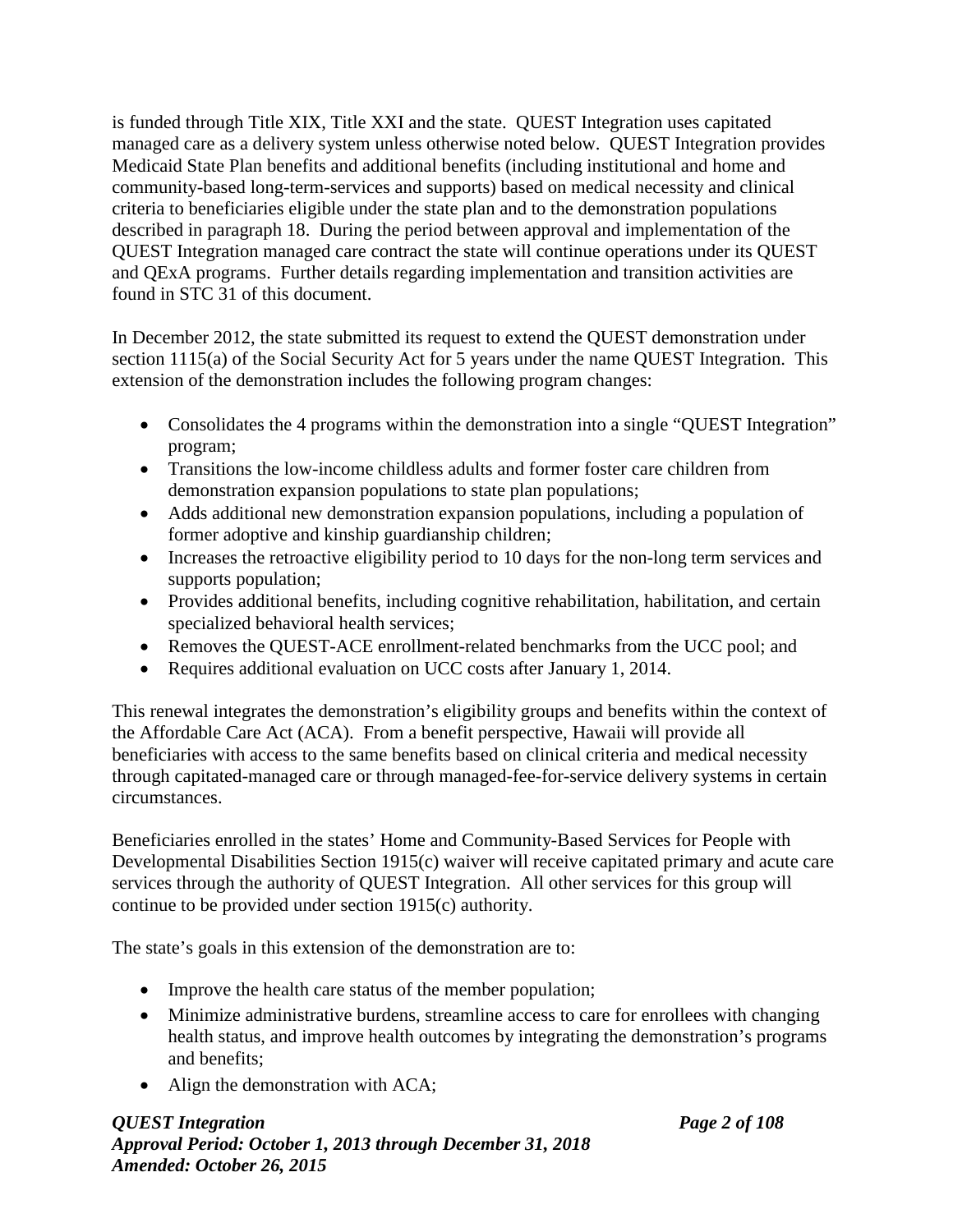- Improve care coordination by establishing a "provider home" for members through the use of assigned primary care providers (PCP);
- Expand access to home and community based services (HCBS) and allow individuals to have a choice between institutional services and HCBS;
- Maintain a managed care delivery system that assures access to high-quality, costeffective care that is provided, whenever possible, in the members' community, for all covered populations;
- Establish contractual accountability among the contracted health plans and health care providers;
- Continue the predictable and slower rate of expenditure growth associated with managed care; and
- Expand and strengthen a sense of member responsibility and promote independence and choice among members that leads to more appropriate utilization of the health care system.

The state of Hawaii implemented QUEST on August 1, 1994. QUEST is a statewide section 1115 demonstration project that initially provided medical, dental, and behavioral health services through competitive managed care delivery systems. The QUEST program was designed to increase access to health care and control the rate of annual increases in health care expenditures. The state combined its Medicaid program with its then General Assistance Program and its innovative state Health Insurance Program and offered benefits to citizens up to 300 percent of the federal poverty level (FPL). This program virtually closed the coverage gap in the state.

The QUEST program covered adults with incomes at or below 100 percent of the federal poverty level (FPL) and uninsured children with family incomes at or below 200 percent FPL. In addition, the QUEST-Net program provided a full Medicaid benefit for children with family incomes above 200, but not exceeding 300 percent FPL and a limited benefit package for adults with incomes at or below 300 percent FPL.

In 2007, the QUEST demonstration was renewed under the new name QUEST Expanded.

In February 2010, CMS approved an amendment to implement the Hawaii Premium Plus program to encourage employment growth and employer sponsored health insurance in the State.

In July 2010, CMS approved an amendment to eliminate the unemployment insurance eligibility requirement for the Hawaii Premium Plus program.

In August 2010, CMS approved an amendment to add pneumonia vaccines as a covered immunization.

On April 5, 2012, CMS approved an amendment which reduced the QUEST-Net and QUEST-ACE eligibility for adults with income above 133 percent of the FPL and eliminated the grandfathered group in QUEST-Net with income between 200 and 300 percent of the FPL. This amendment was permitted because Hawaii filed a budget deficit certification, in accordance with CMS' February 25, 2011, State Medicaid Director's Letter.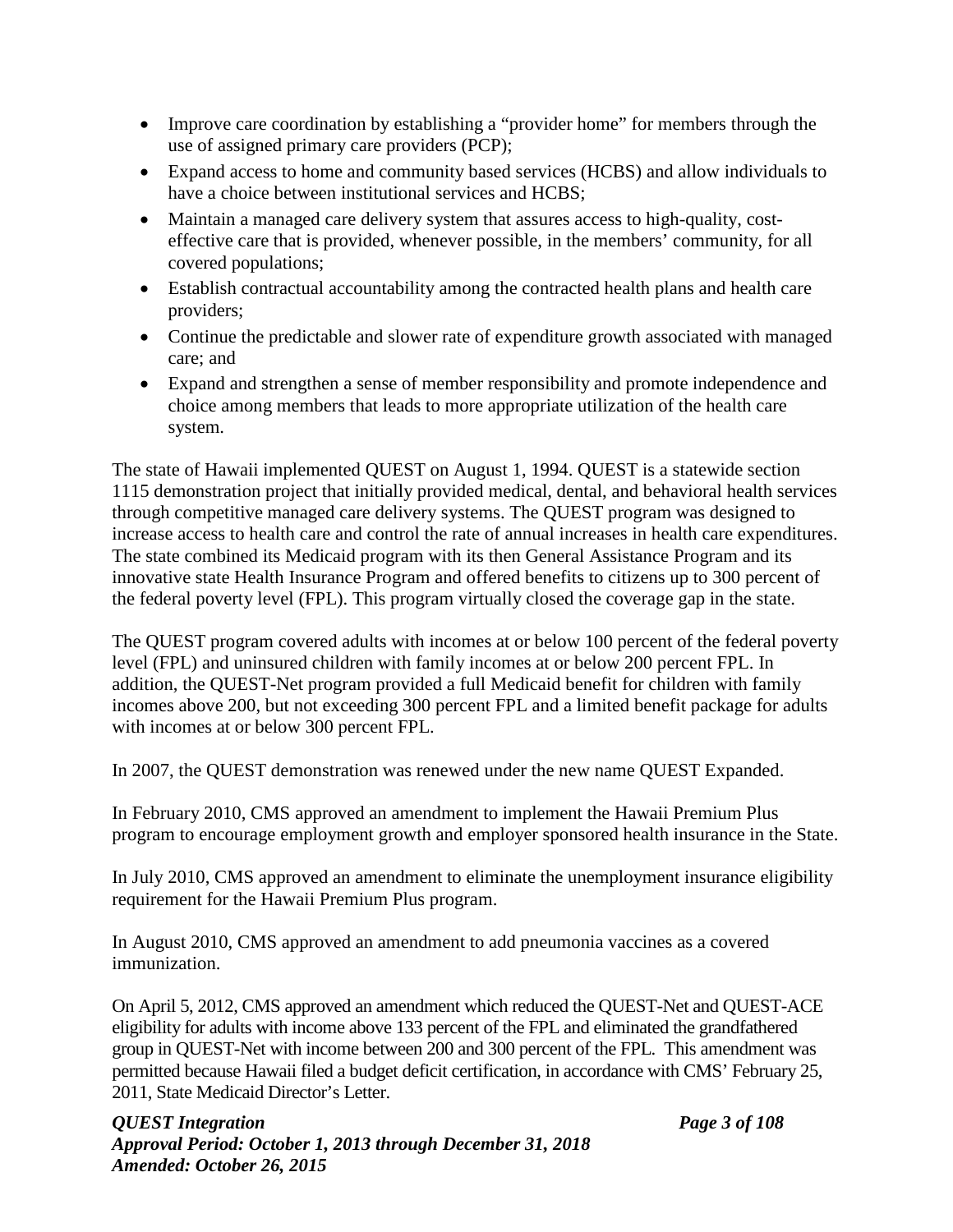In the 2011 amendment, Hawaii also requested to increase the benefits provided to QUEST-Net and QUEST-ACE under the demonstration; eliminate the QUEST enrollment limit for childless adults;; terminate the Hawaii Premium Plus program; and allow uncompensated cost of care payments (UCC) to be paid to government-owned nursing facilities.

In June 2012, the state requested to extend the QUEST demonstration under section 1115(e) of the Social Security Act. Revisions were made to the waiver and expenditure authorities to update the authorization period of the demonstration, along with a technical correction clarifying that the freedom of choice waiver is necessary to permit the state to mandate managed care, and updates to the budget neutrality trend rates. A one year renewal was approved in December 2012. In December 2012, the state requested to amend the demonstration to provide full Medicaid benefits to former foster children under age 26 with income up to 300 percent FPL with no asset limit.

# **III. GENERAL PROGRAM REQUIREMENTS**

- 1. **Compliance with Federal Non-Discrimination Statutes.** The state must comply with all applicable federal statutes relating to non-discrimination. These include, but are not limited to, the Americans with Disabilities Act of 1990, Title VI of the Civil Rights Act of 1964, section 504 of the Rehabilitation Act of 1973, and the Age Discrimination Act of 1975.
- 2. **Compliance with Medicaid and Child Health Insurance Program (CHIP) Law, Regulation, and Policy.** All requirements of the Medicaid and CHIP programs expressed in law, regulation, and policy statement, not expressly waived or identified as not applicable in the waiver and expenditure authority documents (of which these terms and conditions are part), must apply to the demonstration.
- 3. **Changes in Medicaid and CHIP Law, Regulation, and Policy (e.g. CHIPRA).** The state must, within the timeframes specified in law, regulation, or policy statement, come into compliance with any changes in federal law, regulation, or policy affecting the Medicaid or CHIP programs that occur during this demonstration approval period, unless the provision being changed is expressly waived or identified as not applicable.

In addition, CMS reserves the right to amend and make necessary technical changes to the STCs without requiring the state to submit an amendment to the demonstration under STC 6. CMS will notify the state 30 days in advance of the expected approval date of the amended STCs. These changes shall be effective upon written acceptance by the state.

# 4. **Impact on Demonstration of Changes in Federal Law, Regulation, and Policy.**

a. To the extent that a change in federal law, regulation, or policy requires either a reduction or an increase in federal financial participation (FFP) for expenditures made under this demonstration, the state must adopt, subject to CMS approval, modified budget neutrality and allotment neutrality agreements for the demonstration as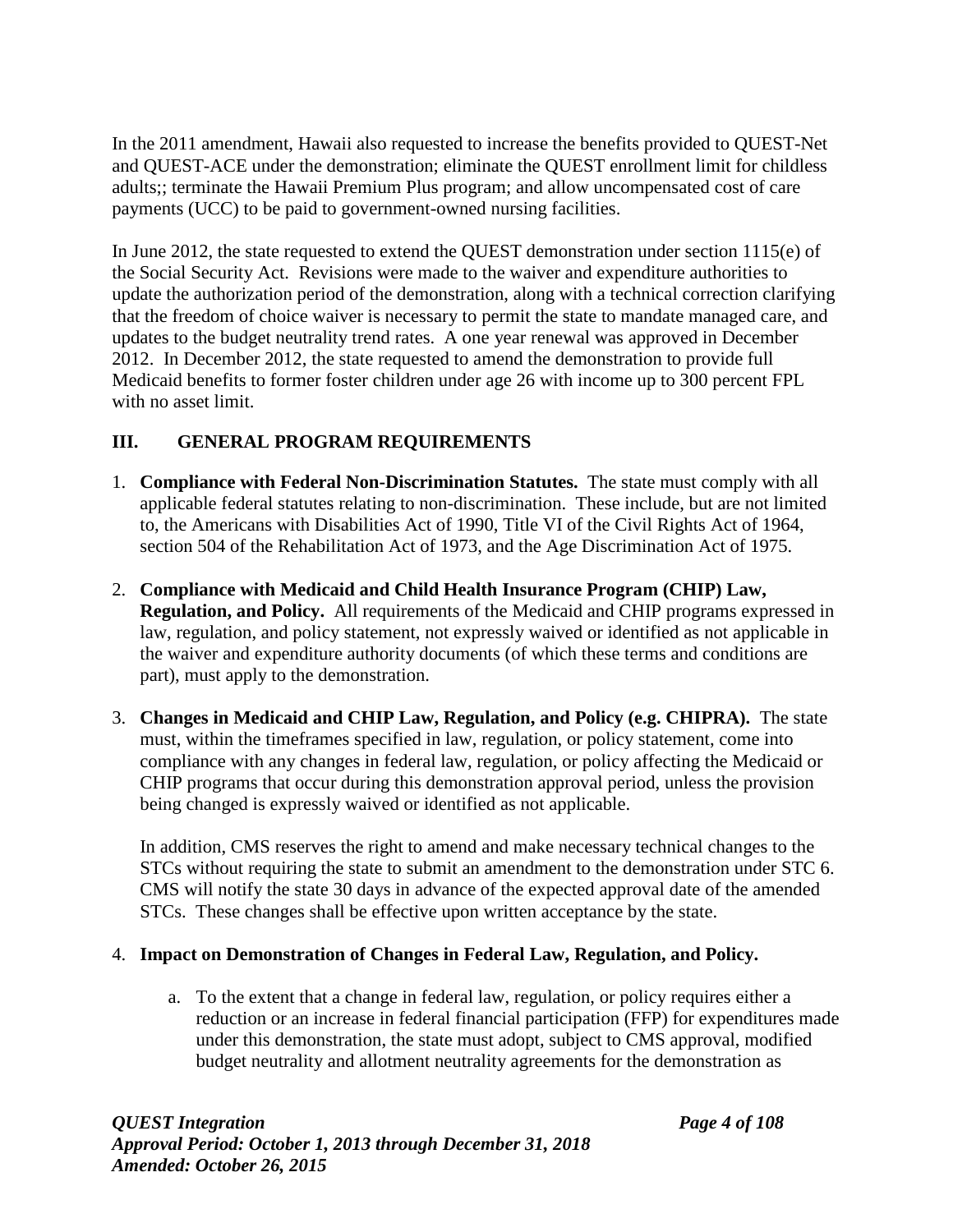necessary to comply with such change. The modified agreements will be effective upon the implementation of the change.

- b. If mandated changes in the federal law require state legislation, the changes must take effect on the day such state legislation becomes effective, or on the last day such legislation was required to be in effect under the law.
- 5. **State Plan Amendments.** The state will not be required to submit Title XIX or Title XXI state plan amendments for changes affecting any populations made eligible solely through the demonstration. If a population eligible through the Medicaid or CHIP State Plan is affected by a change to the demonstration, a conforming amendment to the appropriate state plan may be required, except as otherwise noted in these STCs.
- 6. **Changes Subject to the Amendment Process**. Changes related to eligibility, enrollment, benefits, cost sharing, waiting list, sources of non-federal share of funding, budget and/or allotment neutrality, and other comparable program elements that are not specifically described in the these STCs must be submitted to CMS as amendments to the demonstration. All amendment requests are subject to approval at the discretion of the Secretary in accordance with section 1115 of the Act. The state must not implement changes to these elements without prior approval by CMS. Amendments to the demonstration are not retroactive and FFP will not be available for changes to the demonstration that have not been approved through the amendment process set forth in paragraph 7 below.
- 7. **Amendment Process.** Requests to amend the demonstration must be submitted to CMS for approval no later than 120 days prior to the planned date of implementation of the change and may not be implemented until approved. CMS reserves the right to deny or delay approval of a demonstration amendment based on non-compliance with these STCs, including but not limited to failure by the state to submit required reports and other deliverables in a timely fashion according to the deadlines specified herein. Amendment requests must include, but are not limited to, the following:
	- a. An explanation of the public process used by the state, consistent with the requirements of paragraph 14, to reach a decision regarding the requested amendment;
	- b. A data analysis workbook which identifies the specific "with waiver" impact of the proposed amendment on the current budget neutrality agreement. Such analysis shall include current total computable "with waiver" and "without waiver" status on both a summary and detailed level through the current approval period using the most recent actual expenditures, as well as summary and detailed projections of the change in the "with waiver" expenditure total as a result of the proposed amendment, which isolates (by Eligibility Group) the impact of the amendment;
	- c. An up-to-date CHIP allotment neutrality worksheet, if necessary;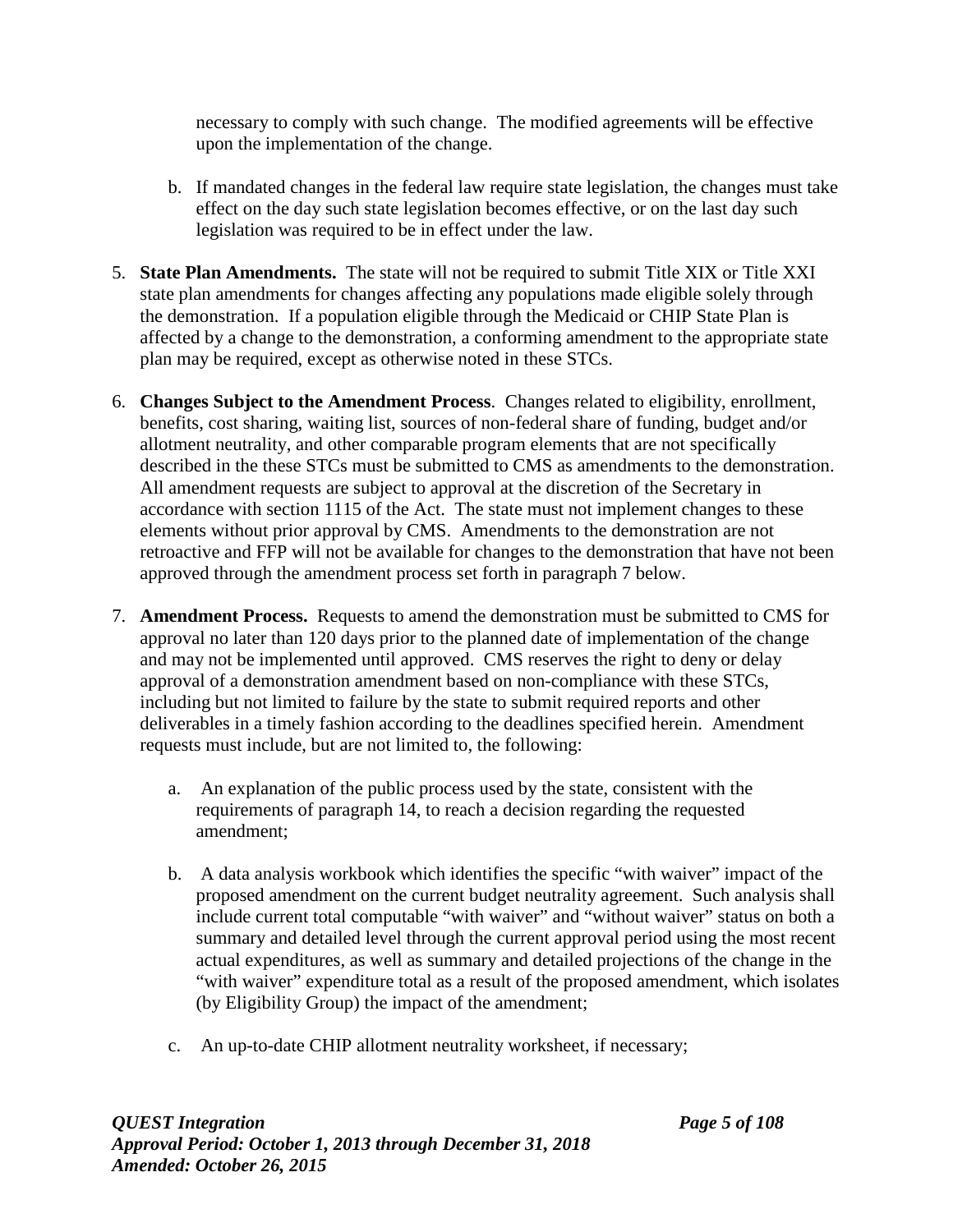- d. A detailed description of the amendment, including impact on beneficiaries, with sufficient supporting documentation including a conforming Title XIX and/or Title XXI state plan amendment, if necessary and
- e. If applicable, a description of how the evaluation design will be modified to incorporate the amendment provisions.
- 8. **Extension of the Demonstration.** States that intend to request demonstration extensions under sections 1115(e) or 1115(f) are advised to observe the timelines contained in those statutes. Otherwise, no later than 12 months prior to the expiration date of the demonstration, the chief executive officer of the state must submit to CMS either a demonstration extension request or a phase-out plan consistent with the requirements of paragraph 9.
	- a. Compliance with Transparency Requirements at 42 CFR §431.412: As part of the demonstration extension request, the state must provide documentation of compliance with the transparency requirements 42 CFR §431.412 and public notice requirements outlined in paragraph 14 as well as include the following supporting documentation:
		- i. Demonstration Summary and Objectives: The state must provide a narrative summary of the demonstration project, reiterate the objectives set forth at the time the demonstration was proposed and provide evidence of how these objectives have been met as well as future goals of the program. If changes are requested, a narrative of the changes being requested along with the objective of the change and desired outcomes must be included.
		- ii. Special Terms and Conditions (STCs): The state must provide documentation of its compliance with each of the STCs. Where appropriate, a brief explanation may be accompanied by an attachment containing more detailed information. Where the STCs address any of the following areas, they need not be documented a second time.
		- iii. Waiver and Expenditure Authorities: The state must provide a list along with a programmatic description of the waivers and expenditure authorities that are being requested in the extension.
		- iv. Quality: The state must provide summaries of the External Quality Review Organization (EQRO) reports; managed care organization (MCO) reports; state quality assurance monitoring and quality improvement activities; home and community based services discovery, remediation, and system improvement activities, and any other documentation that validates the quality of care provided or corrective action taken under the demonstration.
		- v. Compliance with the Budget Neutrality Cap: The state must provide a financial data workbook (as set forth in the current STCs) demonstrating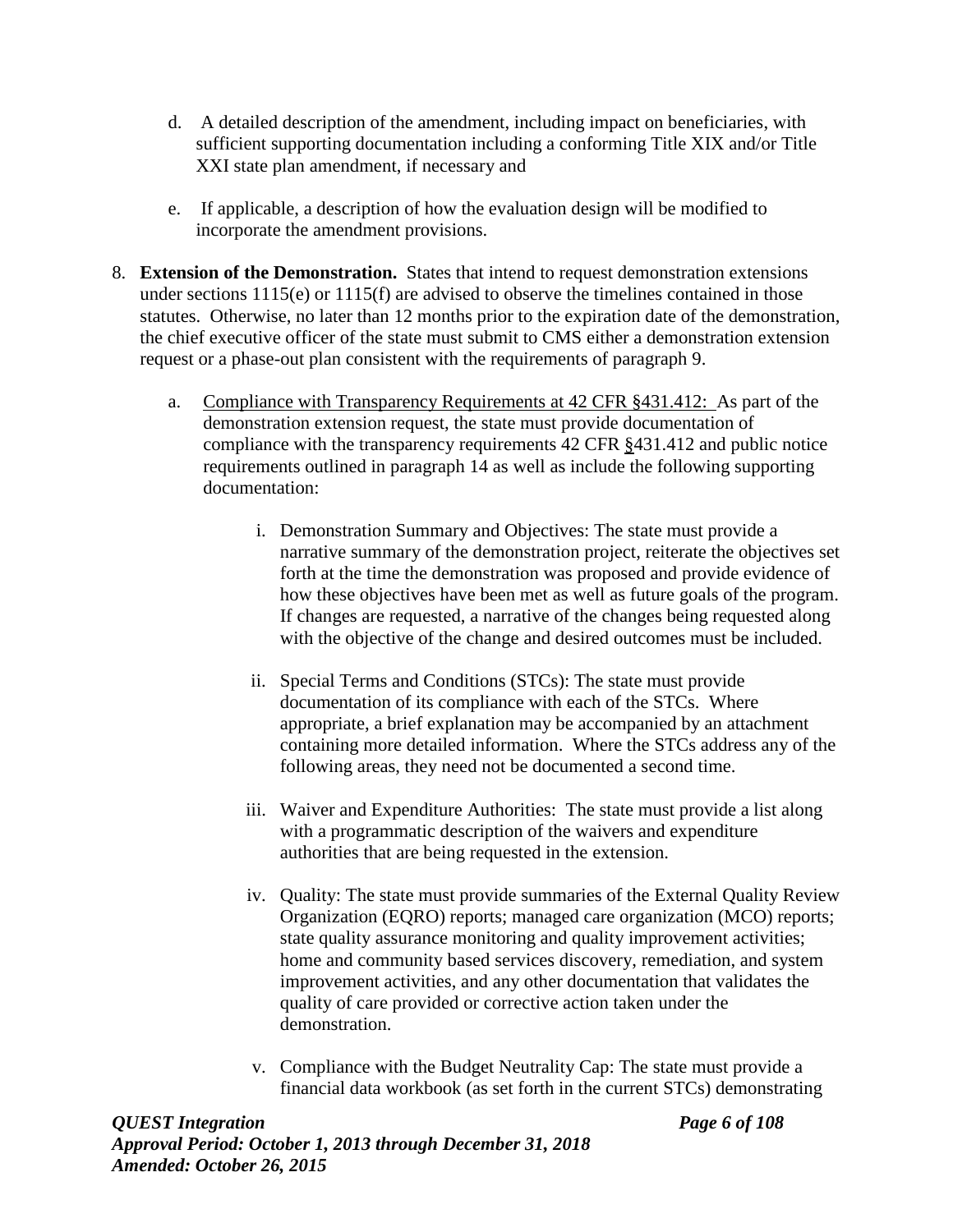the state's detailed and aggregate, historical and projected budget neutrality status for the requested period of the extension as well as cumulatively over the lifetime of the demonstration. CMS will work with the state to ensure that federal expenditures under the extension of this project do not exceed the federal expenditures that would otherwise have been made. In doing so, CMS will take into account the best estimate of current President's budget and historical trend rates at the time of the extension. In addition, the state must provide up to date responses to the CMS Financial Management standard questions. If Title XXI funding is used in the demonstration, a CHIP Allotment Neutrality worksheet must be included.

- vi. Draft report with Evaluation Status and Findings: The state must provide a narrative summary of the evaluation design, status (including evaluation activities and findings to date), and plans for evaluation activities during the extension period. The narrative is to include, but not be limited to, describing the hypotheses being tested and any results available.
- vii. Demonstration of Public Notice 42 CFR §431.408: The state must provide documentation of the state's compliance with public notice process as specified in 42 CFR §431.408 including the post-award public input process described in 42 CFR §431.420(c) with a report of the issues raised by the public during the comment period and how the state considered the comments when developing the demonstration extension application.
- 9. **Demonstration Phase-Out.** The state may only suspend or terminate this demonstration in whole, or in part, consistent with the following requirements.
	- a) Notification of Suspension or Termination: The state must promptly notify CMS in writing of the reason(s) for the suspension or termination, together with the effective date and a phase-out and transition plan. The state must submit its notification letter and a draft phase-out and transition plan to CMS no less than 5 months before the effective date of the demonstration's suspension or termination. Prior to submitting the draft phase-out and transition plan to CMS, the state must publish on its website the draft phase-out and transition plan for a 30-day public comment period. In addition, the state must conduct tribal consultation in accordance with its approved tribal consultation State Plan Amendment. Once the 30-day public comment period has ended, the state must provide a summary of each public comment received, the state's response to the comment and how the state incorporated the received comment into a revised phase-out and transition plan.

The state must obtain CMS approval of the phase-out and transition plan prior to the implementation of the phase-out and transition activities. Implementation of phase-out and transition activities must be no sooner than 14 days after CMS approval of the phase-out and transition plan.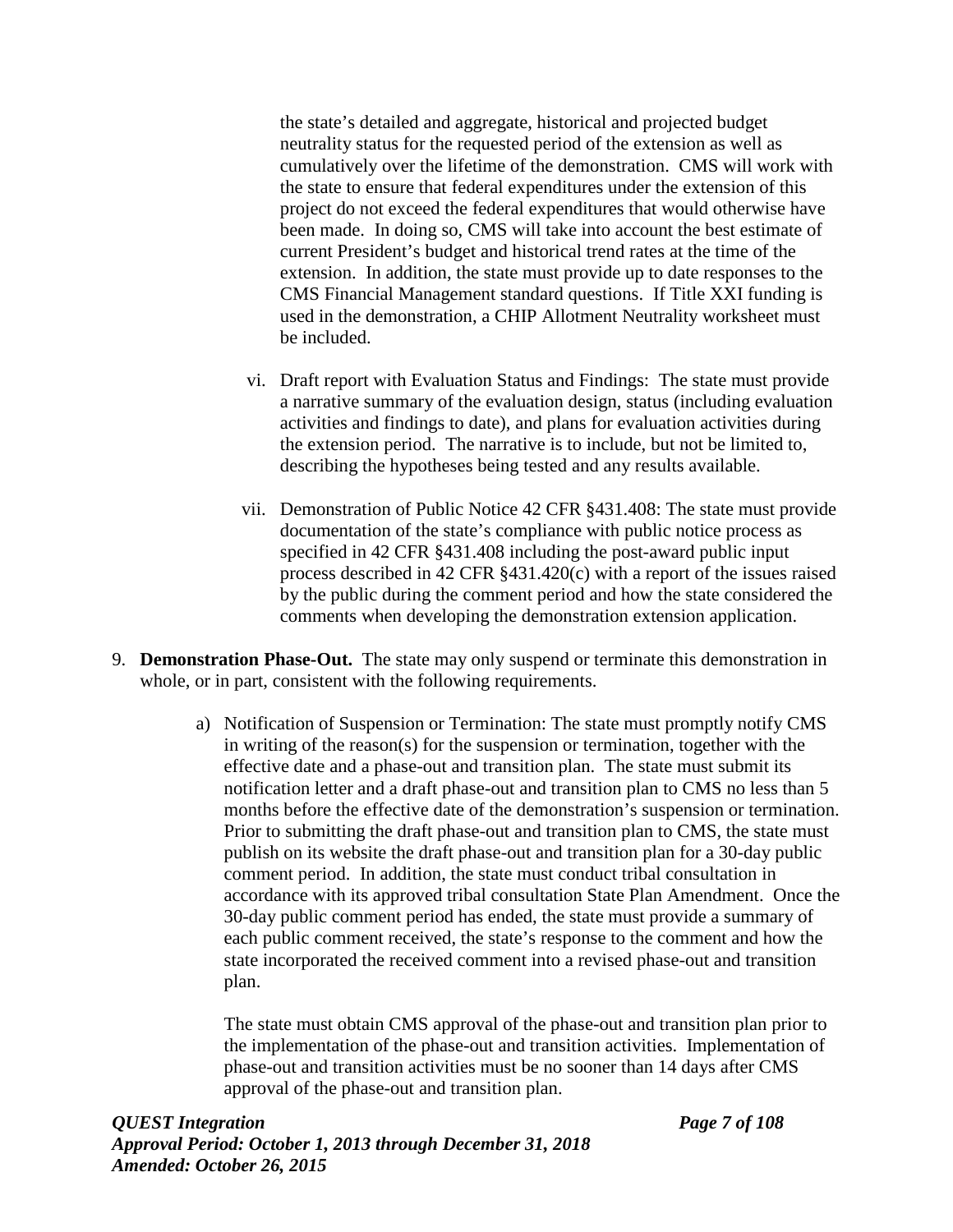- b) Phase-out Plan Requirements: The state must include, at a minimum, in its phaseout and transition plan the process by which it will notify affected beneficiaries, the content of said notices (including information on the beneficiary's appeal rights), the process by which the state will conduct administrative reviews of Medicaid eligibility for the affected beneficiaries, and ensure ongoing coverage for eligible individuals, as well as any community outreach activities.
- c) Phase-out Procedures: The state must comply with all notice requirements found in 42 CFR §431.206, 431.210 and 431.213. In addition, the state must assure all appeal and hearing rights afforded to demonstration participants as outlined in 42 CFR §431.220 and 431.221. If a demonstration participant requests a hearing before the date of action, the state must maintain benefits as required in 42 CFR §431.230. In addition, the state must conduct administrative renewals for all affected beneficiaries in order to determine if they qualify for Medicaid eligibility under a different eligibility category as discussed in October 1, 2010, State Health Official Letter #10-008.
- d) Federal Financial Participation (FFP): If the project is terminated or any relevant waivers suspended by the state, FFP shall be limited to normal closeout costs associated with terminating the demonstration including services and administrative costs of disenrolling participants.
- 10. **CMS Right to Terminate or Suspend**. CMS may suspend or terminate the demonstration (in whole or in part) at any time before the date of expiration, whenever it determines following a hearing that the state has materially failed to comply with the terms of the project. CMS will promptly notify the state in writing of the determination and the reasons for the suspension or termination, together with the effective date.
- 11. **Finding of Non-Compliance.** The state does not relinquish its rights to challenge the CMS finding that the state materially failed to comply.
- 12. **Withdrawal of Waiver Authority.** CMS reserves the right to withdraw waivers or expenditure authorities at any time it determines that continuing the waivers or expenditure authorities would no longer be in the public interest or promote the objectives of Title XIX and/or XXI. CMS will promptly notify the state in writing of the determination and the reasons for the withdrawal, together with the effective date, and afford the state an opportunity to request a hearing to challenge CMS' determination prior to the effective date. If a waiver or expenditure authority is withdrawn, FFP is limited to normal closeout costs associated with terminating the waiver or expenditure authority, including services and administrative costs of disenrolling beneficiaries.
- 13. **Adequacy of Infrastructure.** The state must ensure the availability of adequate resources for implementation and monitoring of the demonstration, including education, outreach, and enrollment; maintaining eligibility systems; home and community-based services;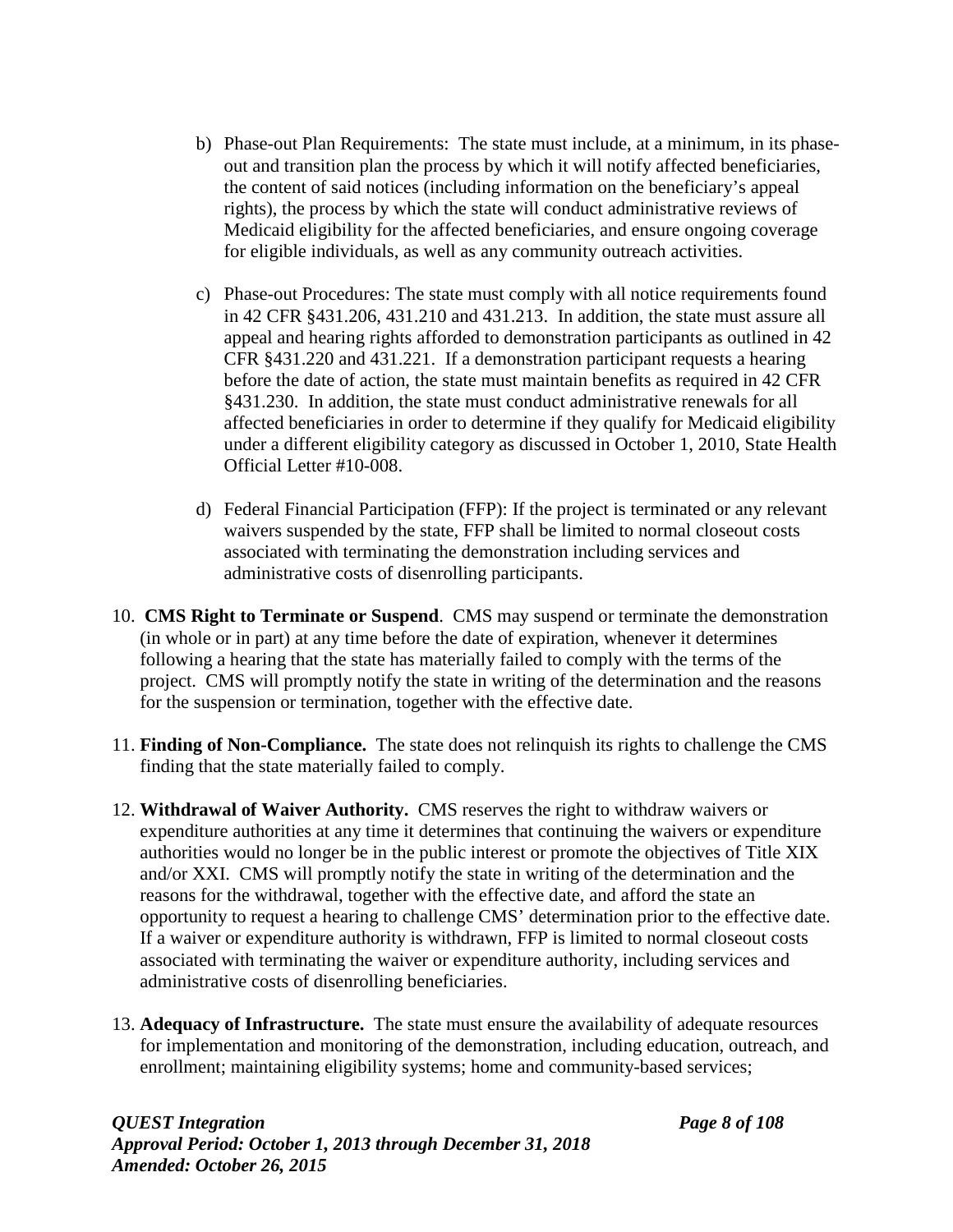compliance with cost sharing requirements; and reporting on financial and other demonstration components.

14. **Public Notice and Consultation with Interested Parties.** The state must comply with the State Notice Procedures set forth in 59 Fed. Reg. 49249 (September 27, 1994). The state must also comply with the tribal consultation requirements in section 1902(a)(73) of the Act as amended by section 5006(e) of the American Recovery and Reinvestment Act (ARRA) of 2009, the implementing regulations for the Review and Approval Process for Section 1115 demonstrations at 42 C.F.R. §431.408, and the tribal consultation requirements contained in the state's approved State plan, when any program changes to the demonstration, including (but not limited to) those referenced in paragraph 6, are proposed by the state.

In states with federally recognized Indian tribes consultation must be conducted in accordance with the consultation process outlined in the July 17, 2001 letter or the consultation process in the state's approved Medicaid state plan if that process is specifically applicable to consulting with tribal governments on waivers (42 C.F.R. §431.408(b)(2)).

In states with federally recognized Indian tribes, Indian health programs, and/or Urban Indian organizations, the state is required to submit evidence to CMS regarding the solicitation of advice from these entities prior to submission of any demonstration proposal or renewal of this demonstration (42 C.F.R. §431.408(b)(3)).

The state must also comply with the Public Notice Procedures set forth in 42 CFR 447.205 for changes in statewide methods and standards for setting payment rates.

- 15. **Federal Financial Participation (FFP).** No federal matching funds for expenditures for this demonstration will take effect until the effective date identified in the demonstration approval letter.
- 16. **Additional Federal Funds Participation (FFP) Requirement.** Premiums collected by the state for premiums paid by beneficiaries shall not be used as a source of state match for FFP.
- 17. **Home and Community-Based Services (HCBS) Requirement.** The state will adhere to a continuous quality improvement process as applied to the following HCBS assurances: Level of Care; Service Plans, Qualified Providers, Health and Welfare, Administrative Authority, and Financial Accountability.

# **IV. ELIGIBILITY FOR THE DEMONSTRATION**

18. **Eligibility Groups Affected by the Demonstration.** Mandatory and optional State Plan groups derive their eligibility through the Medicaid and CHIP State plan, and are subject to all applicable Medicaid laws and regulations in accordance with the Medicaid and CHIP State Plan, except as expressly waived under authority granted by this demonstration or as described in these STCs. Any Medicaid and CHIP State Plan Amendments to the eligibility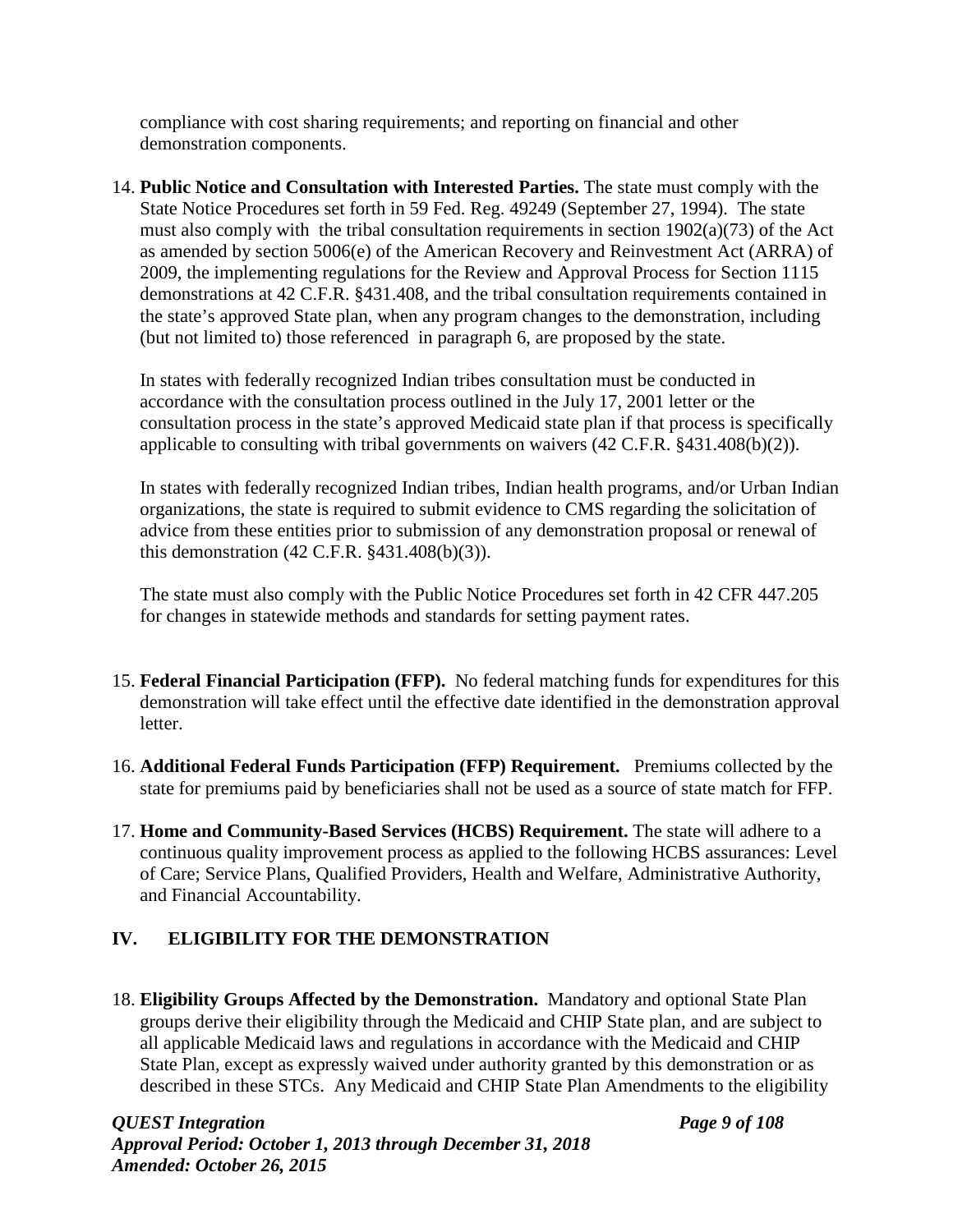standards and methodologies for these eligibility groups, including the conversion to a modified adjusted gross income standard, will apply to this demonstration.

The beneficiary eligibility groups described below who are made eligible for QUEST Integration by virtue of the expenditure authorities expressly granted in this demonstration are subject to Medicaid and/or CHIP laws, regulations, and policies unless otherwise specified in the not applicable expenditure authorities for this demonstration.

| <b>Medicaid</b><br><b>Mandatory State</b><br><b>Plan Group(s)</b><br>(Categorical<br>Eligibility)                                               | <b>Federal Poverty Level</b><br>and/or Other Qualifying<br><b>Criteria</b> | <b>Funding</b><br><b>Stream</b> | <b>Expenditure</b><br>and Eligibility<br>Group<br><b>Reporting</b> |
|-------------------------------------------------------------------------------------------------------------------------------------------------|----------------------------------------------------------------------------|---------------------------------|--------------------------------------------------------------------|
| Infants under age 1                                                                                                                             | Subject to the Title XIX state<br>plan.                                    | Title XIX                       | <b>State Plan</b><br>Children                                      |
| Children 1-18                                                                                                                                   | Subject to the Title XIX state<br>plan.                                    | Title XIX                       | <b>State Plan</b><br>Children                                      |
| Parents and<br>caretaker relatives<br>under age 21                                                                                              | Subject to the Title XIX state<br>plan.                                    | Title XIX                       | <b>State Plan</b><br>Children                                      |
| Section 1925<br>Transitional<br>Medicaid under age<br>21                                                                                        | Subject to the Title XIX state<br>plan.                                    | <b>Title XIX</b>                | <b>State Plan</b><br>Children                                      |
| <b>Former Foster Care</b><br>Children under age<br>21. Authority to<br>include this group<br>in the demonstration<br>begins January 1,<br>2014. | Subject to Title XIX state<br>plan.                                        | Title XIX                       | <b>State Plan</b><br>Children                                      |
| Pregnant women                                                                                                                                  | Subject to the Title XIX state<br>plan.                                    | Title XIX                       | <b>State Plan Adults</b>                                           |
| Parents and<br>caretaker relatives<br>age 21 and older                                                                                          | Subject to the Title XIX state<br>plan.                                    | Title XIX                       | <b>State Plan Adults</b>                                           |
| Section 1925<br>Transitional<br>Medicaid age 21<br>and older                                                                                    | Subject to the Title XIX state<br>plan.                                    | <b>Title XIX</b>                | <b>State Plan Adults</b>                                           |
| <b>Former Foster Care</b><br>Children age 21 to<br>25. Authority to<br>include this group                                                       | Subject to Title XIX state<br>plan.                                        | Title XIX                       | <b>State Plan Adults</b>                                           |

|  | <b>QUEST Integration Medicaid and CHIP State Plan Mandatory and Optional groups</b> |  |  |  |
|--|-------------------------------------------------------------------------------------|--|--|--|
|  |                                                                                     |  |  |  |
|  |                                                                                     |  |  |  |
|  |                                                                                     |  |  |  |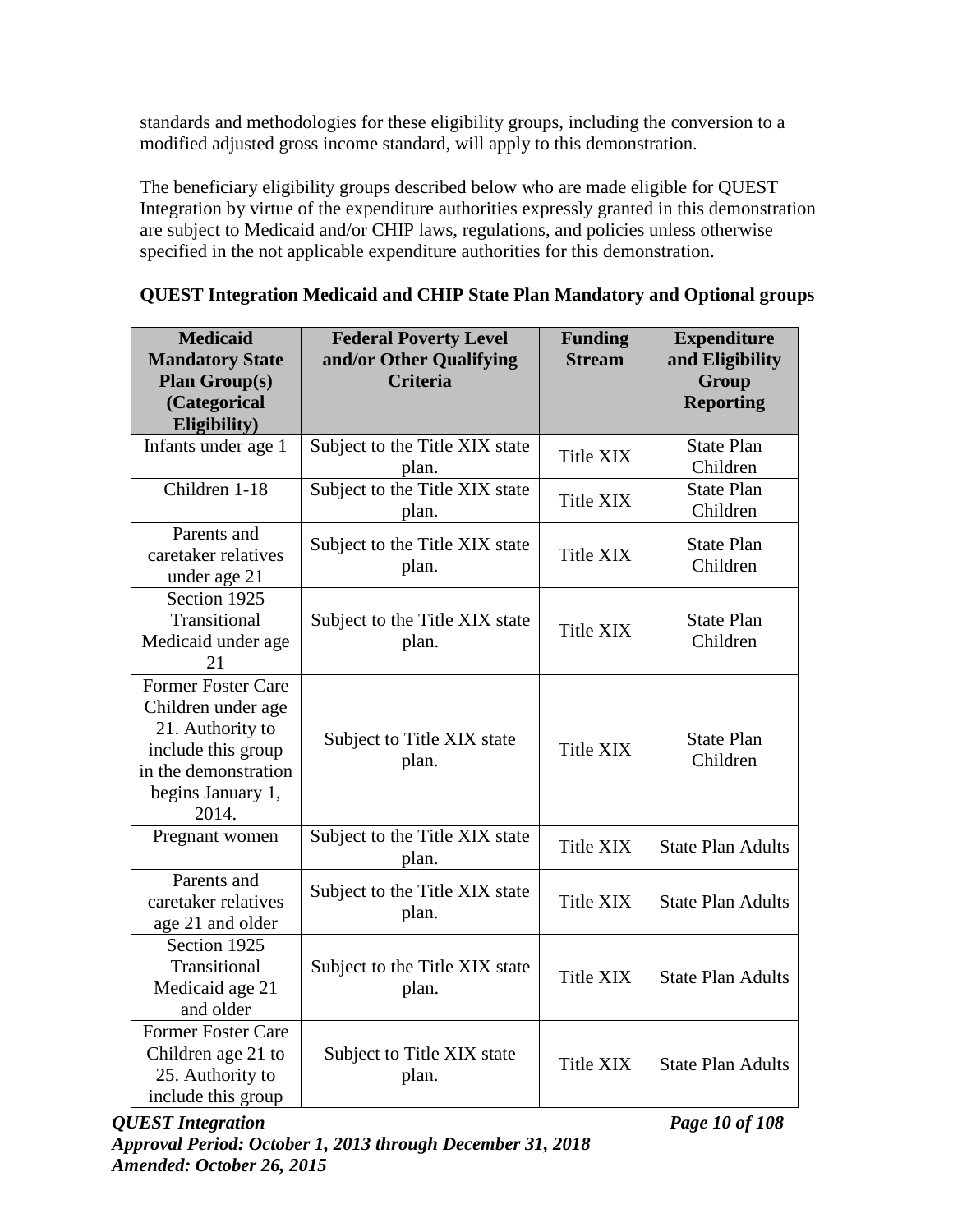| in the demonstration<br>begins January 1,<br>2014.                                                                                                                                           |                                                                            |                                 |                                                                    |
|----------------------------------------------------------------------------------------------------------------------------------------------------------------------------------------------|----------------------------------------------------------------------------|---------------------------------|--------------------------------------------------------------------|
| SSI Aged                                                                                                                                                                                     | Subject to the Title XIX state<br>plan.                                    | <b>Title XIX</b>                | Aged                                                               |
| SSI Blind or<br>Disabled                                                                                                                                                                     | Subject to the Title XIX state<br>plan.                                    | Title XIX                       | Blind or<br>Disabled                                               |
| Affordable Care Act<br>Low-Income Adult<br>Group eligible for<br><b>Expansion State</b><br>FMAP. Authority<br>to include this<br>group in the<br>demonstration<br>begins January 1,<br>2014. | Subject to the Title XIX state<br>plan.                                    | Title XIX                       | <b>Expansion State</b><br><b>Adults</b>                            |
| <b>Affordable Care Act</b><br>Low-Income Adult<br>Group eligible for<br>Newly Eligible<br>FMAP. Authority to<br>include this group<br>in the demonstration<br>begins January 1,<br>2014.     | Subject to Title XIX state<br>plan.                                        | <b>Title XIX</b>                | Newly Eligible<br><b>Adults</b>                                    |
| <b>Medicaid State</b><br><b>Plan Groups</b>                                                                                                                                                  | <b>Federal Poverty Level</b><br>and/or Other Qualifying<br><b>Criteria</b> | <b>Funding</b><br><b>Stream</b> | <b>Expenditure</b><br>and Eligibility<br>Group<br><b>Reporting</b> |
| Children through<br>the CHIP Medicaid<br>expansion                                                                                                                                           | Subject to Title XIX state<br>plan.                                        | Title XXI                       | Opt. State Plan<br>Children <sup>1</sup>                           |
| <b>Optional Medicaid</b><br><b>State Plan Groups</b>                                                                                                                                         | <b>Federal Poverty Level</b><br>and/or Other Qualifying<br>Criteria        | <b>Funding</b><br><b>Stream</b> | <b>Expenditure</b><br>and Eligibility<br>Group<br><b>Reporting</b> |
| Foster Children (19-<br>20 years old)<br>receiving foster care<br>maintenance<br>payments or under<br>an adoption<br>assistance                                                              | Subject to Title XIX state<br>plan.                                        | Title XIX                       | <b>Foster Care</b><br>Children, 19-20<br>years old                 |

<span id="page-17-0"></span>*QUEST Integration Page 11 of 108 Approval Period: October 1, 2013 through December 31, 2018 Amended: October 26, 2015* <sup>1</sup> Reported under Title XXI Allotment Neutrality if allotment is available.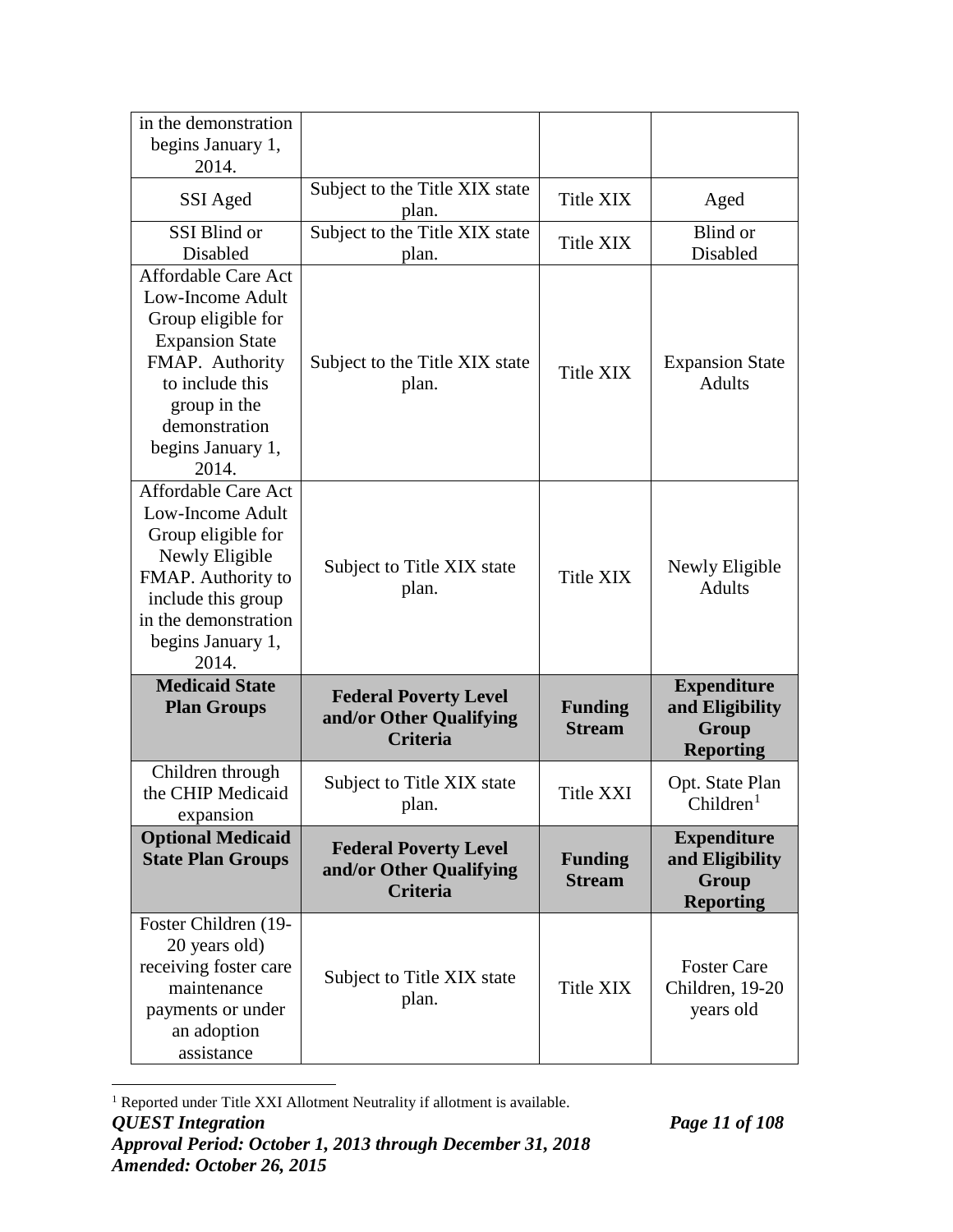| agreement                                                           |                                     |           |                                         |
|---------------------------------------------------------------------|-------------------------------------|-----------|-----------------------------------------|
| <b>Medically Needy</b><br><b>Non-ABD</b> Pregnant<br>Women          | Subject to Title XIX state<br>plan. | Title XIX | <b>Medically Needy</b><br><b>Adults</b> |
| <b>Medically Needy</b><br>Non-ABD Children                          | Subject to Title XIX state<br>plan. | Title XIX | Opt. State Plan<br>Children             |
| <b>Breast and Cervical</b><br><b>Cancer Treatment</b><br>Program    | Subject to Title XIX state<br>plan. | Title XIX | Blind or<br>Disabled                    |
| <b>Aged Adults</b>                                                  | Subject to Title XIX state<br>plan. | Title XIX | Aged                                    |
| <b>Disabled Adults</b>                                              | Subject to Title XIX state<br>plan. | Title XIX | Blind or<br>Disabled                    |
| <b>Medically Needy</b><br>Non-ABD Children<br>and Pregnant<br>Women | Subject to Title XIX state<br>plan. | Title XIX | Aged                                    |
| <b>Medically Needy</b><br>Non-ABD Children<br>and PW                | Subject to Title XIX state<br>plan. | Title XIX | Blind or<br>Disabled                    |

# **QUEST Integration Demonstration Expansion Population Groups**

| <b>Demonstration</b><br><b>Eligibles</b>                     | <b>Federal Poverty Level</b><br>and/or Other Qualifying<br><b>Criteria</b>                                                                                                                                                                                               | <b>Funding</b><br><b>Stream</b> | <b>Expenditure</b><br>and Eligibility<br>Group<br><b>Reporting</b> |
|--------------------------------------------------------------|--------------------------------------------------------------------------------------------------------------------------------------------------------------------------------------------------------------------------------------------------------------------------|---------------------------------|--------------------------------------------------------------------|
| Parents or caretaker<br>relatives of certain<br>18-year-olds | Parents and caretaker<br>relatives who are living with<br>an 18-year-old who would be<br>a dependent child but for the<br>fact that the 18-year-old has<br>reached the age of 18, if such<br>parents would be eligible if<br>the child was under 18 years<br>of age. $2$ | Title XIX                       | Demo Elig<br><b>Adults</b>                                         |

<span id="page-18-0"></span><sup>&</sup>lt;sup>2</sup> For the period from October 1, 2013 to December 31, 2013, this demonstration expansion population shall not include the parents and caretakers of full time students who are 18 years of age, if these parents and caretakers are covered under the state plan during that time period.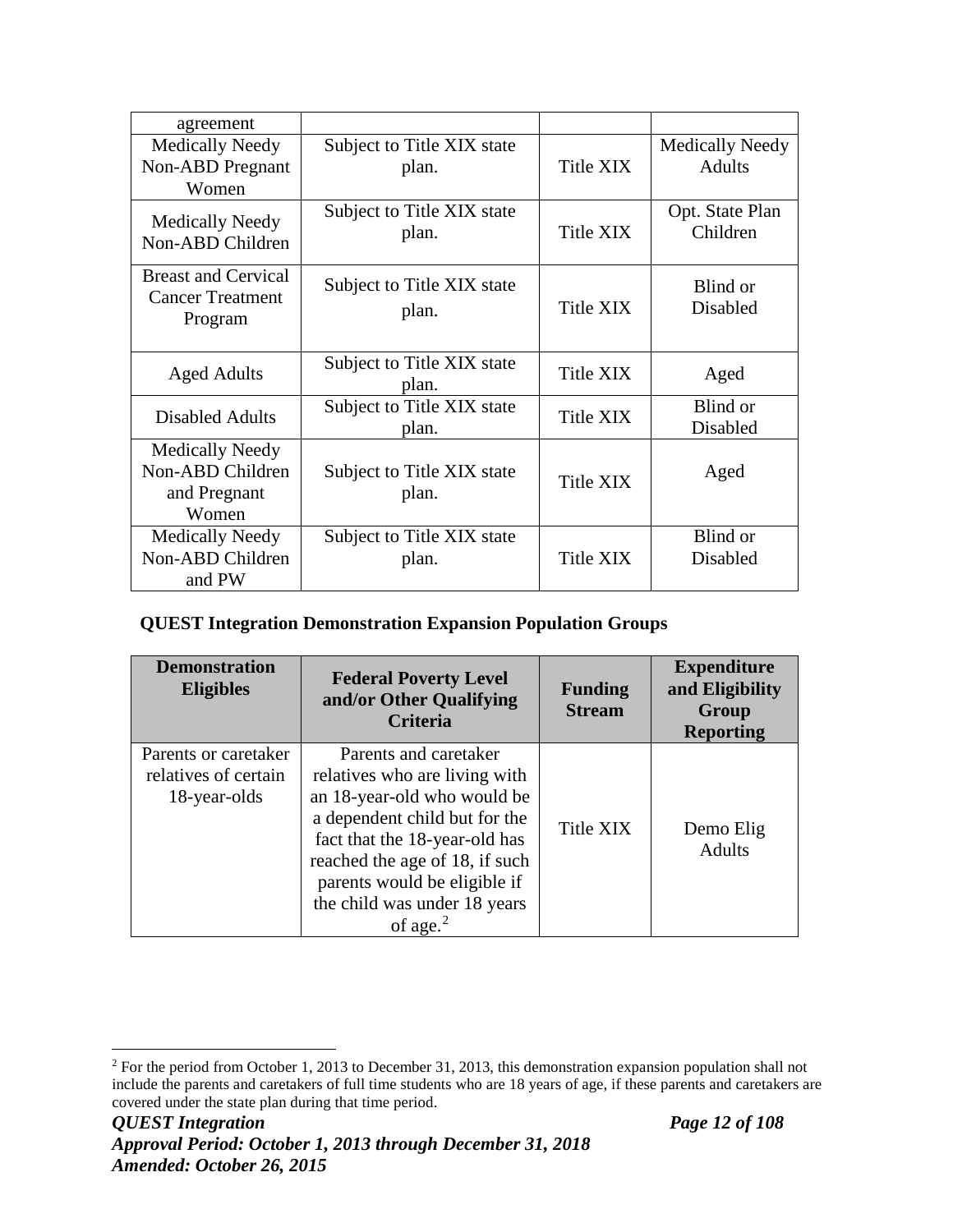| Aged individuals in<br>the 42 C.F.R.<br>§ 435.217 like<br>group receiving<br>home- and<br>community-based<br>services             | Income up to and including<br>100% FPL using the<br>institutional income rules,<br>including the application of<br>regular post-eligibility rules<br>and spousal impoverishment<br>eligibility rules.                                                                                                                                                                                                                                                                                                                                                                                                                                                                                | Title XIX        | Aged                 |
|-----------------------------------------------------------------------------------------------------------------------------------|--------------------------------------------------------------------------------------------------------------------------------------------------------------------------------------------------------------------------------------------------------------------------------------------------------------------------------------------------------------------------------------------------------------------------------------------------------------------------------------------------------------------------------------------------------------------------------------------------------------------------------------------------------------------------------------|------------------|----------------------|
| Blind or disabled<br>individuals in the 42<br>C.F.R. § 435.217<br>like group receiving<br>home-and<br>community-based<br>services | Income up to and including<br>100% FPL using the<br>institutional income rules,<br>including the application of<br>regular post-eligibility rules<br>and spousal impoverishment<br>eligibility rules.                                                                                                                                                                                                                                                                                                                                                                                                                                                                                | <b>Title XIX</b> | Blind or<br>Disabled |
| Aged medically<br>needy individuals<br>receiving home-and<br>community-based<br>services                                          | Individuals who would<br>otherwise be eligible under<br>the state plan or another<br><b>QUEST</b> Integration<br>demonstration population<br>only upon incurring medical<br>expenses (spend-down<br>liability) that is expected to<br>exceed the amount of the<br><b>QUEST</b> Integration health<br>plan capitation payment,<br>subject to an enrollment fee<br>equal to the spend down<br>liability.<br>Eligibility will be determined<br>using the medically needy<br>income standard for<br>household size, using<br>institutional rules for income<br>and assets, and subject to<br>post-eligibility treatment of<br>income and spousal<br>impoverishment eligibility<br>rules. | Title XIX        | Aged                 |
| Blind or disabled                                                                                                                 | Individuals who would                                                                                                                                                                                                                                                                                                                                                                                                                                                                                                                                                                                                                                                                | Title XIX        | Blind or disabled    |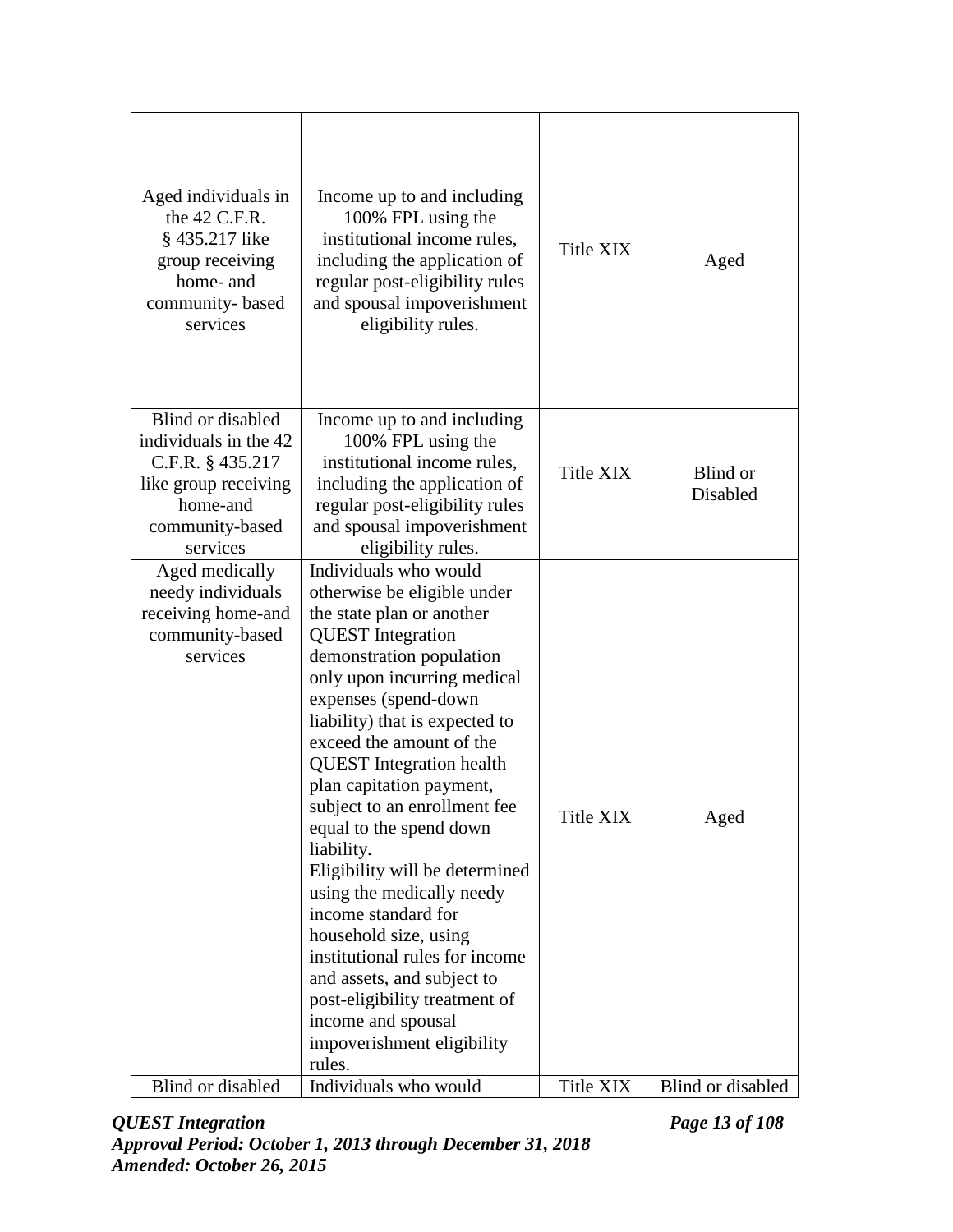| medically needy    | otherwise be eligible under    |           |               |
|--------------------|--------------------------------|-----------|---------------|
| individuals        | the state plan or another      |           |               |
| receiving home-and | <b>Quest Integration</b>       |           |               |
| community-based    | demonstration population       |           |               |
| services           | only upon incurring medical    |           |               |
|                    | expenses (spend-down           |           |               |
|                    | liability) that is expected to |           |               |
|                    | exceed the amount of the       |           |               |
|                    | Quest Integration health plan  |           |               |
|                    | capitation payment, subject    |           |               |
|                    | to an enrollment fee equal to  |           |               |
|                    | the spend down liability.      |           |               |
|                    | Eligibility will be determined |           |               |
|                    | using the medically needy      |           |               |
|                    | income standard for            |           |               |
|                    | household size, using          |           |               |
|                    | institutional rules for income |           |               |
|                    | and assets, and subject to     |           |               |
|                    | post-eligibility treatment of  |           |               |
|                    | income and spousal             |           |               |
|                    | impoverishment eligibility     |           |               |
|                    | rules.                         |           |               |
|                    | Individuals who are not        |           |               |
| Individuals Age 19 | otherwise eligible under the   |           |               |
| and 20 with        | state plan, with the same      |           |               |
| Adoption           | income limit that is applied   |           |               |
| Assistance, Foster | for Foster Children (19-20)    |           |               |
| Care Maintenance   | years old) who are receiving   | Title XIX | Demo Elig     |
| Payments, or       | foster care maintenance        |           | Children      |
| Kinship            | payments or who under an       |           |               |
| Guardianship       | adoption assistance            |           |               |
| Assistance         | agreement under the state      |           |               |
|                    | plan or Kinship guardian       |           |               |
|                    | assistance agreement.          |           |               |
|                    | Individuals who have aged      |           |               |
|                    | out of adoption assistance     |           |               |
| Individuals        | program or kinship             |           |               |
| Formerly Receiving | guardianship assistance        |           |               |
| Adoption           | program (either Title IV-E     |           |               |
| Assistance or      | assistance or non-Title IV-E   | Title XIX | Demo Elig     |
| Kinship            | assistance) when placed from   |           | <b>Adults</b> |
| Guardianship       | age 16 to age 18 years of      |           |               |
| Assistance, age 21 | age, would be eligible under   |           |               |
| to 25.             | a different eligibility group  |           |               |
|                    | but for income, and were       |           |               |
|                    | enrolled in the state plan or  |           |               |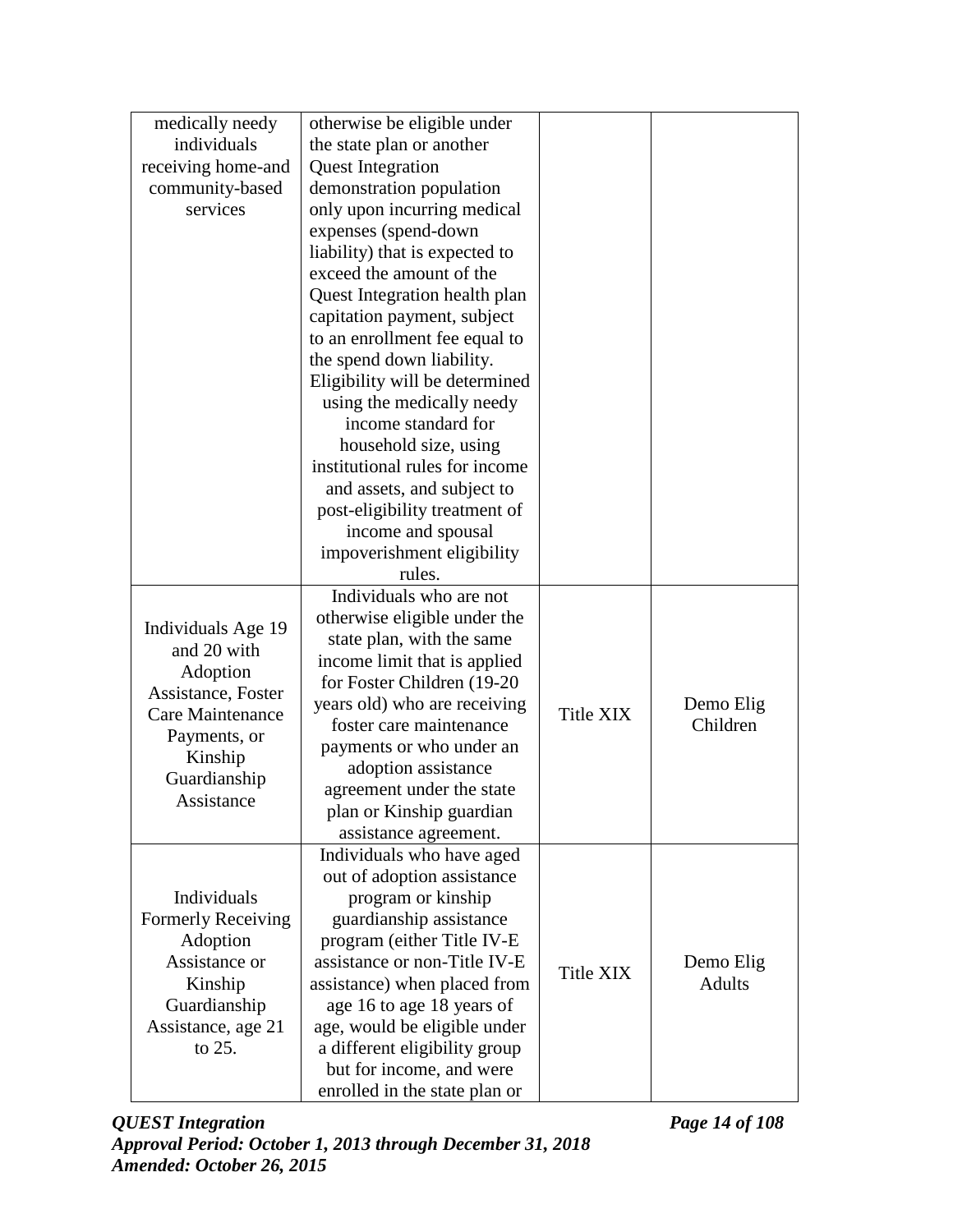|                                                                                                                                         | waiver while receiving<br>assistance payments.                                                                                                                                                                                                                                                                                                                                                                      |           |                             |
|-----------------------------------------------------------------------------------------------------------------------------------------|---------------------------------------------------------------------------------------------------------------------------------------------------------------------------------------------------------------------------------------------------------------------------------------------------------------------------------------------------------------------------------------------------------------------|-----------|-----------------------------|
| <b>Individuals</b><br><b>Formerly Receiving</b><br>Adoption<br>Assistance or<br>Kinship<br>Guardianship<br>Assistance, under<br>age 21. | Individuals who have aged<br>out of adoption assistance<br>program or kinship<br>guardianship assistance<br>program (either Title IV-E<br>assistance or non-Title IV-E<br>assistance) when placed from<br>age 16 to age 18 years of<br>age, would be eligible under<br>a different eligibility group<br>but for income, and were<br>enrolled in the state plan or<br>waiver while receiving<br>assistance payments. | Title XIX | Demo Elig<br>Children       |
| <b>Former Foster</b><br>Children. Authority<br>for this<br>demonstration<br>expansion group<br>expires December<br>31, 2013.            | Individuals who are not<br>otherwise Medicaid eligible<br>and who (i) have aged out of<br>foster care; (ii) were<br>receiving medical assistance<br>under the state plan or the<br>demonstration while in foster<br>care; and (iii) are under age<br>26. The state will not<br>impose an asset limit on this<br>population.                                                                                         | Title XIX | Demo Elig.<br><b>Adults</b> |
| Low-income<br>childless adults.<br>Authority for this<br>demonstration<br>expansion group<br>expires December<br>31, 2013.              | Individuals who are under 65<br>years of age, not pregnant,<br>not entitled to, or enrolled<br>for, benefits under Medicare<br>part A or enrolled for<br>benefits under Medicare part<br>B and are not a mandatory<br>state plan population and<br>whose income (as<br>determined using modified<br>adjusted gross income) does<br>not exceed 133 percent of the<br>FPL.                                            | Title XIX | <b>VIII-Like Adults</b>     |

19. **Post-Eligibility Treatment of Income and Resources.** All individuals receiving nursing facility long-term care services must be subject to the post-eligibility treatment of income rules set forth in section 1924 and 42 CFR section 435.733. The application of patient income to the cost of care shall be made to the facility. Individuals receiving HCBS must be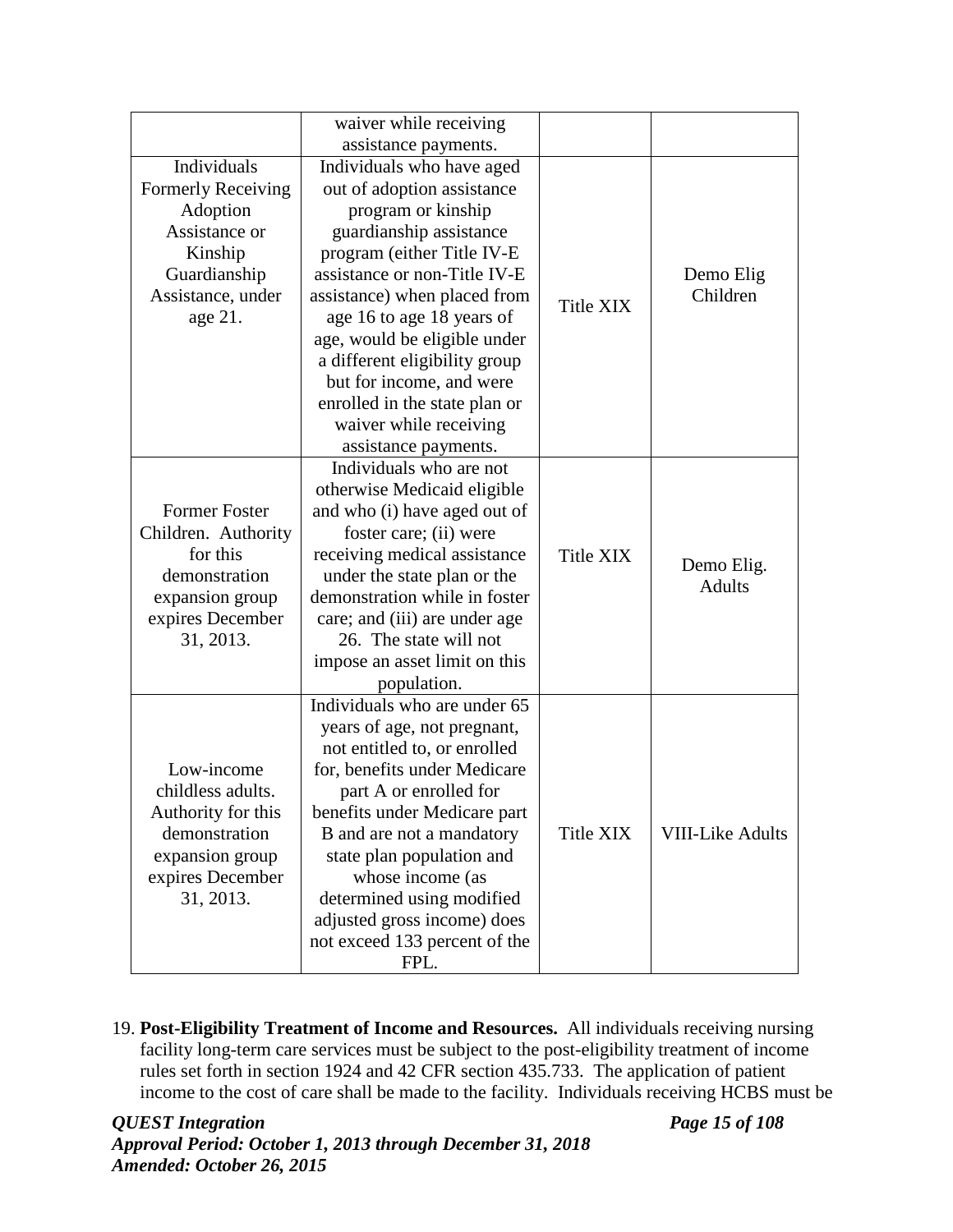subject to the post-eligibility treatment of income rules set forth in section 1924 and 42 CFR section 435.735 if they are medically needy, with or without spend-down, or individuals who would be eligible for Medicaid if institutionalized as set forth in 42 CFR section 435.217.

- 20. **Financial Responsibility/Deeming.** The state must determine eligibility using the income of household members whose income may be taken into account under the Medicaid financial responsibility and deeming rules, including institutional deeming for aged, blind, and disabled individuals.
- 21. **Retroactive Eligibility.** The state will limit retroactive eligibility for all individuals eligible under the state plan or demonstration to a 10-day period prior to the date of application with the exception of individuals requesting long-term care services in which case up to three months of retroactive eligibility will be allowed.
- 22. **Quality Review of Eligibility.** On March 4, 2010 CMS approved the state's MEQC plan to reflect programmatic changes as a result of the section 1115 demonstration program implementation integrating a major portion of the FFS population into Managed Care. The state shall remain relieved of any liability from disallowance for errors that exceed the 3 percent tolerance. CMS permits the state to continue with its effort to implement administrative renewal and MEQC reviews shall take that policy into account.

# **V. ENROLLMENT**

# 23. **Spend-Down for Medically Needy Individuals**.

- a) **Pregnant Women and Children Medically Needy State Plan Groups** are eligible upon determination of medical expenses in the month of enrollment that meet or exceed their spend-down or cost-share obligation, subject to subparagraph (d). Individuals in this group whose gross income exceeds 300 percent FPL are not eligible.
- b) **Members of Aged, Blind, or Disabled Medically Needy State Plan groups whose spend-down liability is not expected to exceed the health plans' monthly capitation payment** will be enrolled in a QUEST Integration health plan upon the determination of medical expenses in the month of enrollment that meet or exceed their spend-down or cost-share obligation, subject to subparagraph (d).
- c) **Members of Aged, Blind, or Disabled Medically Needy State Plan groups whose spend-down liability is expected to exceed the health plans' monthly capitation payment** will be eligible under the demonstration subject to subparagraph (d) and an enrollment fee equal to the medically needy spend-down amount or, where applicable, the amount of patient income applied to the cost of long-term care. This group will receive all services through QUEST Integration health plans.
- d) **Medically needy individuals who are expected to incur expenses sufficient to satisfy their spend-down obligation for a retroactive period only** will not be enrolled in a QUEST Integration health plan. They will receive services on a fee-for-service basis. (This category might include, for example, persons who become medically needy for a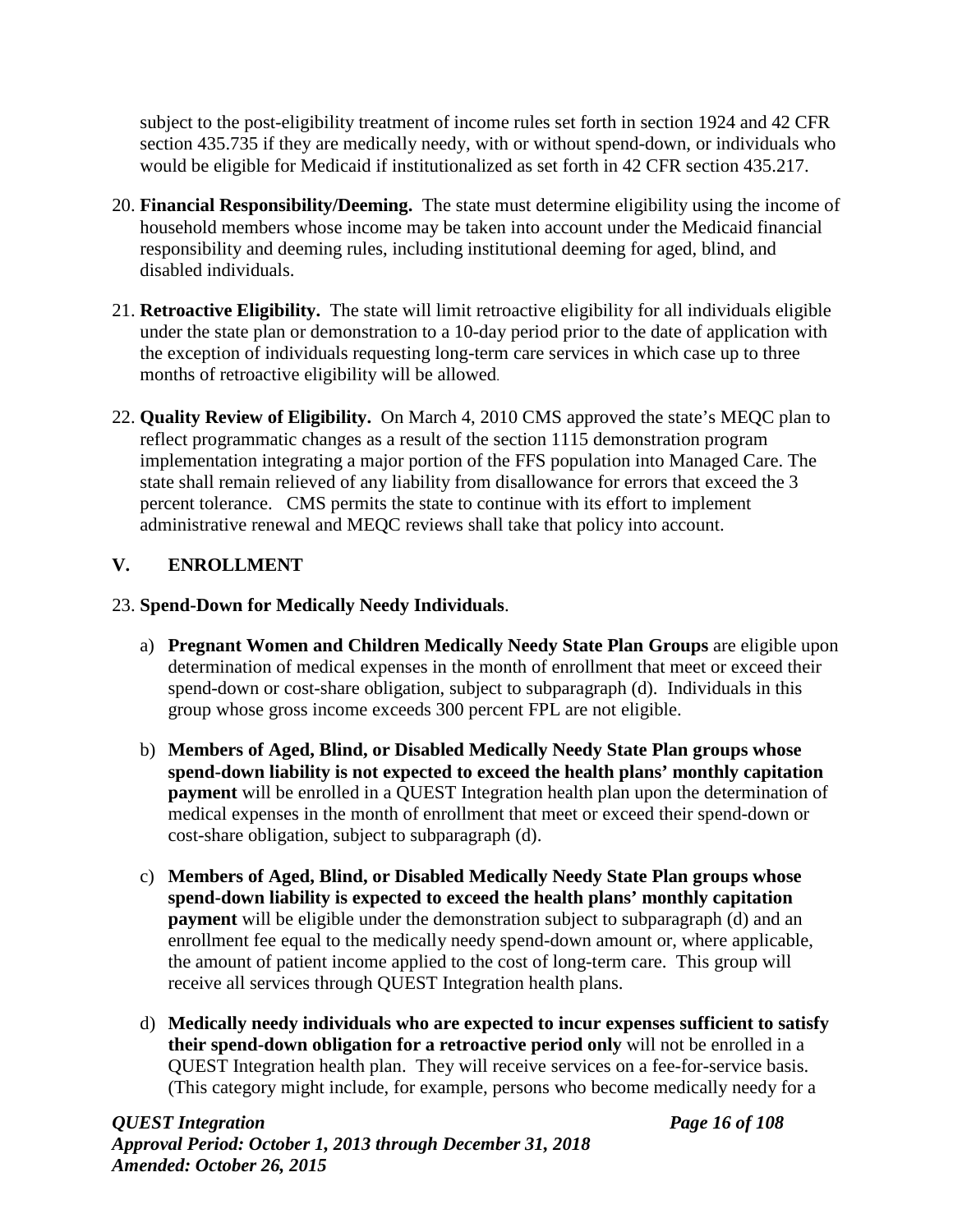short-term retroactive period due to catastrophic injury or illness, or persons who incur high medical expenses sporadically and thus will not meet their spend-down obligations every month.)

# **VI. BENEFITS**

- 24. **QUEST Integration Benefits.** Benefits provided under authority of this demonstration are delivered through mandatory managed care (except as specified in subparagraph (g)), and are as follows, for all populations under the demonstration (except as otherwise provided in this paragraph):
	- a) **Full Medicaid State Plan.** Individuals eligible under the demonstration will receive comprehensive benefits including all services as defined in the Medicaid state plan.
	- b) **Alternative Benefit Plan:** The Affordable Care Act (ACA) New Adult Group will receive benefits provided through the state's approved alternative benefit plan (ABP) SPA. The VIII-like group will receive benefits that are identical to the benefits that will be included in the state's Medicaid State Plan.
	- c) **Additional Benefits.** Under the demonstration, the state will provide benefits in addition to Medicaid state plan and alternative benefit plan benefits based on medical necessity and clinical criteria. These additional benefits include home and community based services (HCBS), specialized behavioral health benefits, cognitive rehabilitation benefits, and habilitation benefits, as described below.
		- i. **HCBS:** QUEST Integration health plans will provide access to a comprehensive HCBS benefit package for individuals who meet institutional level of care and are able to choose to receive care at home or in the community and an expanded sub-set of HCBS services for individuals who do not meet an institutional level of care but are assessed to be at risk of deteriorating to institutional level of care ( the "At Risk" population, re-named from "Personal Care-Level I/Chore" population) in order to prevent a decline in health status and maintain individuals safely in their homes and communities. The service definitions and provider types are found in Attachment C of these STCs. The amount, duration, and scope of all covered long-term care services may vary to reflect the needs of the individual in accordance with the prescribed Care Coordination Plan. The HCBS benefits that will be provided through managed care health plans include the following:

| <b>Service</b>           | <b>Available for individuals</b><br>who are assessed to be risk<br>of deteriorating to<br>institutional level of care | <b>Available for individuals</b><br>who meet institutional level<br>of care ("1147 certified") |
|--------------------------|-----------------------------------------------------------------------------------------------------------------------|------------------------------------------------------------------------------------------------|
| Adult day care           | $\mathrm{X}^*$                                                                                                        |                                                                                                |
| Adult day health         | $\mathbf{X}^*$                                                                                                        |                                                                                                |
| Assisted living facility |                                                                                                                       |                                                                                                |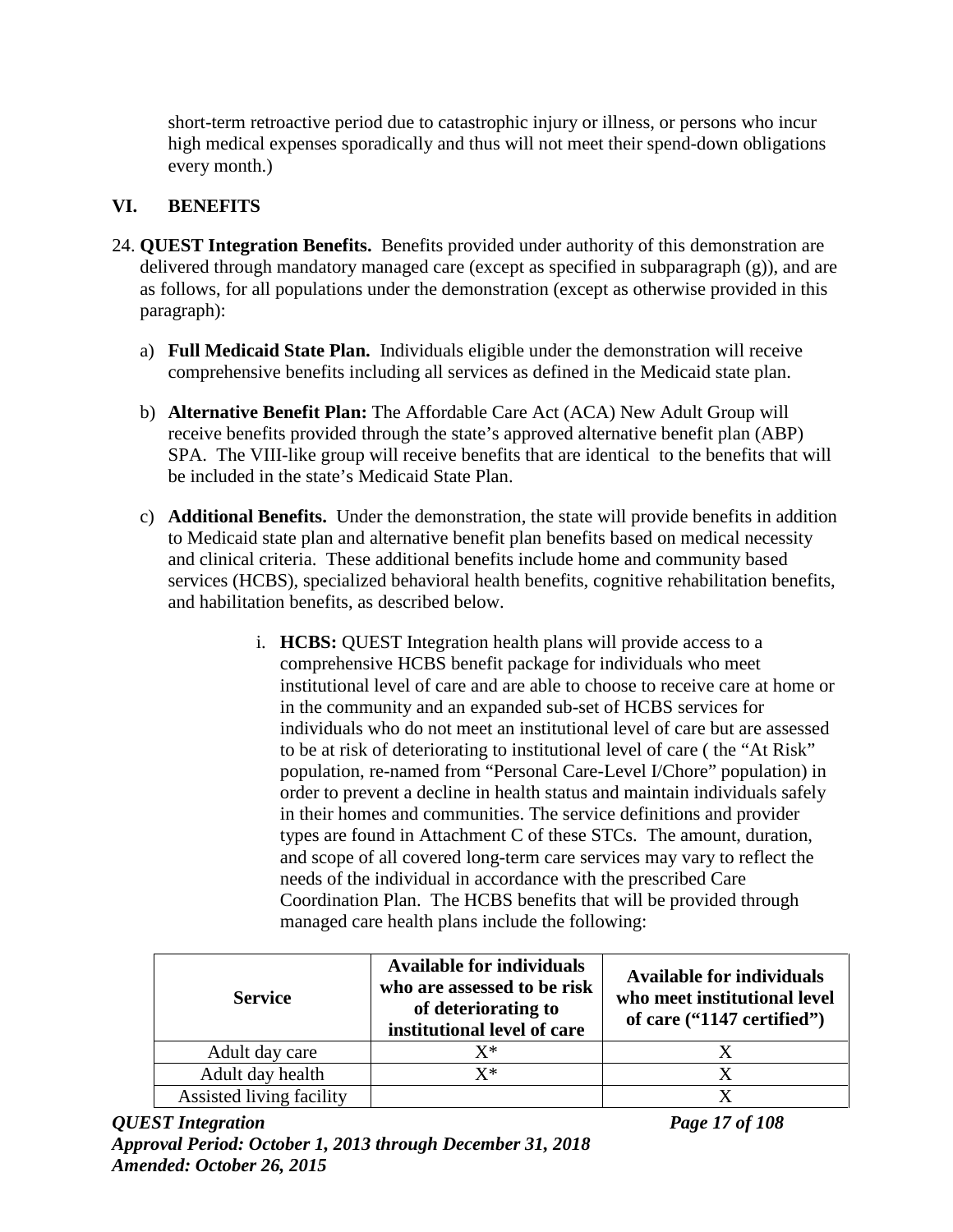| Community care foster   |       | X |
|-------------------------|-------|---|
| family homes            |       |   |
| Counseling and training |       | X |
| Environmental           |       |   |
| accessibility           |       | X |
| adaptations             |       |   |
| Home delivered meals    | $X^*$ | X |
| Home maintenance        |       | X |
| Moving assistance       |       | X |
| Non-medical             |       |   |
| transportation          |       | X |
| Personal assistance     | X     | X |
| Personal emergency      | $X^*$ | X |
| response system         |       |   |
| Residential care        |       | X |
| Respite care            |       | X |
| Skilled nursing         | X     | X |
| Specialized case        |       | X |
| management              |       |   |
| Specialized medical     |       |   |
| equipment and           |       | X |
| supplies                |       |   |

\* Denotes new services for the "At Risk" population under QUEST Integration.

- ii. **Specialized Behavioral Health Services**: The services listed below (and further described in attachment E of the special terms and conditions) are available for individuals with serious mental illness (SMI), serious and persistent mental illness (SPMI), or requiring support for emotional and behavioral development (SEBD).
	- 1. Supportive Housing.
	- 2. Supportive Employment.
	- 3. Financial management services.
- iii. **Cognitive Rehabilitation Services:** Services provided to cognitively impaired individuals to assess and treat communication skills, cognitive and behavioral ability and skills related to performing activities of daily living. These services may be provided by a licensed physician, psychologist, or a physical, occupational or speech therapist. Services must be medically necessary and prior approved.
- iv. **Habilitation Services.** Services to develop or improve a skill or function not maximally learned or acquired by an individual due to a disabling condition. These services may be provided by a licensed physician or physical, occupational, or speech therapist. Services must be medically necessary and prior approved.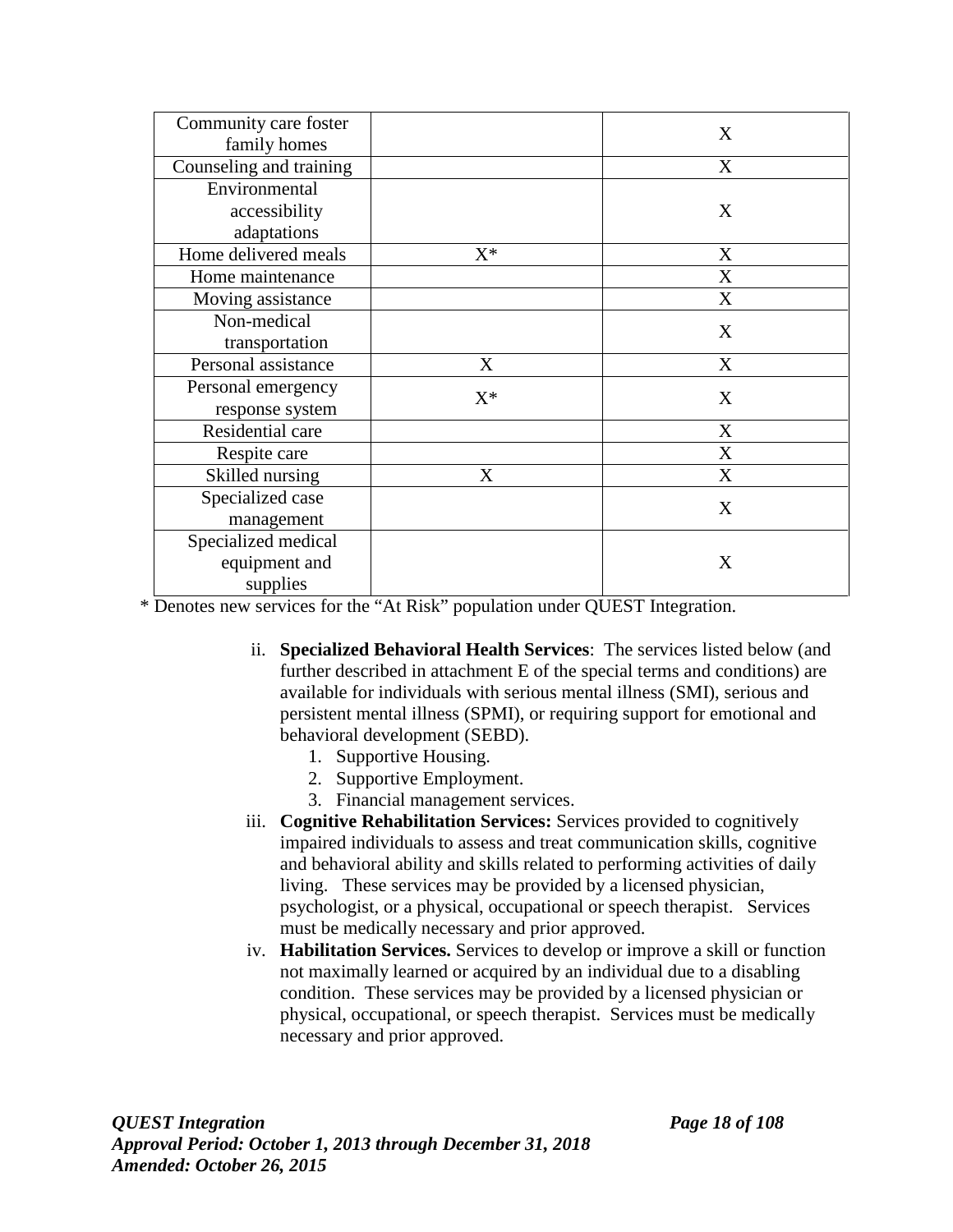- c) **Cost of Room and Board Excluded from Capitation Rate Calculations.** For purposes of determining capitation rates, the cost of room and board is not included in noninstitutional care costs.
- d) **Community Participation.** The state, either directly or through its MCO contracts, will ensure that participants' engagement and community participation is supported and facilitated to the fullest extent desired by each participant.
- e) **HCBS Standards.** The state will assure compliance with CMS standards for HCBS settings as articulated in current section 1915(c) and 1915(i) policy and as modified by subsequent regulatory changes.
- f) **Managed Care Plan Change.** Beneficiaries may change managed care plans if their residential or employment support provider is no longer available through their current plan.
- g) **Benefits Provided to the ID/DD Population.** Medicaid eligibles with developmental disabilities will receive the full Medicaid state plan benefit package through QUEST Integration managed care plans. Case management, section 1915(c) HCBS, and ICF/ID benefits for this group will remain carved out of the capitated benefit package. All QUEST Integration health plans will be required to coordinate the state plan benefits received by the DD/MR population with the HCBS that are provided on a fee-for-service basis from the Department of Health's (DOH) Developmental Disabilities Division.
- h) **Behavioral Health Benefits.** All QUEST Integration plans will provide a full array of standard behavioral health benefits (including substance abuse treatment) to members who may need such services. The state will also provide specialized behavioral health services to beneficiaries with SMI, SPMI, or requiring SEBD. The Behavioral Health Protocol addresses the following: :
	- (i) Services provided by the DOH Child and Adolescent Mental Health Division (CAMHD) to children with serious emotional behavioral disorders (SEBD).
	- (ii) Services provided to adults with SMI or SPMI by the DOH Adult Mental Health Division (AMHD), the Med-QUEST division's Community Care Services (CCS) behavioral health program, or the contracted plans.
	- (iii)Reimbursement
	- (iv)A memorandum of agreement (MOA) that reflects the current interagency agreement for behavioral health services provided by the DOH to demonstration eligibles.
	- (v) The process and protocol used for referral between MCOs and the DOH or CCS, as well as the DOH or CCS and MCOs.

Any revisions to the QUEST Integration delivery system for Behavioral Health Services as defined in this sub-paragraph shall require a revision to Attachment E.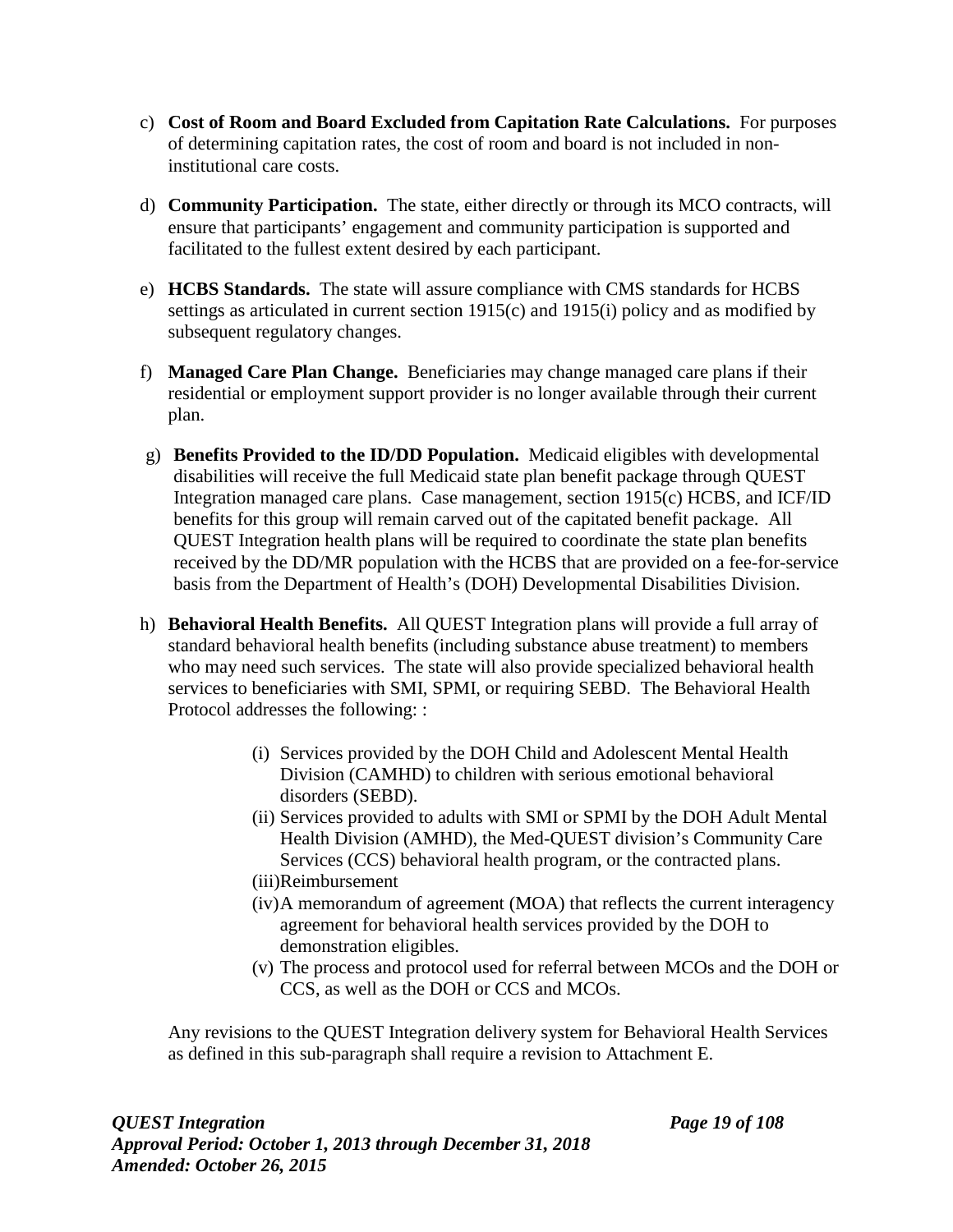- i) **Functional Level of Care (LOC) Assessment.** Access to both institutional and HCBS long-term care services will be based on a functional LOC assessment to be performed by the contracted care plans or those with delegated authority. Individuals who meet the institutional level of care (NF, hospital) may access institutional care and/or HCBS through the contracted managed care plans. The contracted plans will be responsible for performing a functional assessment for each enrollee who is identified as having special health needs. The state's delegated contractor will review the assessments and make a determination as to whether the beneficiary meets an institutional (hospital or nursing facility) level of care. LOC assessments will be performed at least every twelve months (annual renewal) or more frequently, when there has been a significant change in the member's condition or circumstances.
- j) **Access to Long-Term Care Services.** A key objective of the QUEST Integration demonstration is that beneficiaries meeting an institutional level of care shall have a choice of institutional services or HCBS. The HCBS provided must be person-centered and sufficient to meet the needs identified in the functional assessment, taking into account family and other supports available to the beneficiary. In order to move toward the objective of providing beneficiaries with a choice of services, the state must require the following from the contracted health plans:
	- i. If the individual has previously received services under a Section 1915(c) waiver and continues to meet an institutional level of care, the individual must continue to receive HCBS appropriate to his or her needs. The services need not be identical to the ones previously received under the Section 1915(c) waiver, but any change must be based upon the functional assessment and person-centered plan.
	- ii. For all other beneficiaries, if the estimated costs of providing necessary HCBS to the beneficiary are less than the estimated costs of providing necessary care in an institution (hospital or nursing facility), the plan must provide the HCBS to an individual who so chooses, subject to the limitations described in paragraph (c). Health plans will be required to document good-faith efforts to establish a cost-effective, person-centered plan of care in the community using industry best practices and guidelines. If the estimated costs of providing necessary HCBS to the beneficiary exceed the estimated costs of providing necessary care in an institution (hospital or nursing facility), a plan may refuse to offer HCBS if the state or its independent oversight contractor so approves. In reviewing such a request, the state must take into account the plan's aggregate HCBS costs as compared to the aggregate costs that it would have paid for institutional care.
	- iii. A plan is not required to provide HCBS if the individual chooses institutional services, if he or she cannot be safely served in the community, if there are not adequate or appropriate providers for the services, or if there is an exceptional increase in the demand for HCBS. An exceptional increase in demand is defined as an increase beyond annual thresholds to be established by the state. In the case of an exceptional increase, the state shall be responsible for monitoring any wait for services as set forth below and reporting its findings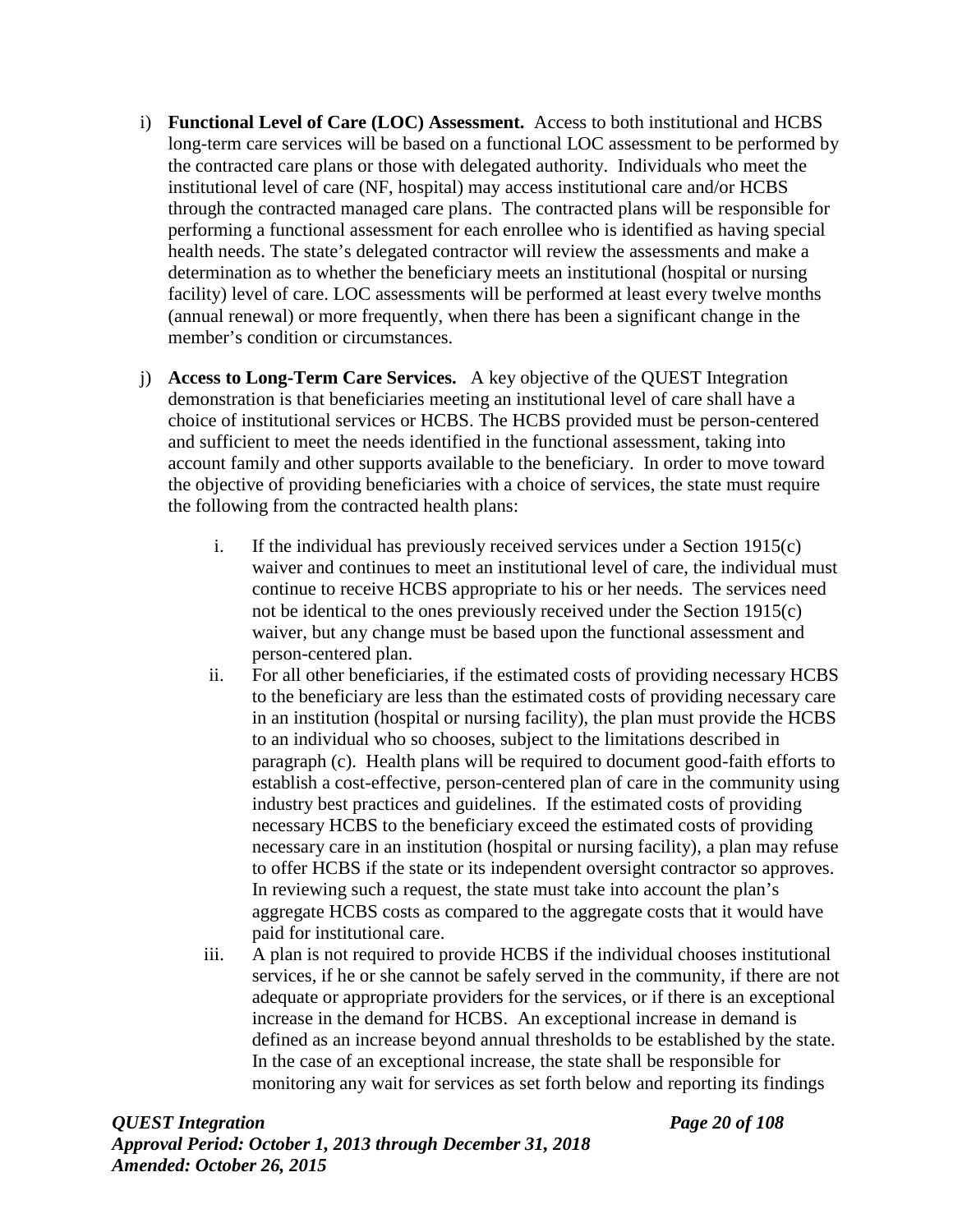to CMS. Plans will offer a sub-set of HCBS services (described in subparagraph (b)(i)) to "At Risk" individuals in order to prevent a decline in health status and maintain individuals safely in their homes and communities. Based on individual assessed needs, "At Risk" individuals may be subjected to an hourly or budget limitation on HCBS services that must be sufficient to meet the individual's assessed needs. This limit would be adjusted with changes in assessed need.

- iv. Individuals certified as institutional LOC may be limited to a maximum of 90 days per benefit period for HCBS services furnished on a 24-hour basis.
- v. The plans may have a waiting list for HCBS services for both the institutional level of care and the "At Risk" population. Waiting list policies shall be based on objective criteria and applied consistently in all geographic areas served, and are subject to the approval by the state.
- vi. The state will be responsible for monthly monitoring of any HCBS wait list by requiring health plans to submit the following information relevant to the waiting list:
	- 1. The names of the members on the waiting list;
	- 2. The date the member's name was placed on the waiting list;
	- 3. The specific service(s) needed by the member; and
	- 4. Progress notes on the status of providing needed care to the member.
- vii. The state shall meet with the health plans on a quarterly basis to discuss any issues associated with management of the waiting list. The purpose of these meetings will be to discuss the health plan's progress towards meeting annual thresholds and any challenges with meeting the needs of specific members on the waiting list. In addition, members who are on the waiting list may opt to change to another health plan if it appears that HCBS are available in the other plan.
- viii. The state shall adopt policies that ensure authorized LTSS continue to be provided in the same amount, duration and scope while a modification, reduction or termination is on appeal. The state shall know and monitor MCO service authorization processes and intervene if those processes regularly result in participant appeals of service authorization reductions or expirations.

## **VII. MANAGED CARE PLAN SELECTION PROCESSES**

25. **QUEST Integration.** Eligible individuals will be enrolled in a managed care plan upon initial eligibility. Eligible individuals will choose among participating health plans offered to provide the full range of primary, acute, and home and community based services. Eligible individuals must be provided with information on the available health plans by the state. The state must ask each applicant to select a health plan upon determination of eligibility. If an eligible individual does not make a selection at the time of the approval of eligibility, the individual is automatically assigned to a plan that operates on the island of residence and will have 15 days from the date of auto assignment to select a different health plan from the list provided. The state shall send a notice of enrollment upon auto assigning the individual. The state may place an enrollment limit on health plans in order to assure adequate capacity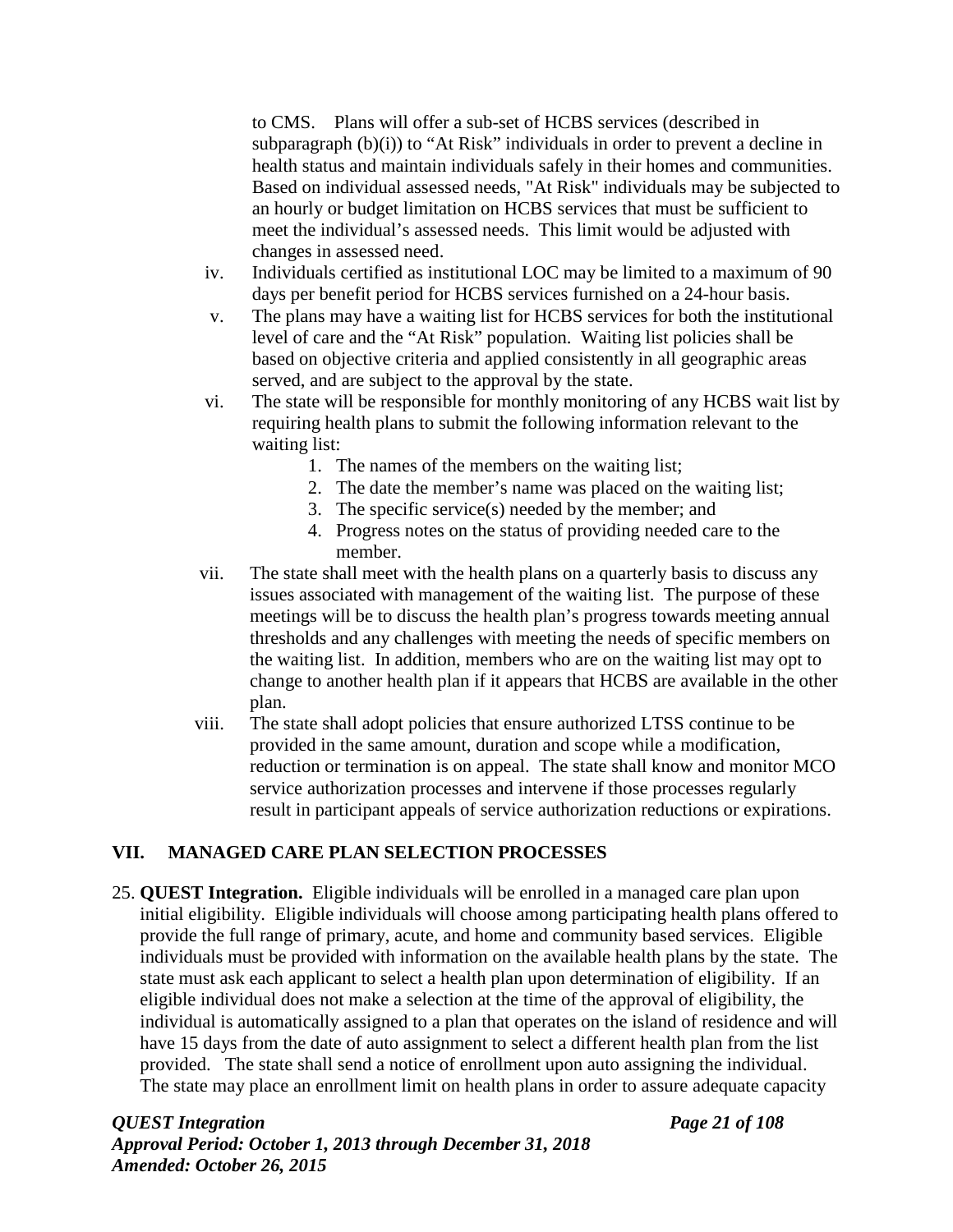and sufficient enrollment in all participating health plans, as long as at least two health plans operating on an island do not have an enrollment limit.

## 26. **Enrollment and Disenrollment Processes.**

- a) **Enrollment process.** The state must maintain a managed care enrollment and disenrollment process that complies with 42 CFR Part 438, except that disenrollment without cause from a MCO will be more limited in cases where the enrollee was not autoassigned to the MCO. If the enrollee was not auto-assigned to the MCO, the state must maintain a process by which the enrollee may change MCOs only if both MCOs agree to the change. The state must track and report to CMS these requests on an annual basis; along with MCO choice rates and MCO change rates that occur during the annual open enrollment period.
- b) **Disenrollment With and Without Cause**. The provisions of 42 CFR section 438.56(c), relating to disenrollment with and without cause, must apply to individuals enrolled in QUEST Integration health plans, except that the without cause change period after enrollment in a plan will be 60 days, rather than 90 days. The state shall accommodate and grant all reasonable plan change requests from aged, blind and disabled beneficiaries that occur days 61-90. The state shall track the number of plan change requests from aged, blind and disabled beneficiaries that occur during that timeframe and include this data in quarterly reports described in STC 63.

Individuals who have been enrolled in a plan within the last 6 months will be reassigned to the prior plan unless the beneficiary exercises his/her option to disenroll for cause.

- 27. **Member Services**. Following the selection of a health plan, the plan will call the individual or send the individual a survey to identify special health needs (such as the need for longterm services and supports). If the individual is sent a survey and does not respond, the health plan shall be required to call the individual.
- 28. **Service Coordination Model.** After a beneficiary selects a health plan and completes the function described in paragraph 27, the health plan will assign a licensed or qualified professional as the beneficiaries' service coordinator. The following are required to ensure QUEST Integration program integrity.

## a) **Service Coordinator Responsibilities.**

- i. Assuring that the health plan promptly conducts a face-to-face health and functionality assessment (HFA) for each individual who is identified as having special health needs as described in paragraph 27. Members who are identified as having special health needs will receive a face-to-face HFA within 15 days of the documentation of special health needs through paragraph 27;
- ii. Referring any member appearing to meet a nursing facility level of care to the state's Contractor for a functional eligibility review;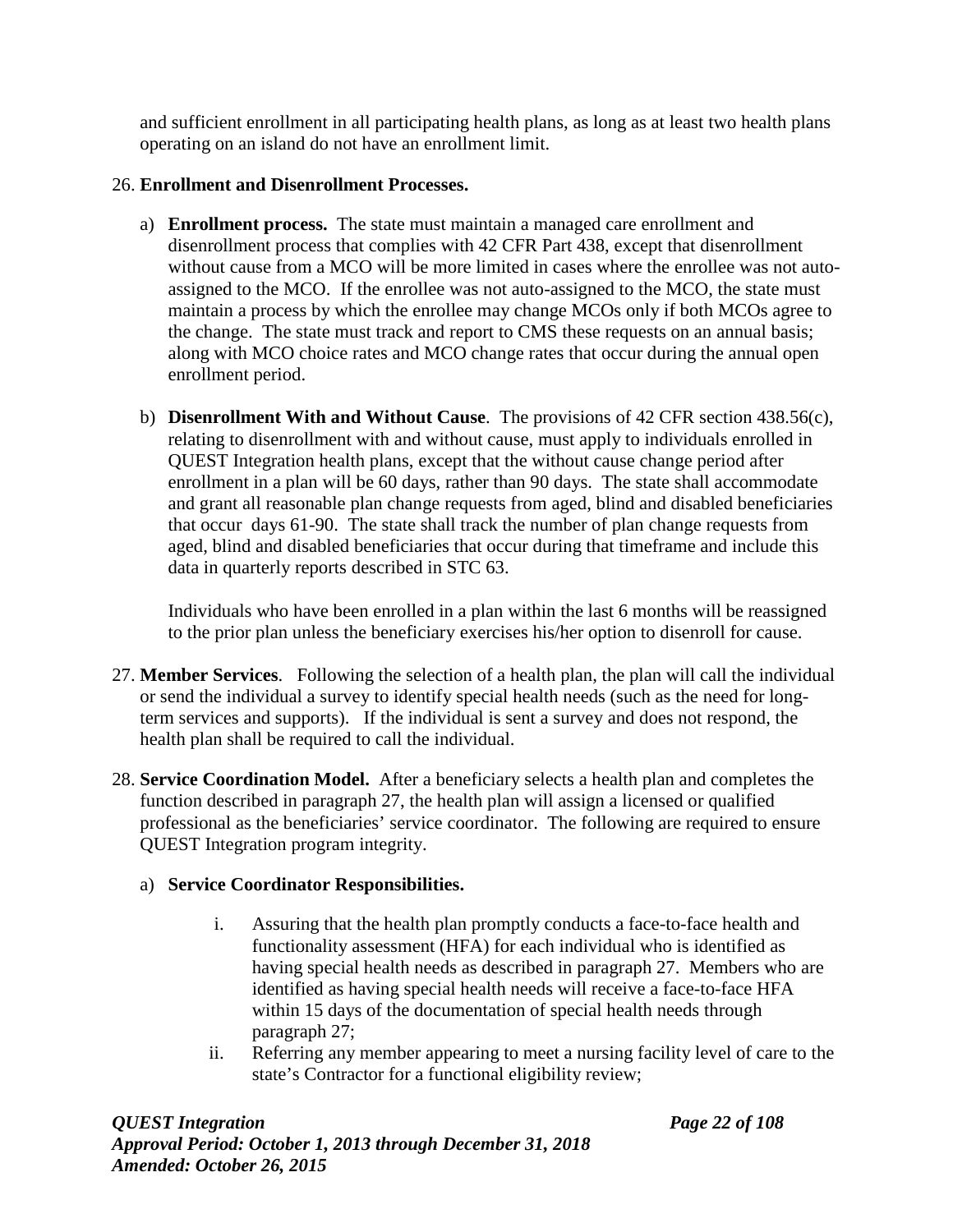- iii. Providing options counseling regarding institutional placement and HCBS alternatives;
- iv. Coordinating services with other providers such as physician specialists, Medicare fee-for-service and/or Medicare Advantage health plans and their providers, mental health providers and DD/ID case managers;
- v. Facilitating and arranging access to services;
- vi. Seeking to resolve any concerns about care delivery or providers;
- vii. Leading a team of decision-makers to develop a care plan for those members meeting functional eligibility. The care planning team may include the primary care provider (who may be a specialist); the beneficiary, family members, and significant others (when appropriate); legal guardians, an Ombudsman if so requested by the beneficiary; and other medical care providers relevant to the beneficiary needs; and
- viii. For those members meeting functional eligibility, leading the care planning team in the development of a case-specific, person-centered, cost-effective plan of care in the community, using industry best practices and guidelines established in subparagraph (b) below.
- b) **Written Comprehensive Care Plans.** For each enrollee who meets the functional Level of Care (LOC) or "At Risk" assessment for long-term care, the MCOs will develop and implement a person-centered written care plan that analyzes and describes the medical, social, HCBS, and/or long-term care institutional services that the member will receive. In developing the care plan, the MCO will consider appropriate options for the beneficiary related to his/her medical, behavioral health, psychosocial, case-specific needs at a specific point in time, as well as for longer term strategic planning and will be expected to emphasize services that are provided in members' homes and communities in order to prevent or delay institutionalization whenever possible. Service plans will be updated annually or more frequently in conjunction with the health and functional assessment.
- c) **Ombudsman Program.** An Ombudsman Program will be available to all beneficiaries under the demonstration. The purpose of the program is to ensure access to care, to promote quality of care, and to strive to achieve recipient satisfaction with QUEST Integration. The Department of Human Services (DHS) will seek a qualified independent organization to assist and represent members in the resolution of problems and conflicts between the health plan and its members regarding QUEST Integration services to act as the Ombudsman prior to the initial date for delivery of services.
	- i. **Delivery of Ombudsman Services.** The Ombudsman will assist in the resolution of issues/concerns about access to, quality of, or limitations to, services. The contracting organization must not be affiliated with any of the QUEST Integration health plans contracted by DHS and operate independently of the Med-QUEST Division.
	- ii. **Services Offered by Ombudsman Program.** Ombudsman services will be available to QUEST Integration members to navigate and access covered health care services and supports to include choice counseling, general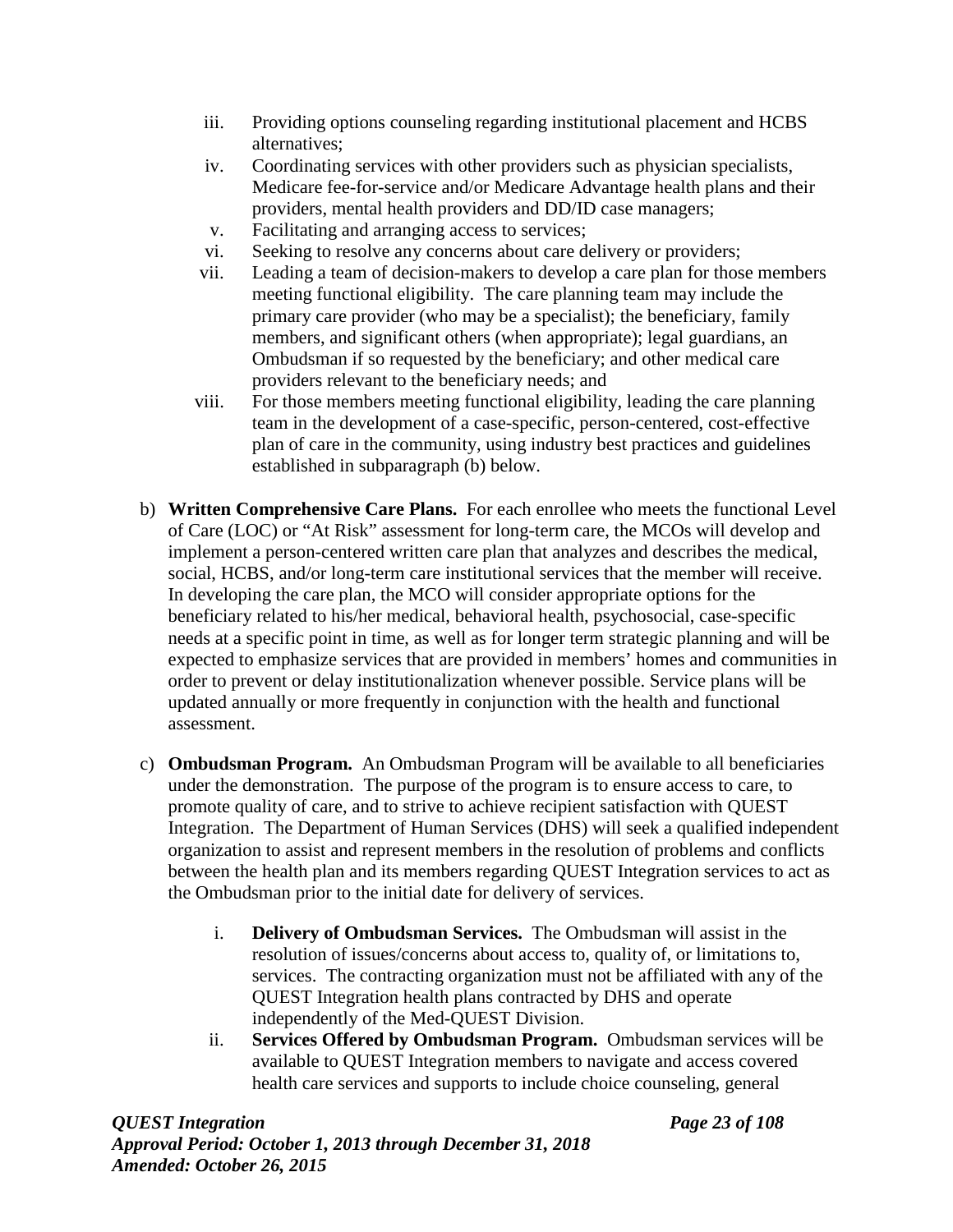program-related information, access point for complaints, concerns related to health plan enrollment, and access to services.

iii. **Scope of the Ombudsman Program.** The Ombudsman Program will not replace the grievance and appeals process that all health plans that contract with the state must have in place, nor replace the right of a recipient to an administrative hearing. The Ombudsman may assist and represent members up to the point of an Administrative Hearing under state law. They may also assist a member during the hearing process but must not represent the member in an Administrative Hearing. The QUEST Integration member shall file a grievance or appeal with the contracted health plan. An Administrative Hearing may be filed once the health plan's appeal process has been exhausted.

## **VIII. COST SHARING**

- 29. **Cost sharing.** Cost sharing must be in compliance with Medicaid requirements that are set forth in statute, regulation and policies. Standard Medicaid exemptions from costsharing set forth in 42 CFR §447(b) applies to the demonstration.
- 30. **Enrollment fee.** Notwithstanding subparagraph (a), the following enrollment fee is permitted under QUEST Integration:

| <b>Population</b>               | Amount                                                                                                                                               |
|---------------------------------|------------------------------------------------------------------------------------------------------------------------------------------------------|
| Medically Needy with Spend-down | An enrollment fee equal to the spend-down obligation<br>or, where applicable, the amount of patient income<br>applied to the cost of long-term care. |

# **IX. DELIVERY SYSTEM: MANAGED CARE**

31. **Implementation Activities for QUEST Integration.** At the beginning of the QUEST Integration demonstration renewal period, implementation will be contractually through the QUEST and QUEST Expanded Access (QExA) programs with identical requirements to include, but not limited to, primary and acute care benefits, grievances and appeals, and enrollment and disenrollment procedures. Beneficiaries who require access to certain benefits, including long-term services and supports, will be disenrolled from their QUEST health plan and enrolled in a QExA health plan.

Through its next procurement, Hawaii intends to contractually combine the scope for both the QUEST and QExA programs into a single contract to serve the full continuum of Medicaid beneficiaries. The following deliverables shall be submitted by the state for CMS review and/or approval in preparation for the execution and implementation of the single, comprehensive managed care contract to govern the QUEST Integration program, which is anticipated no earlier than January 1, 2015.

(1) Transition Plan. The state must conduct an assessment of the plan transition needs when moving from the QUEST and QExA programs to the QUEST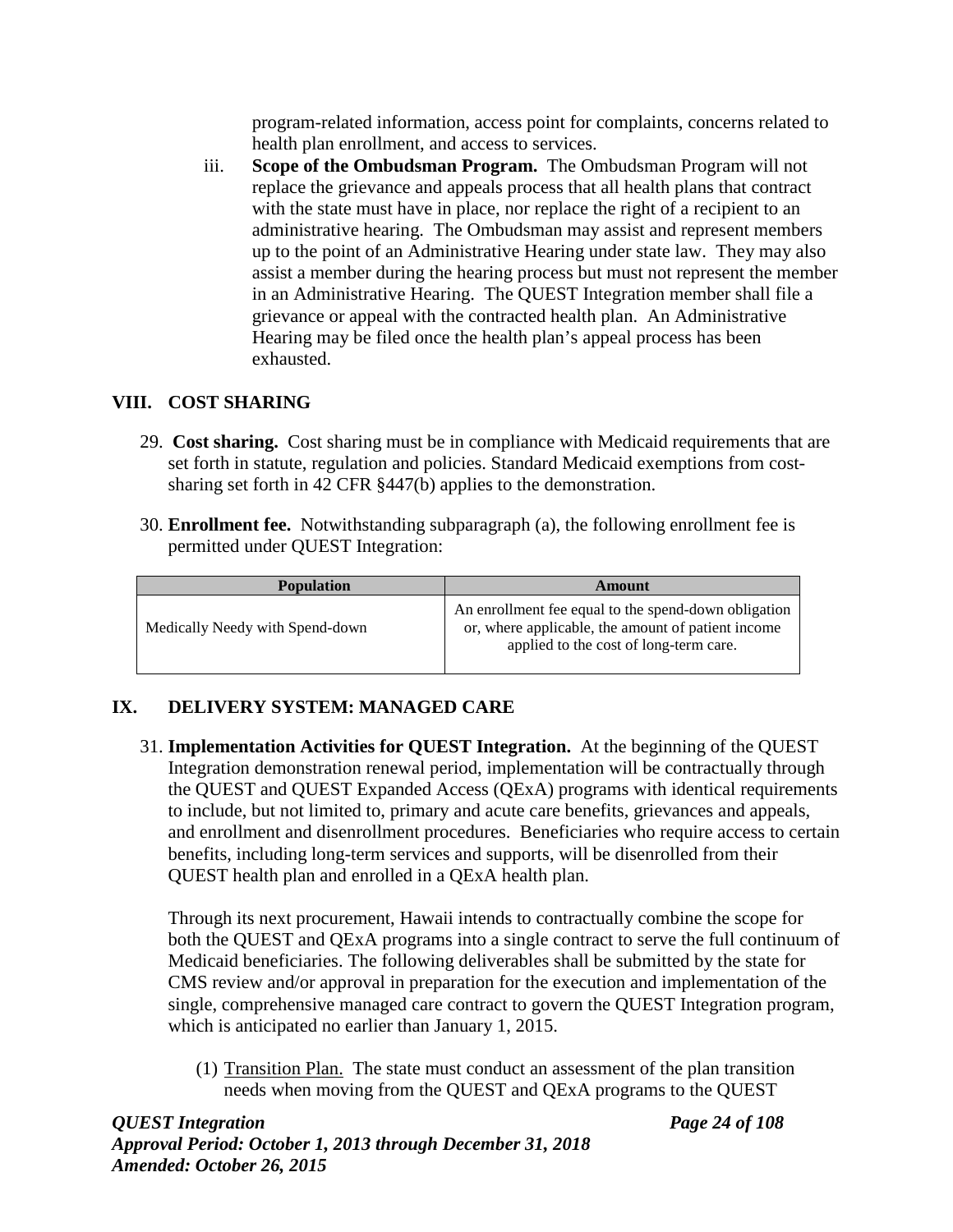Integration program. The Transition Plan submitted to CMS for review will explain the States policies to promote beneficiary continuity and continuation of care, particularly for beneficiaries who will no longer have access to his or her physician or provider for long term services and supports. In addition, the Plan will describe the communication plan for beneficiaries and providers regarding potential changes for service delivery under QUEST Integration, including policies around continuity of care. This Transition Plan shall be submitted to CMS for review no later than 90 days prior to implementation of QUEST Integration.

- (2) Readiness Review. The state must assess plan readiness in accordance with the requirements of 42 C.F.R. 438. Readiness reviews will include, but are not limited to, documentation and confirmation of adequate capacity, access to care outside of the network, access to care for enrollees with special health care needs, and cultural considerations. The state will also notify CMS of its intent to conduct a readiness review 30 days in advance of the review and provide CMS the opportunity to observe the readiness review. The state will provide CMS a copy of their readiness review feedback/corrective action plan letter and approval letters for each readiness review.
- (3) Certification of Network Adequacy under QUEST Integration Contracts. The state shall submit documentation of network adequacy as described in STC 37 to the Regional Office for review and certification. The state may not begin activities related to enrollment before receiving such certification.
- 32. **Contracts.** All contracts and contract modifications of existing contracts between the state and MCOs must be prior approved by CMS in accordance with 42 C.F.R. 438.6. The state will provide CMS with a minimum of 45 days to review changes for consideration of approval.
- 33. **Transition to Home and Community-Based Services.** A key objective of the QUEST Integration program is to develop capacity within the community so that all recipients can be served in the most appropriate, least restrictive cost-effective setting. Contracts may contain financial incentives, as allowed by Title XIX and CMS regulations, which expand capacity for HCBS beyond the annual thresholds established by the state. Contracts may also contain sanctions penalizing plans that fail to expand community capacity at an appropriate pace. Should health plans be awarded financial incentives for health plans that expand community capacity such plan will be required, as determined appropriate by federal and state law, to share a portion of any bonuses with providers in order to ensure that provider capacity is maintained and improved. However, the plans may not pass sanctions along to the providers.
- 34. **Statewideness.** If there are Islands on which only one health plan is available, the health plan will be required to assure that members have a choice of primary care providers (PCPs).
- 35. **Dual-eligible Beneficiaries.** Dual eligible beneficiaries may select a PCP and will be assigned a service coordinator to assure coordination of Medicare and Medicaid services.

#### *QUEST Integration Page 25 of 108 Approval Period: October 1, 2013 through December 31, 2018 Amended: October 26, 2015*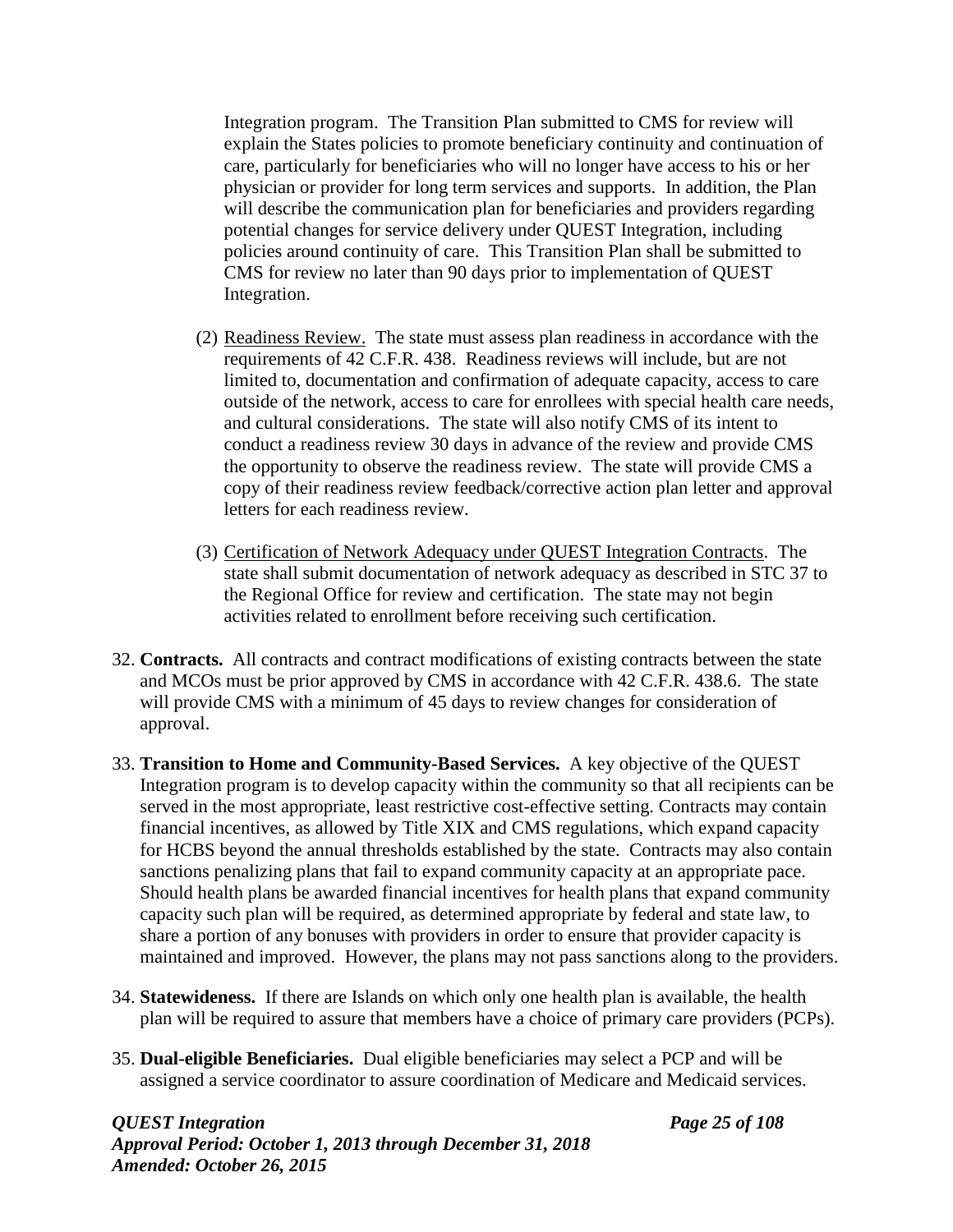- 36. **Network Requirements.** The state must ensure the delivery of all covered benefits. Services must be delivered in a culturally competent manner, and the MCO network must be sufficient to provide access to covered services for all of its members. In addition, the MCO must coordinate health care services for demonstration populations. The following requirements must be included in the state's MCO contracts:
	- a. Special Health Care Needs. Enrollees with special health care needs must have direct access to a specialist, as appropriate for the individual's health care condition, as specified in 42 CFR. §438.208(c)(4).
	- b. Out of Network Requirements. Each MCO must allow access to non-network providers when services cannot be provided consistent with the timeliness standards required by the state.
- 37. **Demonstrating Network Adequacy**. Annually, each MCO must provide adequate assurances that it has sufficient capacity to serve the expected enrollment in its service area and offers an adequate range of preventive, primary, pharmacy, behavioral health, specialty, and HCBS services for the anticipated number of enrollees in the service area.
	- a. The state must verify these assurances by reviewing demographic, utilization and enrollment data for enrollees in the demonstration as well as:
		- i. The number and types of providers available to provide covered services to the demonstration population;
		- ii. The number of network providers accepting the new demonstration population; and
		- iii. The geographic location of providers and demonstration populations, as shown through GeoAccess, similar software or other appropriate methods.
	- b. The state must submit the documentation required in subparagraphs i iii above to CMS at an agreed upon time prior to program implementation, as well as with each contract renewal or renegotiation, or at any time that there is a significant impact to each MCO's operation, including service area reduction and/or population expansion.
- 38. **Early and Periodic Screening, Diagnosis, and Treatment (EPSDT)**. The MCOs must fulfill the state's responsibilities for coverage, outreach, and assistance with respect to EPSDT services that are described in the requirements of sections  $1905(a)(4)(b)$  (services), 1902(a)(43) (administrative requirements), and 1905(r) (definitions).
- 39. **Required Components of a Comprehensive State Quality Strategy**. The Quality Strategy shall meet all the requirements of 42 CFR §438 Subpart D. The state shall adopt and implement a comprehensive and holistic, continuous Quality Improvement Strategy that focuses on all aspects of quality improvement in QUEST Integration including acute, primary, behavioral and long term services and supports. The Quality Strategy must address the following: administrative authority, level of care determinations, service plans, health and welfare, and qualified providers. The Quality Strategy must include State Medicaid Agency and MCO responsibilities, with the State Medicaid Agency retaining ultimate authority and accountability for ensuring the quality of and overseeing the operations of the program. Additionally, it must also include information on how the State will monitor and evaluate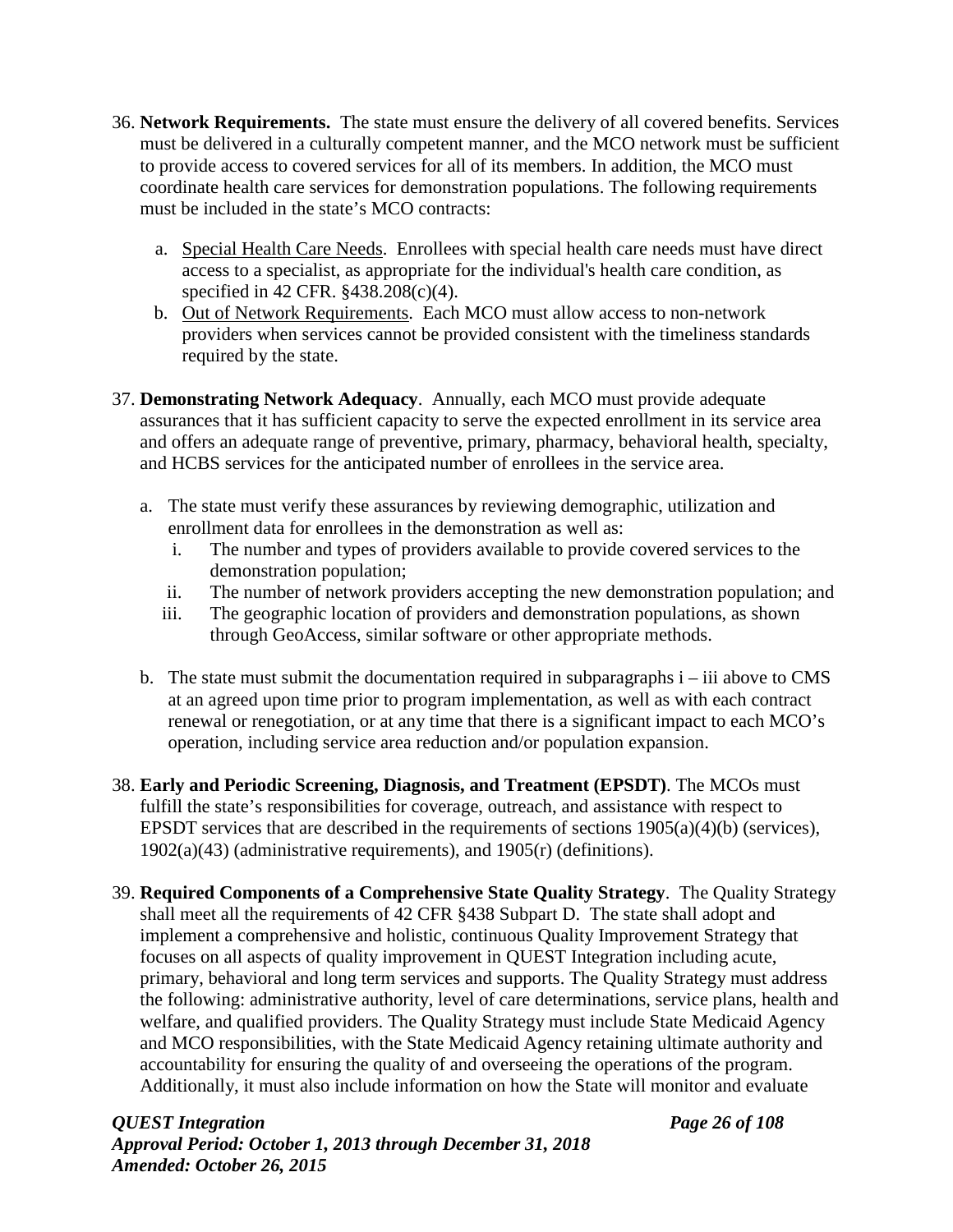each MCO's compliance with the contract requirements specific to the QUEST Integration demonstration as outlined in these STCs, including level of care evaluations, service plans, qualified providers as well as how the health and welfare of enrollees will be assessed and monitored. Pursuant to STC 64, the state must also provide CMS with annual reports on the implementation and effectiveness of their comprehensive Quality Strategy as it impacts the demonstration.

- 40. **Revisions to the State Quality Strategy**. The state must update its Quality Strategy to reflect the new QI program and submit to CMS for approval. The State must obtain the input of beneficiaries and other stakeholders in the development of its revised comprehensive Quality Strategy and make the Strategy available for public comment. Any revised performance measures should focus on outcomes, quality of life, effective processes, as well as community integration for those individuals receiving HCBS. The comprehensive Quality Strategy must be submitted to CMS for final approval within 120 days from the approval date of the demonstration. In the interim time period, the state will maintain its existing quality strategies. The state must revise the strategy whenever significant changes are made, including changes through this demonstration and consistent with STC 6.
- 41. **Required Monitoring Activities by State and/or External Quality Review Organization (EQRO).** The state's EQRO process shall meet all the requirements of 42 CFR §438 Subpart E. In addition, the state, or its EQRO having sufficient experience and expertise and oversight by the SMA, shall monitor and annually evaluate the MCOs' and/or contracting providers performance on the HCBS requirements under QUEST Integration. These include but are not limited to the following:
	- a. Level of care determinations to ensure that approved instruments are being used and applied appropriately and as necessary, and to ensure that individuals being served with the Community Benefit have been assessed to meet the required level of care for those services.
	- b. Service plans to ensure that MCOs are appropriately creating and implementing service plans based on enrollee's identified needs.
	- c. MCO credentialing and/or verification policies to ensure that HCBS services are provided by qualified providers.
	- d. Health and welfare of enrollees to ensure that the MCO, on an ongoing basis, identifies, addresses, and seeks to prevent instances of abuse, neglect and exploitation.

# **X. UNCOMPENSATED CARE**

42. **Overview.** The Tax Relief and Health Care Act of 2006 (TRHCA 2006) established a FY 2007 disproportionate share hospital (DSH) allotment for Hawaii. The DSH program established in Hawaii under section 1923(f)(6)(B) of the Act must be a State Plan program and DSH payments made by the state must be made on the basis of a State Plan amendment approved by CMS. However, changes to the amount of the statutory DSH allotments will require reconsideration of the budget neutrality agreement. Federal financial participation for hospital uncompensated care (UCC) payments described in this section are separate from the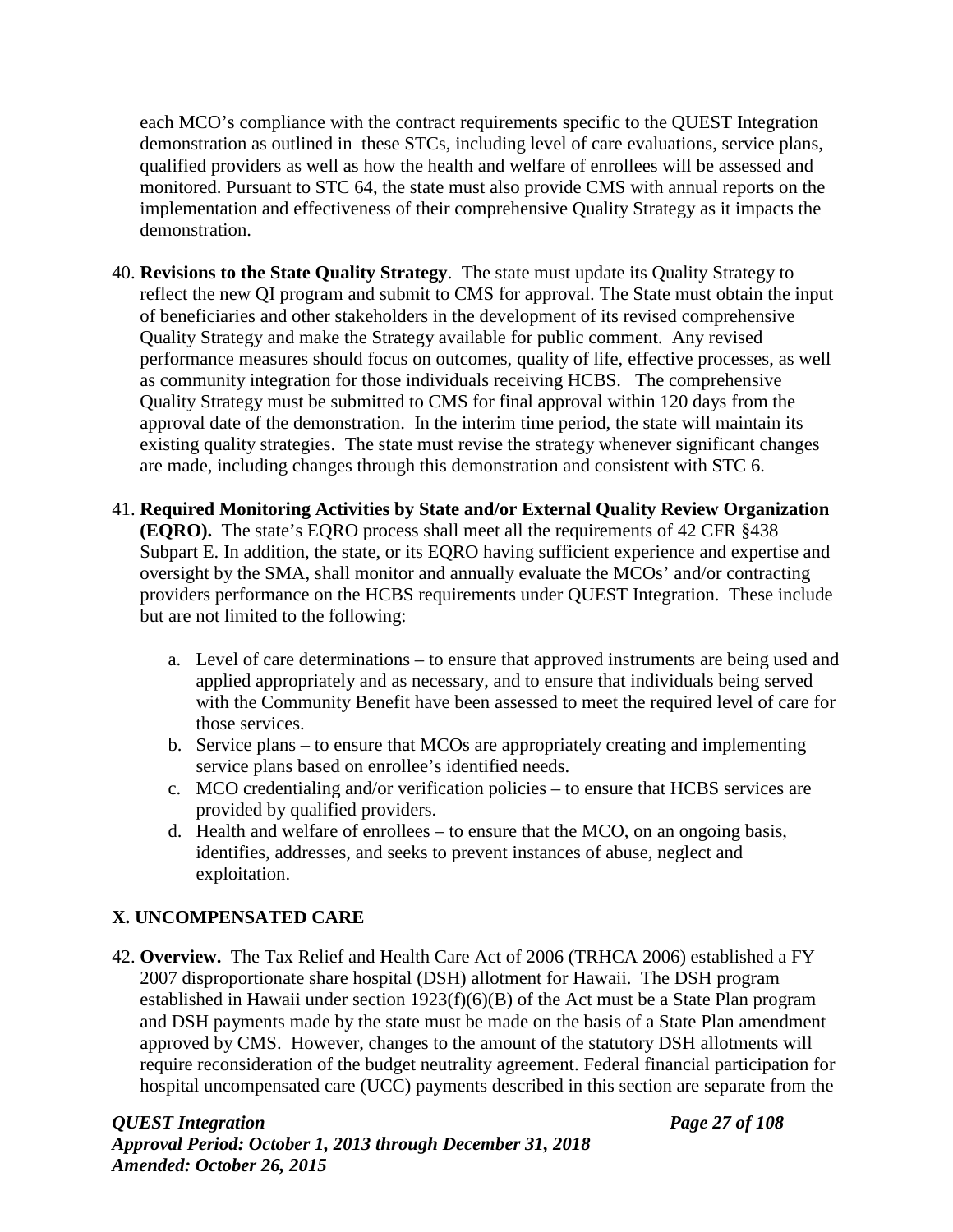State Plan DSH program, will be provided as set forth below and must be reported under budget neutrality as a demonstration expenditure. The state must make DSH and UCC payments directly to the providers of the services as specified at section 1923(i) of the Act.

When determining hospital specific DSH limits and DSH payments, the state must take into account all Medicaid State Plan payments and demonstration projects including UCC amounts paid to hospitals under this section, as well as any payments by or on behalf of individuals with no source of third-party coverage.

43. **Available FFP for UCC.** Annually, FFP is authorized to pay for hospital and nursing facility UCC until June 30, 2016. Payments made by the state are limited to no more than the total of actual UCC incurred in any given year as defined in STCs 42 through 55 and 91, and attachment D. Expenditures may be made to the list of providers found in attachment A for hospital UCC costs in governmentally operated hospitals and private hospitals and for long term care UCC costs in governmentally-operated hospital-based and governmentally operated freestanding nursing facilities, provided the requirements of paragraph 44 are met.

CMS may only consider a request to amend this STC if the state has submitted an amendment request in conformity with STCs 6 and 7, and the state has submitted the evaluation required in STC 44. The, evaluation should provide information on the need for uncompensated care. This evaluation must include evidence based proposals with strategies regarding hospital and nursing facility payment rate reform to reduce or eliminate Medicaid shortfall for hospitals and nursing facilities in the state that will address the shortfall amounts in the future. This evaluative analysis and report is required to precede, in accordance with STC 44, any amendment request regarding possible continuation of the UCC Pool.

44. **Evaluation of Uncompensated Care Pool:** The state shall conduct an evaluation of the use of the uncompensated care pool beginning January 1, 2014. The hypothesis test for the evaluation must focus on the effect of the Affordable Care Act coverage expansion on the existing UCC payments and how this affects future needs for both the uninsured and Medicaid shortfall scenarios. This evaluation must include changes in pool payments following the implementation of QUEST Integration and the Marketplace in Hawaii. Baseline data shall be established using the 2013 calendar year UCC pool payments.

The evaluation must be submitted to CMS no later than January 1, 2016 and must contain the following:

- a. A detailed analysis of UCC pool payments for all pre- and post-periods of the following:
	- i. Comparison of UCC pool payments that are expended on each of the following provider types:
		- a. Governmentally operated hospitals;
		- b. Governmentally operated nursing facilities; and
		- c. Privately operated hospitals.
	- ii. For each such provider type, comparison of UCC pool payments that are attributable to each of the following :
	- iii. Uninsured individuals; and
	- iv. Medicaid beneficiaries.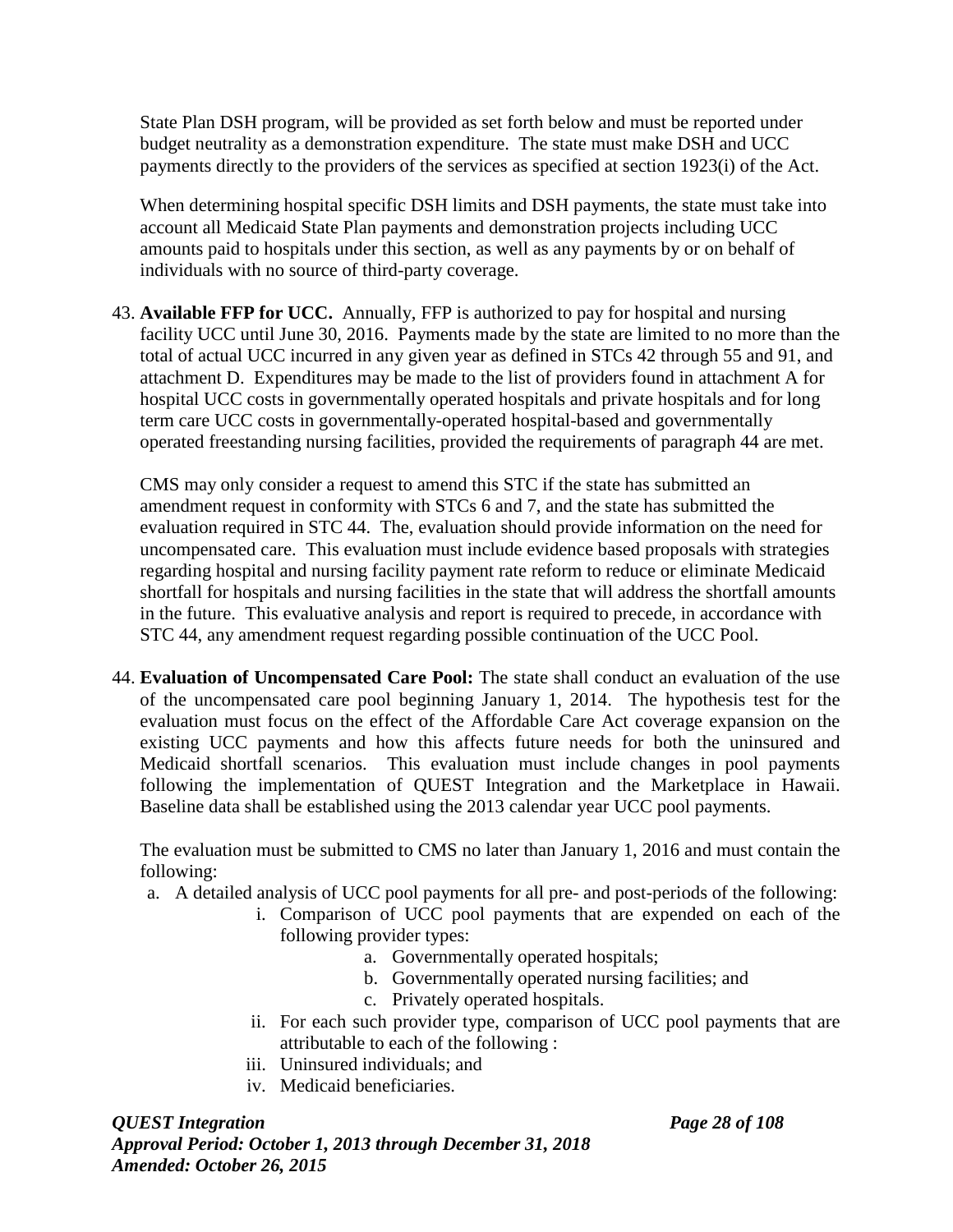- b. For the amount attributable to Medicaid beneficiaries, for each provider type, comparison of the funds that are attributable, in aggregate and by age-band to the following:
	- i. QUEST Integration (managed care) shortfall; and
	- ii. Fee-for-service shortfall.
- c. A detailed analysis of how the allocation of the payments described changes over the evaluation period by provider type, type of individual, and type of shortfall.
- d. The total amount of uncompensated care that is provided by each provider type to each of the following: unqualified aliens, qualified aliens subject to a 5-year ban, and those from countries which have entered into a compact of Free Association with the United States and a comparison of this amount to the one percent adjustment for unallowable costs of services applied in the UCC protocol in attachment D. This analysis must include use of age-banding as determined appropriate.
- e. An analysis of factors that contribute to the necessity of UCC payments for uninsured individuals, including the following:
	- i. The number of uninsured individuals in the state ; and
	- ii. Factors that impact access to coverage, at a minimum these must include geographic location, state of residency or homelessness rates.
- f. An analysis of the findings and conclusions drawn from the factors that contribute to the necessity of UCC payments overall as well as specifically for Medicaid shortfall, including the causal and solution role of fee-for-service payment rates and managed care contracting requirements.
- 45. **Availability of UCC Funds.** To the extent that in any demonstration year the state has a DSH allotment under section 1923 of the Act, any expenditures of that allotment must be made pursuant to an approved state plan amendment and the UCC payments authorized under this demonstration must be in addition to any such expenditures. Combined payments may not exceed a hospital's uncompensated care costs.
- 46. **Coverage of Uncompensated Care Costs.** The state will be permitted to make payments to governmentally-operated hospitals (as detailed in Attachment D), governmentally-operated nursing facilities (as detailed in Attachment D, Supplement 1) and private hospitals to cover UCCs for furnished hospital and long-term care services as follows. UCC payments will be made directly to the providers who incur uncompensated care costs.

## 47. **Governmentally--operated Hospitals.** The costs are limited to the following:

- i. The costs of providing hospital inpatient and outpatient services to the uninsured; reduced by any applicable uninsured hospital inpatient and outpatient revenues, and any payments made by or on behalf of the uninsured for the provision of said services to this population (Uninsured shortfall);
- ii. The costs of providing inpatient and outpatient hospital and long term care services to QUEST Integration enrollees, reduced by any applicable Medicaid managed care revenues for the provision of said services to this population (QUEST Integration shortfall); and
- iii. The costs of providing outpatient hospital services to Medicaid fee-for-service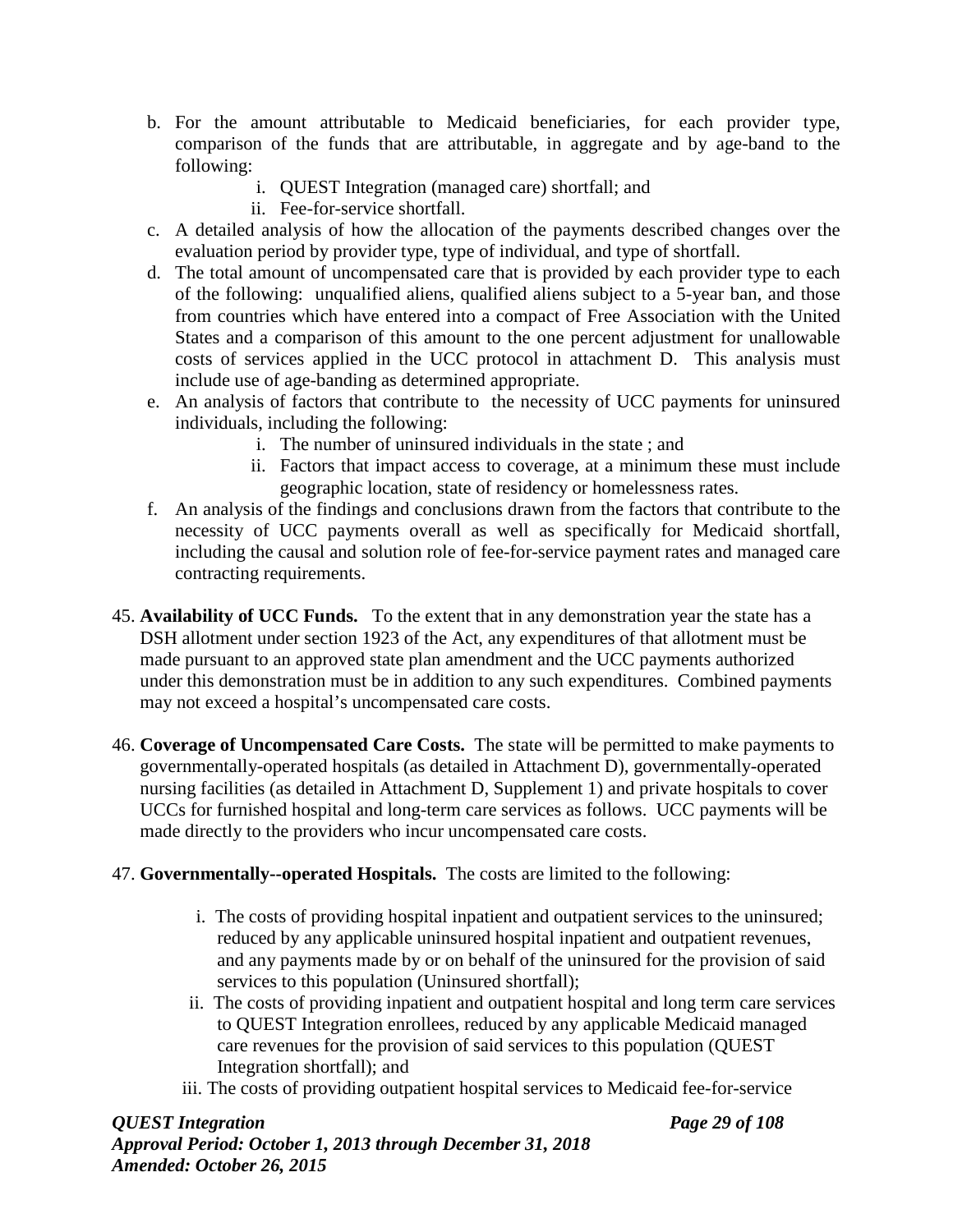(FFS) beneficiaries, reduced by any applicable Medicaid outpatient revenues for the provision of said services to this population (FFS Outpatient shortfall).

# 48. **For Governmentally-operated Hospitals.** UCCs *must not include*:

- i. Inpatient Medicaid FFS shortfall, as governmental hospitals already receive inpatient payments only up to cost;
- ii. The costs of providing non-emergency care to individuals who are unqualified noncitizens, qualified non-citizens subject to a 5-year ban, and those from countries which have entered into a Compact of Free Association with the U.S., except that UCC may include the costs of providing care to individuals who are lawfully residing in the U.S. and who are enrolled under the Medicaid state plan or CHIP state plan; and
- iii. The costs of providing drugs to individuals eligible for Medicare Part D.
- 49. **For Governmentally-Operated Hospitals.** DSH and UCC payments to governmentally operated hospitals will be funded with certified public expenditures (CPE). The state must follow the CPE protocol in Attachment D. The UCC payments described in this section must follow the cost determination in the protocol.

The CPE method in the protocol prescribes CPE procedures and methods that follow CMS CPE standards, and are consistent with the CPE procedures and methods approvable by CMS for CPE-funded Medicaid State Plan payments (including hospital Medicaid State Plan supplemental payments and DSH payments). In addition, the CPE method must be updated or changed to come into compliance with any future legislation or CMS regulation or policy change.

The CPE method will be in effect for all demonstration CPE-funded claims (including interim payments, reconciliations to as-filed cost reports, and reconciliations to finalized cost reports) made on or after the approval date of these Special Terms and Conditions.

# 50. **Governmentally-Operated Hospital-Based and Governmentally-Operated Freestanding Nursing Facilities.**

- i. The UCCs are limited to:
	- 1. The costs of providing routine long term care services to QUEST Integration enrollees, reduced by any applicable Medicaid managed care revenues for the provision of said services to this population (QUEST Integration shortfall).
- ii. UCCs *must not include*:
	- 1. Medicaid FFS shortfall, as governmentally-operated nursing facilities hospitals already receive payments only up to cost under the state plan;
	- 2. The costs of providing routine long term care services to the uninsured;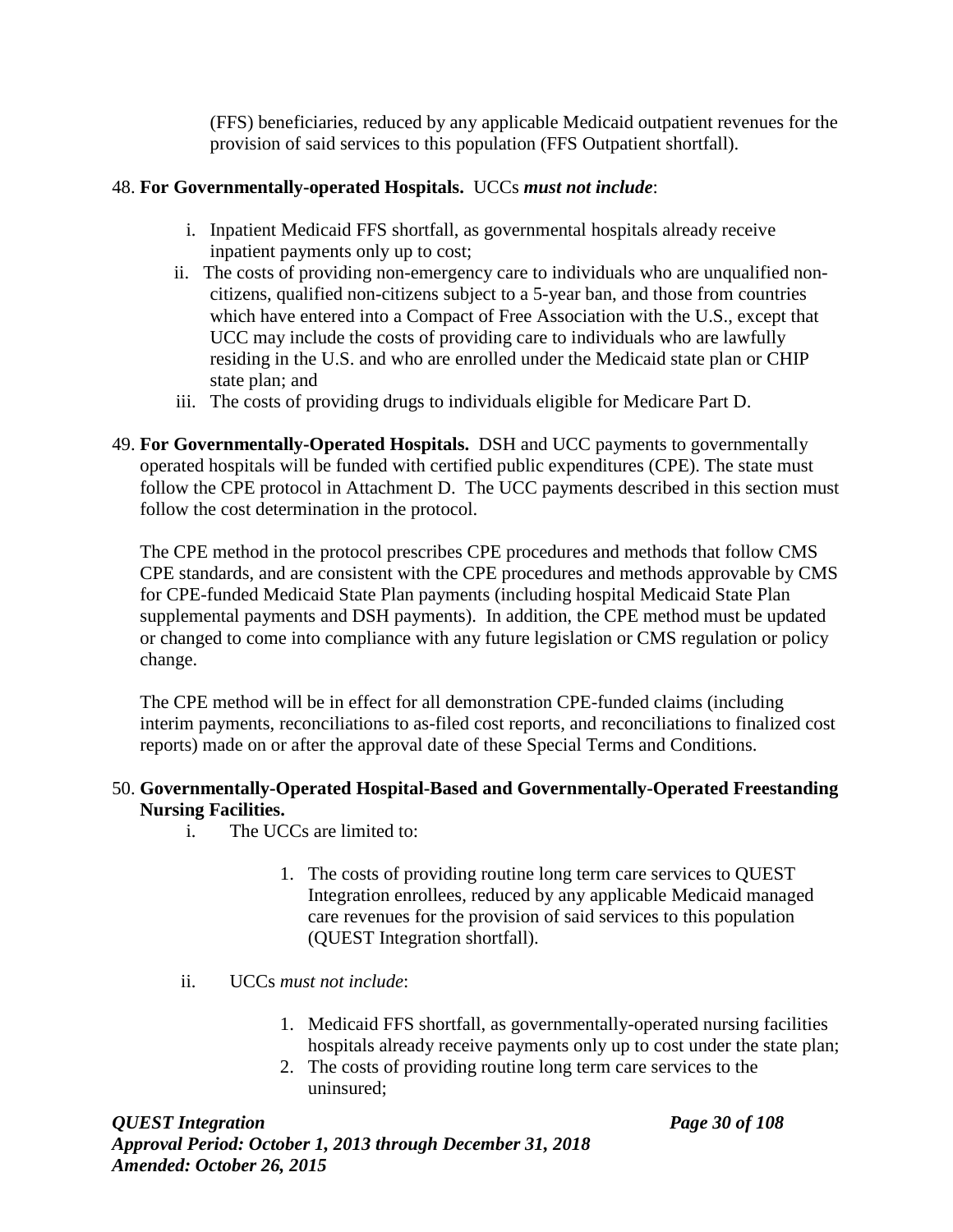- 3. The costs of providing non-emergency care to individuals who are unqualified non-citizens, qualified non-citizens subject to a 5-year ban, and those from countries which have entered into a Compact of Free Association with the U.S., except that UCC may include the costs of providing care to individuals who are lawfully residing in the U.S. and who are enrolled under the Medicaid state plan or CHIP state plan; and
- 4. The costs of providing drugs to individuals eligible for Medicare Part D.

UCC payments to governmentally operated nursing facilities will be funded with certified public expenditures (CPE). The state must follow the CPE protocol in Attachment D, Supplement 1. The UCC payments described in this section must follow the cost determination in the protocol.

The CPE method in the protocol prescribes CPE procedures and methods that follow CMS CPE standards, and are consistent with the CPE procedures and methods approvable by CMS for CPE-funded Medicaid State Plan payments (including nursing facility Medicaid State Plan supplemental payments). In addition, the CPE method must be updated or changed to come into compliance with any future legislation or CMS regulation or policy change.

The CPE method will be in effect for all demonstration CPE-funded claims (including interim payments, reconciliations to as-filed cost reports, and reconciliations to finalized cost reports) made on or after the approval date of these Special Terms and Conditions.

- 51. **Privately-operated Hospitals.** For private hospitals, direct payments may cover UCCs up to the amount of funds made available by the state for this purpose. UCCs for private hospitals will include the following:
	- i. The Uninsured shortfall as described above;
	- ii. QUEST Integration shortfall as described above;
	- iii. FFS outpatient shortfall as described above; and
	- iv. The costs of providing inpatient hospital services to Medicaid FFS enrollees reduced by the amount of payments received from Med-QUEST for the provision of said services to this population (FFS inpatient shortfall).

## 52. **For Privately-operated Hospitals.** UCCs *must not include*:

- i. The costs of providing non-emergency care to individuals who are unqualified non-citizens, qualified non-citizens subject to a 5-year ban, and those from countries which have entered into a Compact of Free Association with the U.S., except that UCC may include the costs of providing care to individuals who are lawfully residing in the U.S. and who are enrolled under the Medicaid state plan or CHIP state plan; and
- ii. The costs of providing drugs to individuals eligible for Medicare Part D.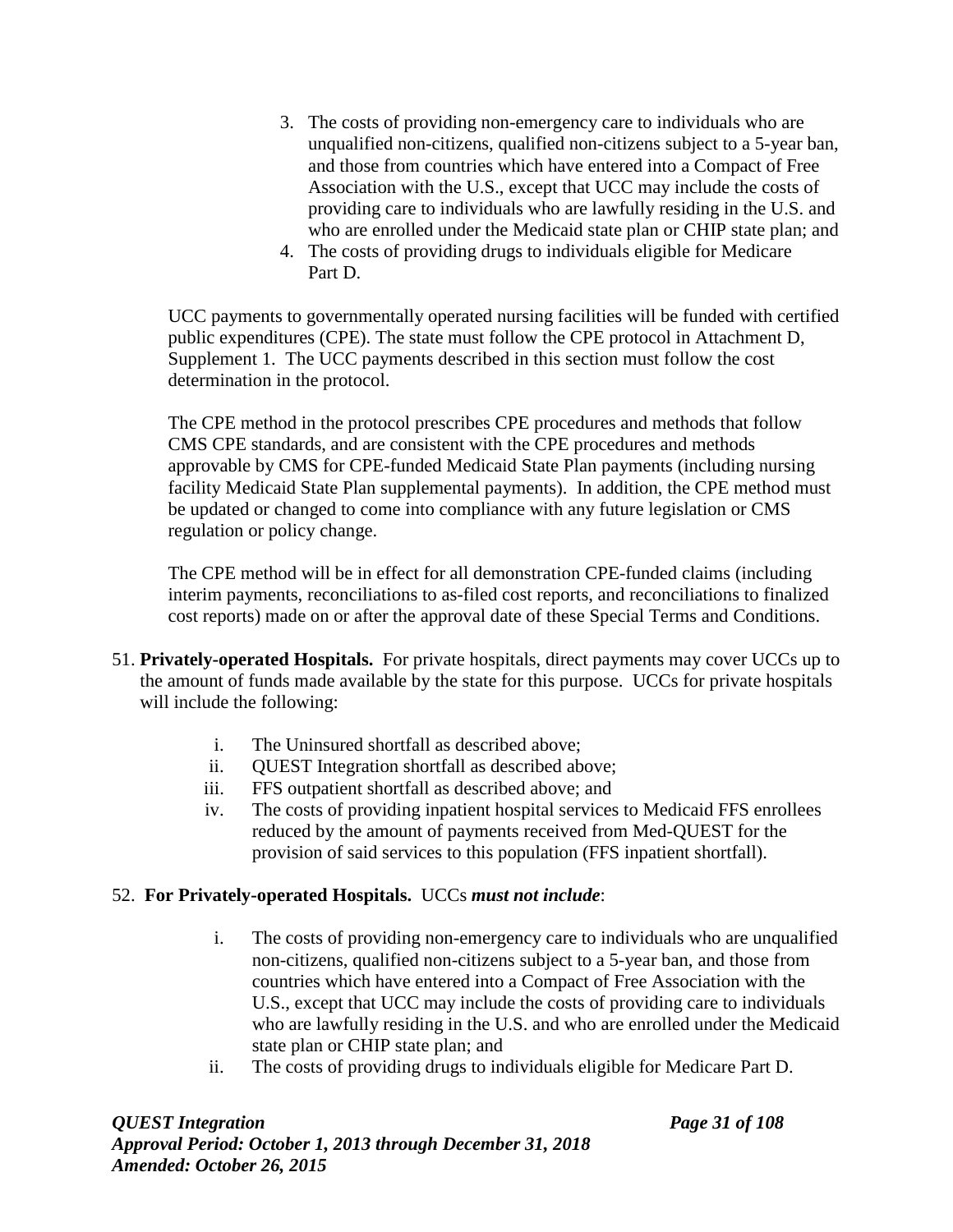- 53. **Eligible Providers.** The state may pay governmentally-operated hospitals, governmentallyoperated freestanding and hospital-based nursing facilities, and private hospitals listed in Attachment A UCC payments. Any changes to Attachment A must be approved by CMS. The state must report to CMS any changes to the ownership and/or operational status of any hospital listed in Attachment A.
- 54. **Reporting UCC Payments to Hospitals and Nursing Facilities.** The state will report all expenditures for UCC payments to hospitals and nursing facilities under this demonstration on the Forms CMS-64.9 Waiver and/or 64.9P Waiver under the appropriate waiver name. In addition, the state must provide CMS with an annual report that identifies all hospital UCC and DSH payments and nursing facility UCC payments paid in that demonstration period, by provider.
- 55. **Aggregate Annual Limit of UCC and DSH Payments -** In any given year, the aggregate of federal share of the waiver UCC payments made under this section, combined with the federal share of aggregate DSH payments made pursuant to Hawaii's DSH allotment and under its state plan DSH methodology, should not exceed the amount equal to the federal medical assistance percentage component attributable to disproportionate share hospital payment adjustments for such year that is reflected in the budget neutrality provision of the QUEST Demonstration Project (paragraph 94). Furthermore, in any given DSH state plan year, each hospital's DSH payments cannot exceed its hospital-specific uncompensated care cost limit pursuant to Section 1923(g) of the Social Security Act. Each hospital's uncompensated care cost is net of the waiver UCC payments received under this section. Any excess waiver UCC payments made to an individual private hospital above its uncompensated care costs will be recouped and redistributed to other private hospitals, using the same methodology as the original private hospital UCC payments, which are distributed proportionately based on the hospitals' uncompensated care costs. The redistribution will only be made to the extent that such redistribution does not result in any hospital receiving UCC payments in excess of its uncompensated care costs. Any excess waiver payments will be redistributed to other qualifying hospitals.

# **XI. GENERAL REPORTING REQUIREMENTS**

- 56. **General Financial Requirements.** The state must comply with all general financial requirements under Title XIX and Title XXI set forth in section XIII entitled, Monitoring Budget Neutrality in the demonstration.
- 57. **Reporting Requirements Relating to Budget Neutrality.** The state must comply with all reporting requirements for monitoring budget neutrality set forth in these STCs.
- 58. **Corrected Budget Neutrality Information.** The state must submit corrected budget neutrality data upon request.
- 59. **Compliance With Managed Care Reporting Requirements.** The state must comply with all managed care reporting regulations at 42 CFR section 438 *et. seq.*, except as expressly waived or referenced in the expenditure authorities incorporated into these STCs.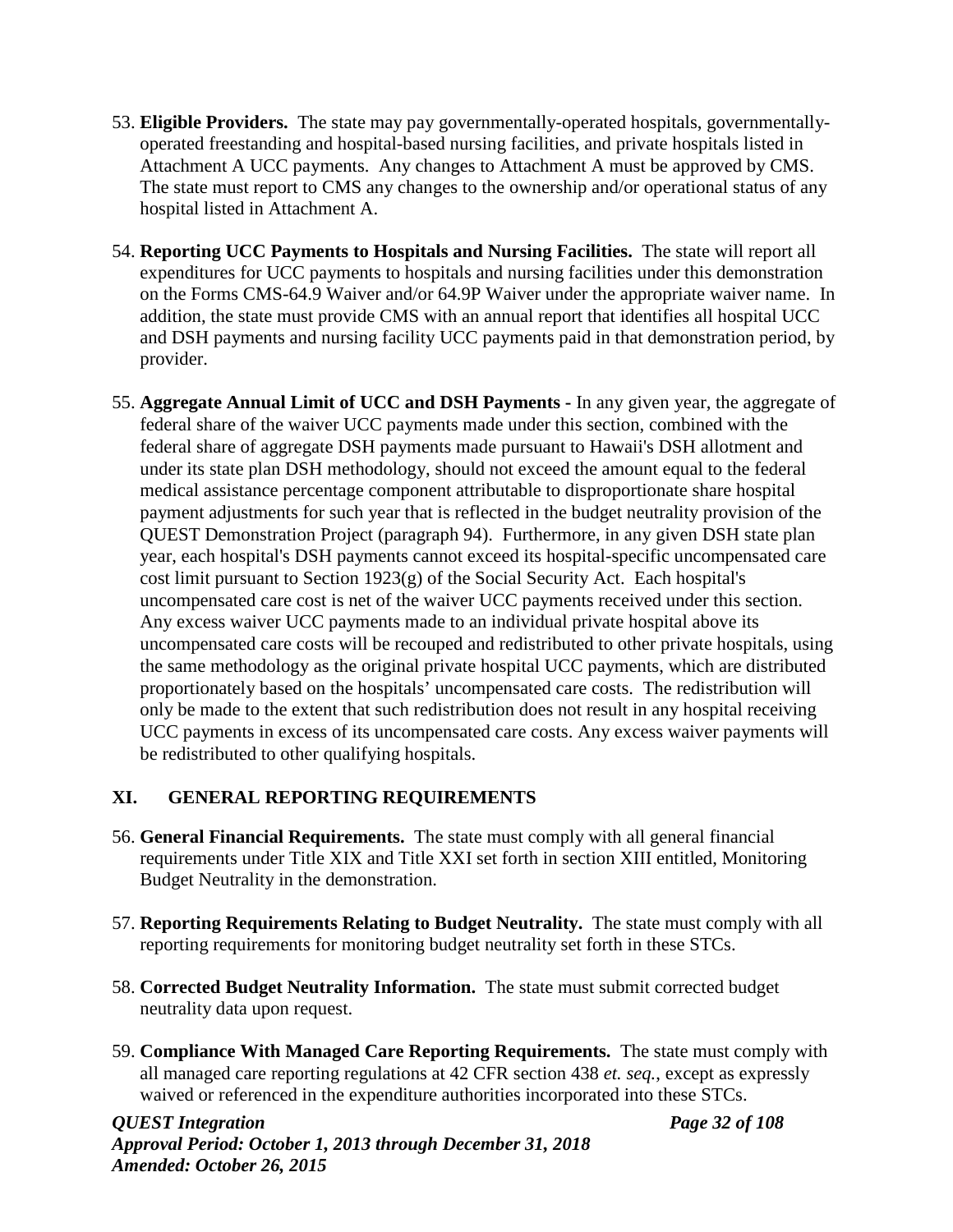- 60. **Managed Care Data Requirements**. All managed care organizations shall maintain an information system that collects, analyzes, integrates and reports data as set forth at 42 CFR 438.242. This system shall include encounter data that can be reported in a standardized format. Encounter data requirements shall include the following:
	- a. Encounter Data (Health Plan Responsibilities) The health plan must collect, maintain, validate and submit data for services furnished to enrollees as stipulated by the state in its contracts with the health plans.
	- b. Encounter Data (State Responsibilities) The state shall, in addition, develop mechanisms for the collection, reporting, and analysis of these, as well as a process to validate that each plan's encounter data are timely, complete and accurate. The state will take appropriate actions to identify and correct deficiencies identified in the collection of encounter data. The state shall have contractual provisions in place to impose financial penalties if accurate data are not submitted in a timely fashion. Additionally, the state shall contract with its EQRO to validate encounter data through medical record review.
	- c. Encounter Data Validation Study for New Capitated Managed Care Plans If the state contracts with new managed care organizations, the state shall conduct a validation study 18 months after the effective date of the contract to determine completeness and accuracy of encounter data. The initial study shall include validation through a sample of medical records of demonstration enrollees.
	- d. Submission of Encounter Data to CMS The state shall submit encounter data to the Medicaid Statistical Information System (MSIS) and when required T-MSIS (Transformed MSIS) as is consistent with federal law. The state must assure that encounter data maintained at managed care organizations can be linked with eligibility files maintained at the state.
- 61. **Monitoring Calls.** CMS will schedule periodic conference calls with the state. The purpose of these calls is to discuss any significant, actual or anticipated, developments affecting the demonstration as well as to plan for future changes or renewals. Areas to be addressed include, but are not limited to MCO operations (such as contract amendments and rate certifications), quarterly reports, health care delivery, enrollment, including, cost sharing, quality of care, access, the benefit package, audits, lawsuits, financial reporting and budget neutrality issues, MCO financial performance that is relevant to the demonstration, progress on evaluations, state legislative developments, and any demonstration amendments, concept papers or state plan amendments the state is considering submitting. CMS must update the state on any amendments or concept papers under review as well as federal policies and issues that may affect any aspect of the demonstration. The state and CMS (both the Project Officer and the Regional Office) must jointly develop the agenda for the calls.
- 62. **Monthly Enrollment Data.** The state must provide monthly enrollment data for each eligibility group as specified in Attachment B.

### *QUEST Integration Page 33 of 108 Approval Period: October 1, 2013 through December 31, 2018 Amended: October 26, 2015*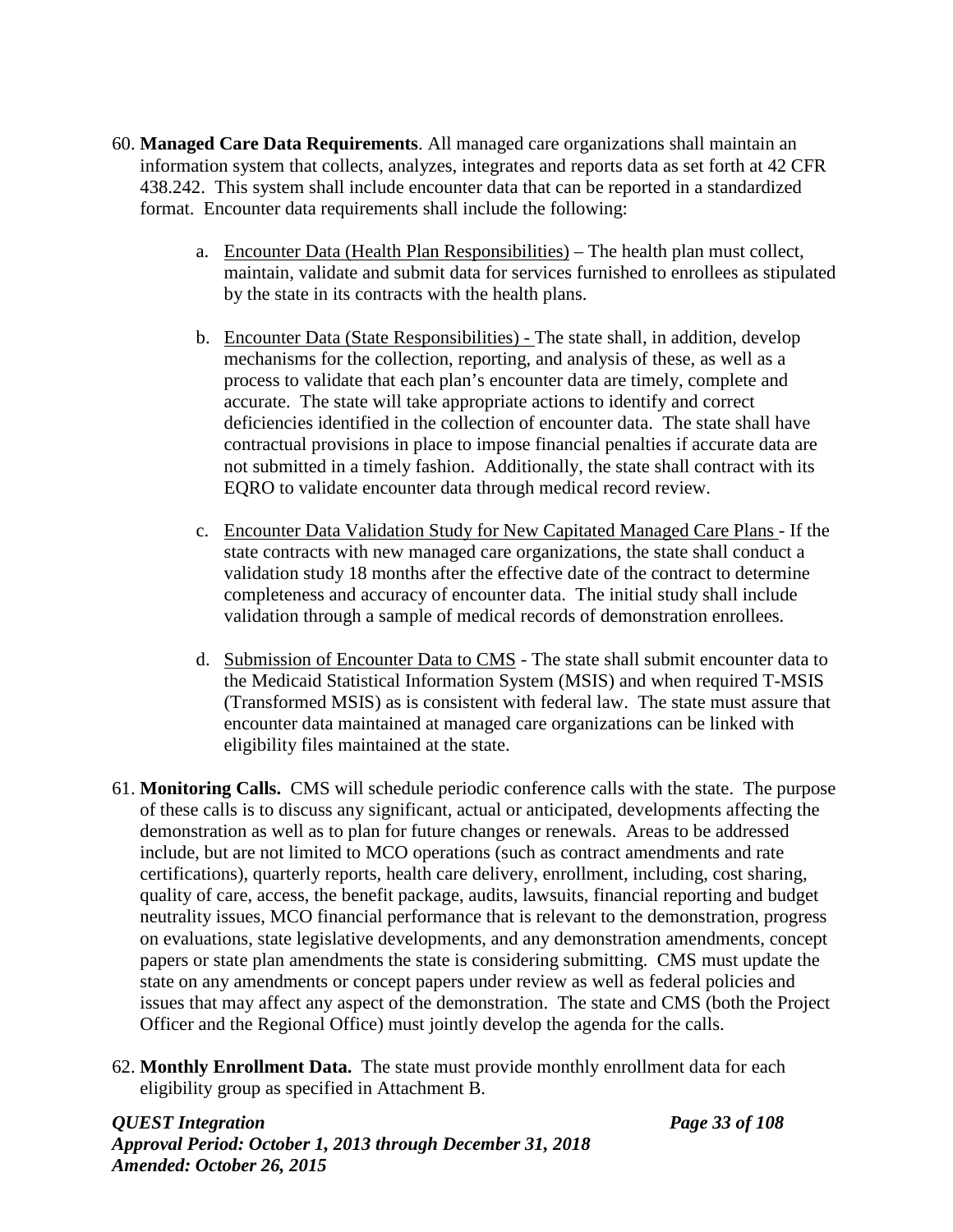- 63. **Quarterly Progress Reports.** The state must submit quarterly progress reports in the format specified by CMS in Attachment B, no later than 60 days following the end of each quarter. The intent of these reports is to present the state's analysis and the status of the various operational areas under the demonstration. These quarterly reports must include, but are not limited to:
	- a. An updated budget neutrality monitoring spreadsheet;
	- b. Events occurring during the quarter or anticipated to occur in the near future that affect health care delivery, including, but not limited to: benefits, enrollment and disenrollment, complaints and grievances, quality of care, and access that is relevant to the demonstration, pertinent legislative or litigation activity, and other operational issues;
	- c. Adverse incidents including abuse, neglect, exploitation, mortality reviews and critical incidents that result in death as known as reported;
	- d. State efforts related to the collection and verification of encounter data, and utilization data;
	- e. Action plans for addressing any policy, administrative, or budget issues identified;
	- f. Monthly enrollment reports for demonstration participants, that include the member months and end of quarter, point-in-time enrollment for each demonstration population;
	- g. Number of participants who chose an MCO and the number of participants who change plans after being auto-assigned (including the number of plan change requests described in paragraph 26); and
	- h. Complaints, grievances and appeals filed during the quarter by type including access to urgent, routine, and specialty care
	- i. Evaluation activities and interim findings. The state shall include a summary of the progress of evaluation activities, including key milestones accomplished as well as challenges encountered and how they were addressed. The discussion shall also include interim findings, when available; status of contracts with independent evaluator(s), if applicable; status of Institutional Review Board approval, if applicable; and status of study participant recruitment, if applicable.
	- j. Identify any quality assurance/monitoring activity in current quarter. As part of the annual report, pursuant to STC 54, the state must also report on the implementation and effectiveness of the updated comprehensive Quality Strategy as it impacts the demonstration.
- 64. **Annual Report.** The state must submit a draft annual report containing, at a minimum, the requirements below. The state must submit the draft annual report to CMS no later than March 31 each year. Within 30 days of receipt of comments from CMS, a final annual report must be submitted to CMS.
	- a. All items included in the quarterly report pursuant to STC 53 must be summarized to reflect the operation/activities throughout the DY;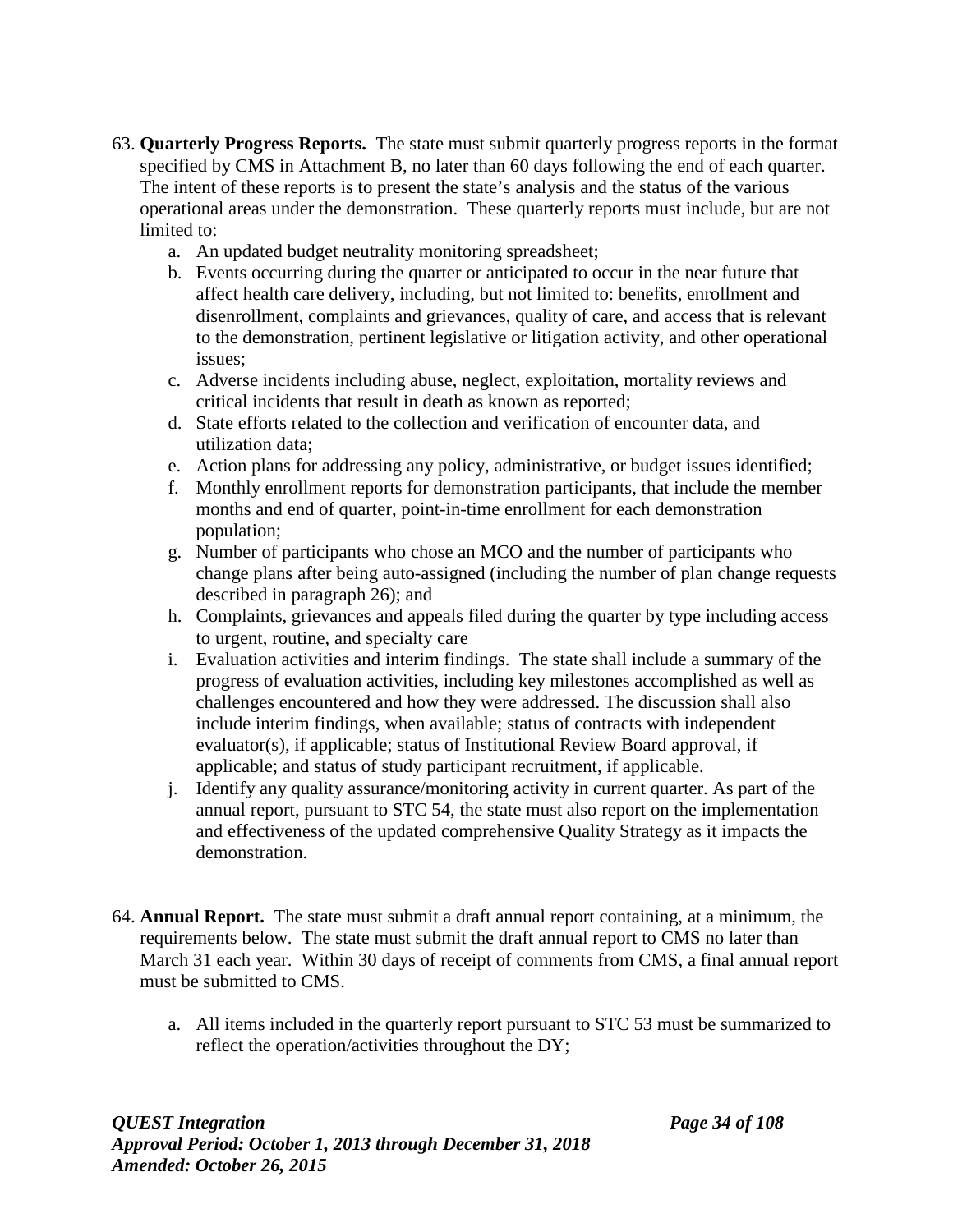- b. Total annual expenditures for the demonstration population for each DY, with administrative costs reported separately;
- c. Yearly enrollment reports for demonstration enrollees for each DY (enrollees include all individuals enrolled in the demonstration) that include the member months, as required to evaluate compliance with the budget neutral agreement;
- d. Managed Care Delivery System. The state must document accomplishments, project status, quantitative and case study findings, interim evaluation findings, utilization data, progress on implementing cost containment initiatives and policy and administrative difficulties in the operation of the demonstration. The state must provide the CAHPS survey, outcomes of any focused studies conducted and what the state intends to do with the results of the focused study, outcomes of any reviews or interviews related to measurement of any disparities by racial or ethnic groups, annual summary of network adequacy by plan including an assessment of the provider network pre and post implementation and MCO compliance with provider 24/7 availability, summary of outcomes of any on-site reviews including EQRO, financial, or other types of reviews conducted by the state or a contractor of the state, summary of performance improvement projects being conducted by the state and any outcomes associated with the interventions, outcomes of performance measure monitoring, summary of plan financial performance; and
- e. Expenditures for uncompensated care costs.

In addition, as required by 42 CFR 457.750(a), the state must report by January 1 following the end of each federal fiscal year, the results of the state's assessment of the operation of the Title XXI state plan. This data shall be submitted to CMS through the CHIP Annual Report Template System (CARTS).

- 65. **Title XIX and Title XXI Enrollment Reporting.** Each month the state must provide CMS with enrollment figures by demonstration population using the quarterly report format as defined in Attachment B. In addition, each quarter the state must provide CMS with an enrollment report by demonstration population showing the end of quarter actual and unduplicated ever enrolled figures. These enrollment data will be entered into the Statistical Enrollment Data System (SEDS) by the state within 30 days after the end of each quarter.
- 66. **Final Report.** Within 120 days following the end of the demonstration, the state must submit a draft final report to CMS for comments. The state must take into consideration CMS' comments for incorporation into the final report. The final report is due to CMS no later than 120 days after receipt of CMS' comments.

# **XII. GENERAL FINANCIAL REPORTING REQUIREMENTS FOR DEFINED AUTHORIZED EXPENDITURES**

67. **Quarterly Reports.** The state must provide quarterly expenditure reports using the form

*QUEST Integration Page 35 of 108 Approval Period: October 1, 2013 through December 31, 2018 Amended: October 26, 2015*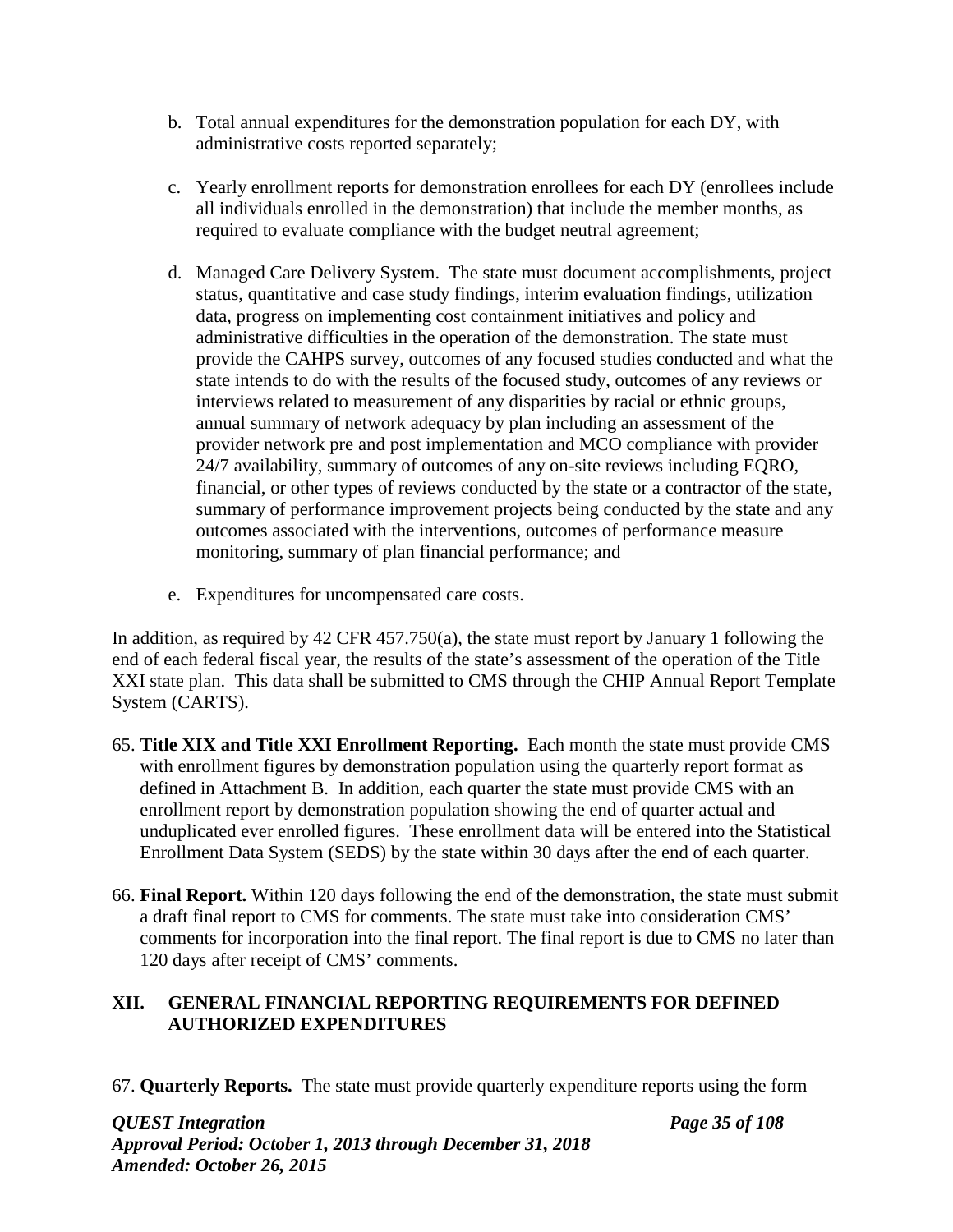CMS-64 to report total expenditures for services provided under the Medicaid program, including those provided through the demonstration under section 1115 authority. This project is approved for expenditures applicable to services rendered during the demonstration period. CMS must provide FFP for allowable demonstration expenditures only as long as they do not exceed the pre-defined limits on the costs incurred as specified in section XIII entitled, Monitoring Budget Neutrality in the demonstration**.**

- 68. **Reporting Expenditures Under the Demonstration.** The following describes the reporting of expenditures under the demonstration:
	- a. In order to track expenditures under this demonstration, Hawaii must report demonstration expenditures through the Medicaid and CHIP Budget and Expenditure System (MBES/CBES), following routine CMS-64 reporting instructions outlined in Section 2500 of the State Medicaid Manual. All demonstration expenditures must be reported on separate Forms CMS-64.9 Waiver and/or 64.9P Waiver, identified by the demonstration project number assigned by CMS (including the project number extension, which indicates the demonstration year in which services were rendered, or for which capitation payments were made).
	- b. Premiums and other applicable cost sharing contributions from enrollees that are collected by the state from enrollees under the demonstration must be reported to CMS each quarter on Form CMS-64 Summary Sheet line 9.D, columns A and B. In order to assure that the demonstration is properly credited with premium collections, the QUEST Integration premium collections (both total computable and federal share) must also be reported on the Form CMS-64 Narrative.
	- c. For monitoring purposes, cost settlements must be recorded on Line 10.b., in lieu of Lines 9 or 10.C. For any other cost settlements (i.e., those not attributable to this demonstration), the adjustments must be reported on lines 9 or 10.C, as instructed in the State Medicaid Manual.
	- d. Mandated Increase in Physician Payment Rates in 2013 and 2014**.** Section 1202 of the Health Care and Education Reconciliation Act of 2010 (Pub. Law 110-152) requires state Medicaid programs to pay physicians for primary care services at rates that are no less than what Medicare pays, for services furnished in 2013 and 2014. The federal government provides an increased federal medical assistance of 100 percent for the amount by which the minimum payment exceeds the rates paid for those services as of July 1, 2009. The state may exclude from the budget neutrality test for this demonstration the portion of the increase for which the federal government pays 100 percent. These amounts should be reported on the base forms CMS-64.9, 64.21, or 64.21U (or their "P" counterparts), and not on any waiver form.
	- e. For each demonstration year, 19 separate waiver forms, using Forms CMS-64.9 Waiver and/or 64.9P Waiver, must be completed, using the waiver names in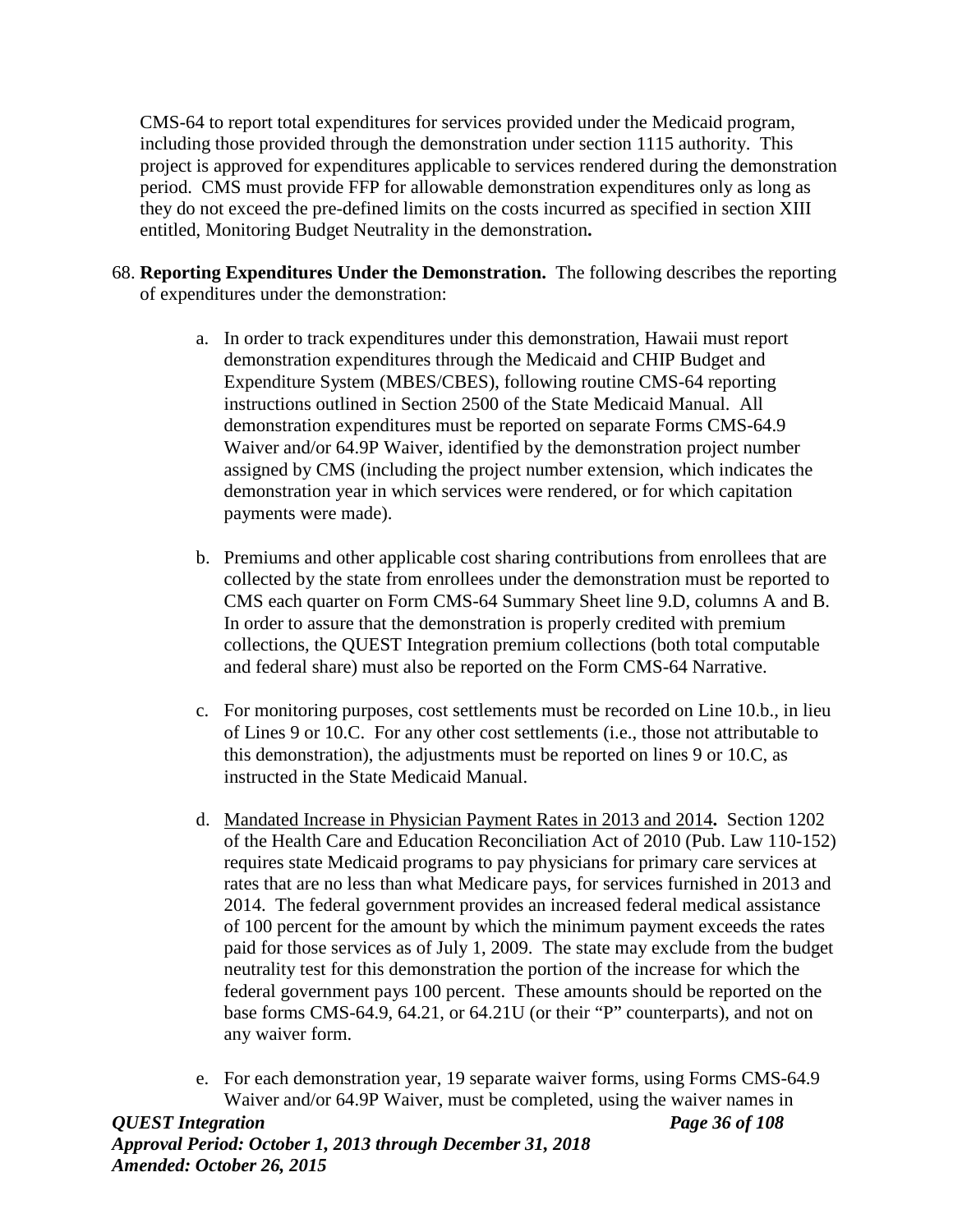parentheses below, to report expenditures for individuals enrolled in the demonstration and for hospital and long-term care facility uncompensated care payments as follows: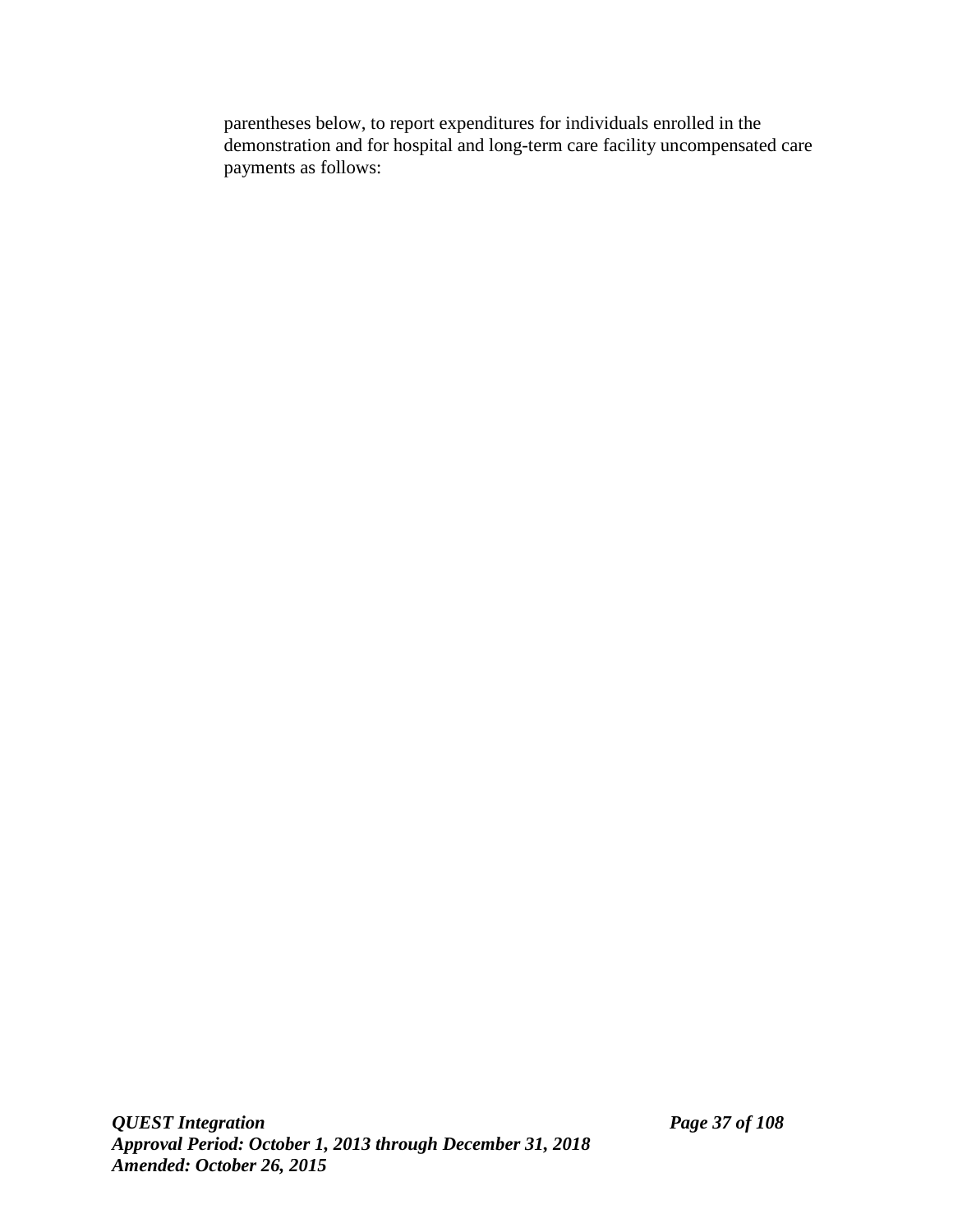| <b>Expenditure and</b>     | <b>Required CMS 64.9</b>      | <b>Description of Waiver form</b>              |
|----------------------------|-------------------------------|------------------------------------------------|
| <b>Eligibility Group</b>   | <b>Waiver and CMS 64.9P</b>   |                                                |
| <b>Reporting</b>           | <b>Waiver forms</b>           |                                                |
| <b>State Plan Children</b> | <b>State Plan Children</b>    | Mandatory Title XIX Children                   |
| <b>State Plan Adults</b>   | <b>State Plan Adults</b>      | Mandatory Title XIX Adults, excluding-         |
|                            |                               | pregnant immigrants/COFAs, newly eligible      |
|                            |                               | adults, and expansion state adults;            |
|                            | <b>State Plan Adults-</b>     | Mandatory Title XIX Pregnant                   |
|                            | Pregnant                      | Immigrants/COFAs                               |
|                            | Immigrants/COFAs              |                                                |
| Aged                       | Aged w/ Mcare                 | Aged with Medicare                             |
|                            | Aged w/o Mcare                | Aged without Medicare                          |
| <b>Blind or Disabled</b>   | B/D w/ Mcare                  | <b>Blind or Disabled with Medicare</b>         |
|                            | B/D w/o Mcare                 | <b>Blind/Disabled without Medicare</b>         |
|                            | <b>BCCTP</b>                  | <b>Breast and Cervical Cancer Treatment</b>    |
|                            |                               | Program                                        |
| <b>Expansion State</b>     | <b>Expansion State Adults</b> | <b>Expansion State Adults</b>                  |
| <b>Adults</b>              |                               |                                                |
| Newly Eligible             | Newly Eligible Adults         | Newly Eligible Adults                          |
| <b>Adults</b>              |                               |                                                |
| <b>Optional State Plan</b> | <b>Optional State Plan</b>    | Optional Title XIX Children, including         |
| Children                   | Children                      | medically needy children and Title XXI         |
|                            |                               | children if Title XXI allotment is exhausted   |
|                            |                               |                                                |
| <b>Foster Care</b>         | Foster Care Children, 19-     | Foster Care Children, 19-20 years old          |
| Children, 19-20            | 20 years old                  |                                                |
| years old                  |                               |                                                |
| <b>Medically Needy</b>     | <b>Medically Needy Adults</b> | <b>Medically Needy Adults</b>                  |
| <b>Adults</b>              |                               |                                                |
| Demonstration              | <b>Demonstration Eligible</b> | <b>Demonstration Eligible Adults</b>           |
| Eligible Adults            | <b>Adults</b>                 |                                                |
| Demonstration              | <b>Demonstration Eligible</b> | <b>Demonstration Eligible Children</b>         |
| Eligible Children          | Children                      |                                                |
| VIII-Like Group            | VIII-Like Group               | <b>VIII-Like Demonstration Eligible Adults</b> |
| UCC-                       | UCC-Governmental              | Hospital payments to governmentally-operated   |
| Governmental               |                               | hospitals                                      |
| UCC-                       | UCC-Governmental LTC          | Long term care payments to governmentally-     |
| Governmental               |                               | operated nursing facilities                    |
| <b>LTC</b>                 |                               |                                                |
| <b>UCC-Private</b>         | <b>UCC-Private</b>            | Hospital payments to private hospitals         |

69. **Expenditures Subject to the Budget Neutrality Ceiling.** For purposes of this section, the term "expenditures subject to the budget neutrality ceiling" must include all Medicaid expenditures on behalf of individuals who are enrolled in this demonstration and for hospital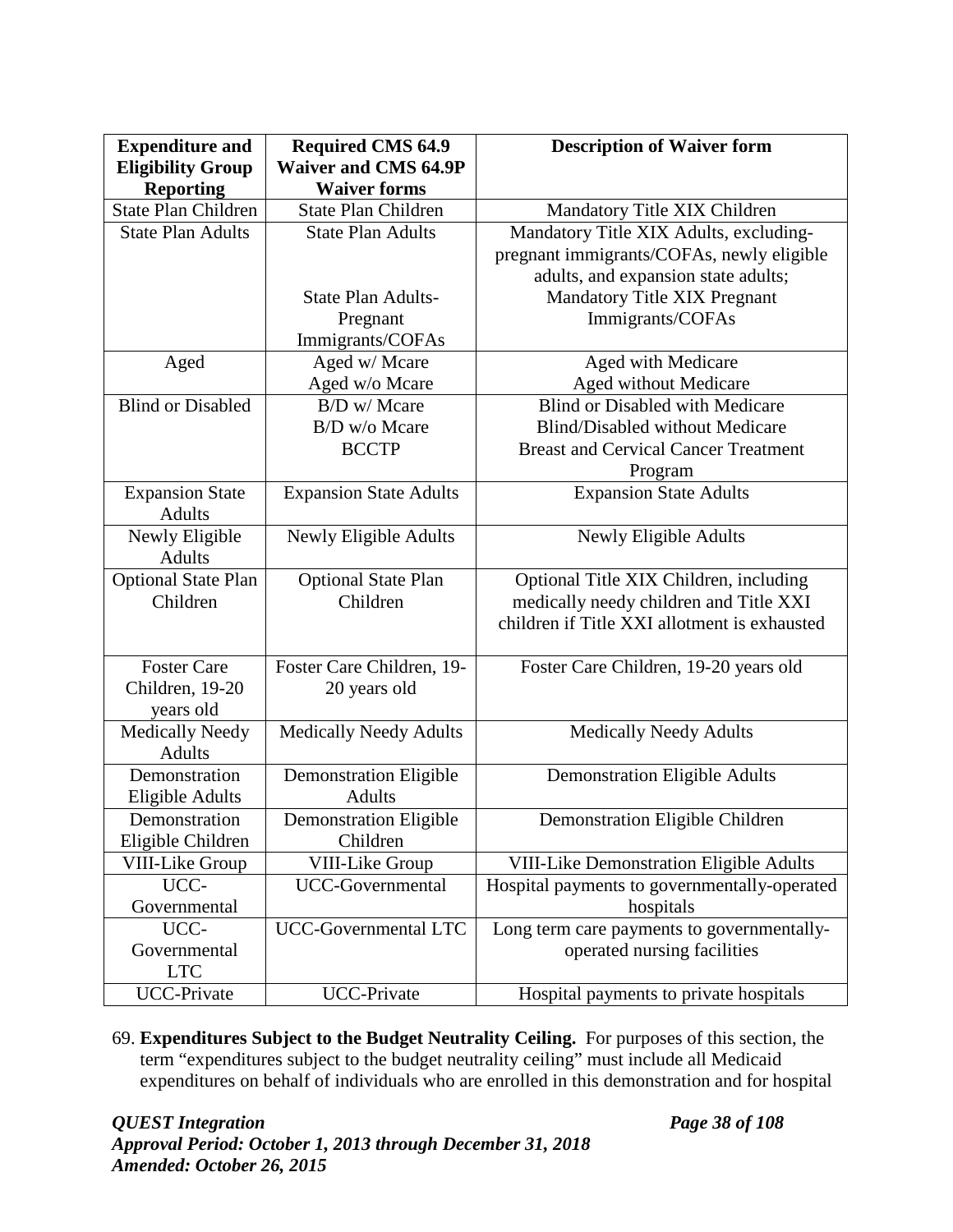uncompensated care payments as described in section XI, entitled General Reporting Requirements of these STCs. All expenditures that are subject to the budget neutrality cap are considered demonstration expenditures and must be reported on Forms CMS-64.9 Waiver and /or 64.9P Waiver.

- 70. **Premium Collection Adjustment.** The state must include section 1115 demonstration premium collections as a manual adjustment (decrease) to the demonstration's actual expenditures on a quarterly basis on the CMS-64 Summary Sheet.
- 71. **Administrative Costs.** Administrative costs must not be included in the budget neutrality limit, but the state must separately track and report additional administrative costs that are directly attributable to the demonstration. All administrative costs must be identified on the Forms CMS-64.10 Waiver and/or 64.10P Waiver.
- 72. **Claiming Period.** All claims for expenditures subject to the budget neutrality cap (including any cost settlements) must be made within 2 years after the calendar quarter in which the state made the expenditures. All claims for services during the demonstration period (including any cost settlements) must be made within 2 years after the conclusion or termination of the demonstration. During the latter 2-year period, the state must continue to identify separately net expenditures related to dates of service during the operation of the section 1115 demonstration on the CMS-64 waiver forms in order to properly account for these expenditures in determining budget neutrality.
- 73. **Reporting Member Months.** The following describes the reporting of member months for demonstration populations:
	- a. For the purpose of calculating the budget neutrality expenditure cap, and for other purposes, the state must provide to CMS on a quarterly basis the actual number of eligible member months for all Medicaid and Demonstration Eligibility Groups (EGs) defined in section XIV, entitled Monitoring Budget Neutrality in the demonstration. This information must be provided to CMS 30 days after the end of each quarter as part of the CMS-64 submission, either under the narrative section of the MBES/CBES or as a stand-alone report. To permit full recognition of "in-process" eligibility, reported counts of member months must be subject to minor revisions for an additional 180 days after the end of each quarter. For example, the counts for the quarter ending September 30, 2008, due to be reported by November 30, 2008, are permitted to be revised until June 30, 2009.
	- b. The term "eligible member months" refers to the number of months in which persons are eligible to receive services. For example, a person who is eligible for 3 months contributes 3 eligible member months to the total. Two individuals who are eligible for 2 months each contribute 2 eligible member months to the total, for a total of 4 eligible member months.
	- c. For the purposes of this demonstration, the term "demonstration eligibles" refers to the eligibility groups described in section XIII, entitled Monitoring Budget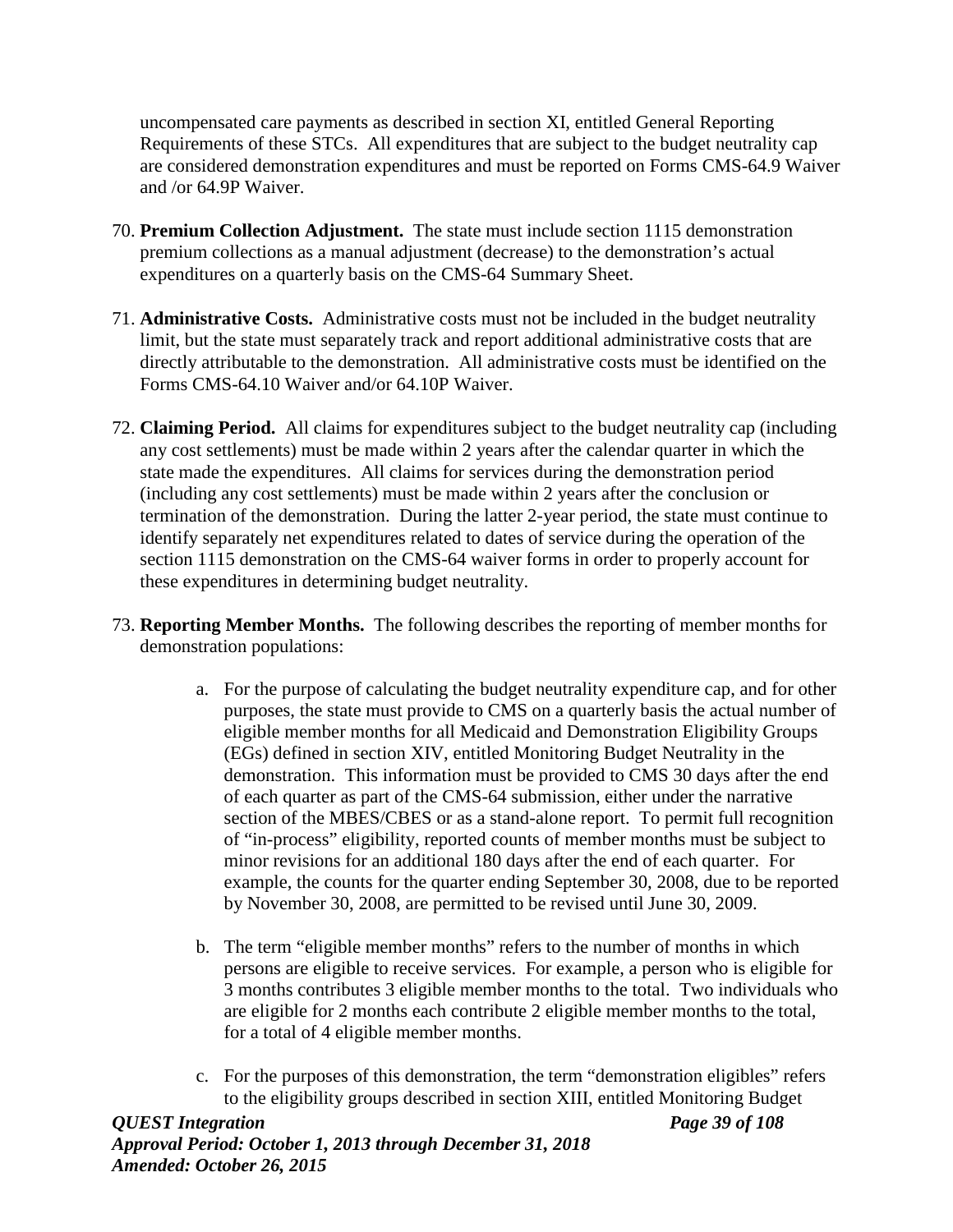Neutrality in the demonstration. The term "demonstration eligibles" specifically excludes unqualified aliens, including aliens from the Compact of Free Association countries.

- 74. **Standard Medicaid Funding Process.** The standard Medicaid funding process must be used during the demonstration. Hawaii must estimate matchable demonstration expenditures (total computable and federal share) subject to the budget neutrality cap and separately report these expenditures by quarter for each federal fiscal year on the appropriate Form for both the Medical Assistance Payments (MAP) and State and Local Administration Costs (ADM). CMS must make federal funds available, based upon the state's estimate, as approved by CMS. Within 30 days after the end of each quarter, the state must submit the Form CMS-64 quarterly Medicaid expenditure report, showing Medicaid expenditures made in the quarter just ended. CMS must reconcile expenditures reported on the Form CMS-64 with federal funding previously made available to the state, and include the reconciling adjustment in the finalization of the grant award to the state.
- 75. **Extent of Federal Financial Participation.** Subject to CMS approval of the source(s) of the non-federal share of funding, CMS must provide FFP at the applicable federal matching rates for the following, subject to the limits described in section XIII, entitled Monitoring Budget Neutrality in the demonstration.
	- a. Administrative costs, including those associated with the administration of the demonstration;
	- b. Net expenditures and prior period adjustments of the Medicaid program that are paid in accordance with the approved Medicaid state plan; and
	- c. Net expenditures made with dates of service during the operation of the demonstration.
- 76. **State Certification of Funding Conditions.** The state certifies that matching funds for the demonstration are state/local appropriations. The state further certifies that such funds must not be used as matching funds for any other federal grant or contract, except as permitted by law. All sources of non-federal funding must be compliant with section 1903(w) of the Act and applicable regulations. In addition, all sources of the non-federal share of funding and distribution of monies involving federal match are subject to CMS approval.
	- a. CMS may review the sources of the non-federal share of funding and distribution methods for demonstration funding at any time. All funding sources and distribution methodologies deemed unacceptable by CMS must be addressed within the time frames set by CMS.
	- b. Any amendments that impact the financial status of the program must require the state to provide information to CMS regarding all sources of the non-federal share of funding.
- 77. **Medicaid Statistical Information System (MSIS) Data Submission.** The state must submit its MSIS data electronically to CMS in accordance with CMS requirements and timeliness standards. The state must ensure, within 120 days after approval of the demonstration, that all prior reports are accurate and timely.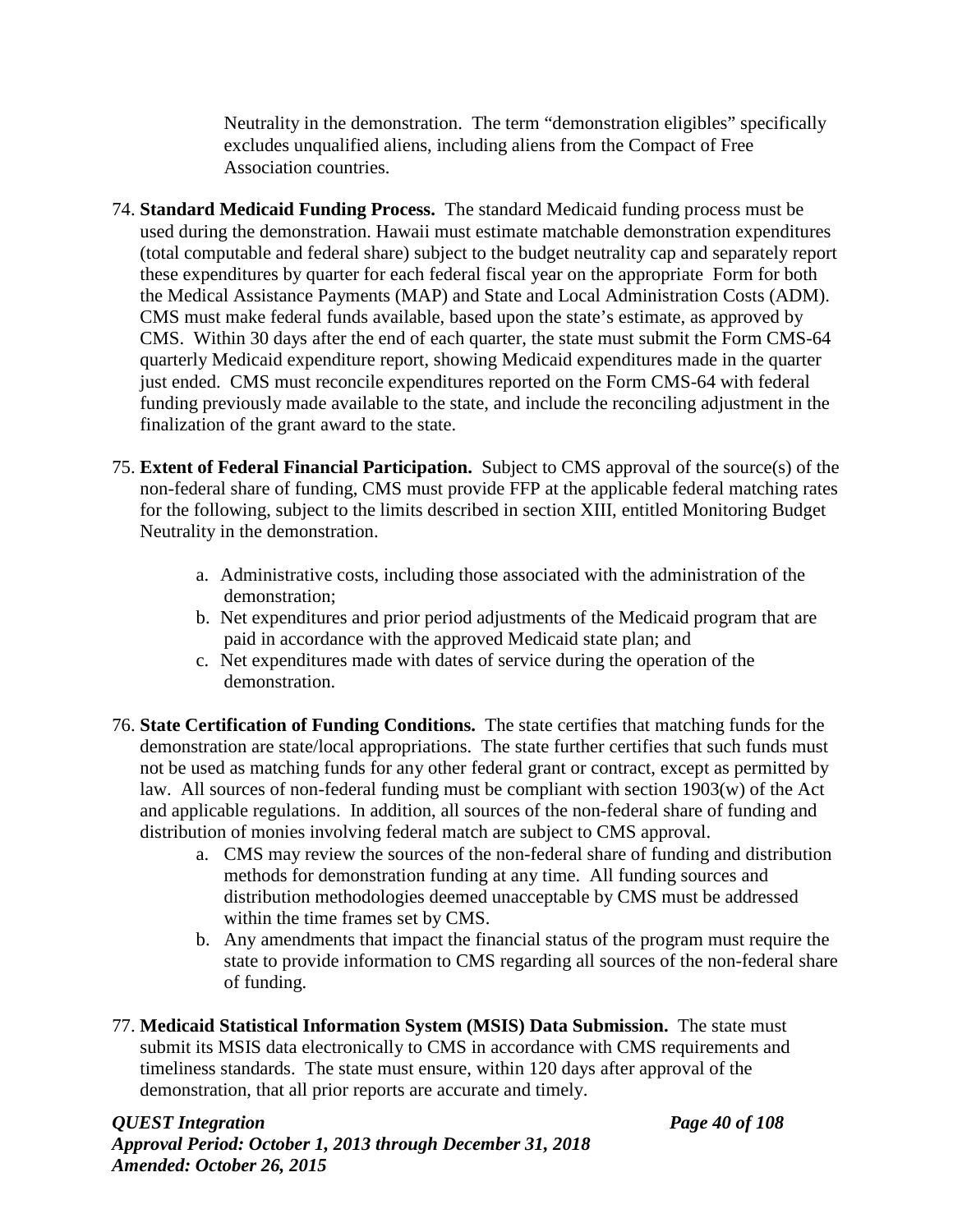78. **Monitoring the Demonstration.** The state will provide CMS with information to effectively monitor the demonstration, upon request, in a reasonable time frame. Within 6 months of the date of the award of this demonstration, the state will implement appropriate controls approved by CMS to ensure oversight of demonstration claiming and expenditures.

## **General Financial Requirements under Title XXI**

Beginning January 1, 2008, the state will not receive FFP under Title XXI for expenditures for QUEST children who are not authorized in the CHIP State Plan.

- 79. **Expenditures Subject to the Allotment Neutrality Limit.** Eligible Title XXI demonstration expenditures subject to the allotment neutrality agreement are expenditures for services provided through this demonstration to Title XXI children with FPL levels within the approved CHIP State Plan. CMS will provide enhanced FFP only for allowable expenditures that do not exceed the state's available Title XXI funding.
- 80. **Quarterly Expenditure Reporting through the Medicaid and State Children's Health Insurance Program Budget and Expenditure System (MBES/CBES).** In order to track Title XXI expenditures under this demonstration, the state must report quarterly demonstration expenditures through the MBES/CBES, following routine CMS-64.21 and CMS-21 reporting instructions as outlined in sections 2115 and 2500 of the State Medicaid Manual.

Title XXI Medical Assistance Payment (MAP) expenditures for immigrant/COFA Title XXI children (HI-02) and non-immigrant/non-COFA Title XXI children (HI-01) must be reported on separate Forms CMS-64.21U Waiver and/or CMS-64.21UP Waiver, identified by the demonstration project number assigned by CMS (including the project number extension, which indicates the DY in which services were rendered, or for which capitation payments were made—e.g., 11-W00001/DY). Once the appropriate waiver form is selected for reporting expenditures, the state is required to identify the program code and coverage (i.e., children).

Title XXI Administration expenditures for immigrant/COFA Title XXI children and nonimmigrant/non-COFA Title XXI children must be reported on separate Forms CMS-21 Waiver and/or CMS-21P Waiver; identified by the demonstration project number assigned by CMS (including the project number extension, which indicates the DY in which administration services were rendered) .

81. **Claiming Period.** All claims for expenditures related to the demonstration (including any cost settlements) must be made within 2 years after the calendar quarter in which the state made the expenditures. Furthermore, all claims for services during the demonstration period (including cost settlements) must be made within 2 years after the conclusion or termination of the demonstration. During the latter 2-year period, the state must continue to identify separately net expenditures related to dates of service during the operation of the demonstration on the Forms CMS-64.21U Waiver and/or CMS-64.21UP Waiver.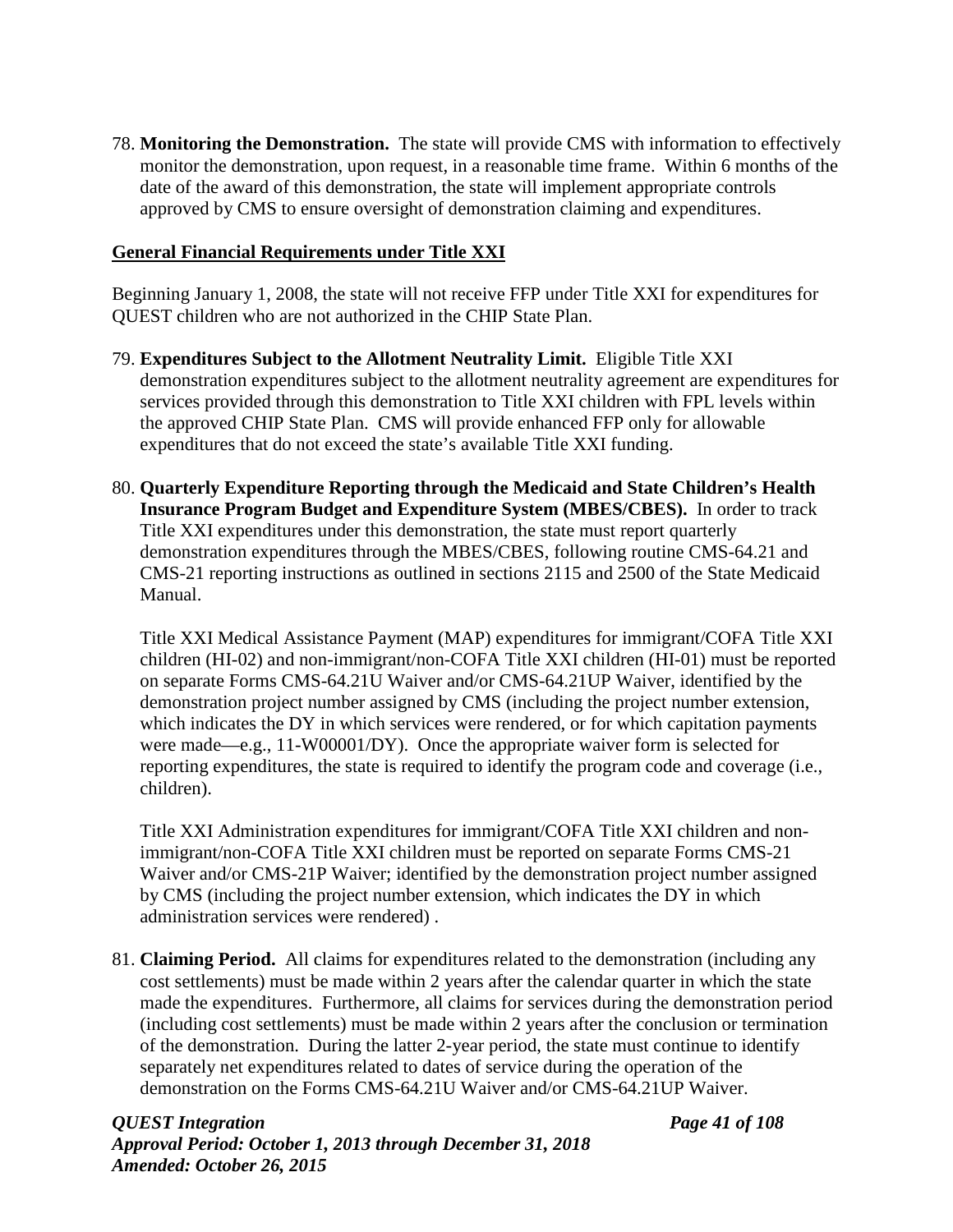- 82. **Standard Medicaid Funding Process.** The standard CHIP funding process will be used during the demonstration. Hawaii must estimate matchable Medicaid expansion CHIP (M-CHIP) expenditures on the quarterly Form CMS-37 for Medical Assistance Payments (MAP), and separately estimate State and Local Administrative Costs (ADM) on the quarterly Form CMS-21B. CMS will make federal funds available based upon the state's estimate, as approved by CMS. Within 30 days after the end of each quarter, the state must submit the Form CMS-64.21U Waiver and/or CMS-64.21UP Waiver, and Forms CMS-21 Waiver and/or CMS-21P Waiver. CMS will reconcile expenditures reported on the Form CMS-64.21U and CMS-21 Waiver forms with federal funding previously made available to the state, and include the reconciling adjustment in the finalization of the grant award to the state.
- 83. **Administrative Costs.** All administrative costs are subject to the Title XXI 10 percent administrative cap described in section  $2105(c)(2)(A)$  of the Act.
- 84. **State Certification of Funding Conditions.** The state will certify that state/local monies are used as matching funds for the demonstration. The state further certifies that such funds must not be used as matching funds for any other federal grant or contract, except as permitted by federal law. All sources of non-federal share of funding and distribution of monies involving federal match are subject to CMS approval. Upon review of the sources of the non-federal share of funding and distribution methodologies of funds under the demonstration, all funding sources and distribution methodologies deemed unacceptable by CMS must be addressed within the timeframes set by CMS. Any amendments that impact the financial status of the program must require the state to provide information to CMS regarding all sources of the non-federal share of funding.
- 85. **Limitation on Title XXI Funding.** Hawaii will be subject to a limit on the amount of federal Title XXI funding that the state may receive for demonstration expenditures during the demonstration period. Federal Title XXI funding available for demonstration expenditures is limited to the state's available allotment, including currently available reallocated funds. Should the state expend its available Title XXI federal funds for the claiming period, no further enhanced federal matching funds will be available for costs of the demonstration children until the next allotment becomes available.
- 86. **Exhaustion of Title XXI Funds.** After the state has exhausted Title XXI funds, expenditures for optional targeted low-income children within the CHIP State Plan approved income levels, may be claimed as Title XIX expenditures, as approved in the Medicaid state plan. The state shall report expenditures for these children, identified as "Optional State Plan Children," as waiver expenditures on the Forms CMS 64.9 Waiver and/or CMS 64.9P Waiver in accordance with the instructions that can be found in STC 68 (entitled Reporting Expenditures Under the Demonstration).
- 87. **Exhaustion of Title XXI Funds Notification**. The state must notify CMS in writing of any anticipated Title XXI shortfall at least 120 days prior to an expected change in claiming of expenditures. The state must follow Hawaii Medicaid state plan criteria for the beneficiaries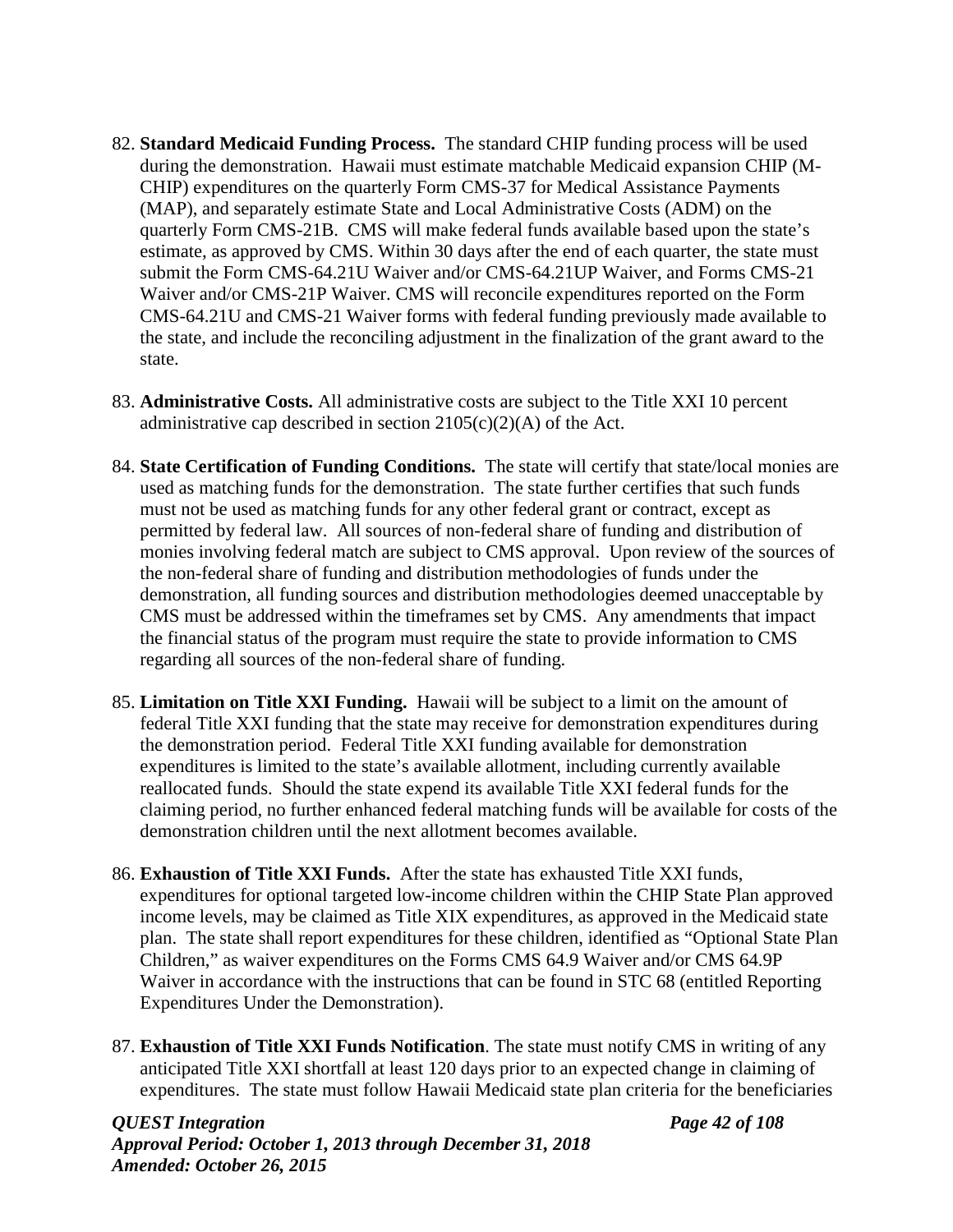unless specific waiver and expenditure authorities are granted through this demonstration.

# **XIII. MONITORING BUDGET NEUTRALITY FOR THE DEMONSTRATION**

- 88. **Limit on Title XIX Funding.** The state must be subject to a limit on the amount of federal Title XIX funding that the state may receive on selected Medicaid expenditures during the period of approval of the demonstration. The limit is determined by using a combined per capita cost method and aggregate DSH method, and budget targets are set on a yearly basis with a cumulative budget limit for the length of the entire demonstration. The data supplied by the state to CMS to set the annual caps is subject to review and audit, and if found to be inaccurate, will result in a modified budget neutrality expenditure limit. CMS' assessment of the state's compliance with these annual limits will be done using the Schedule C report from the CMS-64.
- 89. **Risk.** Hawaii must be at risk for the per capita cost (as determined by the method described below) for Medicaid eligibles in the EGs 1 through 6 as described below under this budget neutrality agreement, but not for the number of Medicaid eligibles in each of the groups. By providing FFP for all eligibles in the specified EGs, Hawaii must not be at risk for changing economic conditions that impact enrollment levels. However, by placing Hawaii at risk for the per capita costs for Medicaid eligibles in each of the EGs under this agreement, CMS assures that federal demonstration expenditures do not exceed the level of expenditures that would have occurred had there been no demonstration.

| <b>EG</b> subject to BN          | <b>Expenditure and eligibility reporting groups</b> |  |
|----------------------------------|-----------------------------------------------------|--|
| EG 1 - Children                  | <b>State Plan Children</b>                          |  |
|                                  | Opt. State Plan Children                            |  |
|                                  | Foster Care Children, 19-20 Years Old               |  |
| $EG 2 - Adults$                  | <b>State Plan Adults</b><br>$\bullet$               |  |
| EG $3-$ Aged*                    | Aged                                                |  |
| EG $4 - \text{Blind/D}$ isabled* | <b>Blind or Disabled</b><br>$\bullet$               |  |
|                                  | Medically needy adults                              |  |
| $EG 5 - VIII-Like$ Adults        | <b>VIII-Like Adults</b>                             |  |
| EG 6 – VIII Group Combined       | Newly Eligible Adults                               |  |
|                                  | <b>Expansion State Adults</b>                       |  |

90. **Eligibility Groups (EG) Subject to the Budget Neutrality (BN) Agreement.** The 6 EGs subject to this budget neutrality agreement are:

\* The demonstration expansion populations that are included in EG 3 and 4 (i.e. the 217-like group and certain medically needy individuals) are "pass-through" or "hypothetical" populations. Therefore, the State may not derive savings from these populations.

- 91. **Budget Neutrality Ceiling.** The following describes the method for calculating the budget neutrality ceiling:
	- a. For each year of the budget neutrality agreement an annual limit is calculated for the EGs described above, on a total computable basis. The annual limit for the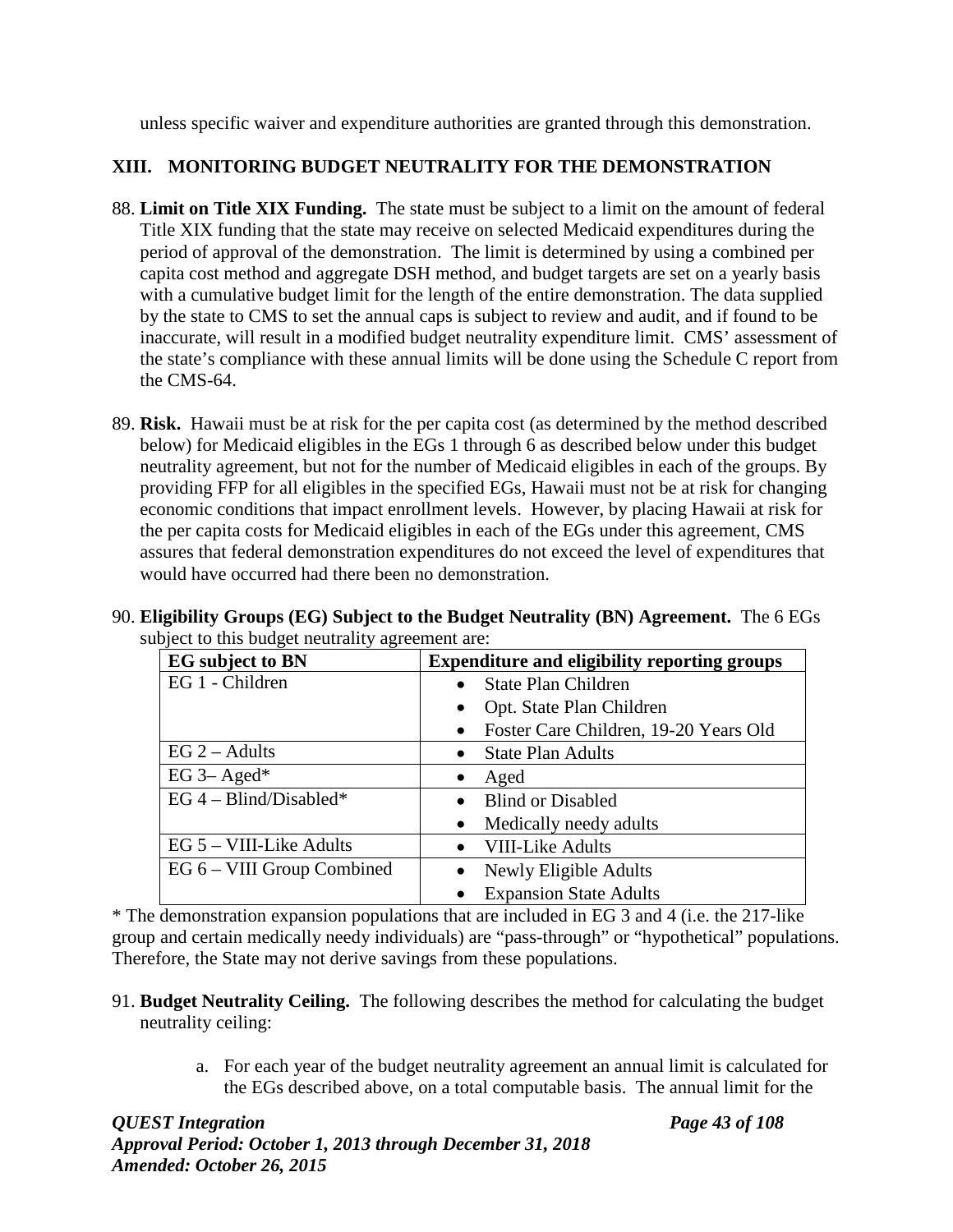demonstration is the sum of the projected annual limits for EGs 1 through 4, plus a DSH adjustment for that year described in STC 94, plus the EGs included in the supplemental budget neutrality tests below.

b. The budget neutrality ceiling is the sum of the annual PMPM limits for the demonstration period plus the sum of the DSH adjustment, plus the amount of unused budget authority carried over from prior demonstration years. The federal share of the budget neutrality ceiling represents the maximum amount of FFP that the state may receive for expenditures on behalf of eligibles described in STC 90 during the demonstration period. The Federal share of this ceiling will be calculated by multiplying the total computable budget neutrality limit by Composite Federal Share 1, which is defined in STC 97 below. The demonstration expenditures subject to the budget neutrality limit are those reported under the following Waiver Names (State Plan Children, Opt. State Plan Children, Foster Care Children, 19-20 Years Old, State Plan Adults, Aged, Blind or Disabled, Medically Needy adults, Demonstration Eligible Adults, Demonstration Eligible Children, UCC-Governmental, UCC-Governmental LTC, and UCC-Private), plus any excess spending from the Supplemental Tests described in STCs 95 and 96.

## 92. **Capita Budget Neutrality Limit.**

- a. For each EG 1 through 4, the annual limit for the EG must be calculated as a product of the number of eligible member months reported by the state under paragraph 86 for that EG, times the appropriate estimated per member per month (PMPM) cost from the table in subparagraph (c) below.
- b. The PMPM costs in subparagraph (c) were determined by applying the growth rate for each EG.
- c. The following are the ceiling PMPM costs for the calculation of the budget neutrality expenditure ceiling for EG 1 through 4. The PMPM costs below must be the net of premiums paid by QUEST Integration eligibles.

| <b>Eligibility</b><br>Group           | Growth<br>Rate | <b>DY 20</b><br><b>PMPM</b> | <b>DY 21</b><br><b>PMPM</b> | <b>DY 22</b><br><b>PMPM</b> | <b>DY 23</b><br><b>PMPM</b> | <b>DY 24</b><br><b>PMPM</b> | <b>DY 25</b><br><b>PMPM</b> |
|---------------------------------------|----------------|-----------------------------|-----------------------------|-----------------------------|-----------------------------|-----------------------------|-----------------------------|
| $EG_1$ -<br><b>Children</b>           | 1.01           | \$421.09                    | \$424.24                    | \$428.49                    | \$432.77                    | \$437.10                    | \$441.47                    |
| $EG2 -$<br><b>Adults</b>              | 1.037          | \$749.94                    | \$755.56                    | \$783.51                    | \$812.50                    | \$842.56                    | \$873.74                    |
| EG 3 - Aged                           | 1.034          | \$1,596.99                  | \$1,608.95                  | \$1,663,66                  | \$1.720.22                  | \$1,778.71                  | \$1,839.19                  |
| $EG_4$ –<br><b>Blind/Disabl</b><br>ed | 1.045          | \$2,057.78                  | \$2,073.20                  | \$2.166.49                  | \$2,263.98                  | \$2,365.86                  | \$2.472.33                  |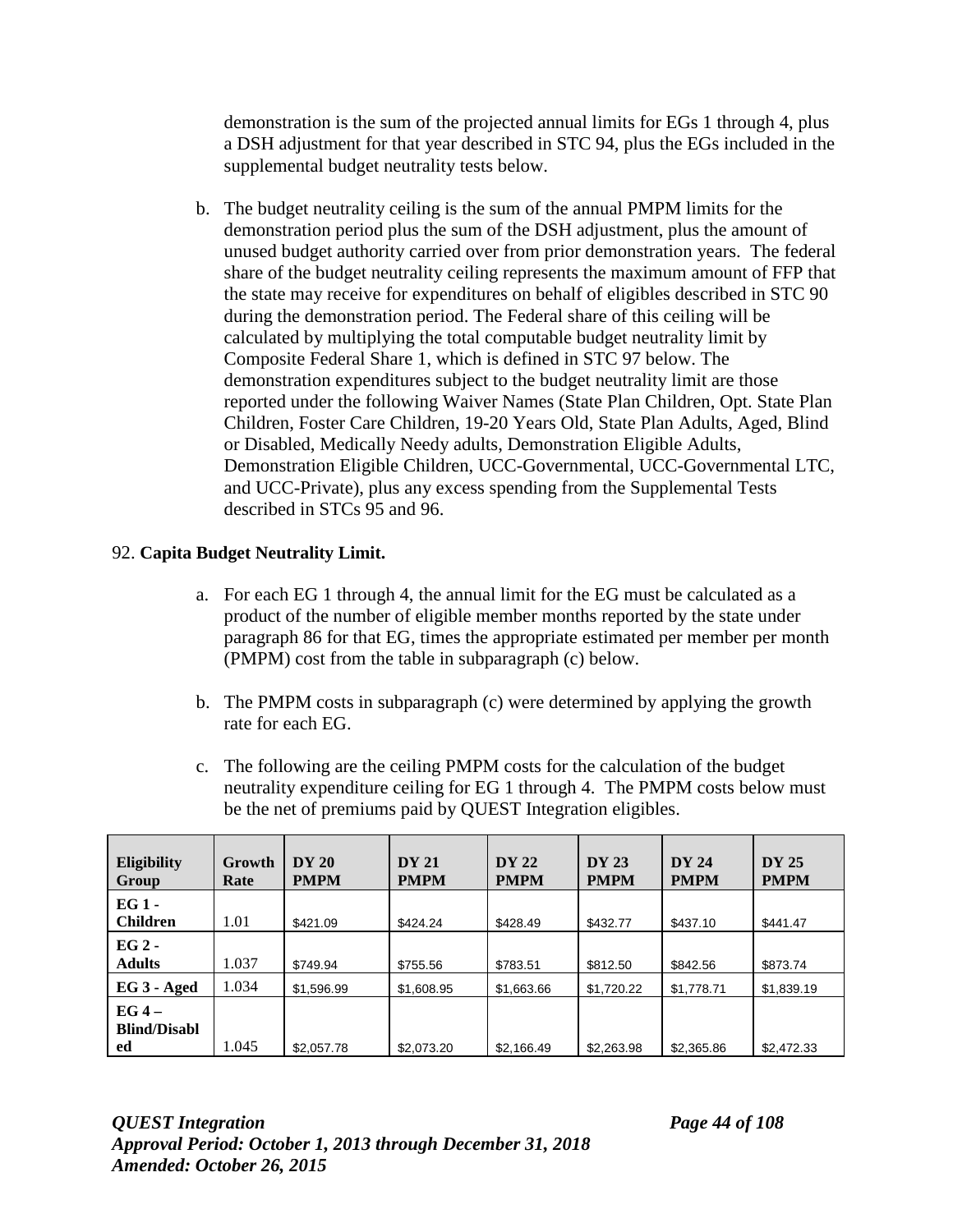- 93. **DSH Adjustment.** The DSH adjustment is based upon Hawaii's DSH allotment for 1993 and calculated in accordance with current law. The total computable DSH for each subsequent year must be the previous demonstration year's adjustment trended by the policy contained in current law. In this manner, Hawaii will have available funding for DSH adjustments similar to other states. The calculation of the DSH adjustment will be appropriately adjusted if Congress enacts legislation that impacts the calculation of DSH allotments.
- 94. **DSH Adjustment Limits**. The following are the aggregate DSH adjustment limits for demonstration years 20, 21, 22, and 23 of the demonstration.

|            | Growth<br>Rate | DY 20<br><b>PMPM</b> | <b>DY 21</b><br><b>PMPM</b> | <b>DY 22</b><br><b>PMPM</b> | DY 23<br><b>PMPM</b> * |
|------------|----------------|----------------------|-----------------------------|-----------------------------|------------------------|
| <b>DSH</b> |                |                      |                             |                             |                        |
| adjustment | 1.024          | \$48,848,589         | \$99,450,504                | \$101,837,316               | \$51,832,471           |

\* The amount for DY 23 is only for the period from January 1, 2016 through June 2016.

- 95. **Supplemental Budget Neutrality Test 1: VIII-like group.** The budget neutrality test for this demonstration includes an allowance for the VIII-like group. The expected costs of the VIII-like group is reflected in the "without-waiver" budget neutrality expenditure limit. The state must not accrue budget neutrality "savings" from this population. To accomplish these goals, a separate expenditure cap is established for the VIII-like group, to be known as Supplemental Budget Neutrality Test 1.
	- a. The MEGs listed in the table below are for the Supplemental Budget Neutrality Test 1.

| <b>Eligibility Group</b>      | <b>Growth Rate</b> | <b>DY 20</b><br><b>PMPM</b> |
|-------------------------------|--------------------|-----------------------------|
| $\mid$ EG 5 – VIII-Like group | N/A                | \$663.42                    |

- b. The Supplemental Cap 1 is calculated by taking the PMPM cost projection for the group in the above table for the DY, times the number of eligible member months for that group and DY. The federal share of Supplemental Cap 1 is obtained by multiplying the total computable Supplemental Cap 1 by Composite Federal Share 2.
- c. Supplemental Budget Neutrality Test 1 is a comparison between the Federal share of Supplemental Cap 1 and total FFP reported by the State for the VIII-like group.
- d. If total FFP for the VIII-like group should exceed the Federal share of Supplemental Cap 1, the difference must be reported as a cost against the budget neutrality limit described in paragraph 91.
- 96. **Supplemental Budget Neutrality Test 2: VIII Group.** Adults eligible for Medicaid as the group defined in section  $1902(a)(10)(A)(i)(VIII)$  of the Act are included in this demonstration, and in the budget neutrality. The state will not be allowed to obtain budget neutrality "savings" from this population. Therefore, a separate expenditure cap is established for this group, to be known as Supplemental Budget Neutrality Test 1.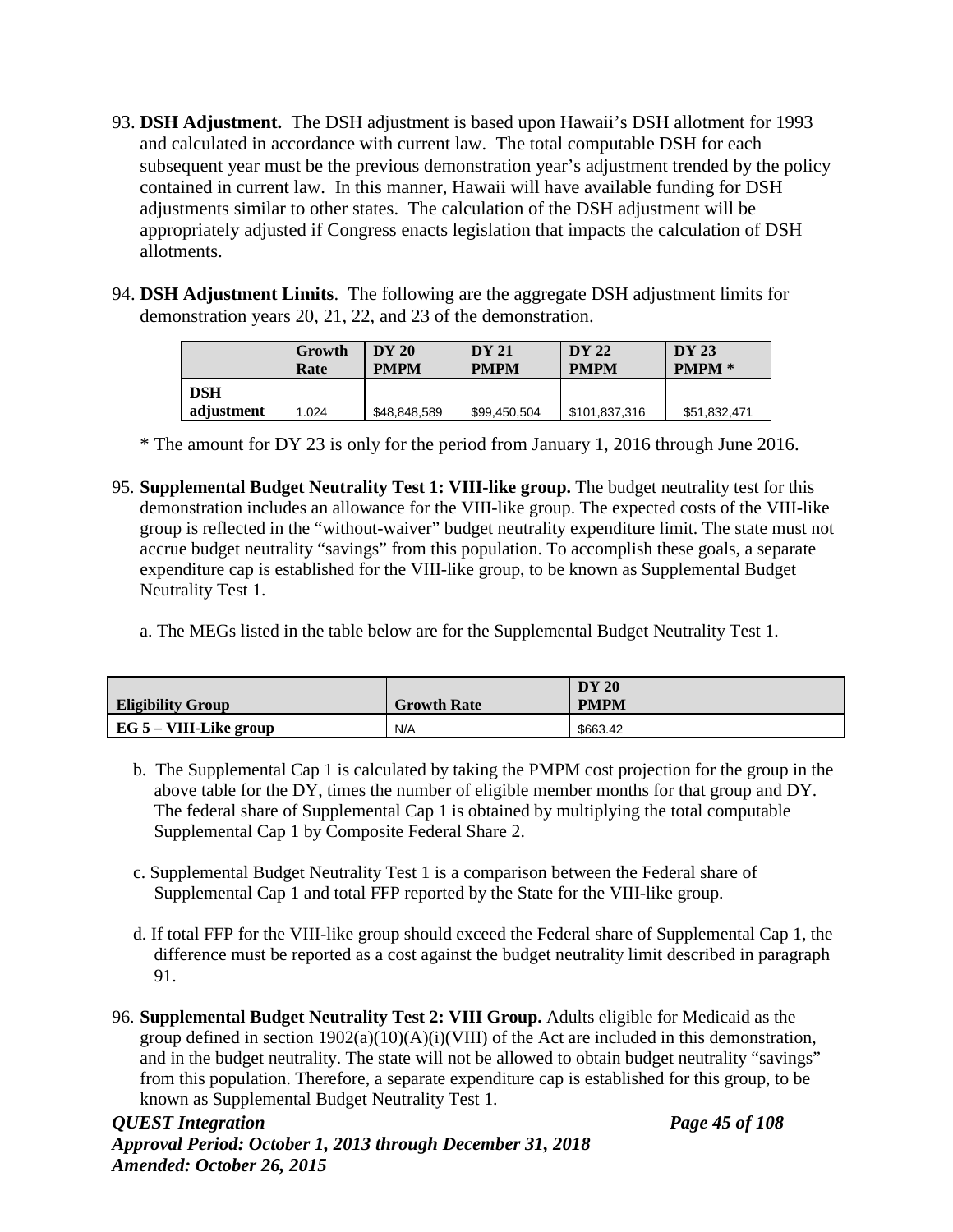a. The MEGs listed in the table below are for the Supplemental Budget Neutrality Test 2.

| Eligibility<br>Group | Growth<br>Rate | DY 20<br><b>PMPM</b> | <b>DY 21</b><br><b>PMPM</b> | <b>DY 22</b><br><b>PMPM</b> | <b>DY 23</b><br><b>PMPM</b> | <b>DY 24</b><br><b>PMPM</b> | DY 25<br><b>PMPM</b> |
|----------------------|----------------|----------------------|-----------------------------|-----------------------------|-----------------------------|-----------------------------|----------------------|
| EG $6 - VIII$        |                |                      |                             |                             |                             |                             |                      |
| group                |                |                      |                             |                             |                             |                             |                      |
| combined             | 1.051          | N/A                  | \$684.37                    | \$719.27                    | \$755.95                    | \$794.51                    | \$835.03             |

b. If the state's experience of the take up rate for the VIII group and other factors that affect the costs of this population indicates that the PMPM limit described above in paragraph (a) may underestimate the actual costs of medical assistance for the VIII group, the state may submit an adjustment to paragraph (a) for CMS review without submitting an amendment pursuant to paragraph 7. Adjustments to the PMPM limit for a demonstration year must be submitted to CMS by no later than October 1 of the demonstration year for which the adjustment would take effect.

- c. The Supplemental Cap 2 is calculated by taking the PMPM cost projection for the above group in each DY, times the number of eligible member months for that group and DY, and adding the products together across groups and DYs. The federal share of the Supplemental Cap 2 is obtained by multiplying total computable Supplemental Cap 2 by the Composite Federal Share 3.
- d. Supplemental Budget Neutrality Test 2 is a comparison between the federal share of the Supplemental Cap 2 and total FFP reported by the State for VIII Group.
- e. If total FFP for VIII Group should exceed the federal share of Supplemental Cap 2 after any adjustments made to the budget neutrality limit as described in paragraph b, the difference must be reported as a cost against the budget neutrality limit described in STC 91.
- 97. **Composite Federal Share:** The Composite Federal Share is the ratio calculated by dividing the sum total of federal financial participation (FFP) received by the state on actual demonstration expenditures during the approval period, as reported through the MBES/CBES and summarized on Schedule C (with consideration of additional allowable demonstration offsets such as, but not limited to, premium collections) by total computable demonstration expenditures for the same period as reported on the same forms. There are three Composite Federal Share Ratios for this demonstration: Composite Federal Share 1, based on the expenditures for EG 1 through 4 and the DSH adjustment under STC 92 and 94; Composite Federal Share 2, based on the expenditures for the VIII-like group under STC 95(a); and Composite Federal Share 3, based on the expenditures for the VIII-group under STC 96(a). Should the demonstration be terminated prior to the end of the extension approval period, the Composite Federal Share will be determined based on actual expenditures for the period in which the demonstration was active. For the purpose of interim monitoring of budget neutrality, a reasonable estimate of Composite Federal Share may be developed and used through the same process or through an alternative mutually agreed upon method.

*QUEST Integration Page 46 of 108 Approval Period: October 1, 2013 through December 31, 2018 Amended: October 26, 2015* 98. **Reporting Actual Member Months.** For the purpose of monitoring budget neutrality,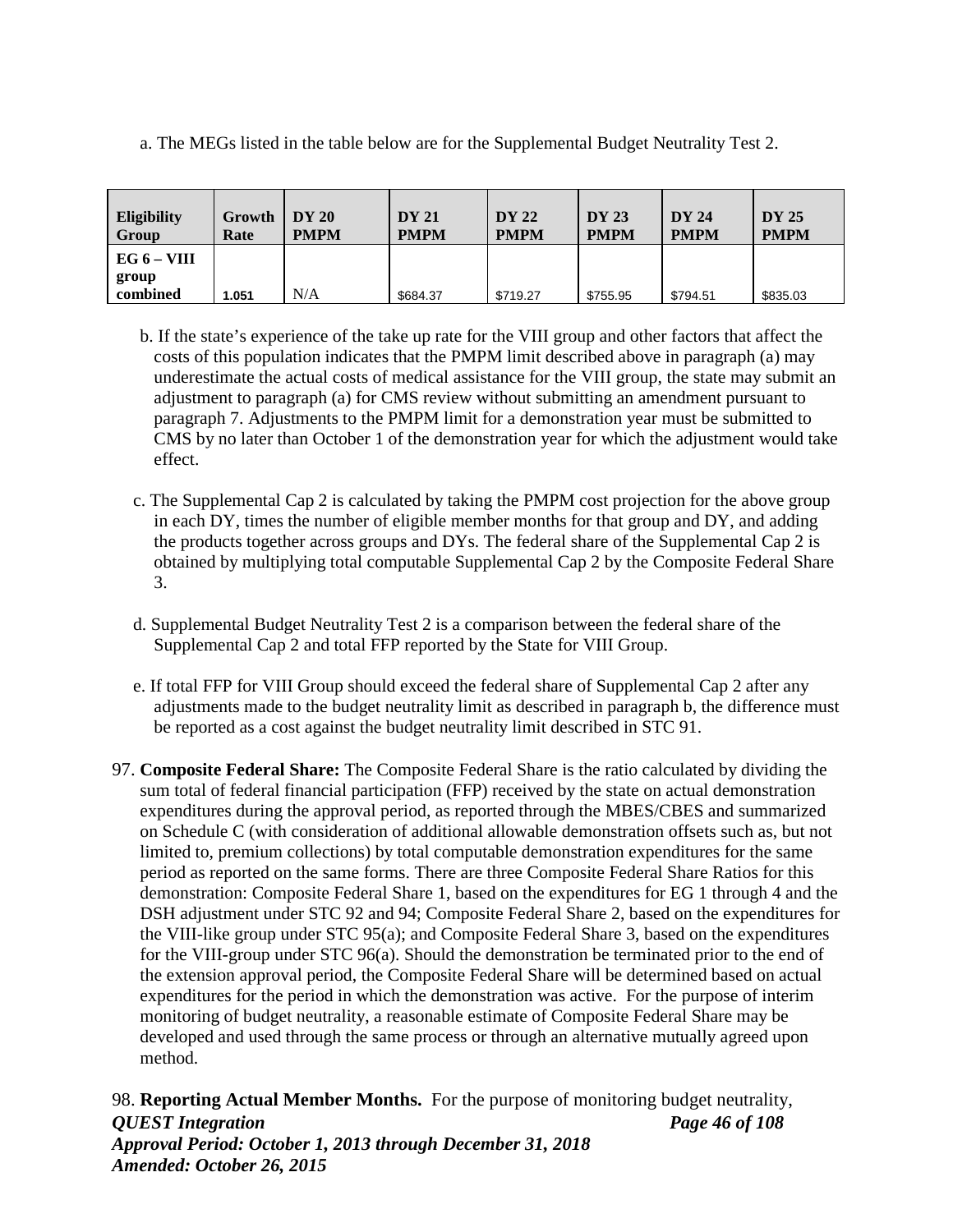within 60 days after the end of each quarter, the state must provide a report to CMS in the format provided by CMS in Attachment B, identifying the state's actual member months for each EG and corresponding actual expenditures for each EG, less the amount of premiums paid by QUEST Integration eligibles.

99. **Enforcement of Budget Neutrality.** CMS shall enforce budget neutrality over the life of the demonstration rather than on an annual basis. However, if the state's expenditures exceed the calculated cumulative budget neutrality expenditure cap by the percentage identified below for any of the demonstration years, the state must submit a corrective action plan to CMS for approval.

| ĐҰ                  | <b>Cumulative Target Definition</b>      | <b>Percentage</b> |
|---------------------|------------------------------------------|-------------------|
| Year 21             | Cumulative budget neutrality limit plus: | 1,0 percent       |
| Years 22 through 23 | Cumulative budget neutrality limit plus: | $0.5$ percent     |
| Year 24 and $25$    | Cumulative budget neutrality limit plus: | 0 percent         |

In addition, the state may be required to submit a corrective action plan if an analysis of the expenditure data in relationship to the budget neutrality expenditure cap indicates a possibility that the demonstration will exceed the cap during this extension.

100. **Exceeding Budget Neutrality.** If, at the end of this demonstration period the budget neutrality limit has been exceeded, the excess federal funds must be returned to CMS. If the demonstration is terminated prior to the end of the budget neutrality agreement, the budget neutrality test must be based on the time elapsed through the termination date.

# **XIV. EVALUATION OF THE DEMONSTRATION**

- 101. **State Must Evaluate the Demonstration.** The evaluation report as approved by CMS for the prior extension is due no later than the date that is 120 days after the date of approval of the extension of this demonstration. In addition, the state must submit to CMS for approval a draft evaluation design with appropriate revisions to accommodate programmatic changes no later than that date.
	- a. **Goals, objectives, and hypothesis**: The draft design must include a discussion of the goals, objectives and specific hypotheses that are being tested, including those that focus specifically on the target population for the demonstration.
	- b. **Outcome measures:** The draft design must discuss the outcome measures that will be used in evaluating the impact of the demonstration during the period of approval, particularly among the target population.
	- c. **Data Sources:** The evaluation design must also discuss the data sources, including the use of Medicaid encounter data, enrollment data, EHR data, and consumer and provider surveys, and sampling methodology for assessing these outcomes.
	- d. **Detailed Analysis plan:** The draft evaluation design must include a detailed analysis plan that describes how the effects of the demonstration shall be isolated from other initiatives occurring in the state.
	- e. **Level of Analysis:** The evaluation designs proposed for each question may include analysis at the beneficiary, provider, and aggregate program level, as appropriate, and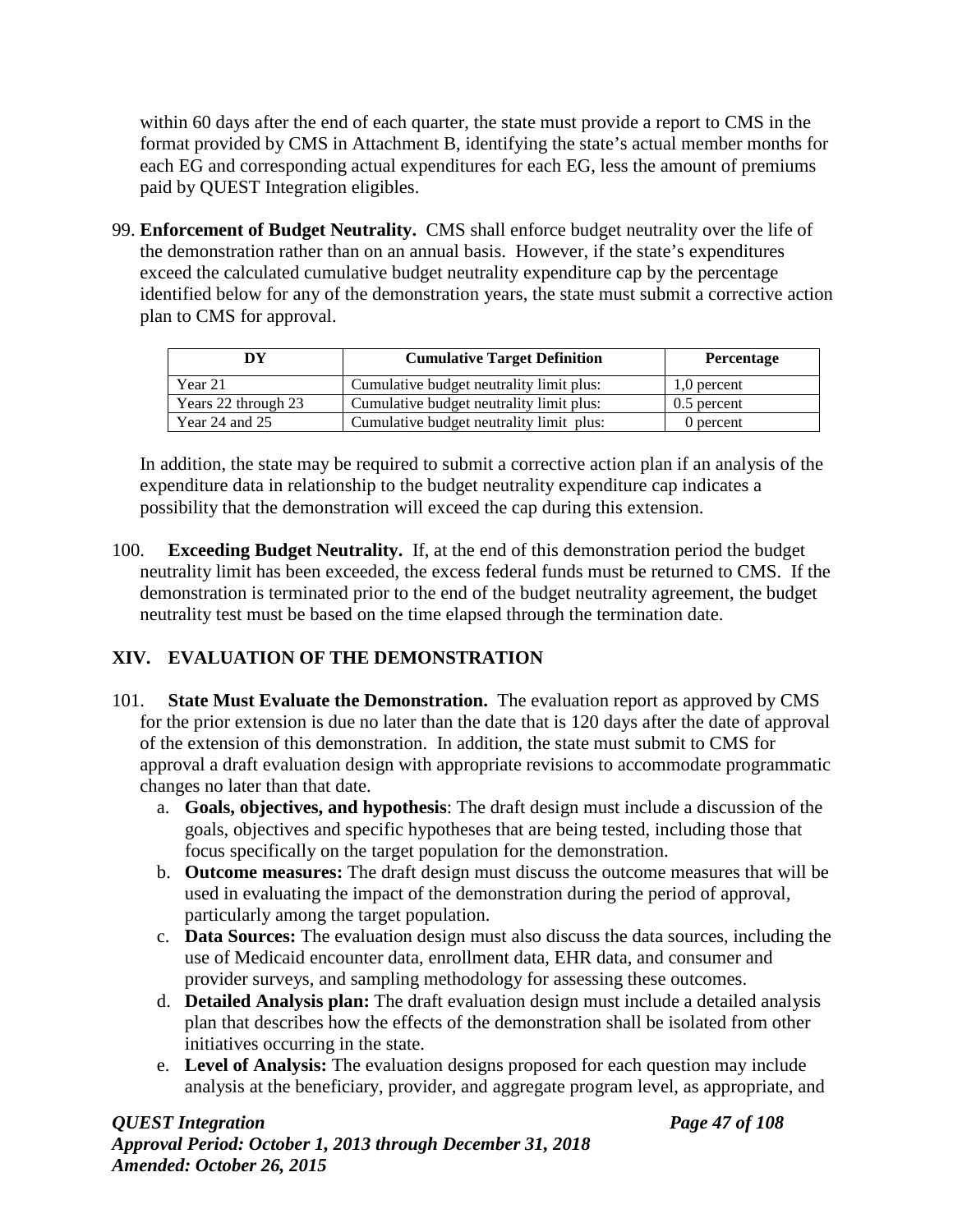include population stratifications to the extent feasible, for further depth and to glean potential non-equivalent effects on different sub-groups.

f. **Identification of evaluator:** The draft design must identify whether the state will conduct the evaluation, or select an outside contractor for the evaluation.

The state must also submit the evaluation required under STC 44 not later than January 1, 2016.

- 102. **Final Evaluation Design and Implementation.** CMS must provide comments on the draft design within 60 days of receipt, and the state must submit a final design within 60 days of receipt of CMS comments. The state must implement the evaluation design and submit its progress in the quarterly reports. The state must submit to CMS a draft of the evaluation report 120 days prior to the expiration of the demonstration. CMS must provide comments within 60 days of receipt of the report. The state must submit the final report prior to the expiration date of the demonstration. The Final Evaluation Report shall include the following core components:
	- a. Executive Summary. This includes a concise summary of the goals of the demonstration; the evaluation questions and hypotheses tested; and key findings and policy implications.
	- b. Demonstration Description. This includes a description of the demonstration programmatic goals and strategies, particularly how they relate to the Triple Aim and interventions implemented.
	- c. Study Design. This includes a discussion of the evaluation design employed including research questions and hypotheses, type of study design, impacted populations; data sources; and data collection and analysis techniques.
	- d. Discussion of Findings and Conclusions. This includes a summary of the key findings and outcomes, particularly a discussion of implementation successes, challenges, and lessons learned.
	- e. Policy Implications. This includes an interpretation of the conclusions; the impact of the Demonstration within the health delivery system in the State; the implications for State and Federal health policy; and the potential for successful demonstration strategies to be replicated in other State Medicaid programs.
- 103. **HCBS and LTC Baseline Data and Reporting**. After collaboration between the state and federal governments to establish the baseline data appropriate for monitoring programmatic and beneficiary trends in the HCBS and LTC program, the state must report to CMS quarterly and annual reporting on these data elements. These data must be established no later than October 31, 2008.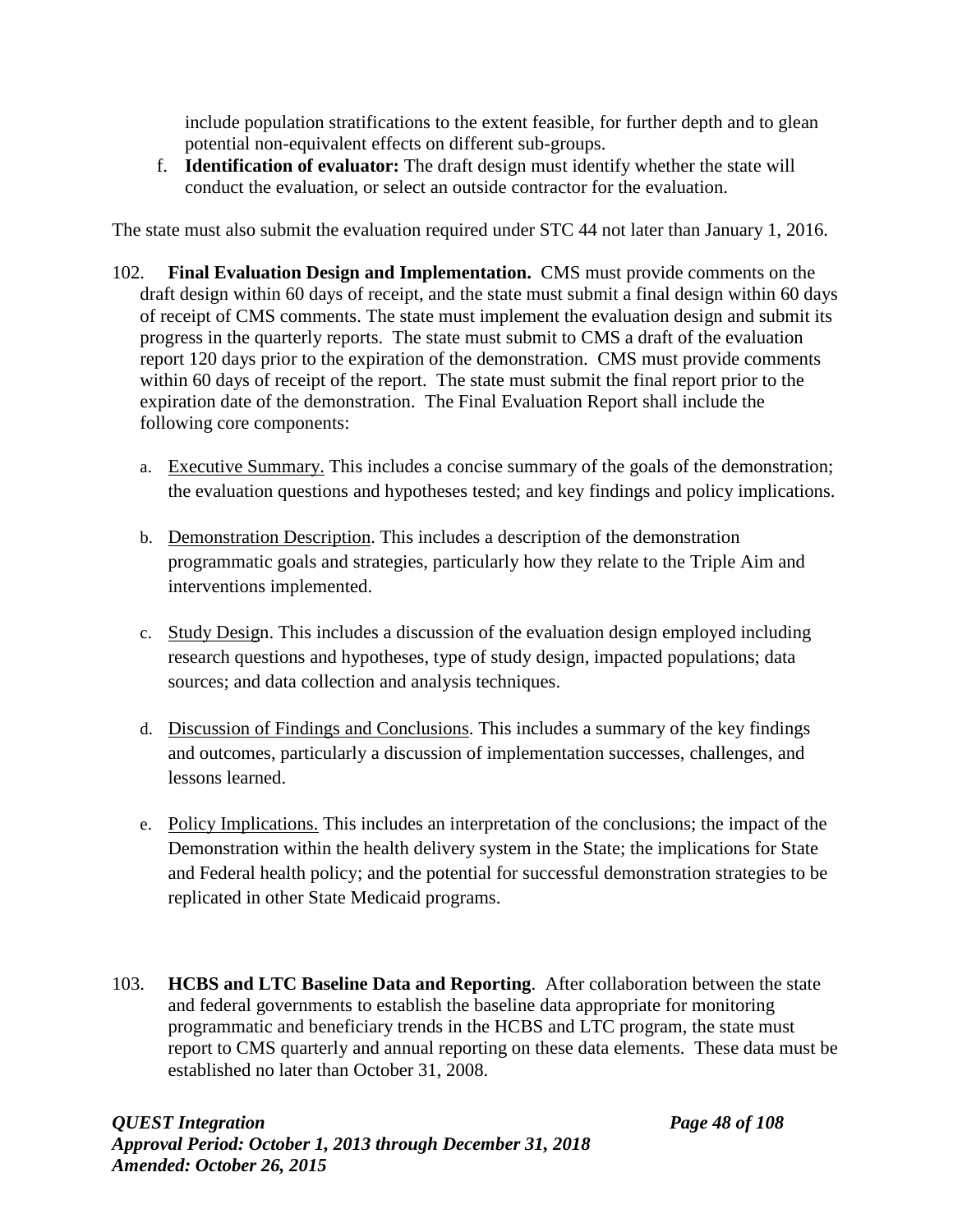104. **Public Access.** The state shall post the final approved Evaluation Plan, Quarterly and Annual Progress Reports, Interim Evaluation Report, if applicable, and Final Evaluation Report on the State Medicaid website within 30 days of approval by CMS.

In addition, CMS must be notified prior to the public release or presentation of these reports and related journal articles, by the contractor or any other third party. Prior to release of these reports, articles and other documents, CMS will be provided a copy including press materials. CMS will be given 30 days to review and comment on journal articles before they are released. CMS may choose to decline some or all of these notifications and reviews.

- 105. **Electronic Submission of Reports.** The state shall submit all required plans and reports using the process stipulated by CMS, if applicable.
- 106. **Cooperation with Federal Evaluators.** Should CMS undertake an evaluation of the demonstration, the state must fully cooperate with federal evaluators and their contractors' efforts to conduct an independent federally funded evaluation of the demonstration. This includes, but is not limited to, submitting any required data to CMS or the contractor in a timely manner and at no cost to CMS or the contractor.

| <b>Due Date</b>                                                         | <b>Deliverable</b>                                                                          |
|-------------------------------------------------------------------------|---------------------------------------------------------------------------------------------|
| 30 days from approval letter date                                       | State Acceptance of Demonstration Extension, STCs, Waivers,<br>and Expenditure Authorities. |
| 120 days from approval letter date                                      | Quality Strategy (STC 39)                                                                   |
| 120 days from approval letter date                                      | Ensure that all prior MSIS reports are timely and accurate<br>(STC 68)                      |
| 120 days from approval letter date                                      | Evaluation Report for Demonstration through September 30,<br>2013                           |
| 120 days from approval letter date                                      | <b>Submit Draft Evaluation Design</b>                                                       |
| 60 days after receipt of CMS comments                                   | <b>Submit Final Evaluation Design</b>                                                       |
| March 31, 2014, and each subsequent year                                | Post Award Forum Transparency deliverable                                                   |
| March 31, 2014, and each subsequent year                                | Submit Draft Annual Report (STC 54)                                                         |
| January 1, 2014 and each subsequent year                                | CARTS report for previous fiscal year (STC 64)                                              |
| 90 days prior to implementation of QUEST<br>Integration single contract | Transition plan (STC 31)                                                                    |
| 30 days before conducting a readiness<br>review                         | Notice of readiness review (STC 31)                                                         |
| 45 days before a new contract or                                        | Contract for CMS review (STC 32)                                                            |
| contract change                                                         |                                                                                             |
| Before beginning enrollment in QUEST<br>integration single contract     | Documentation of network adequacy (STC 31)                                                  |
| January 1, 2016                                                         | UCC evaluation (STC 44)                                                                     |
| 120 prior to expiration of demonstration                                | Submit draft evaluation report (STC 102)                                                    |

# **XV. SCHEDULE OF STATE DELIVERABLES DURING THE DEMONSTRATION EXTENSION PERIOD**

*QUEST Integration Page 49 of 108 Approval Period: October 1, 2013 through December 31, 2018 Amended: October 26, 2015*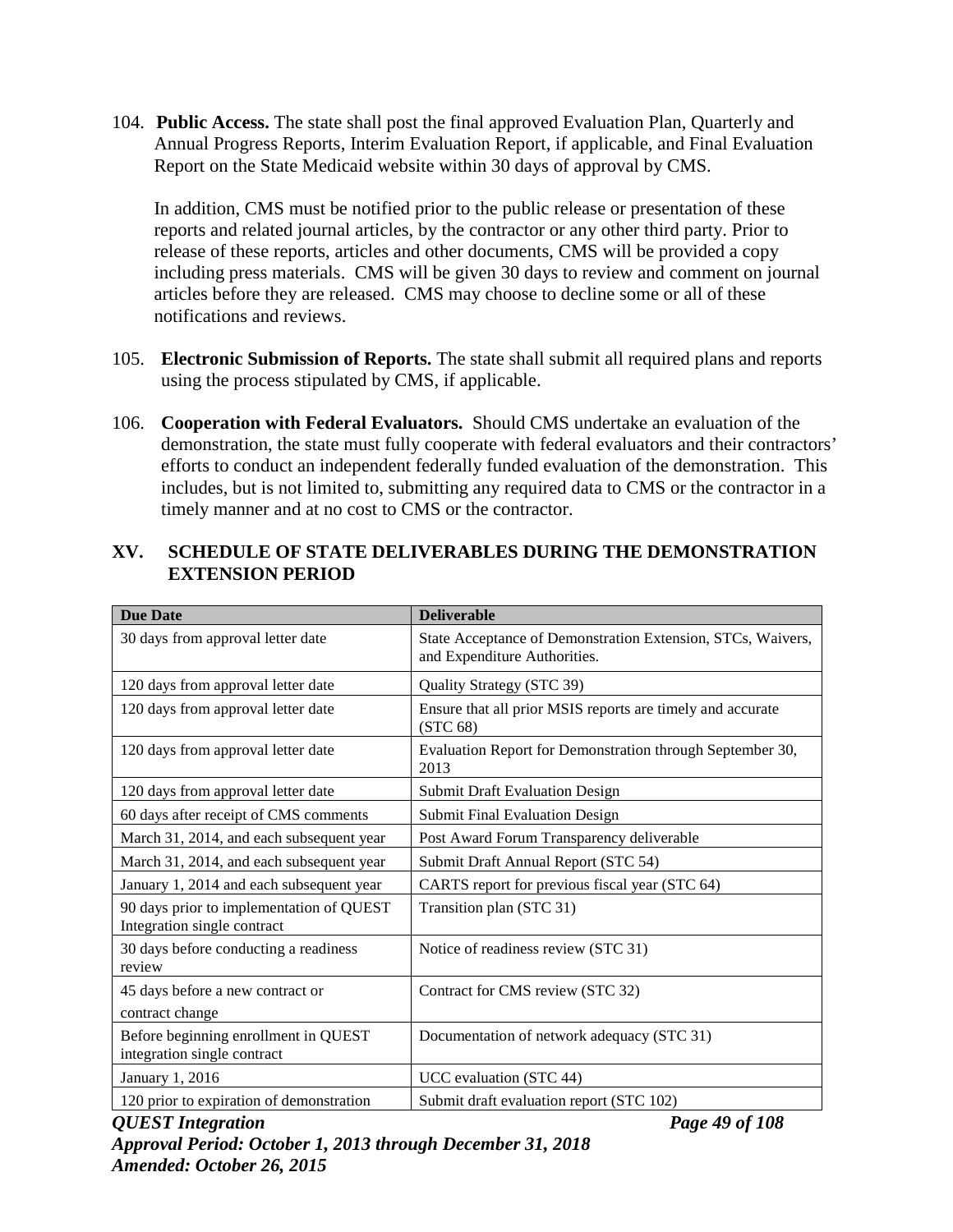| Quarterly      | <b>Deliverable</b>                                                             |  |  |
|----------------|--------------------------------------------------------------------------------|--|--|
|                | Quarterly Reports meeting requirements of Attachment B<br>(STC <sub>63</sub> ) |  |  |
|                | Title XXI Enrollment Reporting (SEDS) (STC 65)                                 |  |  |
|                | Expenditure Reports Title XXI (STC 80)                                         |  |  |
| <b>Monthly</b> | <b>Deliverable</b>                                                             |  |  |
|                | Participate in monthly monitoring calls (STC 61)                               |  |  |
|                | Submit monthly enrollment data (STC 62)                                        |  |  |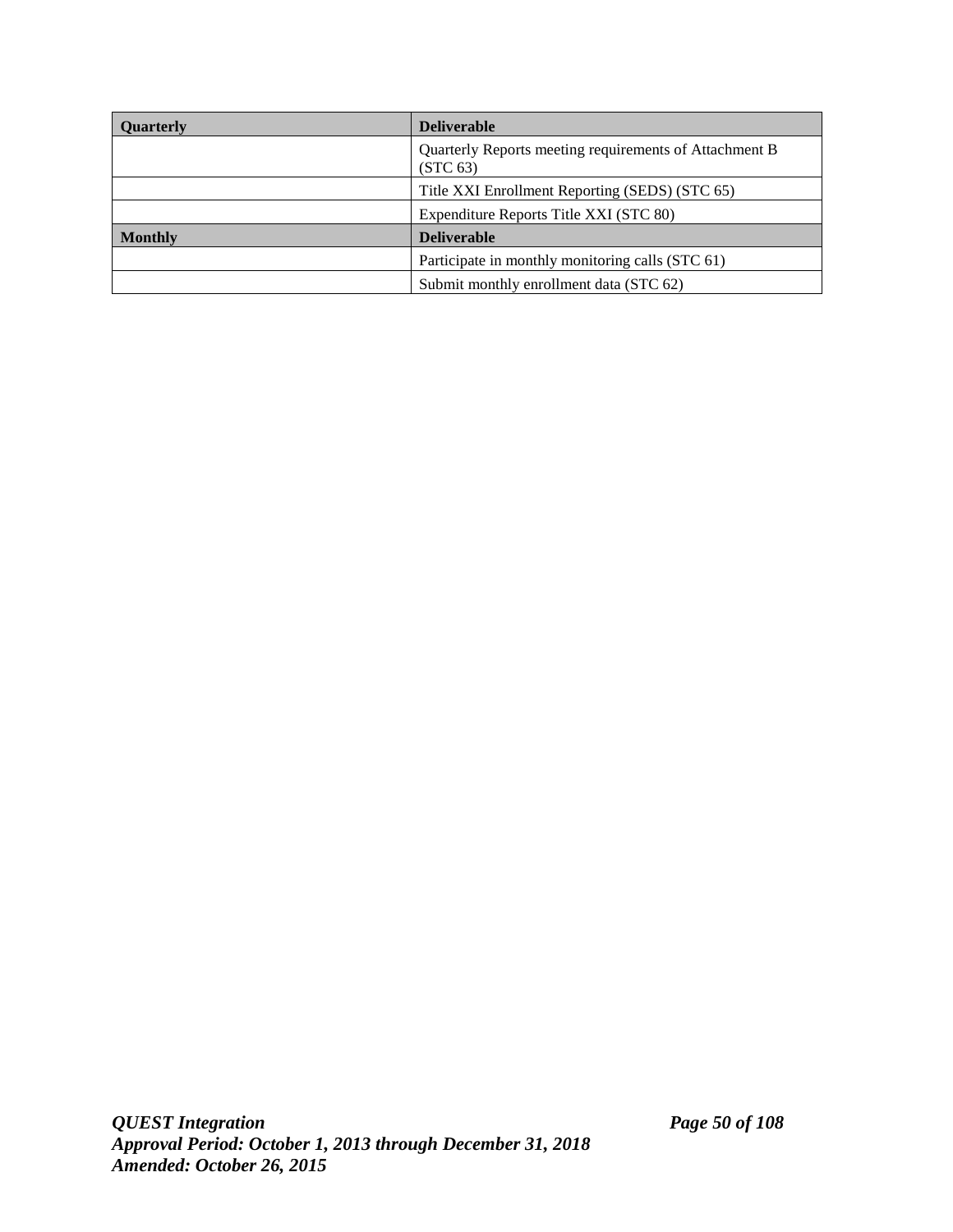## **ATTACHMENT A HOSPITALS AND LONG-TERM CARE FACILITIES THAT MAY RECEIVE PAYMENTS FOR UNCOMPENSATED CARE COSTS**

#### **Governmental Hospitals**

Hale Ho'ola Hamakua Hilo Medical Center Kau Hospitals Kauai Veterans Hospital Kohala Hospital Kona Community Hospital Kahuku Hospital Kula Hospital & Clinic Lanai Community Hospital Maui Memorial Hospital Samuel Mahelona Memorial

#### **Private Hospitals**

Castle Medical Center Hawaii Medical Center - East Hawaii Medical Center - West Kahi Mohala Kaiser Permanente Medical Center Kapiolani Medical Center at Pali Momi Kapiolani Medical Center for Women and Children Kuakini Medical Center Molokai General Hospital North Hawaii Community Hospital Rehabilitation Hospital of the Pacific Straub Clinic & Hospital The Queen's Medical Center Wahiawa General Hospital Wilcox Memorial Hospital

#### **Nursing Facilities**

Hilo Medical Center Kona Community Hospital Leahi Hospital Maluhia

*Approval Period: October 1, 2013 through December 31, 2018 Amended: October 26, 2015*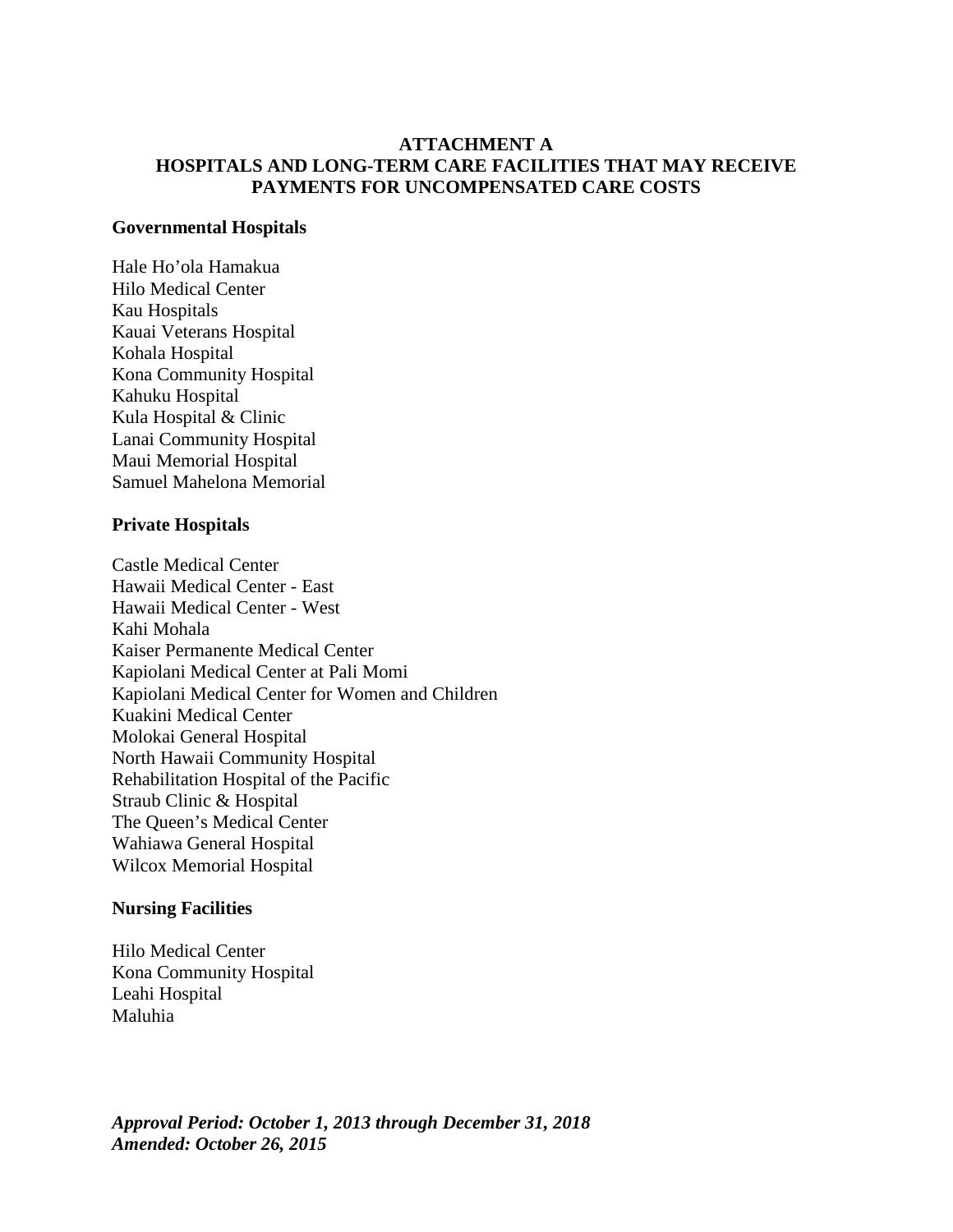Under Section XI, paragraph 53, the state is required to submit quarterly progress reports to CMS. The purpose of the quarterly report is to inform CMS of significant demonstration activity from the time of approval through completion of the demonstration. The reports are due to CMS 60 days after the end of each quarter.

The following report guidelines are intended as a framework and can be modified when agreed upon by CMS and the state. A complete quarterly progress report must include an updated budget neutrality monitoring workbook. An electronic copy of the report narrative, as well as the Microsoft Excel workbook is provided.

# **NARRATIVE REPORT FORMAT:**

**Title Line One** – **Hawaii QUEST Title Line Two - Section 1115 Quarterly Report Date Submitted to CMS** 

# **Demonstration/Quarter Reporting Period: Demonstration Year: Federal Fiscal Quarter:**

## **Introduction**

Information describing the goal of the demonstration, what it does, and key dates of approval/operation. (This is likely to be the same for each report.)

## **Enrollment Information**

Please complete the following table that outlines all enrollment activity under the demonstration. The state must indicate "N/A" where appropriate. If there was no activity under a particular enrollment category, the state must indicate that by "0".

## **Enrollment Counts**

**Note:** Enrollment counts must be person counts, not member months.

| <b>Expenditure and</b>     | <b>CMS 64.9 Waiver and CMS</b> | <b>Current Enrollees</b><br>(to date) |
|----------------------------|--------------------------------|---------------------------------------|
| <b>Eligibility Group</b>   | <b>64.9P Waiver forms</b>      |                                       |
| <b>Reporting</b>           |                                |                                       |
| <b>State Plan Children</b> | <b>State Plan Children</b>     |                                       |
| <b>State Plan Adults</b>   | State Plan Adults              |                                       |
|                            | State Plan Adults-Pregnant     |                                       |
|                            | Immigrants/COFAs               |                                       |
| Aged                       | Aged w/ Mcare                  |                                       |
|                            | Aged w/o Mcare                 |                                       |
| <b>Blind or Disabled</b>   | B/D w/ Mcare                   |                                       |
|                            | $B/D$ w/oMcare                 |                                       |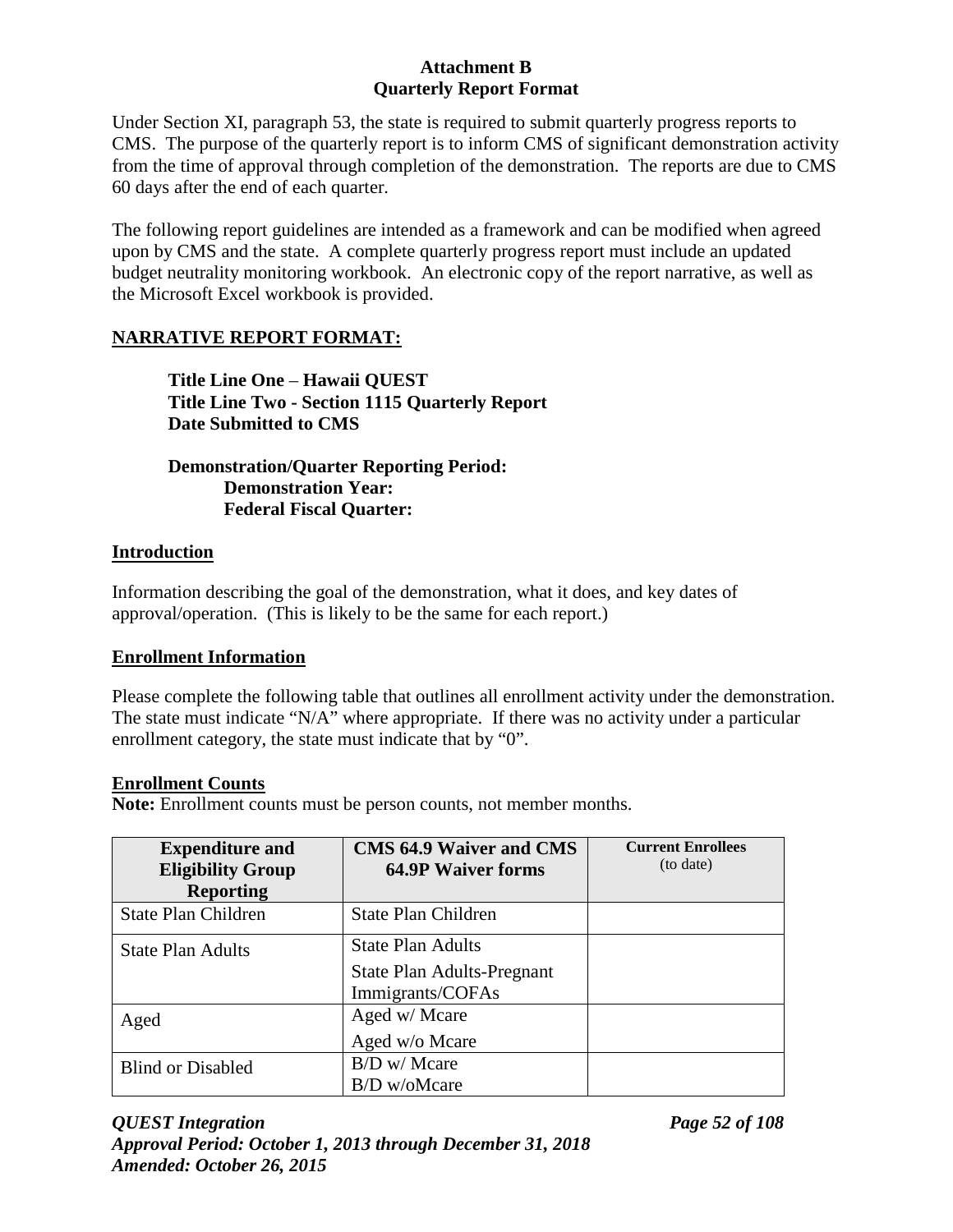|                                                | <b>BCCTP</b>                                   |  |
|------------------------------------------------|------------------------------------------------|--|
| <b>Expansion State Adults</b>                  | <b>Expansion State Adults</b>                  |  |
| Newly Eligible Adults                          | Newly Eligible Adults                          |  |
| <b>Optional State Plan</b><br>Children         | <b>Optional State Plan Children</b>            |  |
| Foster Care Children, 19-20<br>years old       | Foster Care Children, 19-20<br>years old       |  |
| <b>Medically Needy Adults</b>                  | <b>Medically Needy Adults</b>                  |  |
| <b>Demonstration Eligible</b><br><b>Adults</b> | <b>Demonstration Eligible</b><br><b>Adults</b> |  |
| <b>Demonstration Eligible</b><br>Children      | <b>Demonstration Eligible</b><br>Children      |  |
| VIII-Like Group                                | <b>VIII-Like Group</b>                         |  |
| UCC-Governmental                               | UCC-Governmental                               |  |
| UCC-Governmental LTC                           | UCC-Governmental LTC                           |  |
| <b>UCC-Private</b>                             | <b>UCC-Private</b>                             |  |

And

| <b>State Reported Enrollment in the Demonstration</b><br>(as requested) | <b>Current Enrollees</b> |
|-------------------------------------------------------------------------|--------------------------|
| <b>Title XIX funded State Plan</b>                                      |                          |
| <b>Title XXI funded State Plan</b>                                      |                          |
| <b>Title XIX funded Expansion</b>                                       |                          |
|                                                                         |                          |
| <b>Enrollment Current as of</b>                                         | Mm/dd/vvvv               |

## **Outreach/Innovative Activities**

Summarize outreach activities and/or promising practices for the current quarter.

## **Operational/Policy Developments/Issues**

Identify all significant program developments/issues/problems that have occurred in the current quarter, including but not limited to approval and contracting with new plans, benefit changes, and legislative activity.

# **Expenditure Containment Initiatives**

Identify all current activities, by program and or demonstration population. Include items such as status, and impact to date as well as short and long term challenges, successes and goals.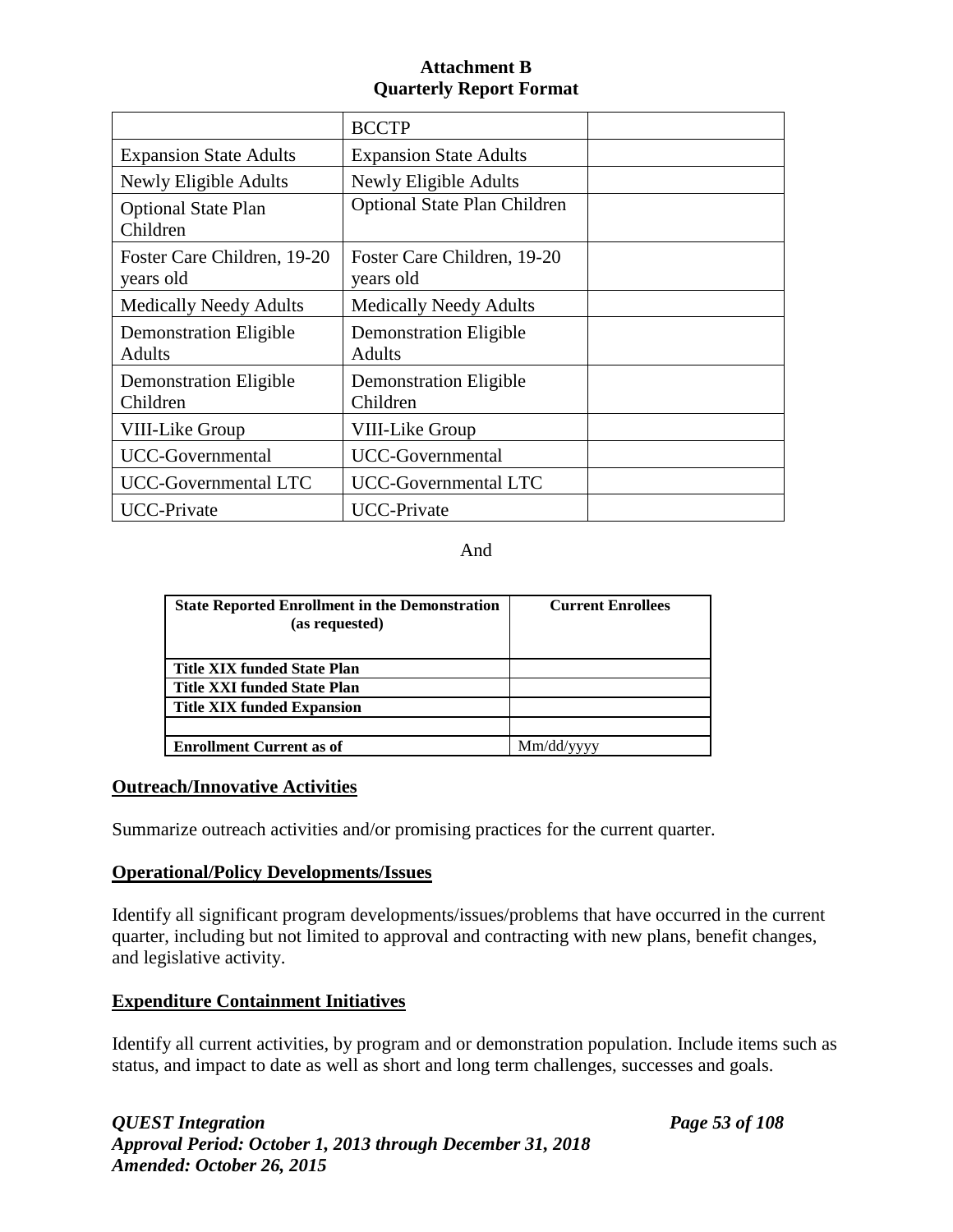## **Financial/Budget Neutrality Development/Issues**

Identify all significant developments/issues/problems with financial accounting, budget neutrality, and CMS 64 reporting for the current quarter. Identify the state's actions to address these issues.

#### **Member Month Reporting**

Enter the member months for each of the EGs for the quarter.

### **A. For Use in Budget Neutrality Calculations**

| <b>Without Waiver</b><br><b>Eligibility Group</b> | <b>Month 1</b> | Month 2 | Month 3 | <b>Total for Quarter</b><br><b>Ending XX/XX</b> |
|---------------------------------------------------|----------------|---------|---------|-------------------------------------------------|
| EG 1 - Children                                   |                |         |         |                                                 |
| $EG 2 - Adults$                                   |                |         |         |                                                 |
| $EG$ 3– Aged                                      |                |         |         |                                                 |
| $EG 4 -$                                          |                |         |         |                                                 |
| Blind/Disabled                                    |                |         |         |                                                 |
| $EG 5 - VIII-Like$                                |                |         |         |                                                 |
| Adults                                            |                |         |         |                                                 |
| EG 6 – VIII Group                                 |                |         |         |                                                 |
| Combined                                          |                |         |         |                                                 |

## **B. For Informational Purposes Only**

| <b>With Waiver Eligibility Group</b>  | Month 1 | Month 2 | Month 3 | <b>Total for</b><br><b>Quarter Ending</b> |
|---------------------------------------|---------|---------|---------|-------------------------------------------|
|                                       |         |         |         | <b>XX/XX</b>                              |
| <b>State Plan Children</b>            |         |         |         |                                           |
| <b>State Plan Adults</b>              |         |         |         |                                           |
| Aged                                  |         |         |         |                                           |
| <b>Blind or Disabled</b>              |         |         |         |                                           |
| <b>Expansion State Adults</b>         |         |         |         |                                           |
| Newly Eligible Adults                 |         |         |         |                                           |
| <b>Optional State Plan Children</b>   |         |         |         |                                           |
| Foster Care Children, 19-20 years old |         |         |         |                                           |
| <b>Medically Needy Adults</b>         |         |         |         |                                           |
| <b>Demonstration Eligible Adults</b>  |         |         |         |                                           |
| Demonstration Eligible Children       |         |         |         |                                           |
| VIII-Like Group                       |         |         |         |                                           |
| UCC-Governmental                      |         |         |         |                                           |
| UCC-Governmental LTC                  |         |         |         |                                           |
| <b>UCC-Private</b>                    |         |         |         |                                           |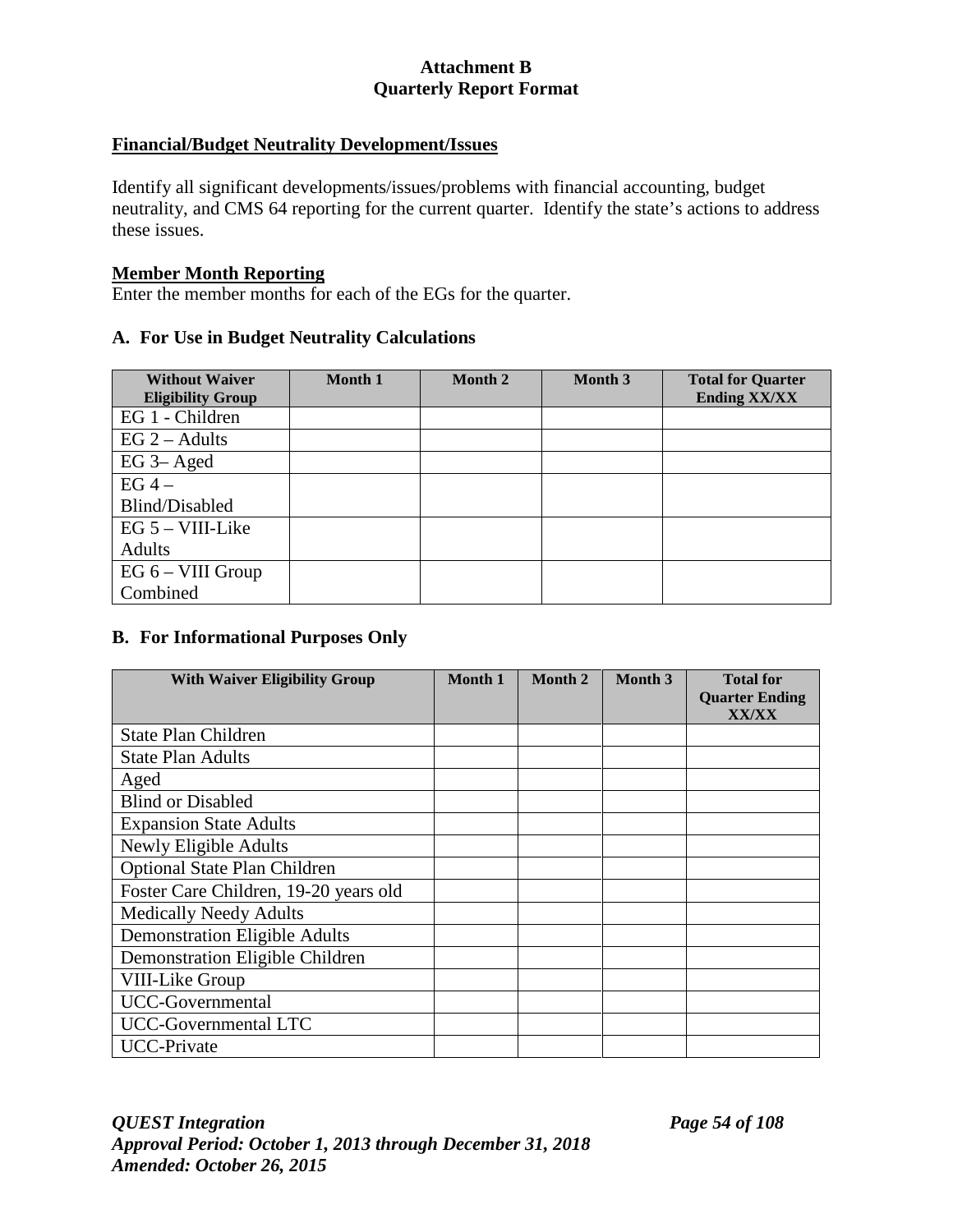## **QUEST Integration Consumer Issues**

A summary of the types of complaints or problems consumers identified about the program in the current quarter. Include any trends discovered, the resolution of complaints, and any actions taken or to be taken to prevent other occurrences. Corrective actions and the number of outstanding issues that remain unresolved must be included. Also, discuss feedback received from consumer groups.

## **Enrollment of individuals eligible for Long term services and supports**

A summary and detail of the number of beneficiaries assisted monthly. The monthly auto assignment rate including MCO information and island of residence. The number of requests to change plans, the outcome of the request, and the monthly disenrollment requests both granted and declined over monthly MCO enrollment.

## **Behavioral Health Programs Administered by the DOH**

A summary of the programmatic activity for the quarter for demonstration eligibles. This shall include a count of the point in time demonstration eligible individuals receiving MQD FFS services through the DOH CAMHD and AMHD Programs.

### **QUEST Integration transition**

A summary and detail of state and MCO activities performed during the quarter, or long-term planning items in progress that are performed with the goal of transitioning to a single QUEST Integration contract.

### **Quality Assurance/Monitoring Activity**

Identify any quality assurance/monitoring activity in current quarter.

### **Demonstration Evaluation**

Discuss progress of evaluation design and planning.

### **Enclosures/Attachments**

An up-to-date-budget neutrality worksheet must be provided as a supplement to the quarterly report. In addition, any items identified as pertinent by the state may be attached. Documents must be submitted by Title along with a brief description in the quarterly report of what information the document contains.

## **State Contact(s)**

*QUEST Integration Page 55 of 108 Approval Period: October 1, 2013 through December 31, 2018 Amended: October 26, 2015*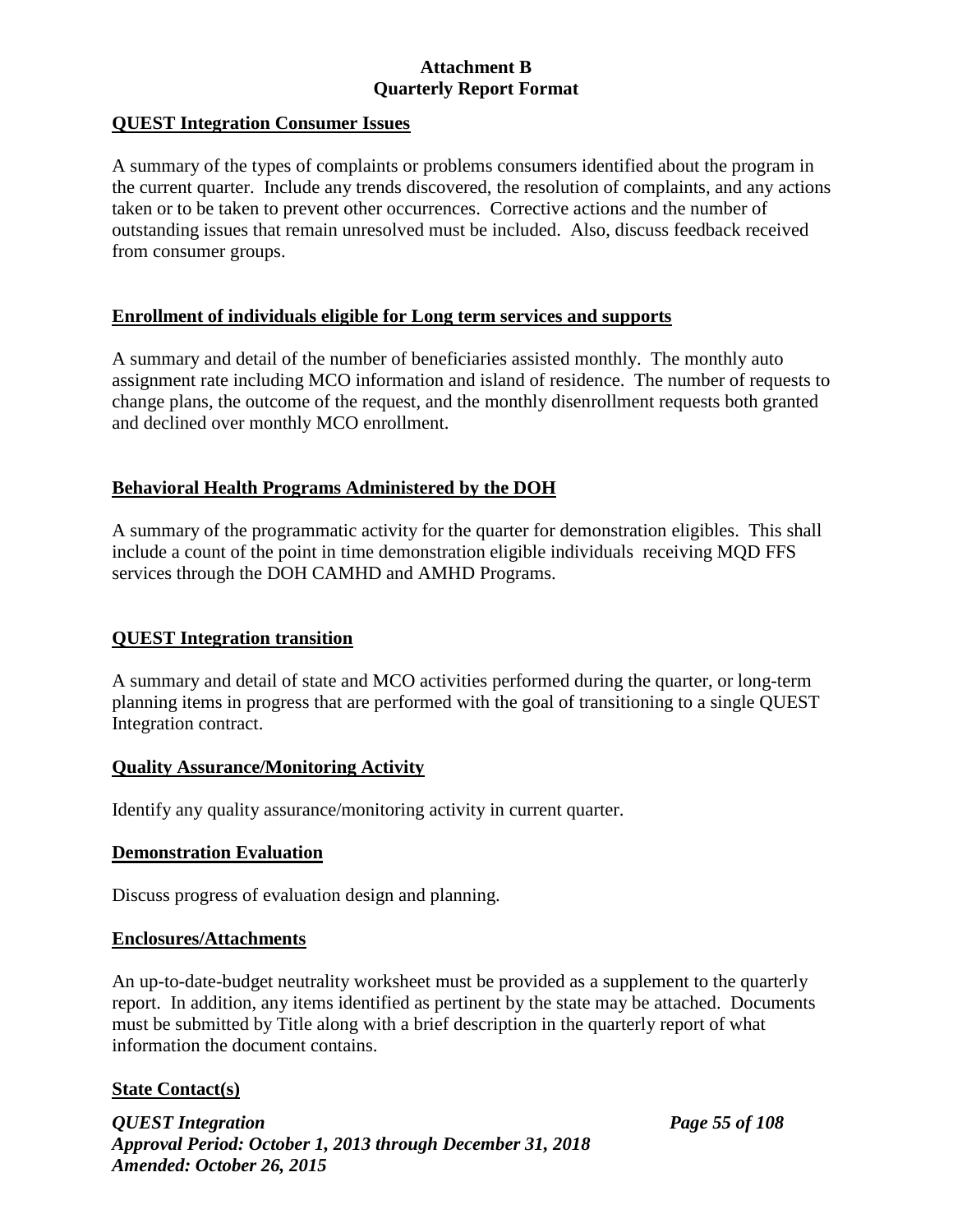Identify individuals by name, Title, phone, fax, and address that CMS may contact should any questions arise.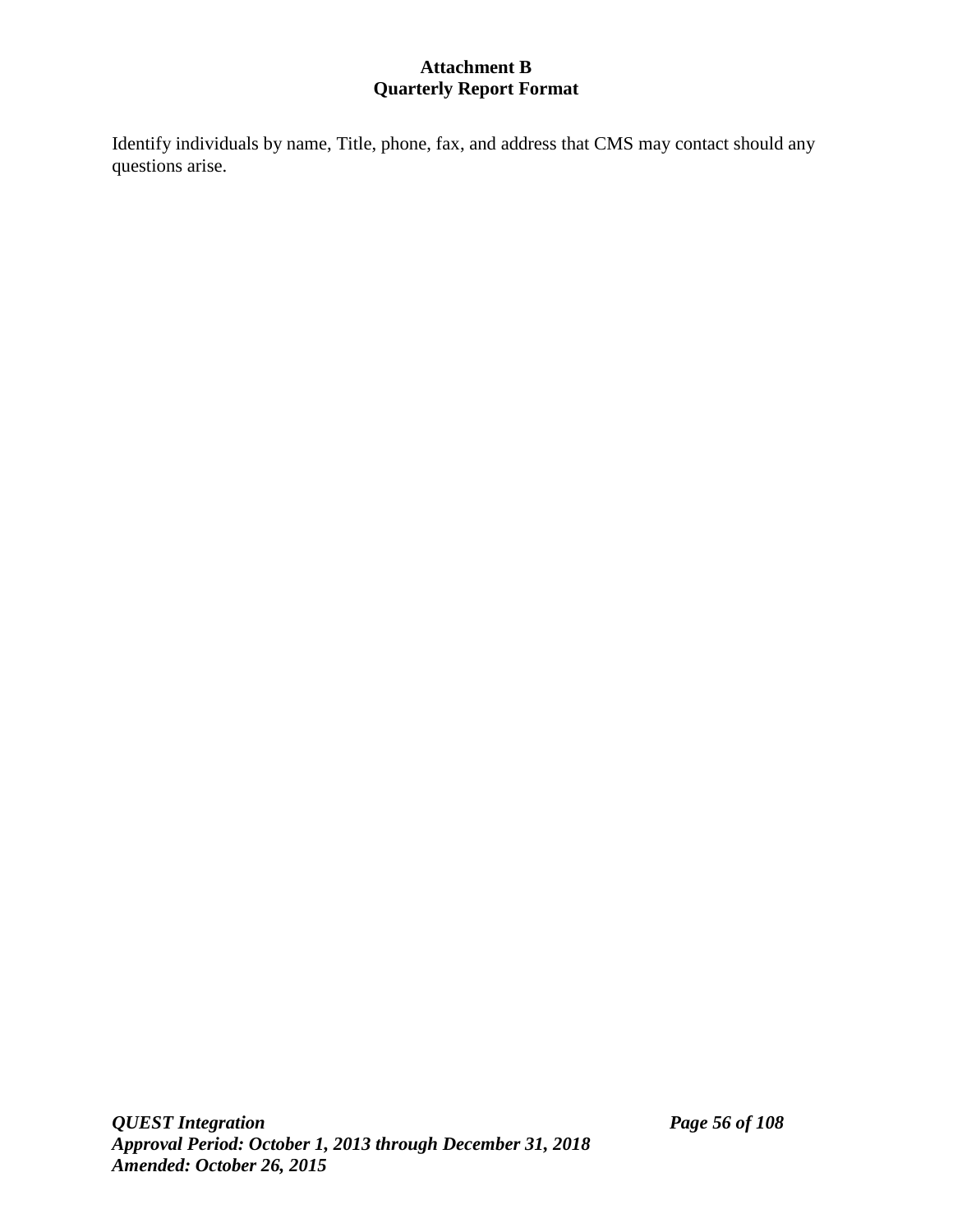The following are the provider guidelines and service definitions for HCBS provided by section 1915(c) waivers, as well as the QUEST integration program.

|                        | $1212(0)$ warvers, as well as the QOLD I integration program.                                          |
|------------------------|--------------------------------------------------------------------------------------------------------|
| Service/Provider       | <b>Service Definition</b>                                                                              |
| Term                   |                                                                                                        |
| <b>Adult Day Care</b>  | Adult day care is defined as regular supportive care provided to four (4) or more disabled adult       |
| Center                 | participants in accordance with HAR§17-1417. Services include observation and supervision by           |
|                        | center staff, coordination of behavioral, medical and social plans, and implementation of the          |
|                        | instructions as listed in the participant's care plan. Therapeutic, social, educational, recreational, |
|                        | and other activities are also provided as regular adult day care services.                             |
|                        |                                                                                                        |
|                        | Adult day care staff members may not perform healthcare related services such as medication            |
|                        | administration, tube feedings, and other activities which require healthcare related training. All     |
|                        | healthcare related activities must be performed by qualified and/or trained individuals only,          |
|                        | including family members and professionals, such as an RN or LPN, from an authorized agency.           |
|                        |                                                                                                        |
|                        |                                                                                                        |
|                        | Adult Day Care Centers are licensed by the Department of Human Services and maintained and             |
|                        | operated by an individual, organization, or agency.                                                    |
|                        |                                                                                                        |
|                        | Included in the sub-set of services for the "At Risk" population.                                      |
| Adult Day Health       | Adult Day Health refers to an organized day program of therapeutic, social, and health services        |
| Center                 | provided to adults with physical, or mental impairments, or both which require nursing oversight       |
|                        | or care in accordance with HAR §11-96 and HAR §11-94-5. The purpose is to restore or                   |
|                        | maintain, to the fullest extent possible, an individual's capacity for remaining in the community.     |
|                        |                                                                                                        |
|                        | Each program shall have nursing staff sufficient in number and qualifications to meet the needs of     |
|                        | participants. Nursing services shall be provided under the supervision of a registered nurse. If       |
|                        | there are members admitted who require skilled nursing services, the services will be provided by      |
|                        | a registered nurse or under the direct supervision of a registered nurse.                              |
|                        |                                                                                                        |
|                        | In addition to nursing services, other components of adult day health may include: emergency           |
|                        | care, dietetic services, meals which do not constitute a full nutritional program, occupational        |
|                        | therapy, physical therapy, physician services, pharmaceutical services, psychiatric or                 |
|                        | psychological services, recreational and social activities, social services, speech-language           |
|                        | pathology, and transportation services.                                                                |
|                        |                                                                                                        |
|                        | Adult Day Health Centers are licensed by the Department of Health.                                     |
|                        |                                                                                                        |
|                        | Included in the sub-set of services for the "At Risk" population.                                      |
| <b>Assisted Living</b> | Assisted living services include personal care and supportive care services (homemaker, chore,         |
| Facility               | attendant services, and meal preparation) that are furnished to members who reside in an assisted      |
|                        | living facility. Assisted living facilities are home-like, non-institutional settings. Payment for     |
|                        | room and board is prohibited.                                                                          |
|                        |                                                                                                        |
|                        | Section 30.200 describes Assisted Living Facilities as a facility, as defined in HRS 321-15.1, that    |
|                        | is licensed by the Department of Health. This facility shall consist of a building complex offering    |
|                        | dwelling units to individuals and services to allow residents to maintain an independent assisted      |
|                        | living lifestyle. The facility shall be designed to maximize the independence and self-esteem of       |
|                        | limited-mobility persons who feel that they are no longer able to live on their own.                   |
| <b>Community Care</b>  | CCMA services are provided to members living in Community Care Foster Family Homes and                 |
| Management             | other community settings, as required. A health plan may, at its option, demonstrate the ability to    |
| Agency (CCMA)          | provide CCMA services by contracting with an entity licensed under HAR subchapters 1 and 2.            |
|                        | The following activities are provided by a CCMA: continuous and ongoing nurse delegation to            |
|                        |                                                                                                        |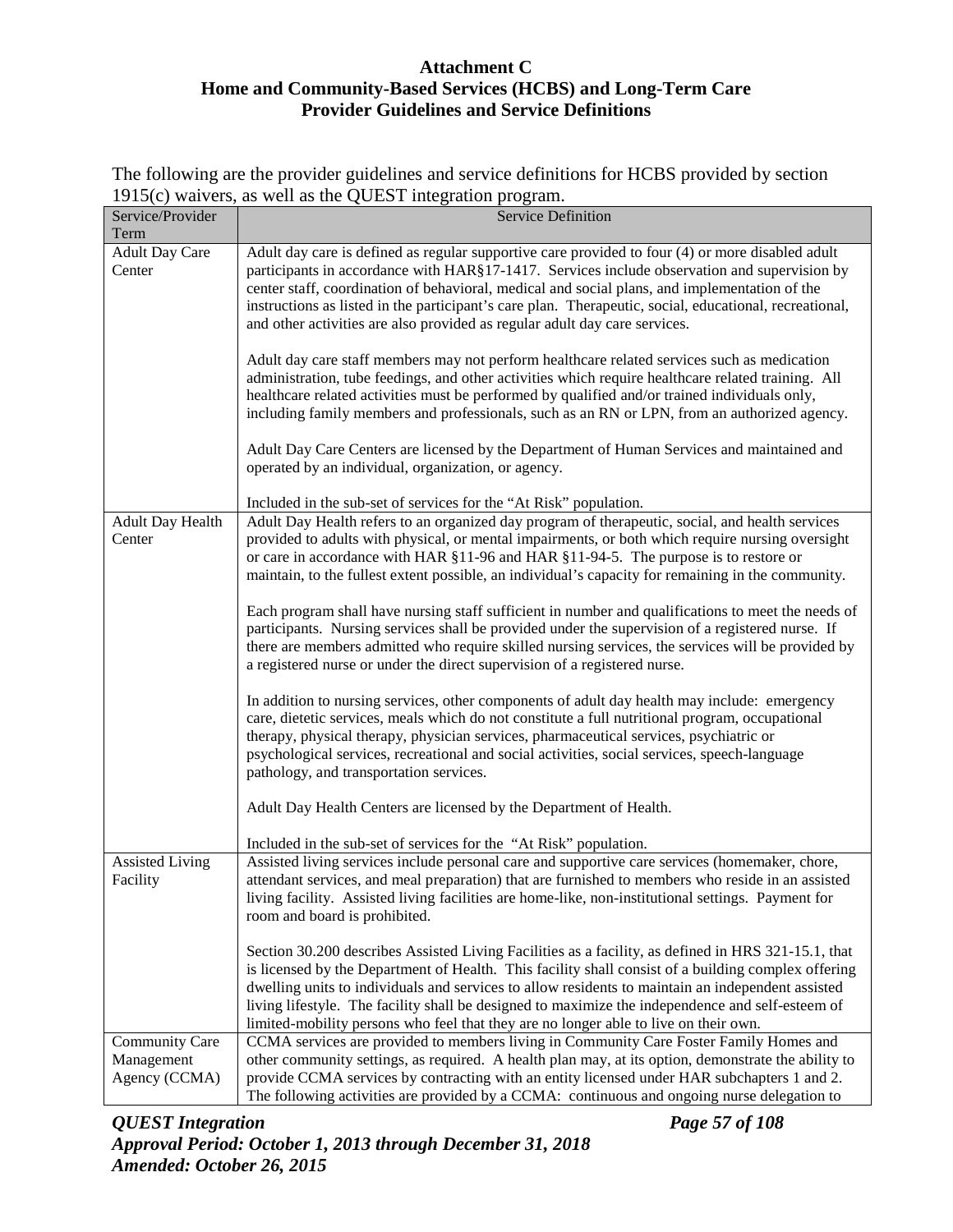| the caregiver in accordance with HAR Chapter 16-89 Subchapter 15; initial and ongoing<br>assessments to make recommendations to health plans for, at a minimum, indicated services,<br>condition of members. CCMAs shall (1) communicate with a member's physician(s) regarding<br>regarding service needs of member and serve as an advocate for their members, and (3) be<br>accessible to the member's caregiver twenty-four (24) hours a day, seven (7) days a week.<br>CCMA's are agencies licensed by the DHS or its designee under HAR chapter 17-1454,<br>residents in community care foster family homes or members in E-ARCHS and assisted living<br>facilities. A health plan may be a community care management agency.<br><b>Community Care</b><br><b>Foster Family</b><br>Home (CCFFH)<br>receiving services in CCFFH is determined by HAR, Title 17, Department of Human Services,<br>SubTitle 9, Chapter 1454-43. CCFFH services are currently furnished to up to three (3) adults<br>individuals with their own bedroom. Each individual bedroom shall be limited to two (2)<br>residents. Both occupants must consent to the arrangement. The total number of individuals<br>living in the home, who are unrelated to the principal care provider, cannot exceed four (4).<br>members receiving CCFFH services must be receiving ongoing CCMA services.<br>(24) hour living accommodations, including personal care and homemaker services. The home<br>must meet all applicable requirements of HAR §17-1454-37 through HAR §17-1454-56.<br>Counseling and<br>Counseling and training activities include the following: member care training for members,<br>Training<br>family and caregivers regarding the nature of the disease and the disease process; methods of<br>suicide risk assessments and intervention; death and dying counseling; anticipatory grief<br>counseling; substance abuse counseling; and/or nutritional assessment and counseling.<br>Counseling and training is a service provided to members, families/caregivers, and professional<br>and paraprofessional caregivers on behalf of the member.<br>Environmental accessibility adaptations are those physical adaptations to the home, required by<br>Environmental<br>Accessibility<br>the individual's care plan, which are necessary to ensure the health, welfare and safety of the<br>Adaptations | Service/Provider<br>Term | Service Definition                                                                                                                                                                                                                                                                                                                                                                                                                                                                                                                                                                                                         |
|-------------------------------------------------------------------------------------------------------------------------------------------------------------------------------------------------------------------------------------------------------------------------------------------------------------------------------------------------------------------------------------------------------------------------------------------------------------------------------------------------------------------------------------------------------------------------------------------------------------------------------------------------------------------------------------------------------------------------------------------------------------------------------------------------------------------------------------------------------------------------------------------------------------------------------------------------------------------------------------------------------------------------------------------------------------------------------------------------------------------------------------------------------------------------------------------------------------------------------------------------------------------------------------------------------------------------------------------------------------------------------------------------------------------------------------------------------------------------------------------------------------------------------------------------------------------------------------------------------------------------------------------------------------------------------------------------------------------------------------------------------------------------------------------------------------------------------------------------------------------------------------------------------------------------------------------------------------------------------------------------------------------------------------------------------------------------------------------------------------------------------------------------------------------------------------------------------------------------------------------------------------------------------------------------------------------------------------------------------------------------------------------------------|--------------------------|----------------------------------------------------------------------------------------------------------------------------------------------------------------------------------------------------------------------------------------------------------------------------------------------------------------------------------------------------------------------------------------------------------------------------------------------------------------------------------------------------------------------------------------------------------------------------------------------------------------------------|
|                                                                                                                                                                                                                                                                                                                                                                                                                                                                                                                                                                                                                                                                                                                                                                                                                                                                                                                                                                                                                                                                                                                                                                                                                                                                                                                                                                                                                                                                                                                                                                                                                                                                                                                                                                                                                                                                                                                                                                                                                                                                                                                                                                                                                                                                                                                                                                                                       |                          | supplies, and equipment needs of members; ongoing face-to-face monitoring and implementation<br>of the member's care plan; and interaction with the caregiver on adverse effects and/or changes in<br>the member's needs including changes in medication and treatment orders, (2) work with families                                                                                                                                                                                                                                                                                                                      |
|                                                                                                                                                                                                                                                                                                                                                                                                                                                                                                                                                                                                                                                                                                                                                                                                                                                                                                                                                                                                                                                                                                                                                                                                                                                                                                                                                                                                                                                                                                                                                                                                                                                                                                                                                                                                                                                                                                                                                                                                                                                                                                                                                                                                                                                                                                                                                                                                       |                          | subchapters 1 and 2, to engage in locating, coordinating and monitoring comprehensive services to                                                                                                                                                                                                                                                                                                                                                                                                                                                                                                                          |
|                                                                                                                                                                                                                                                                                                                                                                                                                                                                                                                                                                                                                                                                                                                                                                                                                                                                                                                                                                                                                                                                                                                                                                                                                                                                                                                                                                                                                                                                                                                                                                                                                                                                                                                                                                                                                                                                                                                                                                                                                                                                                                                                                                                                                                                                                                                                                                                                       |                          | CCFFH services is personal care and supportive services, homemaker, chore, attendant care and<br>companion services and medication oversight (to the extent permitted under state law) provided in<br>a certified private home by a principal care provider who lives in the home. The number of adults<br>who receive these services in conjunction with residing in the home. All providers must provide                                                                                                                                                                                                                 |
|                                                                                                                                                                                                                                                                                                                                                                                                                                                                                                                                                                                                                                                                                                                                                                                                                                                                                                                                                                                                                                                                                                                                                                                                                                                                                                                                                                                                                                                                                                                                                                                                                                                                                                                                                                                                                                                                                                                                                                                                                                                                                                                                                                                                                                                                                                                                                                                                       |                          | In accordance with HAR, Title 17, Department of Human Services, SubTitle 9, Chapter 1454-42,<br>A CCFFH is a home issued a certificate of approval by the DHS to provide, for a fee, twenty-four                                                                                                                                                                                                                                                                                                                                                                                                                           |
|                                                                                                                                                                                                                                                                                                                                                                                                                                                                                                                                                                                                                                                                                                                                                                                                                                                                                                                                                                                                                                                                                                                                                                                                                                                                                                                                                                                                                                                                                                                                                                                                                                                                                                                                                                                                                                                                                                                                                                                                                                                                                                                                                                                                                                                                                                                                                                                                       |                          |                                                                                                                                                                                                                                                                                                                                                                                                                                                                                                                                                                                                                            |
|                                                                                                                                                                                                                                                                                                                                                                                                                                                                                                                                                                                                                                                                                                                                                                                                                                                                                                                                                                                                                                                                                                                                                                                                                                                                                                                                                                                                                                                                                                                                                                                                                                                                                                                                                                                                                                                                                                                                                                                                                                                                                                                                                                                                                                                                                                                                                                                                       |                          | transmission and infection control measures; biological, psychological care and special treatment<br>needs/regimens; employer training for consumer directed services; instruction about the treatment<br>regimens; use of equipment specified in the service plan; employer skills updates as necessary to<br>safely maintain the individual at home; crisis intervention; supportive counseling; family therapy;                                                                                                                                                                                                         |
|                                                                                                                                                                                                                                                                                                                                                                                                                                                                                                                                                                                                                                                                                                                                                                                                                                                                                                                                                                                                                                                                                                                                                                                                                                                                                                                                                                                                                                                                                                                                                                                                                                                                                                                                                                                                                                                                                                                                                                                                                                                                                                                                                                                                                                                                                                                                                                                                       |                          |                                                                                                                                                                                                                                                                                                                                                                                                                                                                                                                                                                                                                            |
| conditioners may be installed when it is necessary for the health and safety of the member.                                                                                                                                                                                                                                                                                                                                                                                                                                                                                                                                                                                                                                                                                                                                                                                                                                                                                                                                                                                                                                                                                                                                                                                                                                                                                                                                                                                                                                                                                                                                                                                                                                                                                                                                                                                                                                                                                                                                                                                                                                                                                                                                                                                                                                                                                                           |                          | individual, or which enable the individual to function with greater independence in the home, and<br>without which the individual would require institutionalization. Such adaptations may include the<br>installation of ramps and grab-bars, widening of doorways, modification of bathroom facilities, or<br>installation of specialized electric and plumbing systems which are necessary to accommodate the<br>medical equipment and supplies that are necessary for the welfare of the individual. Window air<br>Excluded are those adaptations or improvements to the home that are of general utility, and are not |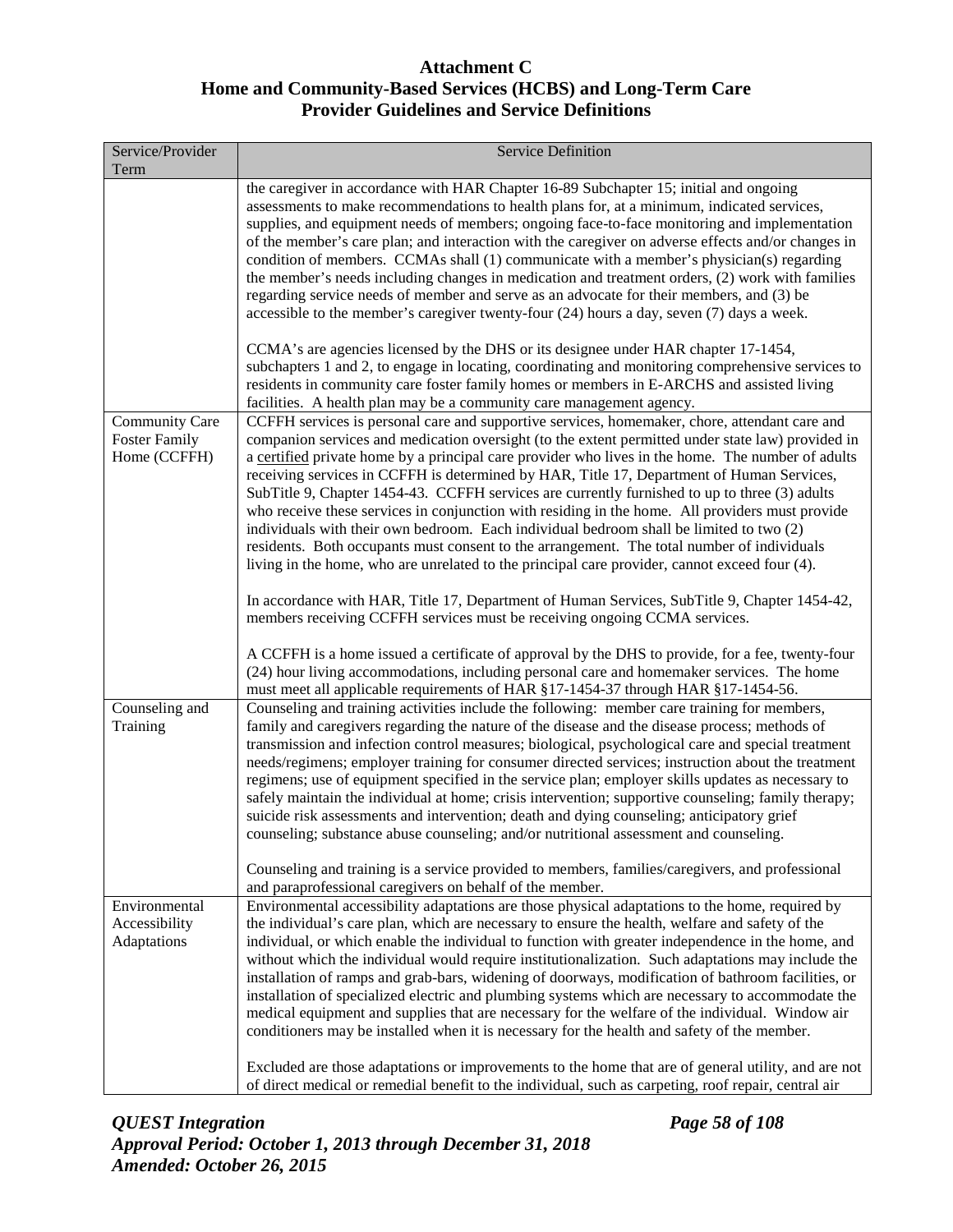| Service/Provider<br>Term                                                            | <b>Service Definition</b>                                                                                                                                                                                                                                                                                                                                                                                                                                                                                                                                                                                                                                                                                                                                                                                                             |
|-------------------------------------------------------------------------------------|---------------------------------------------------------------------------------------------------------------------------------------------------------------------------------------------------------------------------------------------------------------------------------------------------------------------------------------------------------------------------------------------------------------------------------------------------------------------------------------------------------------------------------------------------------------------------------------------------------------------------------------------------------------------------------------------------------------------------------------------------------------------------------------------------------------------------------------|
|                                                                                     | conditioning, etc. Adaptations which add to the total square footage of the home are excluded<br>from this benefit. All services shall be provided in accordance with applicable state or local<br>building codes.                                                                                                                                                                                                                                                                                                                                                                                                                                                                                                                                                                                                                    |
| <b>Expanded Adult</b><br><b>Residential Care</b><br>Home (E-ARCH)<br>or Residential | Residential care services are personal care services, homemaker, chore, attendant care and<br>companion services and medication oversight (to the extent permitted by law) provided in a<br>licensed private home by a principal care provider who lives in the home.                                                                                                                                                                                                                                                                                                                                                                                                                                                                                                                                                                 |
| Care Services                                                                       | Residential care is furnished: 1) in a Type I Expanded Adult Residential Care Home (E-ARCH),<br>allowing five (5) or fewer residents provided that up to six (6) residents may be allowed at the<br>discretion of the DHS to live in a Type I home with no more than two (2) of whom may be NF<br>LOC; or 2) in a Type II EARCH, allowing six (6) or more residents, no more than twenty percent<br>(20%) of the home's licensed capacity may be individuals meeting a NF LOC who receive these<br>services in conjunction with residing in the home.                                                                                                                                                                                                                                                                                 |
|                                                                                     | An E-ARCH's is a facility, as defined in HAR §11-100.1.2 and licensed by the Department of<br>Health, that provides twenty-four (24) hour living accommodations, for a fee, to adults unrelated<br>to the family, who require at least minimal assistance in the activities of daily living, personal care<br>services, protection, and healthcare services, and who may need the professional health services<br>provided in an intermediate care facility or skilled nursing facility. There are two types of<br>expanded care ARCHs in accordance with HRS § 321-1562 as described above.                                                                                                                                                                                                                                          |
| <b>Home Delivered</b><br>Meals                                                      | Home delivered meals are nutritionally sound meals delivered to a location where an individual<br>resides (excluding residential or institutional settings). The meals will not replace or substitute for<br>a full day's nutritional regimen (i.e., no more than 2 meals per day). Home delivered meals are<br>provided to individuals who cannot prepare nutritionally sound meals without assistance and are<br>determined, through an assessment, to require the service in order to remain independent in the<br>community and to prevent institutionalization.                                                                                                                                                                                                                                                                  |
|                                                                                     | Included in the sub-set of services for the "At Risk" population                                                                                                                                                                                                                                                                                                                                                                                                                                                                                                                                                                                                                                                                                                                                                                      |
| Home<br>Maintenance                                                                 | Home maintenance is a service necessary to maintain a safe, clean and sanitary environment.<br>Home maintenance services are those services not included as a part of personal assistance and<br>include: heavy duty cleaning, which is utilized only to bring a home up to acceptable standards of<br>cleanliness at the inception of service to a member; minor repairs to essential appliances limited to<br>stoves, refrigerators, and water heaters; and fumigation or extermination services. Home<br>maintenance is provided to individuals who cannot perform cleaning and minor repairs without<br>assistance and are determined, through an assessment, to require the service in order to prevent<br>institutionalization.                                                                                                 |
| Moving<br>Assistance                                                                | Moving assistance is provided in rare instances when it is determined through an assessment by<br>the care coordinator that an individual needs to relocate to a new home. The following are the<br>circumstances under which moving assistance can be provided to a member: unsafe home due to<br>deterioration; the individual is wheel-chair bound living in a building with no elevator; multi-story<br>building with no elevator, where the client lives above the first floor; member is evicted from their<br>current living environment; or the member is no longer able to afford the home due to a rent<br>increase. Moving expenses include packing and moving of belongings. Whenever possible,<br>family, landlord, community and third party resources who can provide this service without charge<br>will be utilized. |
| Non-Medical<br>Transportation                                                       | Non-medical transportation is a service offered in order to enable individuals to gain access to<br>community services, activities, and resources, specified by the care plan. This service is offered in<br>addition to medical transportation required under 42 CFR 431.53 and transportation services under<br>the Medicaid State Plan, defined at 42 CFR 440.170(a) (if applicable), and shall not replace them.<br>Whenever possible, family, neighbors, friends, or community agencies which can provide this<br>service without charge will be utilized. Members living in a residential care setting or a CCFFH                                                                                                                                                                                                               |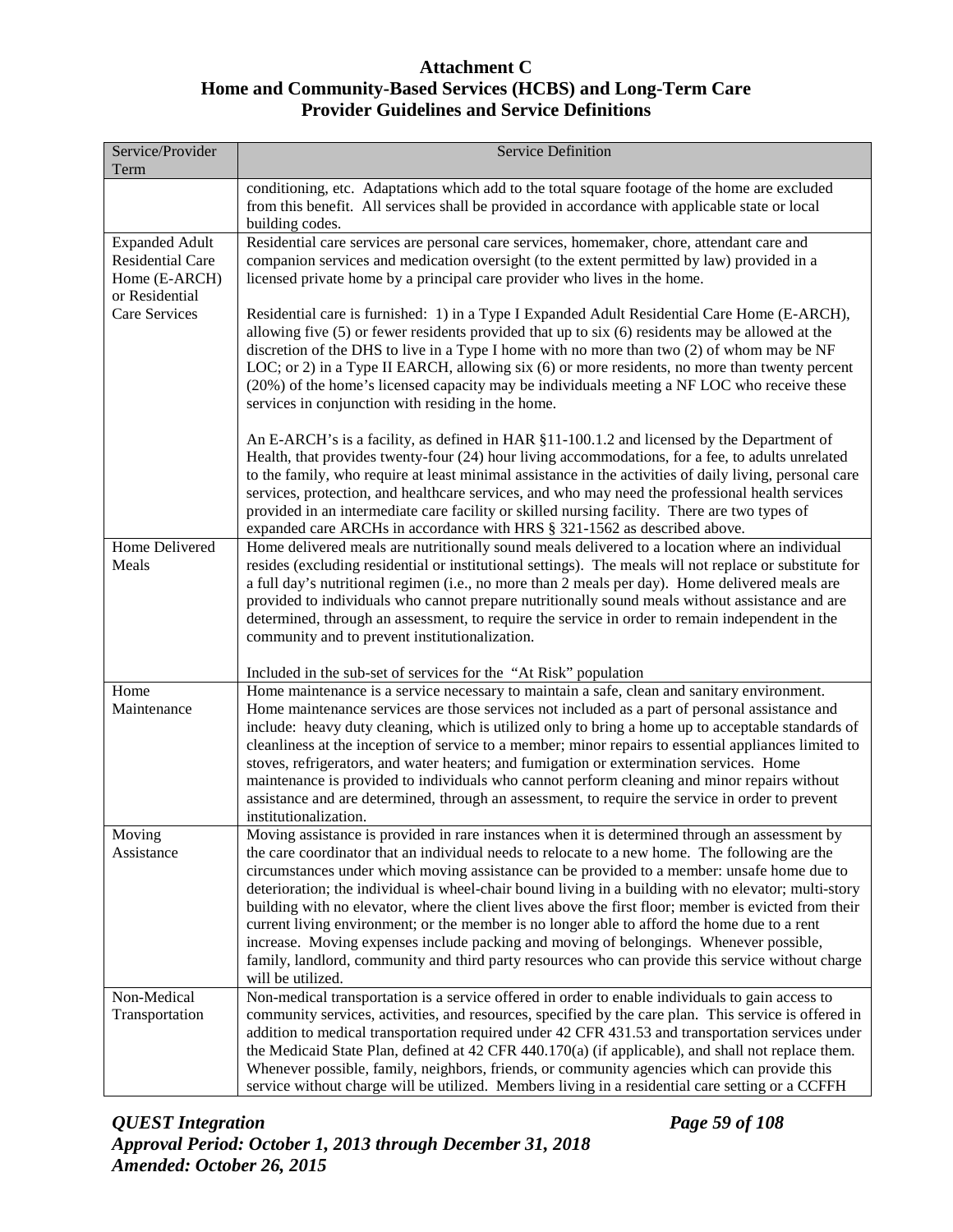| Service/Provider<br>Term                         | <b>Service Definition</b>                                                                                                                                                                                                                                                                                                                                                                                                                                                                                                                                                                                                                                                                                                                                                                                                                                                                                                                                                                                                                                                                                                                                                                                                                                                                                                                                                                                                                                                                                  |
|--------------------------------------------------|------------------------------------------------------------------------------------------------------------------------------------------------------------------------------------------------------------------------------------------------------------------------------------------------------------------------------------------------------------------------------------------------------------------------------------------------------------------------------------------------------------------------------------------------------------------------------------------------------------------------------------------------------------------------------------------------------------------------------------------------------------------------------------------------------------------------------------------------------------------------------------------------------------------------------------------------------------------------------------------------------------------------------------------------------------------------------------------------------------------------------------------------------------------------------------------------------------------------------------------------------------------------------------------------------------------------------------------------------------------------------------------------------------------------------------------------------------------------------------------------------------|
|                                                  | are not eligible for this service.                                                                                                                                                                                                                                                                                                                                                                                                                                                                                                                                                                                                                                                                                                                                                                                                                                                                                                                                                                                                                                                                                                                                                                                                                                                                                                                                                                                                                                                                         |
| Personal<br>Assistance<br>Services<br>(Level I)  | Personal assistance services Level I are provided to individuals requiring assistance with<br>instrumental activities of daily living (IADLs) in order to prevent a decline in the health status<br>and maintain individuals safely in their home and communities. Personal assistance services<br>Level I may be self-directed and consist of companion services and homemaker services.<br>Homemaker services include                                                                                                                                                                                                                                                                                                                                                                                                                                                                                                                                                                                                                                                                                                                                                                                                                                                                                                                                                                                                                                                                                    |
|                                                  | Routine housecleaning such as sweeping, mopping, dusting, making beds, cleaning the toilet<br>$\bullet$<br>and shower or bathtub, taking out rubbish;<br>Care of clothing and linen by washing, drying, ironing, mending;<br>$\bullet$<br>Marketing and shopping for household supplies and personal essentials (not including cost of<br>$\bullet$<br>supplies);<br>Light yard work, such as mowing the lawn;<br>$\bullet$<br>Simple home repairs, such as replacing light bulbs;<br>$\bullet$<br>Preparing meals;<br>$\bullet$<br>Running errands, such as paying bills, picking up medication;<br>$\bullet$<br>Escort to clinics, physician office visits or other trips for the purpose of obtaining treatment or<br>$\bullet$<br>meeting needs established in the service plan, when no other resource is available;<br>Standby/minimal assistance or supervision of activities of daily living such as bathing,<br>$\bullet$<br>dressing, grooming, eating, ambulation/mobility and transfer;<br>Reporting and/or documenting observations and services provided, including observation of<br>$\bullet$<br>member self-administered medications and treatments, as appropriate; and<br>Reporting to the assigned provider, supervisor or designee, observations about changes in the<br>$\bullet$<br>member's behavior, functioning, condition, or self-care/home management abilities that<br>necessitate more or less service.<br>Included in the sub-set of services for the "At Risk" population |
| Personal<br>Assistance<br>Services<br>(Level II) | Personal assistance services Level II are provided to individuals requiring assistance with<br>moderate/substantial to total assistance to perform activities of daily living (ADLs) and health<br>maintenance activities. Personal assistance services Level II shall be provided by a Home Health<br>Aide (HHA), Personal Care Aide (PCA), Certified Nurse Aide (CNA) or Nurse Aide (NA) with                                                                                                                                                                                                                                                                                                                                                                                                                                                                                                                                                                                                                                                                                                                                                                                                                                                                                                                                                                                                                                                                                                            |
|                                                  | applicable skills competency. The following activities may be included as a part of personal<br>assistance services Level II:<br>Personal hygiene and grooming, including bathing, skin care, oral hygiene, hair care, and<br>dressing;<br>Assistance with bowel and bladder care;<br>Assistance with ambulation and mobility;<br>$\bullet$<br>Assistance with transfers;<br>٠<br>Assistance with medications, which are ordinarily self-administered when ordered by<br>٠<br>member's physician;<br>Assistance with routine or maintenance healthcare services by a personal care provider with<br>$\bullet$<br>specific training, satisfactorily documented performance, care coordinator consent and when<br>ordered by member's physician;<br>Assistance with feeding, nutrition, meal preparation and other dietary activities;<br>٠<br>Assistance with exercise, positioning, and range of motion;<br>٠<br>Taking and recording vital signs, including blood pressure;<br>$\bullet$<br>Measuring and recording intake and output, when ordered;<br>$\bullet$<br>Collecting and testing specimens as directed;<br>$\bullet$<br>Special tasks of nursing care when delegated by a registered nurse, for members who have a<br>$\bullet$<br>medically stable condition and who require indirect nursing supervision as defined in Chapter                                                                                                                                                               |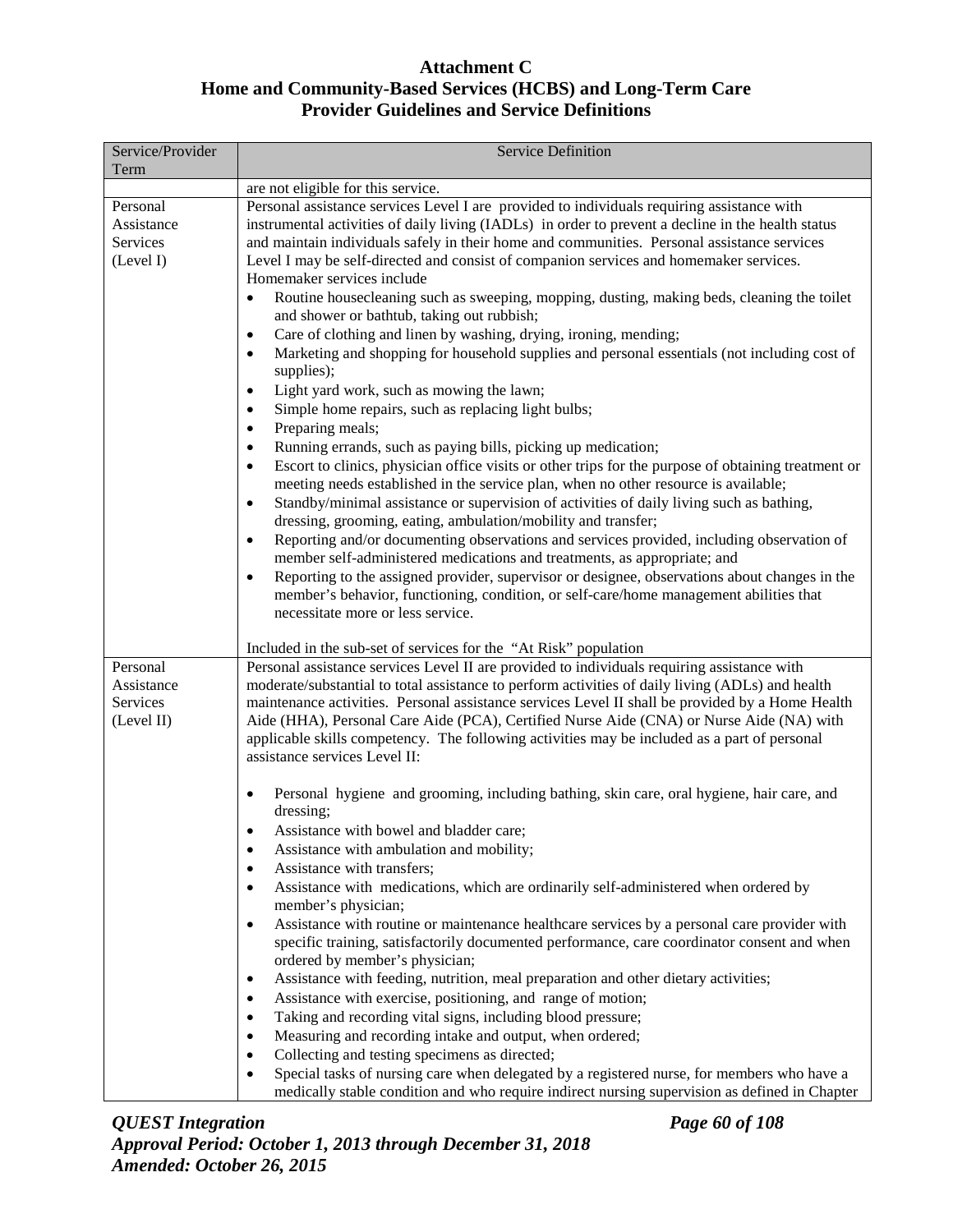| Service/Provider<br>Term                         | <b>Service Definition</b>                                                                                                                                                                                                                                                                                                                                                                                                                                                                                                                                                                                                                                                                                                                                                                                                             |
|--------------------------------------------------|---------------------------------------------------------------------------------------------------------------------------------------------------------------------------------------------------------------------------------------------------------------------------------------------------------------------------------------------------------------------------------------------------------------------------------------------------------------------------------------------------------------------------------------------------------------------------------------------------------------------------------------------------------------------------------------------------------------------------------------------------------------------------------------------------------------------------------------|
|                                                  | 16-89, Hawaii Administrative Rules;<br>Proper utilization and maintenance of member's medical and adaptive equipment and<br>$\bullet$<br>supplies. Checking and reporting any equipment or supplies that need to be repaired or<br>replenished;<br>Reporting changes in the member's behavior, functioning, condition, or self-care abilities<br>$\bullet$<br>which necessitate more or less service; and<br>Maintaining documentation of observations and services provided.<br>$\bullet$                                                                                                                                                                                                                                                                                                                                            |
|                                                  | When personal assistance services Level II activities are the primary services, personal assistance<br>services Level I activities identified on the care plan, which are incidental to the care furnished or<br>that are essential to the health and welfare of the member, rather than the member's family, may<br>also be provided.                                                                                                                                                                                                                                                                                                                                                                                                                                                                                                |
|                                                  | Personal assistance services Level II may be self-directed.                                                                                                                                                                                                                                                                                                                                                                                                                                                                                                                                                                                                                                                                                                                                                                           |
|                                                  | Personal Assistance is care provided when a member, member's parent, guardian, family member<br>or legal representative employs and supervises a personal assistant who is certified by the health<br>plan as able to provide the designated services whose decision is based on direct observation of the<br>member and the personal assistant during the actual provision of care. Documentation of this<br>certification will be maintained in the member's individual plan of care.                                                                                                                                                                                                                                                                                                                                               |
|                                                  | Included in the sub-set of services for the "At Risk" population                                                                                                                                                                                                                                                                                                                                                                                                                                                                                                                                                                                                                                                                                                                                                                      |
| Personal<br>Emergency<br><b>Response Systems</b> | PERS is a twenty-four (24) hour emergency assistance service which enables the member to<br>secure immediate assistance in the event of an emotional, physical, or environmental emergency.<br>PERS are individually designed to meet the needs and capabilities of the member and includes<br>training, installation, repair, maintenance, and response needs. PERS is an electronic device<br>which enables certain individuals at high risk of institutionalization to secure help in an<br>emergency. The individual may also wear a portable "help" button to allow for mobility. The<br>system is connected to the person's phone and programmed to signal a response center once a<br>"help" button is activated. The response center is staffed by trained professionals. The following<br>are allowable types of PERS items: |
|                                                  | 24-hour answering/paging;<br>$\bullet$                                                                                                                                                                                                                                                                                                                                                                                                                                                                                                                                                                                                                                                                                                                                                                                                |
|                                                  | Beepers;<br>$\bullet$<br>Med-alert bracelets;<br>$\bullet$<br>Intercoms;<br>$\bullet$<br>Life-lines;<br>$\bullet$                                                                                                                                                                                                                                                                                                                                                                                                                                                                                                                                                                                                                                                                                                                     |
|                                                  | Fire/safety devices, such as fire extinguishers and rope ladders;<br>$\bullet$<br>Monitoring services;<br>$\bullet$<br>Light fixture adaptations (blinking lights, etc.);<br>$\bullet$                                                                                                                                                                                                                                                                                                                                                                                                                                                                                                                                                                                                                                                |
|                                                  | Telephone adaptive devices not available from the telephone company; and<br>$\bullet$<br>Other electronic devices/services designed for emergency assistance.<br>$\bullet$                                                                                                                                                                                                                                                                                                                                                                                                                                                                                                                                                                                                                                                            |
|                                                  | All types of PERS, described above, shall meet applicable standards of manufacture, design, and<br>installation. Repairs to and maintenance of such equipment shall be performed by the<br>manufacturer's authorized dealers whenever possible.                                                                                                                                                                                                                                                                                                                                                                                                                                                                                                                                                                                       |
|                                                  | PERS services are limited to those individuals who live alone, or who are alone for significant<br>parts of the day, have no regular caregiver for extended periods of time, and who would otherwise<br>require extensive routine supervision. PERS services will only be provided to a member residing<br>in a non-licensed setting.                                                                                                                                                                                                                                                                                                                                                                                                                                                                                                 |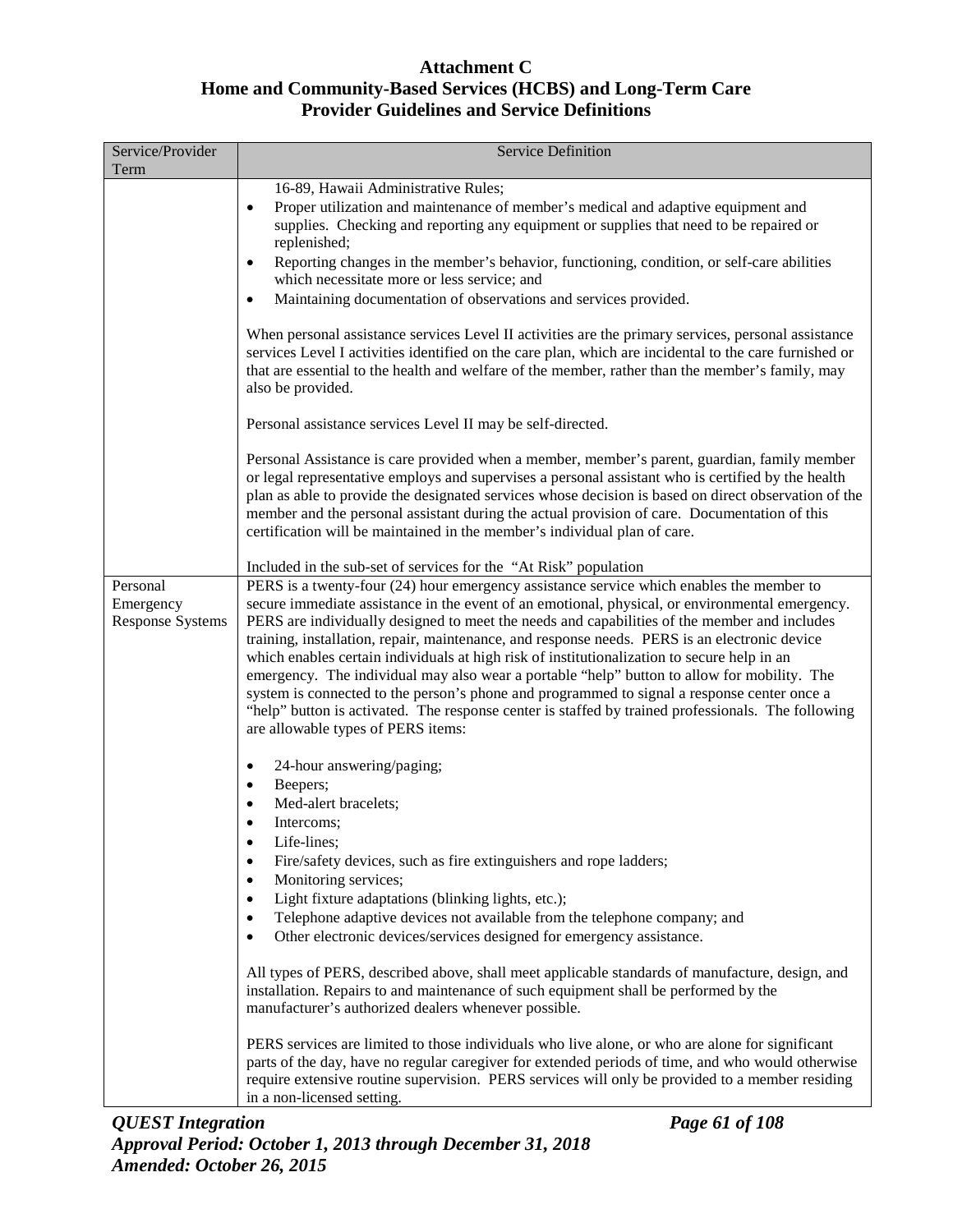| Service/Provider<br>Term | <b>Service Definition</b>                                                                                                                                                                                                                                                                                                                               |
|--------------------------|---------------------------------------------------------------------------------------------------------------------------------------------------------------------------------------------------------------------------------------------------------------------------------------------------------------------------------------------------------|
|                          |                                                                                                                                                                                                                                                                                                                                                         |
|                          | Included in the sub-set of services for the "At Risk" population                                                                                                                                                                                                                                                                                        |
| Private Duty<br>Nursing  | Private duty nursing is a service provided to individuals requiring ongoing nursing care (in<br>contrast to part time, intermittent skilled nursing services under the Medicaid State Plan) listed in                                                                                                                                                   |
|                          | the care plan. The service is provided by licensed nurses (as defined in HAR $\S$ 16-89) within the                                                                                                                                                                                                                                                     |
|                          | scope of state law.                                                                                                                                                                                                                                                                                                                                     |
|                          |                                                                                                                                                                                                                                                                                                                                                         |
|                          | Included in the sub-set of services for the "At Risk" population                                                                                                                                                                                                                                                                                        |
| Respite Care             | Respite care services are provided to individuals unable to care for themselves and are furnished<br>on a short-term basis because of the absence of or need for relief for those persons normally                                                                                                                                                      |
|                          | providing the care. Respite may be provided at three (3) different levels: hourly, daily, and                                                                                                                                                                                                                                                           |
|                          | overnight. Respite care may be provided in the following locations: individual's home or place of                                                                                                                                                                                                                                                       |
|                          | residence; foster home/expanded-care adult residential care home; Medicaid certified NF; licensed                                                                                                                                                                                                                                                       |
|                          | respite day care facility; or other community care residential facility approved by the state.                                                                                                                                                                                                                                                          |
|                          | Respite care services are authorized by the member's PCP as part of the member's care plan.                                                                                                                                                                                                                                                             |
| Specialized              | Respite services may be self-directed.<br>Specialized medical equipment and supplies entails the purchase, rental, lease, warranty costs,                                                                                                                                                                                                               |
| Medical                  | assessment costs, installation, repairs and removal of devices, controls, or appliances, specified in                                                                                                                                                                                                                                                   |
| Equipment and            | the care plan, that enable individuals to increase and/or maintain their abilities to perform                                                                                                                                                                                                                                                           |
| Supplies                 | activities of daily living, or to perceive, control, participate in, or communicate with the                                                                                                                                                                                                                                                            |
|                          | environment in which they live.                                                                                                                                                                                                                                                                                                                         |
|                          | This service also includes items necessary for life support, ancillary supplies and equipment<br>necessary to the proper functioning of such items, and durable and non-durable medical equipment<br>not available under the Medicaid State Plan. All items shall meet applicable standards of<br>manufacture, design and installation and may include: |
|                          | Specialized infant car seats;<br>$\bullet$                                                                                                                                                                                                                                                                                                              |
|                          | Modification of parent-owned motor vehicle to accommodate the child (i.e., wheelchair lifts);<br>$\bullet$                                                                                                                                                                                                                                              |
|                          | Intercoms for monitoring the child's room;<br>$\bullet$                                                                                                                                                                                                                                                                                                 |
|                          | Shower seat;<br>$\bullet$                                                                                                                                                                                                                                                                                                                               |
|                          | Portable humidifiers;<br>$\bullet$                                                                                                                                                                                                                                                                                                                      |
|                          | Electric bills specific to electrical life support devices (ventilator, oxygen concentrator);<br>$\bullet$<br>Medical supplies;<br>$\bullet$                                                                                                                                                                                                            |
|                          | Heavy duty items including, but not limited to, patient lifts or beds that exceed \$1,000 per                                                                                                                                                                                                                                                           |
|                          | month;                                                                                                                                                                                                                                                                                                                                                  |
|                          | Rental of equipment that exceeds \$1,000 per month such as ventilators; and                                                                                                                                                                                                                                                                             |
|                          | Miscellaneous equipment such as customized wheelchairs, specialty orthotics, and bath<br>٠<br>equipment that exceeds \$1,000 per month.                                                                                                                                                                                                                 |
|                          | Items reimbursed shall be in addition to any medical equipment and supplies furnished under the<br>Medicaid State Plan and shall exclude those items which are not of direct medical or remedial<br>benefit to the individual.                                                                                                                          |
|                          | Specialized medical equipment and supplies shall be recommended by the member's PCP.                                                                                                                                                                                                                                                                    |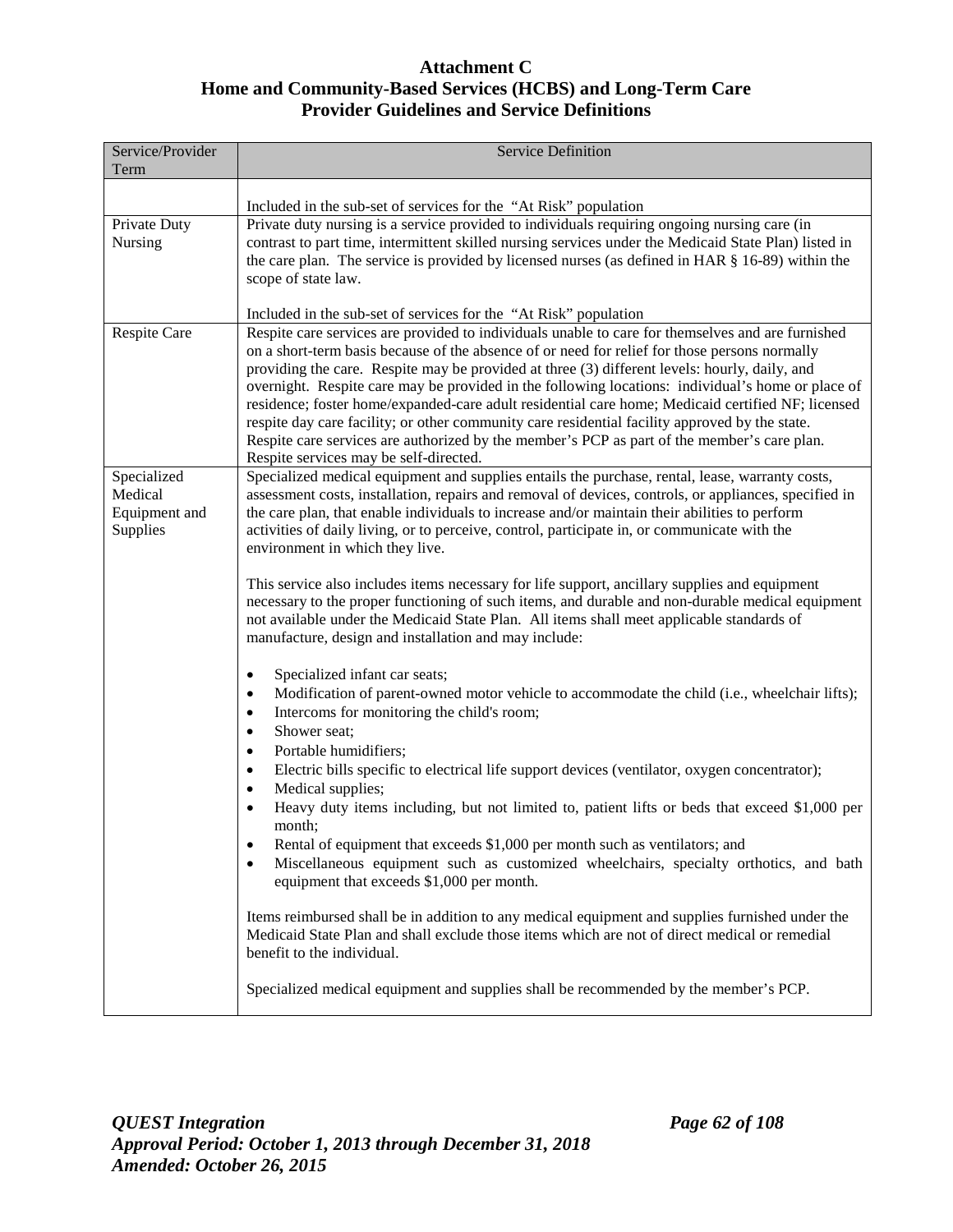## **Attachment D Certified Public Expenditure (CPE)/ Government-Owned Hospital Uncompensated Care Cost (UCC) Protocol**

## **Introduction**

This document serves as an attachment to the QUEST Integration section 1115 demonstration special terms and conditions (STCs). The state must modify this protocol in accordance with Section III of these STCs to reflect any changes in CPE regulations or generally applicable policy adopted by the Centers for Medicare & Medicaid Services (CMS).

This protocol directs the method that must be used to determine uncompensated care (UCC) payments to government-owned hospitals as allowed by Section X of the STCs.

### **Summary of Medicare Cost Report Worksheets**

Expenditures will be certified according to costs reported on the hospitals' 2552 Medicare cost reports, as follows:

### Worksheet A

The hospital's trial balance of total expenditures, by cost center. The primary groupings of cost centers are:

(i) overhead; (ii) routine; (iii) ancillary; (iv) outpatient; (v) other reimbursable; and, (vi) non-reimbursable.

Worksheet A also includes A-6 reclassifications (moving cost from one cost center to another) and A-8 adjustments (which can be increasing or decreasing adjustments to cost centers). Reclassifications and adjustments are made in accordance with Medicare reimbursement principles.

### Worksheet B

Allocates overhead (originally identified as General Service Cost Centers, lines 1-24 of Worksheet A) to all other cost centers, including the non-reimbursable costs identified in lines 96 through 100.

### Worksheet C

Computation of the cost-to-charge ratio for each cost center. The total cost for each cost center is derived from Worksheet B, after the overhead allocation. The total charge for each cost center is determined from the hospitals records. The cost to charge ratios are used in the Worksheet D series to determine program costs.

The cost-to-charge ratio for inpatient and outpatient service to be used in making the interim quarterly expenditure payments are from the Medicare cost report worksheets as follows:

## **1. Inpatient Cost to Charge Ratio**

*QUEST Integration Page 63 of 108 Approval Period: October 1, 2013 through December 31, 2018 Amended: October 26, 2015*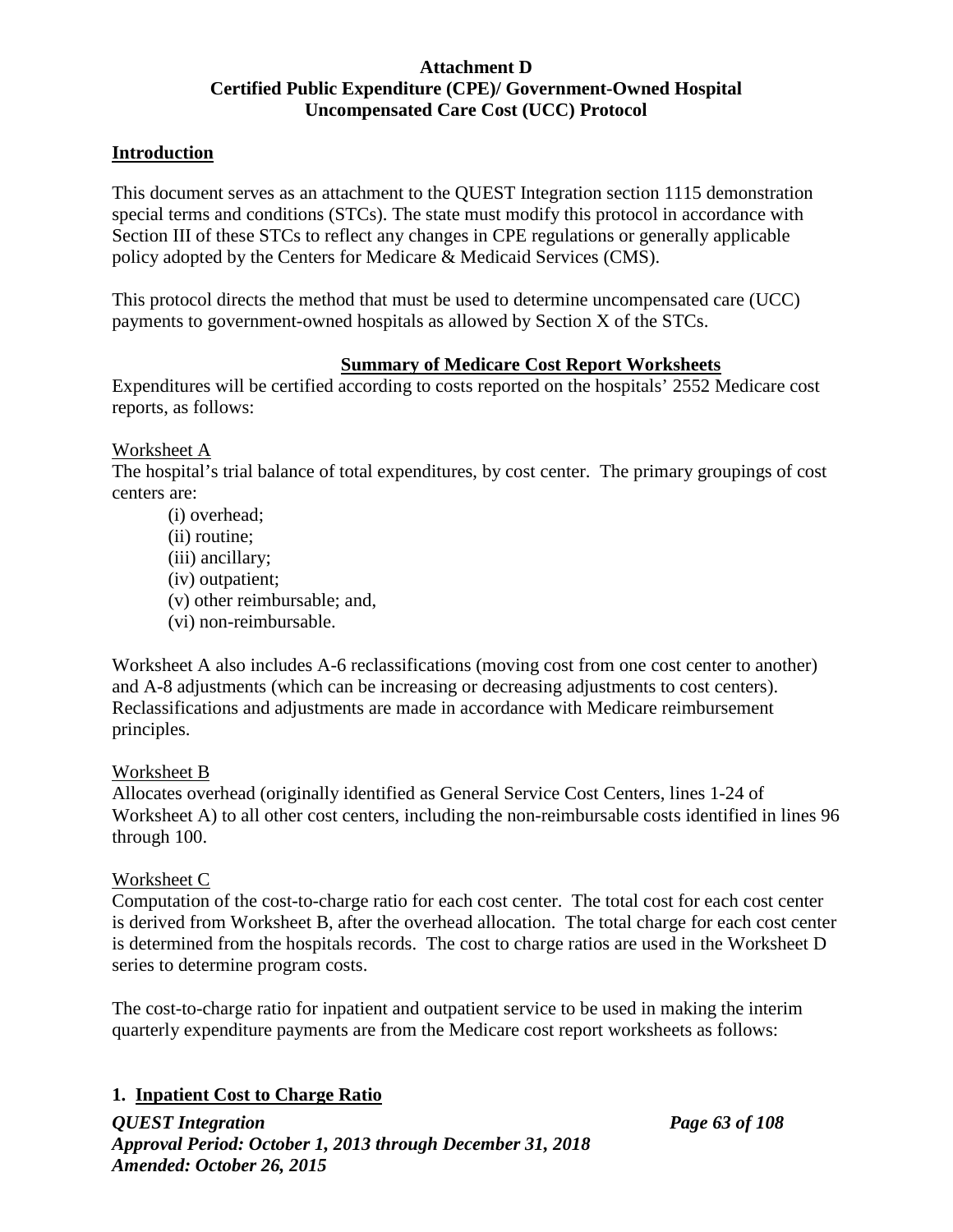### **Attachment D Certified Public Expenditure (CPE)/ Government-Owned Hospital Uncompensated Care Cost (UCC) Protocol**

Routine Charges: Worksheet C, Part I, Column 6, lines 30 to 43 (Routine Acute Charges, excluding any LTC unit cost centers)

Routine Cost: Worksheet C, Part I, Column 1 lines 30 to 43 (Routine Acute Costs, excluding any LTC unit cost centers) – Line 201 (Observation Beds Cost)

Ancillary Inpatient Charges: Worksheet C, Part I, Column 6, line 200 (Total Costs) – Lines 30 to 45 (Routine Charges including LTC) – Any non-hospital component cost center if applicable Ancillary Total Charges: Worksheet C, Part I, Column 8, line 200 (Total Costs) – Lines 30 to 45 (Routine Charges including LTC) – Any non-hospital component cost center if applicable (e.g., HHA)

Ancillary Inpatient Costs: (Ancillary Inpatient Charges/Ancillary Total Charges) x (Worksheet C Part 1, Column 1, line 200 (Total Cost) – Lines 30 to 45 (Routine Costs including LTC) – Any non-hospital component cost center if applicable (e.g., HHA))

*Inpatient Cost to charge Ratio = [Routine Cost + Ancillary Inpatient Costs]/[Routine Charge + Ancillary Inpatient Charges]*

# **2. Outpatient Cost to Charge Ratio**

Ancillary Total Charges**:** Worksheet C, Part I, Column 8, line 200 (Total Costs) – Lines 30 to 45 (Routine Charges including LTC) – Any non-hospital component cost center if applicable (e.g., HHA)

Ancillary Outpatient Charge: Worksheet C, Part I, Column 7, line 200 – Any non-hospital component cost center if applicable (e.g., HHA)

Ancillary Outpatient Cost: (Ancillary Outpatient Charges/Ancillary Total Charges) x (Worksheet C, Part 1, Column 1 line 200 (Total Cost) – Lines 30 to 45 (Routine Costs line LTC) – Any non-hospital component cost center if applicable (e.g., HHA))

# *Outpatient Cost to charge Ratio = [Ancillary Outpatient Costs]/[Ancillary Outpatient Charges]*

The governmentally-operated hospital's (hospital) will utilize the Medicare cost report to determine uncompensated care costs described in the subsequent instructions. The above Medicare cost- to- charge ratio will be applied to the uncompensated care population program charges to determine cost. The cost will be reduced by actual payments received to determine the hospital's uncompensated care cost. Any direct payments to hospitals by state related to this CPE computation will not be reflected in the payment received to determine hospital's uncompensated care cost. Non-Medicaid payments, funding and subsidies made by a state or unit of local government shall not be offset (e.g., state- only, local-only, or state-local health programs).

## NOTES:

For the purpose of utilizing the Medicare cost report to determine uncompensated care costs described in the subsequent instructions, the following terms and methodology are defined as follows: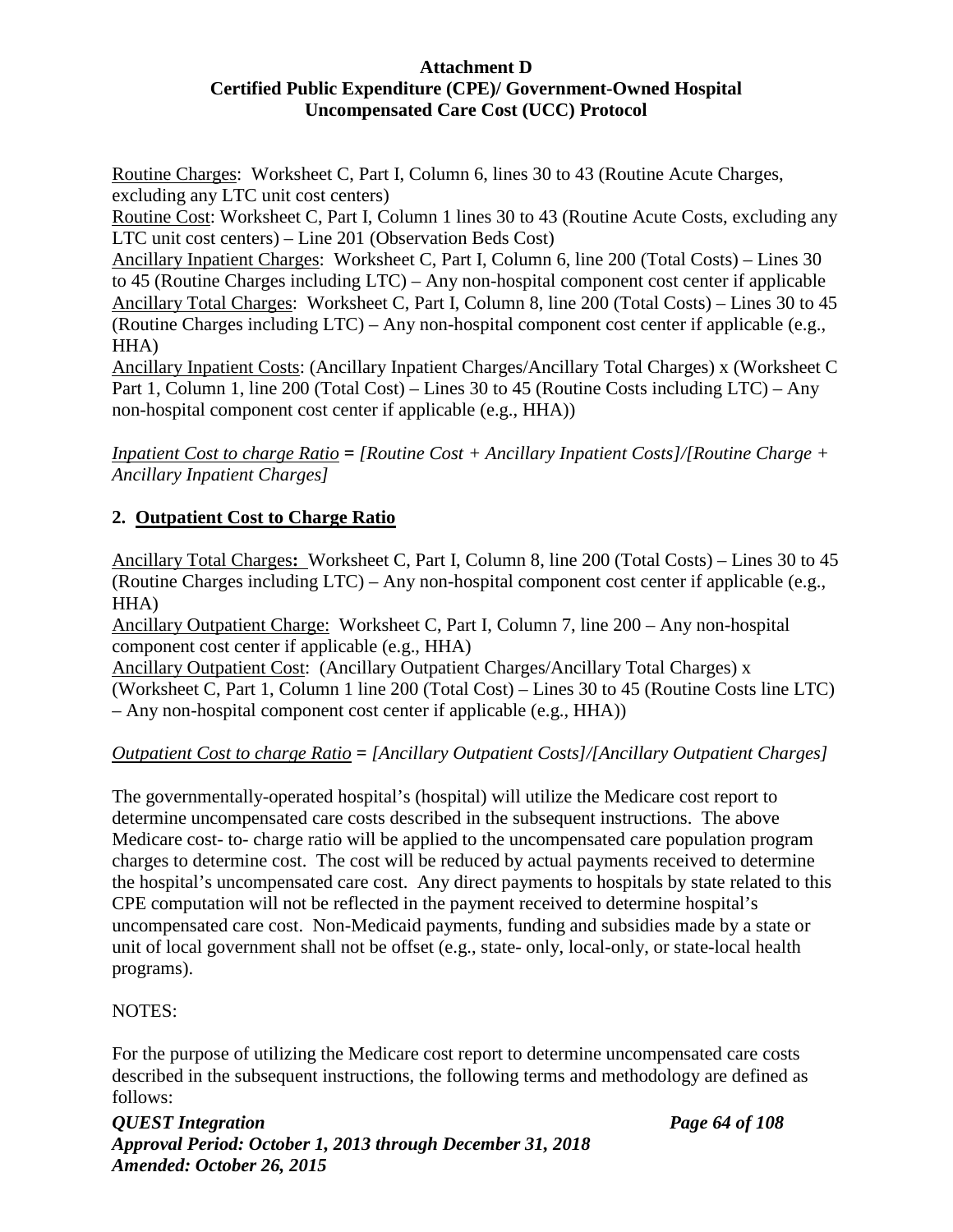## **Attachment D Certified Public Expenditure (CPE)/ Government-Owned Hospital Uncompensated Care Cost (UCC) Protocol**

- The term "filed Medicare cost report" refers to the cost report that is submitted by the hospital to Medicare Fiscal Intermediary and is due 5 months after the end of the hospitals fiscal year end period.
- The term "finalized Medicare cost report" refers to the cost report that is settled by the Medicare Fiscal Intermediary with the issuance of Notice of Program Reimbursement (NPR).
- The "Uncompensated care costs (UCC)" includes covered inpatient and outpatient hospital services costs from the Medicaid Fee for Services (Medicaid FFS), Medicaid QUEST Integration, and Uninsured population, less payments received from Medicaid FFS, QUEST Integration, and from uninsured patients, and excluding costs attributable to services to unqualified aliens. However, UCC are subject to the limitations as set forth in STC section X. Specifically, paragraph 44b, for government-operated hospitals, excludes inpatient Medicaid FFS shortfall, non-emergency care to unqualified aliens, and costs of drugs for individuals eligible for Part D.

Nothing in this document shall be construed to eliminate or otherwise limit a hospital's right to pursue all administrative and judicial review available under the Medicare program. Any revision to the finalized Audit Report as a result of appeals, reopening, or reconsideration shall be incorporated into the final determination.

## **Certified Public Expenditures -Determination of Allowable Payments to cover Uncompensated Care Costs (UCC)**

To determine governmentally operated hospital's (hospital) allowable UCC when such costs are funded by a state through the certified public expenditure (CPE) process, the following steps must be taken to ensure federal financial participation (FFP) as defined with limitations in the STCs:

## **Interim Quarterly Expenditure Payment**

The purpose of the interim quarterly expenditure payment is to identify the UCC from hospitals eligible for FFP claimed through the CPE process. The interim quarterly expenditure payment funded by CPEs is the state's initial claim for the drawing federal funds in a manner consistent with the instructions below.

The process of determining the CPEs to cover UCC eligible for FFP begins with the use of each hospital's most recently filed Medicare cost report for purposes of obtaining cost to charge ratios for inpatient and outpatient services using the methodology described in this document. The inpatient cost to charge ratio is applied to the inpatient program charges for the current quarter to determine inpatient costs. The outpatient cost to charge ratio is applied to the outpatient program charges for the current quarter to determine outpatient costs. The service period for inpatient is determined by the discharge date and for outpatient it is the service date. UCC is the cost of providing inpatient and outpatient services as computed above, reduced by an appropriate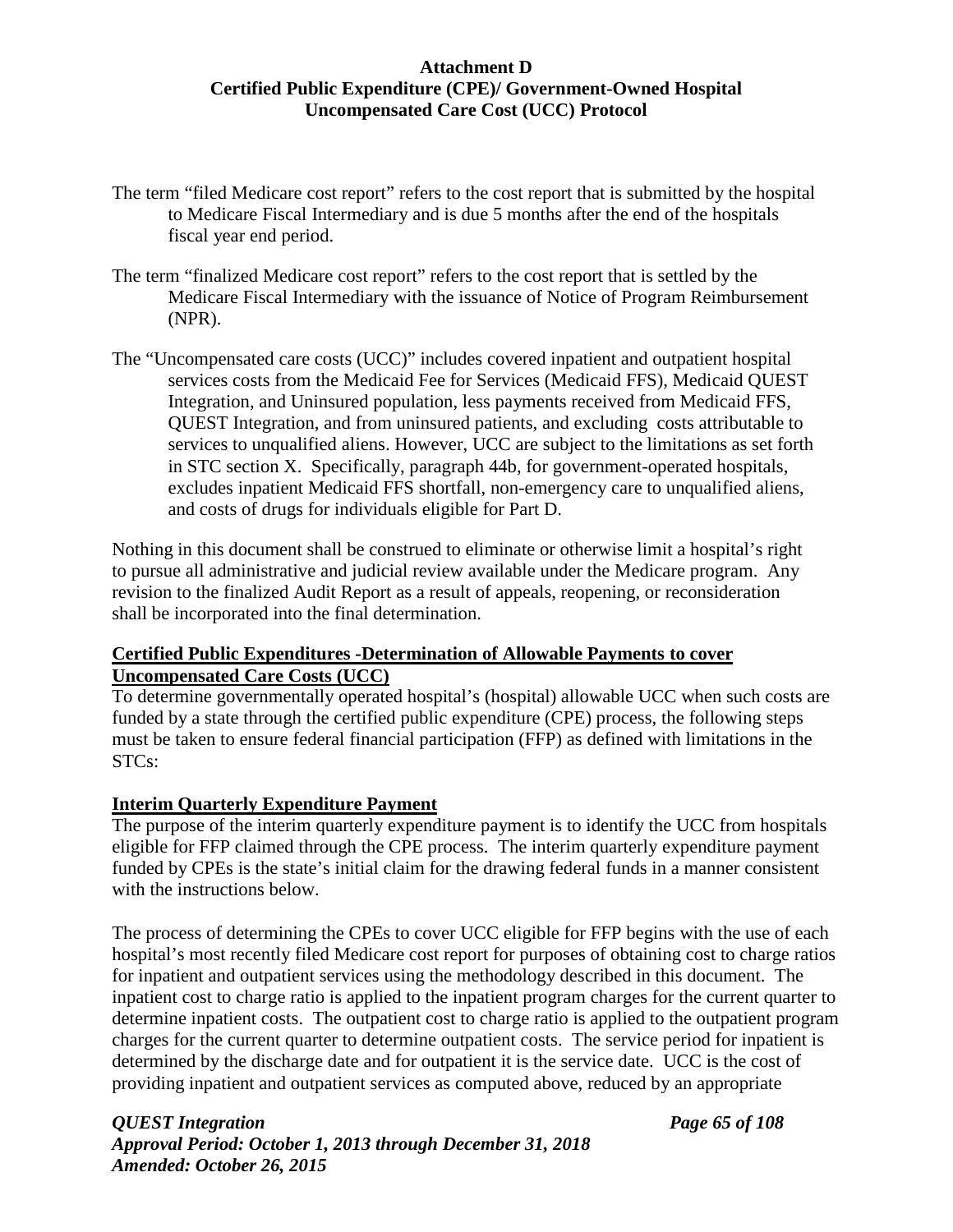#### **Attachment D Certified Public Expenditure (CPE)/ Government-Owned Hospital Uncompensated Care Cost (UCC) Protocol**

adjustment for the cost of undocumented aliens and any applicable revenue collected for the provision of services. Only inpatient and outpatient program charges related to medical services that are eligible under the UCCs will be used to compute inpatient and outpatient program costs for this CPE process. Payments that are made independent of the claims processing system for hospital services of which the costs are included in the program costs described above, must be included in the total program payments. Direct UCC waiver payments, computed in this protocol, to hospitals by the state will not be included in the total program payments. Non-Medicaid payments, fundings, and subsidies made by a state or unit of local government shall not be offset.

Charges and payments for Medicaid FFS originating from the provider's auditable records will be reconciled to MMIS paid claims records. Medicaid managed care and uninsured charges and payments will originate from the provider's auditable records.

#### **Annual Reconciliation Payment**

Each hospital's interim quarterly payments will be reconciled to its filed Medicare cost reports for the spending year in which CPE payments were made. If, at the end of the annual reconciliation process, it is determined that expenditures claimed were overstated or understated, the overpayment or underpayment will be properly credited/debited to the federal government. The annual reconciliation payment is based on the recalculation of inpatient and outpatient program costs using the cost center per diems and cost-to-charge ratios derived from its filed Medicare cost report for the service period. Days, charges and payments for Medicaid FFS services originating from the provider's auditable records will be reconciled to MMIS paid claims records. Medicaid managed care and uninsured days, charges and payments will originate from the provider's auditable records.

For each inpatient hospital routine cost center, a per diem is calculated by dividing total costs of the cost center (from ws B, Part I, column 25) by total days of the cost center (from ws S-3, Part I, column 6). For each ancillary hospital cost center, a cost to charge ratio is calculated by dividing the total costs of the cost center (from ws B, Part I, column 25) by the total charges of the cost center (from ws C, Part I, column 8). The Adult and Pediatric (A&P) routine per diem, in accordance with CMS-2552 worksheet D-1, should be computed by including observation bed days in the total A&P patient day count and excluding swing bed nursing facility costs and non medically necessary private room differential costs from the A&P costs.

For inpatient UCC cost computation, each routine hospital cost center per diem is multiplied by the cost center's number of eligible UCC days, and each ancillary hospital cost center's cost-tocharge ratio is multiplied by the cost center's UCC-eligible inpatient charges. Eligible UCC days and charges pertain only to the UCC populations and services as defined in the STCs and exclude any non-hospital services such as physician/practitioner professional services. The sum of each cost center's inpatient hospital UCC cost is the hospital's inpatient UCC cost prior to the application of payment/revenue offsets and an appropriate adjustment of one percent to remove the unallowable cost of services to undocumented aliens.

For outpatient UCC cost computation, each ancillary hospital cost center cost-to-charge ratio is

*QUEST Integration Page 66 of 108 Approval Period: October 1, 2013 through December 31, 2018 Amended: October 26, 2015*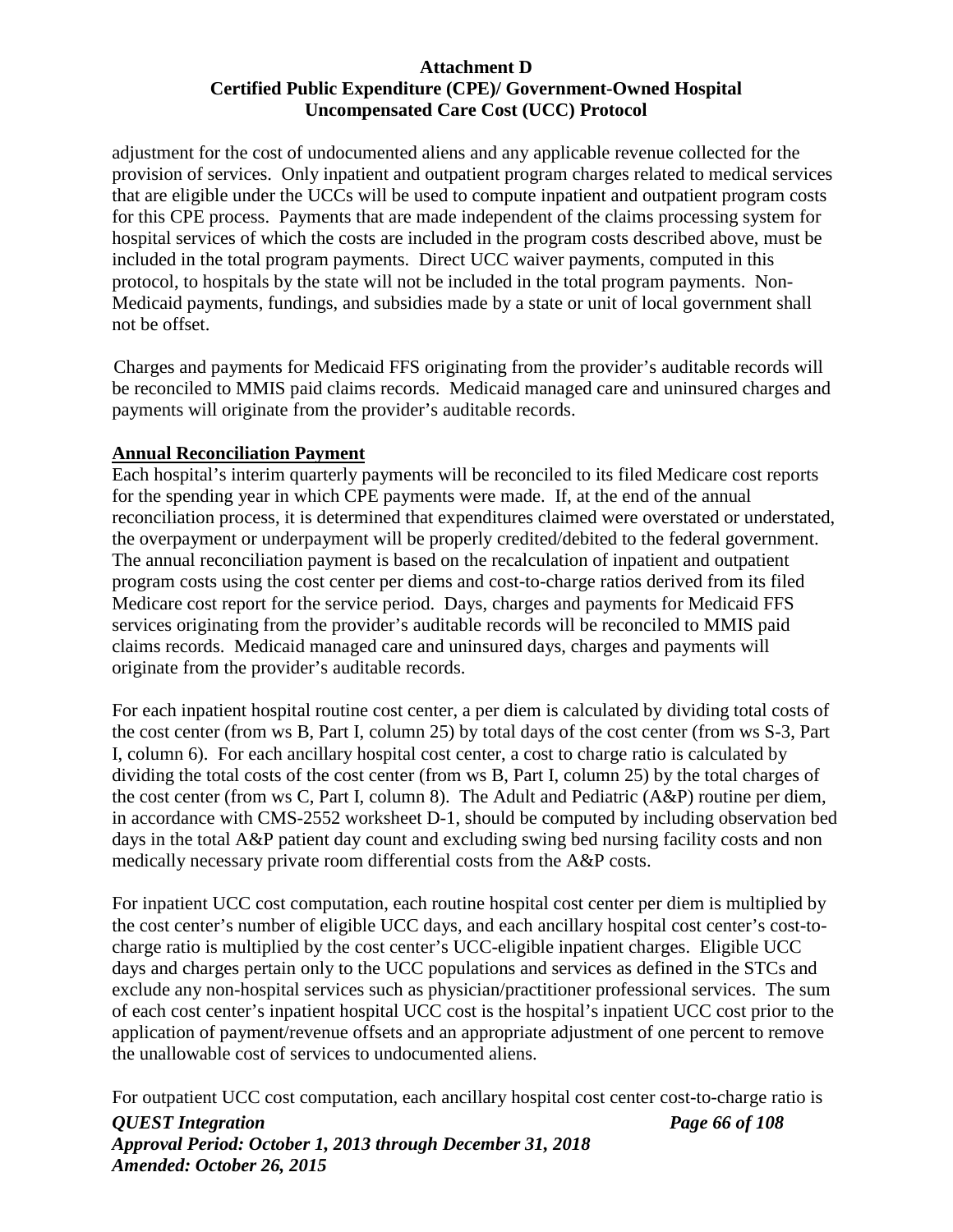#### **Attachment D Certified Public Expenditure (CPE)/ Government-Owned Hospital Uncompensated Care Cost (UCC) Protocol**

multiplied by the cost center's UCC-eligible outpatient charges. Eligible UCC charges pertain only to the UCC populations and services as defined in the STCs and exclude any non-hospital services such as physician/practitioner professional services. The sum of each cost center's outpatient hospital UCC cost is the hospital's outpatient UCC cost prior to the application of payment/revenue offsets and an appropriate adjustment of one percent to remove the unallowable cost of services to undocumented aliens.

The cost computed above will be offset by all applicable payments received for the Medicaid and uninsured services included in the UCC computation and then reconciled to the interim quarterly UCC payments made.

Payments that are made independent of the claims processing system for hospital services of which the costs are included in the program costs described above, including payments from managed care entities, for serving QUEST Integration enrollees, will be included in the total program payments under this annual initial reconciliation process. Non-Medicaid payments, fundings, and subsidies made by a state or unit of local government will not be included in the total program payment offset.

The interim annual reconciliation described above will be performed and completed within 12 months after the filing of the hospital Medicare cost report.

#### **Final Reconciliation Payment**

Each hospital's annual reconciliation payment in a spending year will also be subsequently reconciled to its finalized Medicare cost report for the respective cost reporting period. The hospital will adjust, as necessary, the aggregate amount of UCC reported on the CPE determined under the final reconciliation payment. If, at the end of the final reconciliation process, it is determined that expenditures claimed were overstated or understated, such overpayment or underpayment will be properly reported to the federal government. The same methodology detailed in the annual reconciliation payment will be used for the final reconciliation payment. The final reconciliation payments are based on the recalculation of program costs using the cost center per diems and cost-to-charge ratios from the finalized Medicare cost report for the service period. The hospital will update the program charges to include only paid claims from Medicaid FFS, QUEST Integration in computing program costs for the reporting period. For the uninsured population, the hospital will update any payment made by or on behalf of the uninsured through the quarter prior to the receipt of all of the finalized government-owned hospital Medicare cost reports for each respective fiscal year. Days, charges and payments for Medicaid FFS originating from the provider's auditable records will be reconciled to MMIS paid claims records. Medicaid managed care and uninsured days, charges and payments will originate from the provider's auditable records. The hospital will report inpatient and outpatient UCC based on program data related to medical services that are eligible for federal financial participation for the uncompensated care costs under this CPE process and Section X of the STCs.

The inpatient and outpatient cost computed above will be offset by all applicable payments received for the Medicaid and uninsured services included in the UCC computation and then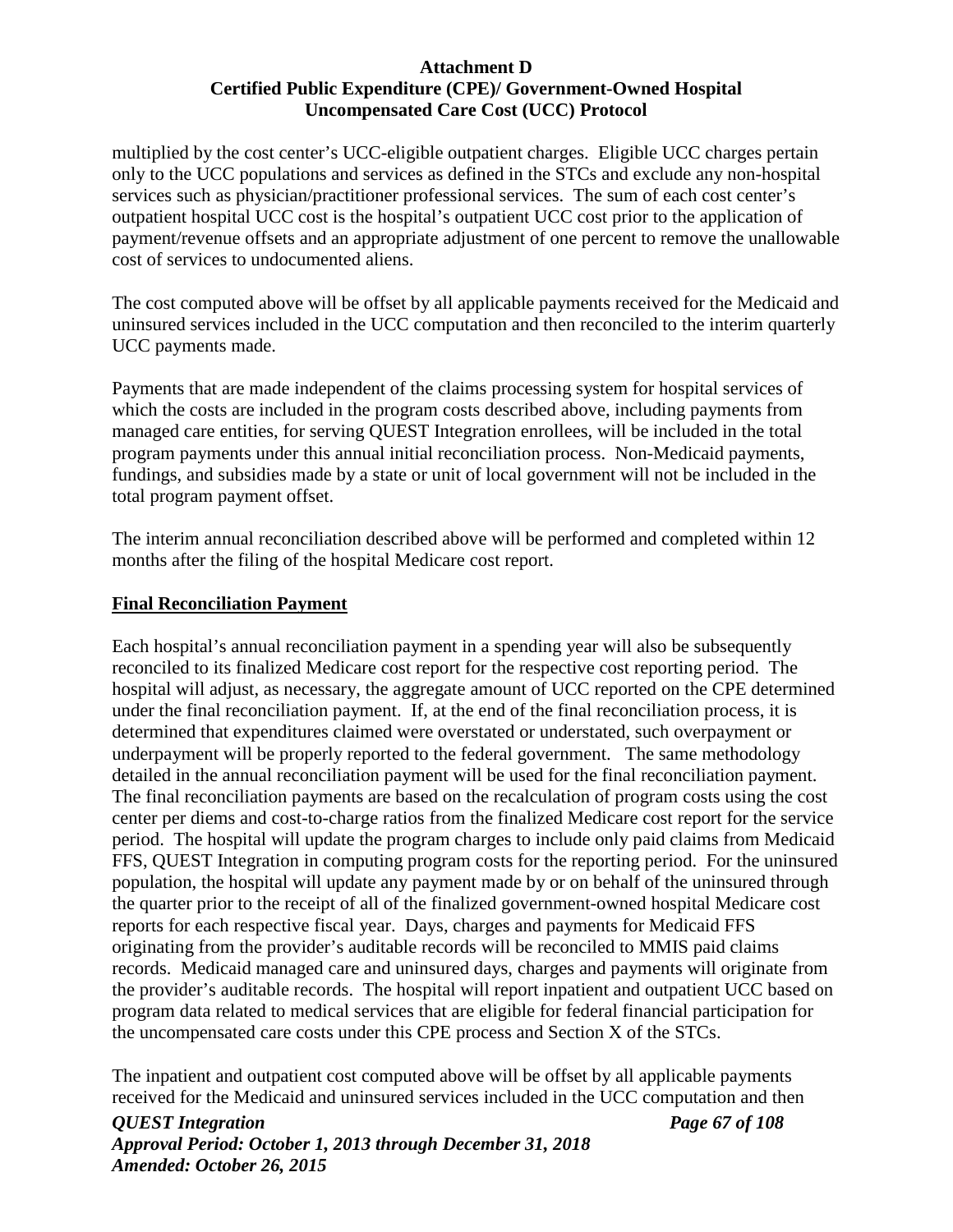#### **Attachment D Certified Public Expenditure (CPE)/ Government-Owned Hospital Uncompensated Care Cost (UCC) Protocol**

reconciled to the interim quarterly UCC payments and any interim annual reconciliation payments made.

Payments that are made independent of the claims processing system for hospital services of which the costs are included in the program costs described above, must be included in the total program payments under this final reconciliation process. Non-Medicaid payments, fundings, and subsidies made by a state or unit of local government shall not be offset. Using CPEs as a funding source, federal matching funds may be claimed for UCCs up to the hospitals eligible uncompensated costs as determined in this process.

The final reconciliation described above will be performed and completed within 6 months after the issuance of all of the finalized government-owned hospital Medicare cost reports for each respective fiscal year. The state is responsible to ensure the accuracy of the CPE amounts used for federal claiming.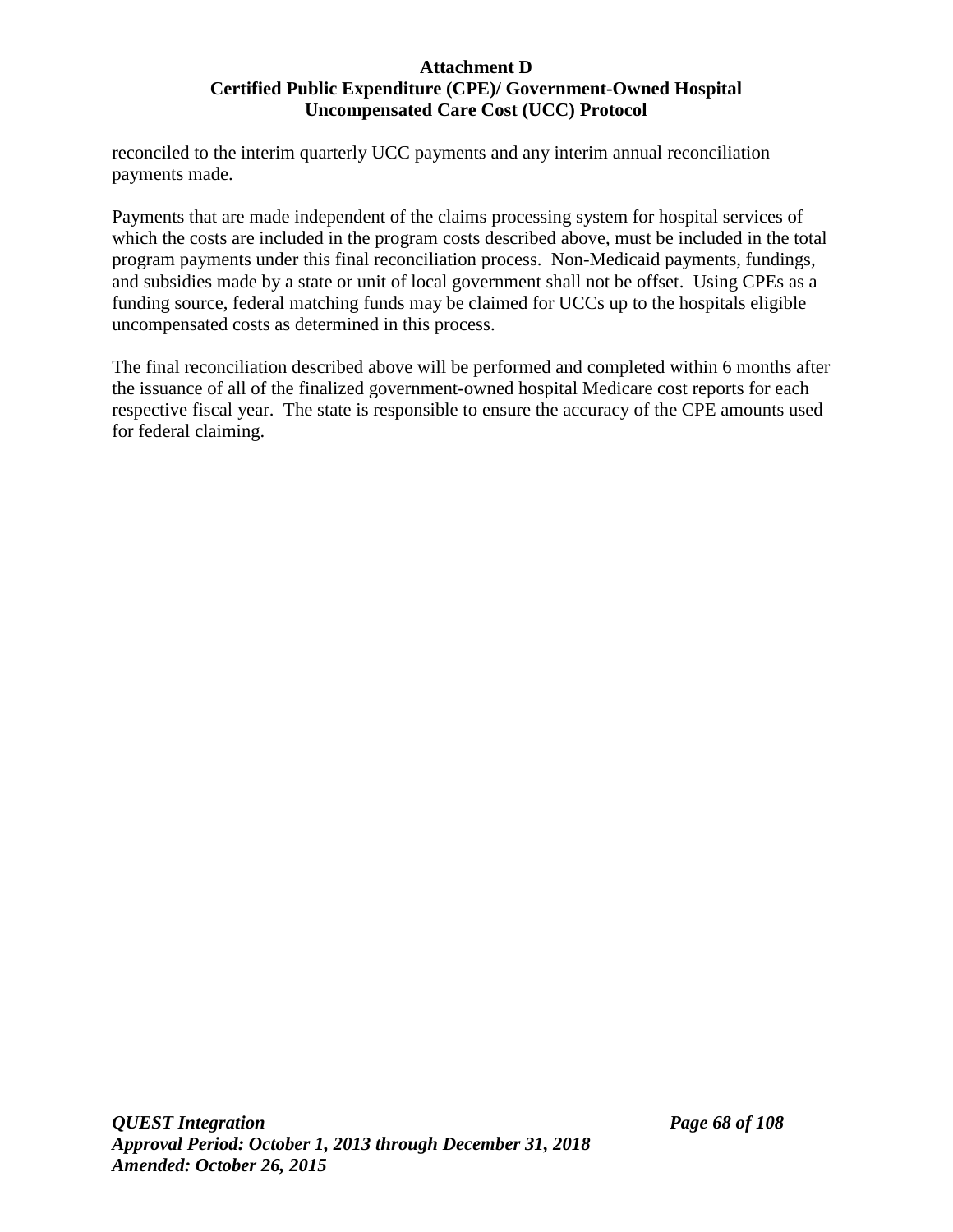## **Attachment D: Supplement 1 Certified Public Expenditure (CPE)/Governmental Hospital-based or Freestanding Long Term Care Facility Uncompensated Care Cost (UCC) Protocol**

#### **Introduction**

This document serves as an attachment to the QUEST Integration section 1115 demonstration special terms and conditions (STCs). The state must modify this protocol in accordance with Section III of these STCs to reflect any changes in CPE regulations or generally applicable policy adopted by the Centers for Medicare & Medicaid Services (CMS).

This protocol directs the method that must be used to determine payments for uncompensated care cost (UCC) to government-owned nursing facilities as allowed by Section X of the STCs.

For governmental nursing facilities, uncompensated care costs include covered routine nursing facility services costs pertaining to Medicaid QUEST Integration population, less payments received for Medicaid QUEST Integration patients. UCC are subject to the limitations as set forth in STCs section X.

To determine a governmental hospital-based or freestanding nursing facility's allowable Medicaid uncompensated care costs, the following steps must be taken to ensure federal financial participation (FFP):

#### (1) *Interim Payment*

The state will make quarterly interim payments to approximate actual Medicaid uncompensated care costs for the expenditure period. The uncompensated care cost for any given period is the difference between the nursing facility's allowable routine cost pertaining to Medicaid services furnished to the Medicaid population and all revenues received by the facility for those same services.

- (a) The process of determining allowable Medicaid nursing facility uncompensated routine costs eligible for FFP begins with the use of each governmental nursing facility's most recently filed cost report (the last cost report filed to the Medicare contractor). For hospital-based nursing facilities, such costs are reported on the CMS-2552. For freestanding nursing facilities, such costs are reported on the CMS-2540.
- (b) On the latest as-filed Medicare cost report, the allowable hospital-based nursing facility routine per diem cost is identified on the CMS-2552-10, worksheet D-1, Part III, line 71 (or the equivalent line on any later version of the 2552). This amount represents the allowable NF cost from worksheet B, Part I, line 44 and/or 45 column 26; adjusted by any applicable private room differential adjustments computed on worksheet D-1, Part I; and divided by the total NF days during the cost reporting period identified on worksheet S-3, Part I, line 19 and/or 20 column 8.

On the latest as-filed Medicare cost report, the allowable freestanding nursing facility routine per diem cost is identified on the CMS-2540-96, worksheet D-1, Part I, line 16 (or the equivalent line on any later version of the 2540). This amount represents the allowable NF cost from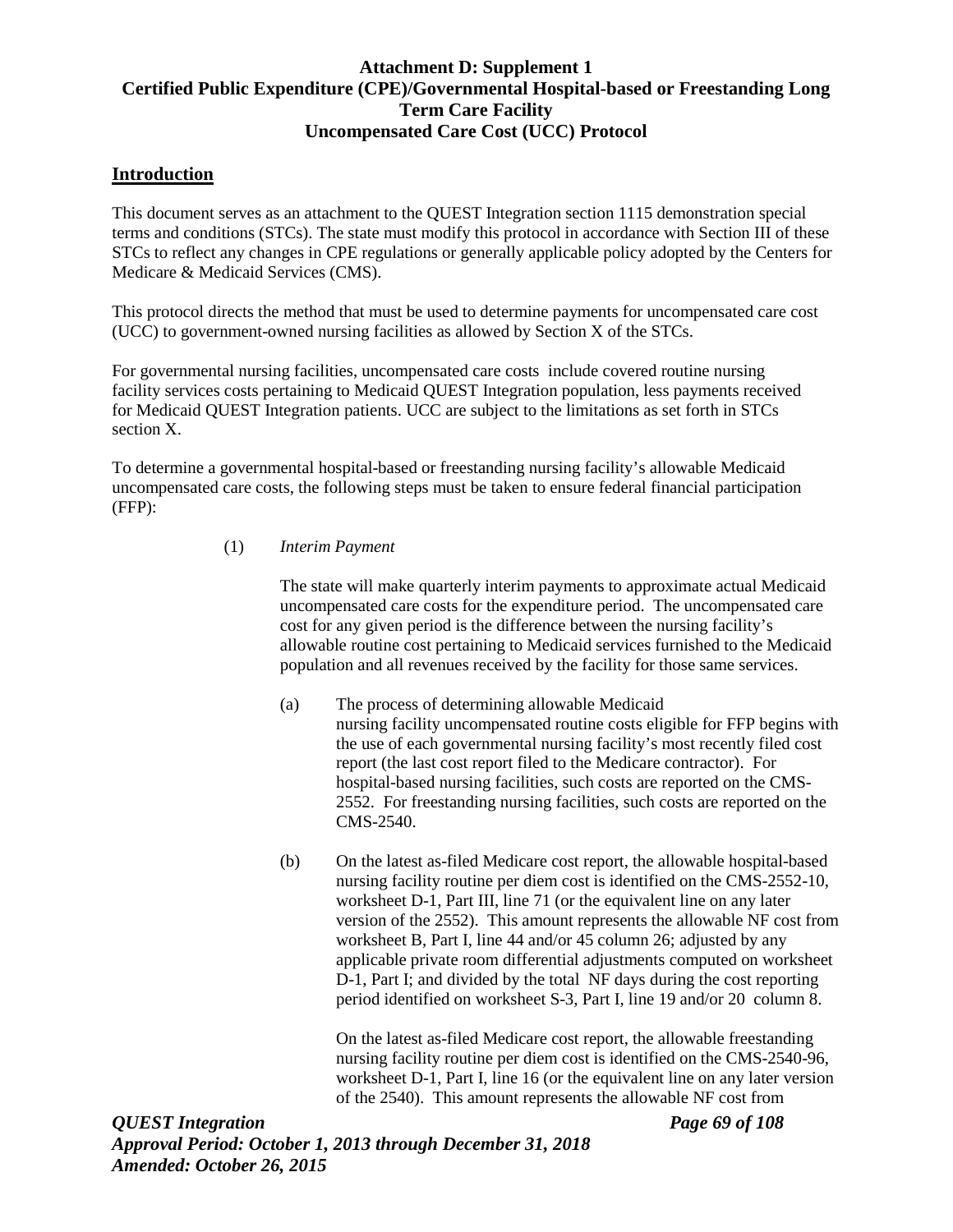## **Attachment D: Supplement 1 Certified Public Expenditure (CPE)/Governmental Hospital-based or Freestanding Long Term Care Facility Uncompensated Care Cost (UCC) Protocol**

worksheet B, Part I, line 16 and/or 18, column 18; adjusted by any applicable private room differential adjustments computed on worksheet D-1, Part 1; and divided by the total NF days during the cost reporting period identified on worksheet S-3, Part I, line 1 and/or 3, column 7.

The routine per diems above are computed in accordance with Medicare cost principles and trended forward by the CMS Nursing Home without Capital Market Basket inflation factor as necessary.

The above computation is performed separately for the NF component and, if applicable, the SNF component to arrive at separate NF and SNF per diems.

(c) The routine per diem from step b) above is multiplied by the number of Medicaid NF routine days during the current quarter for which the interim payment is being computed. The source of the number of Medicaid NF routine days must be supported by auditable documentation, such as provider patient accounting records and/or managed care encounter data reports.

> If applicable, this step is also performed for the SNF component, by multiplying the SNF per diem from step (b) by the number of Medicaid SNF days for the period.

Note that Medicaid routine days should only include Medicaid managed care (Medicaid QUEST Integration) routine days and should not include any Medicaid FFS routine days, as Medicaid FFS routine services are fully cost-reimbursed under the Hawaii State plan; there is no Medicaid FFS uncompensated nursing facility cost, for governmental nursing facilities, that needs to be accounted for as part of this protocol.

(d) The allowable Medicaid NF routine costs, including any applicable Medicaid SNF component costs, computed from step c above is offset by all revenues received by the facility for the same Medicaid services, including but not limited to Medicaid managed care payments, payments from third party payers, and payments from or on behalf of the patients. The result is the net Medicaid NF routine loss reimbursable as interim uncompensated care cost payment.

#### 2) *Interim Reconciliation to As-Filed Cost Report*

Each governmental nursing facility's interim uncompensated care cost payments will be reconciled to actual cost based on its as-filed CMS-2552 or 2540 for the expenditure year. If, at the end of the interim reconciliation process, it is determined that expenditures claimed were overstated or understated, the overpayment or underpayment will be properly credited/debited to the federal government.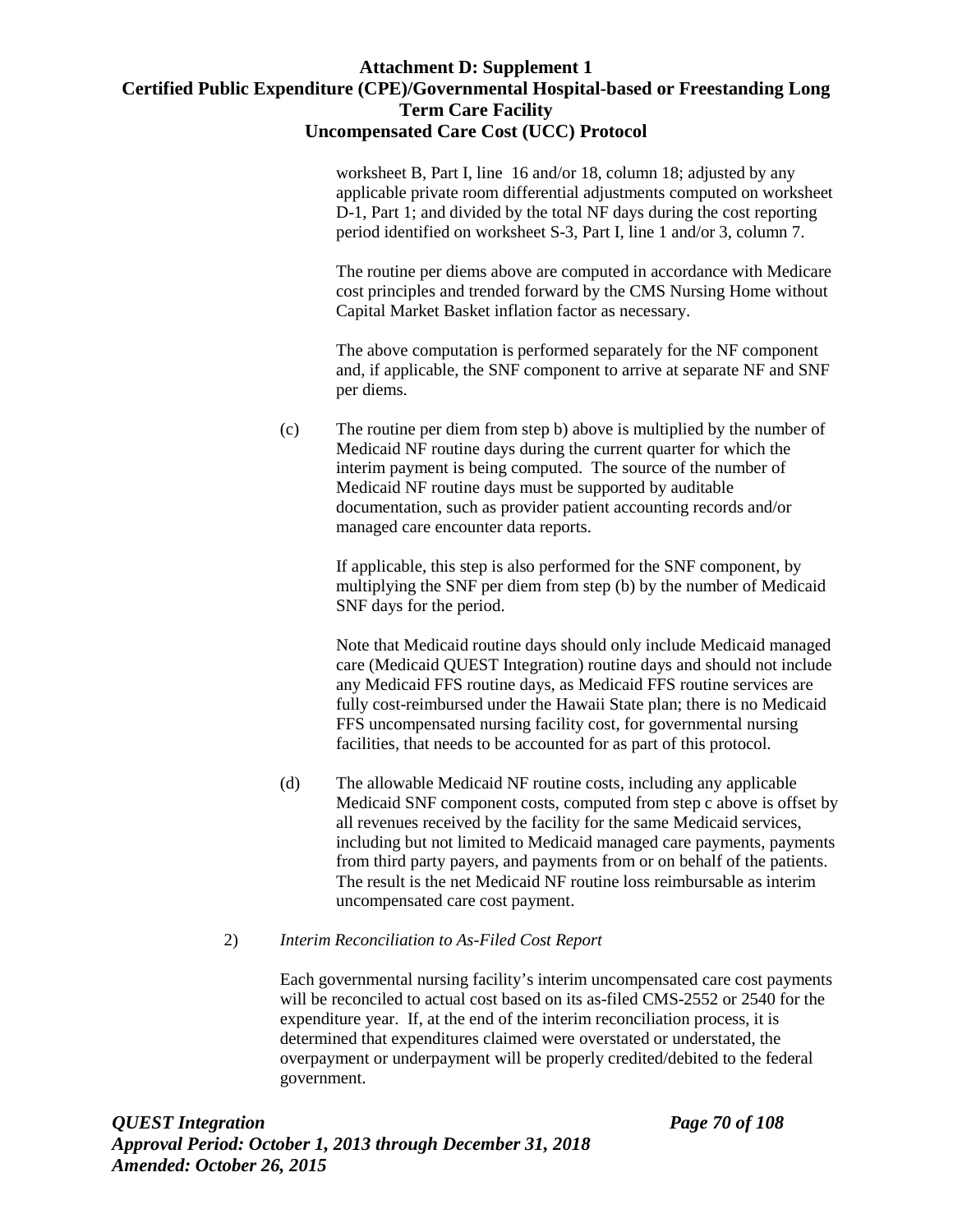## **Attachment D: Supplement 1 Certified Public Expenditure (CPE)/Governmental Hospital-based or Freestanding Long Term Care Facility Uncompensated Care Cost (UCC) Protocol**

The interim reconciliation is based on each governmental nursing facility's allowable routine cost from its as-filed cost report (filed to the Medicare contractor) for the expenditure period. For hospital-based nursing facilities, such costs are reported on the CMS-2552. For freestanding nursing facilities, such costs are reported on the CMS-2540.

The same methodology detailed in the interim payment section above will be used for the interim reconciliation. The per diems computed using the as-filed cost report covering the expenditure period will be applied to Medicaid NF days (or SNF days if applicable) furnished during the expenditure period, and all applicable revenues for the period will be applied as offsets. The state will perform this interim reconciliation within twelve months from the filing of the cost report for the expenditure period.

#### 3) *Final Reconciliation to Finalized Cost Report*

Each governmental nursing facility's interim uncompensated care cost payments will also be reconciled to actual cost based on its finalized CMS-2552 or 2540 for the expenditure year. If, at the end of the final reconciliation process, it is determined that expenditures claimed were overstated or understated, the overpayment or underpayment will be properly credited/debited to the federal government.

The final reconciliation is based on each governmental nursing facility's allowable routine cost from its finalized cost report (finalized/settled by the Medicare contractor with the issuance of a Notice of Provider Reimbursement or a revised Notice of Provider Reimbursement) for the expenditure period. For hospital-based nursing facilities, such costs are reported on the CMS-2552. For freestanding nursing facilities, such costs are reported on the CMS-2540.

The same methodology detailed in the interim payment section above will be used for the final reconciliation. The per diems computed using the finalized cost report covering the expenditure period will be applied to Medicaid NF days (or SNF days if applicable) furnished during the expenditure period. All applicable revenues for the period will be applied as offsets. The state will perform this final reconciliation within six months from the finalization of the cost report for the expenditure period.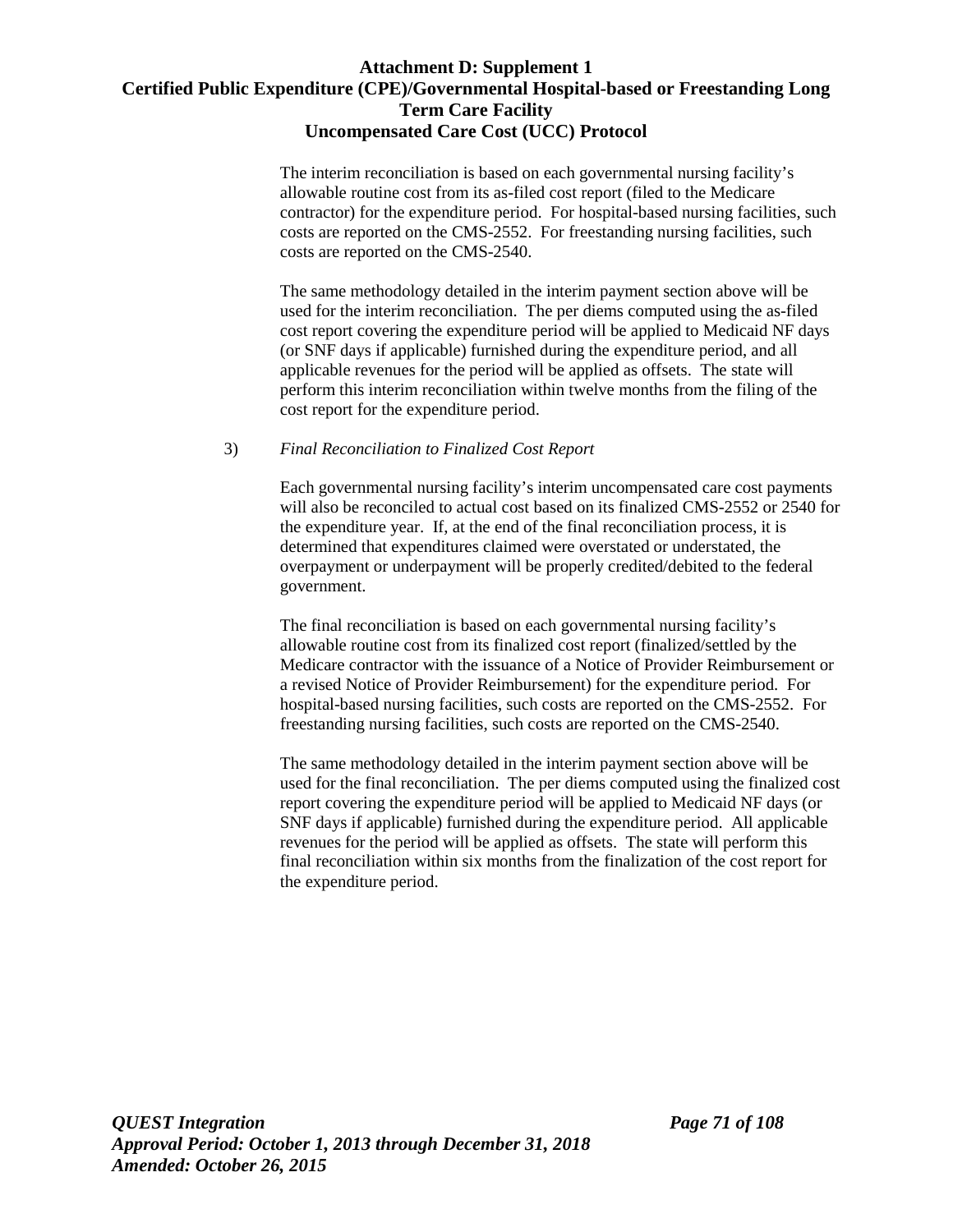## **OVERVIEW**

The Med-QUEST Division (MQD) is responsible for providing behavioral health services to all its beneficiaries. MQD provides standard behavioral health services to all beneficiaries and specialized behavioral health services to beneficiaries with serious mental illness (SMI), serious and persistent mental illness (SPMI), or requiring support for emotional and behavioral disorder (SEBD).

Regardless of the type of behavioral health service a beneficiary receives or where the beneficiary receives his/her behavioral health services, the beneficiary continues to have access to all of the other services for which he/she is eligible, including:

- Primary and acute care services from his/her health plan;
- Early Periodic Screening, Diagnosis, and Treatment (EPSDT) services if he/she is under the age of 21;
- Home and community based services/long-term supports and services (HCBS/LTSS) services under the section 1115 demonstration waiver; and
- Services or under the Developmental Disabilities or Intellectual Disabilities (DD/ID) 1915(c) waiver.

All beneficiaries have access to standard behavioral health services through the contracted managed care health plans. The standard behavioral health services include inpatient psychiatric hospitalization, medications, medication management, psychiatric and psychological evaluation and management, and alcohol and drug dependency treatment services.

Beneficiaries with SMI, SPMI, or SEBD may be in need of specialized behavioral health services. For children (individuals <21), the SEBD services are provided through the Department of Health (DOH) Child and Adolescent Mental Health Division (CAMHD); for adults (individuals >21) the SMI/SPMI services are provided through the DOH Adult Mental Health Division (AMHD), the MQD's behavioral health program Community Care Services (CCS), or the managed care health plans. Regardless of how adults with SMI/SPMI access specialized behavioral health services, all have access to the same services, and MQD ensures no duplication. The available specialized services include:

- For children: multidimensional treatment foster care, family therapy, functional family therapy, parent skills training, intensive home and community based intervention, community-based residential programs, and hospital-based residential programs, and
- For adults: crisis management, crisis and specialized residential treatment, intensive care coordination/case management, psychosocial rehabilitation (including clubhouse), , peer specialist, financial management services, supportive employment, supportive housing partial or intensive outpatient hospitalization, and therapeutic living supports.

See Addendum A for an overview of the behavioral health services delivery systems for individuals with SMI, SPMI, or SEBD; and see Addendum B for a detailed description of the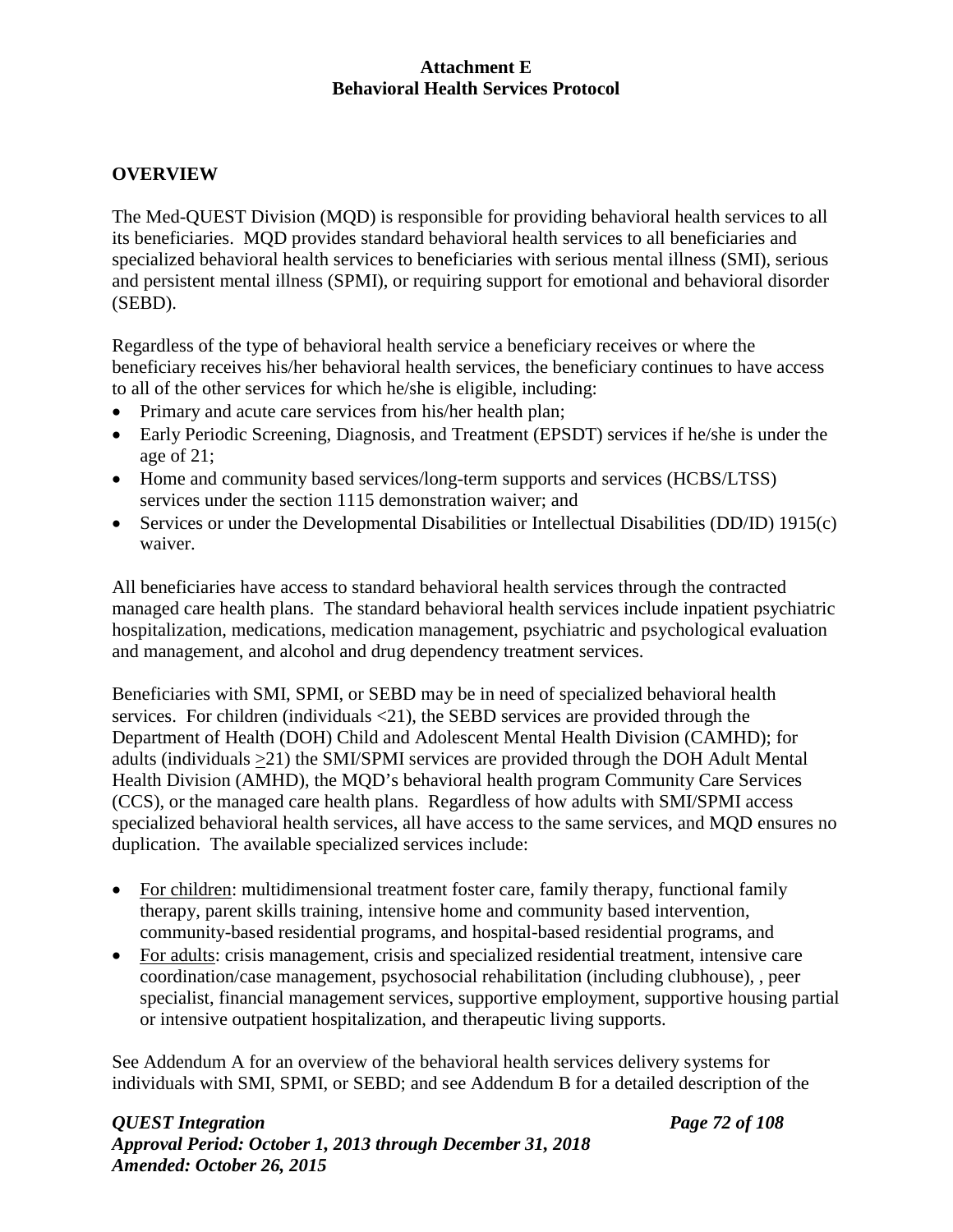services provided by CAMHD, AMHD, CCS, and the managed care health plans.

## **I. RECEIPT OF BEHAVIORAL HEALTH SERVICES BY CHILDREN (INDIVIDUALS <21 YEARS)**

## **A. Clinical Criteria**

Beneficiaries <21 years old with a diagnosis of SEBD are eligible for additional behavioral health services within CAMHD if meeting the following criteria:

- The beneficiary is age three through twenty  $(3-20)$  years;
- The beneficiary falls under one of the qualifying diagnoses (see Addendum C);
- The beneficiary demonstrates presence of a qualifying diagnosis for at least six (6) months or is expected to demonstrate the qualifying diagnosis for the next six (6) months; and
- The beneficiary's Child and Adolescent Functional Assessment Scale (CAFAS) score  $is > 80$ .
- Beneficiaries who do not meet the eligibility criteria, but based upon assessment by the CAMHD medical director that additional behavioral health services are medically necessary for the member's health and safety, shall be evaluated on a case-by-case basis for provisional eligibility.

## **B. Service Delivery**

MQD has a Memorandum of Understanding (MOU) with CAMHD to provide services to Medicaid beneficiaries. The CAMHD is responsible for providing SEBD services to all individuals age three through twenty (3-20) years who meet eligibility criteria. CAMHD provides services to approximately 900 children. CAMHD had previously functioned as a Pre-paid Inpatient Health Plan (PIHP) but changed to billing these services to MQD through a fee-for-service (FFS) process effective October 1, 2008.

The health plan can make a referral to CAMHD through use the SEBD Referral Form developed by CAMHD. The health plan will continue to provide behavioral health services even after CAMHD admits the individual into their program. In these cases, the health plan will not provide services offered by CAMHD, and CAMHD will not provide services offered by the health plan. The MQD informs the health plans, via the 834 transaction file, when an individual is receiving services through the CAMHD program. When a child is no longer eligible for services through CAMHD, CAMHD will coordinate transition of care with the child's health plan. The health plan will be notified that the individual is no longer receiving services via CAMHD via the 834-transaction file.

Referrals to CAMHD can also occur through the school, parent, child, or the health plan. CAMHD considers all referrals through an assessment process. Even if a child qualifies for SEBD services, parents can choose to have their children's behavioral health services provided through the child's health plan. However, the health plans are only able to provide the standard and specialized behavioral health services identified in their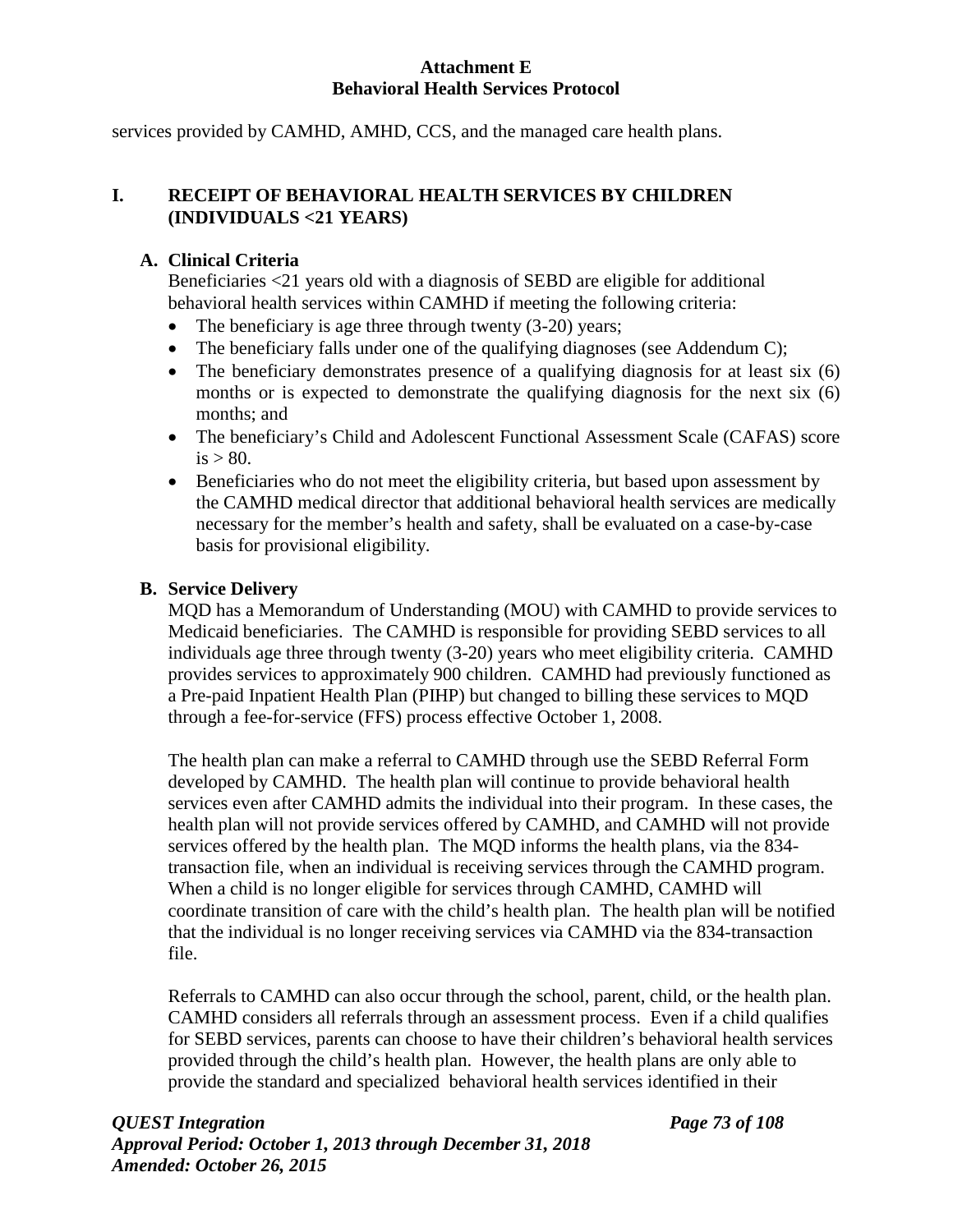contract. CAMHD would need to be involved for any specialized behavioral health services. These additional behavioral health services include both intensive case management and targeted case management and are distinct from the services provided through the health plans.

## **II. RECEIPT OF SPECIALIZED BEHAVIORAL HEALTH SERVICES BY ADULTS (INDIVIDUALS >21 YEARS)**

## **A. Clinical Criteria**

For the beneficiaries  $\ge$ /=21 years old with a SMI or SPMI are eligible for specialized behavioral health services if they meet the following criteria:

- The beneficiary falls under one of the qualifying diagnoses (see Addendum C);
- The beneficiary demonstrates presence of a qualifying diagnosis for at least twelve (12) months or is expected to demonstrate the qualifying diagnosis for the next twelve (12) months; and
- The beneficiary meets at least one of the criteria below demonstrating instability and/or functional impairment:
	- o Global Assessment of Functioning (GAF) < 50;
	- o Clinical records demonstrate that the beneficiary is currently unstable under current treatment or plan of care. (Examples include, but are not limited to:
		- multiple hospitalizations in the last year and currently unstable; substantial history of crises and currently unstable; consistently noncompliant with medications and follow-up; unengaged with providers; significant and consistent isolation; resource deficit causing instability; significant co-occurring medical illness causing instability; poor coping/independent living/problem solving skills causing instability; at risk for hospitalization); or
		- Beneficiary is under Protective Services or requires intervention by housing or law enforcement officials.
- Beneficiaries who do not meet the requirements listed above, but based upon an assessment by a programmatic medical director, that additional behavioral health services are medically necessary member's health and safety, shall be evaluated on a case-by-case basis for provisional eligibility.

# **B. Service Delivery**

The current organization for the delivery of specialized behavioral health services is largely historical. Around the time that the QUEST program was implemented in the mid-1990's, for which specialized behavioral health services were carved out, the CCS program was created due to the lack of behavioral health services for Medicaid beneficiaries with a SMI/SPMI. (AMHD had a limited service package at that time.) In the early 2000 timeframe, AMHD expanded its services significantly, largely modeling the CCS services, due to a mandated court decree that was withdrawn in 2006. However, MQD continued to offer its CCS program despite the expansion of services within AMHD.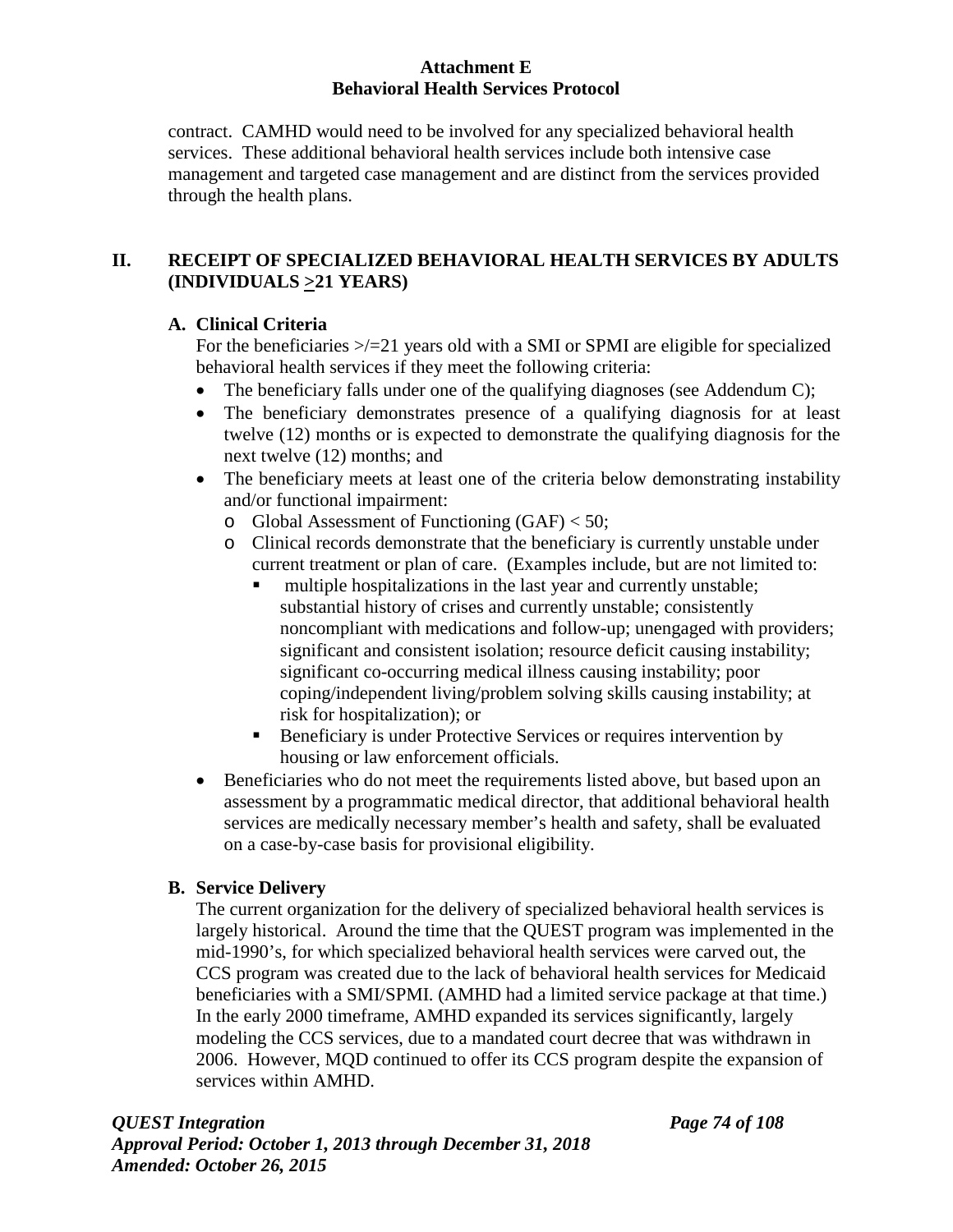CCS predominately served non-Aged, Blind and Disabled (ABD) individuals, and AMHD largely served ABDs. When QExA was implemented as managed care for the ABD population, specialized behavioral health services remained carved out. Over the years as individuals were offered choice, an increasing number of non-ABDs began to receive their services through AMHD, and an increasing number of ABDs began to receive their services through CCS.

In an effort to improve integration between medical and behavioral health care, effective July 1, 2010, the MQD transitioned all behavioral health services provided to QUEST adult beneficiaries by AMHD and the CCS program into the QUEST health plans. MQD observed that neither behavioral health outcomes nor medical outcomes were improved for this population, and the fragmentation among multiple health plans created confusion for patients and providers alike.

Effective March 1, 2013, CCS will be converted from primarily a third party administrator contract to a Pre-paid Inpatient Health Plan (PIHP), and MQD intends to transition all adults to receive their specialized behavioral health services through CCS. The state anticipates completing this transition by January 1, 2015. The following describes the current alternative service delivery options for adults until all adults can be transitioned to the CCS program to receive their specialized behavioral health services as described in this protocol.

1. AMHD

MQD had a MOU with AMHD to provide services to Medicaid beneficiaries. Currently, AMHD provides specialized behavioral health services to approximately 1,200 Medicaid ABD adults, until this population can be transitioned to the CCS program. AMHD bills specialized behavioral health services to the MQD through a FFS process.

Referrals to AMHD occur through either the beneficiary (self-referral) by calling the AMHD access line, or by beneficiary choice after a health plan referral and determination of eligibility. AMHD considers all referrals through an assessment process and uses the same criteria as listed in section A above. If the individual meets criteria, AMHD will notify MQD, develop an individual service plan, and begin providing services.

Currently, the QExA health plans make referrals for adult members identified with a SMI/SPMI. All referrals are reviewed by a MQD physician for eligibility. Eligible beneficiaries can choose to receive their specialized behavioral health services through AMHD or CCS, until the transition at which time they will only be able to receive the specialized behavioral health services through CCS.

The specialized behavioral health services provided by AMHD include both intensive case management and targeted case management. These services are distinct from the services provided through the managed care health plans.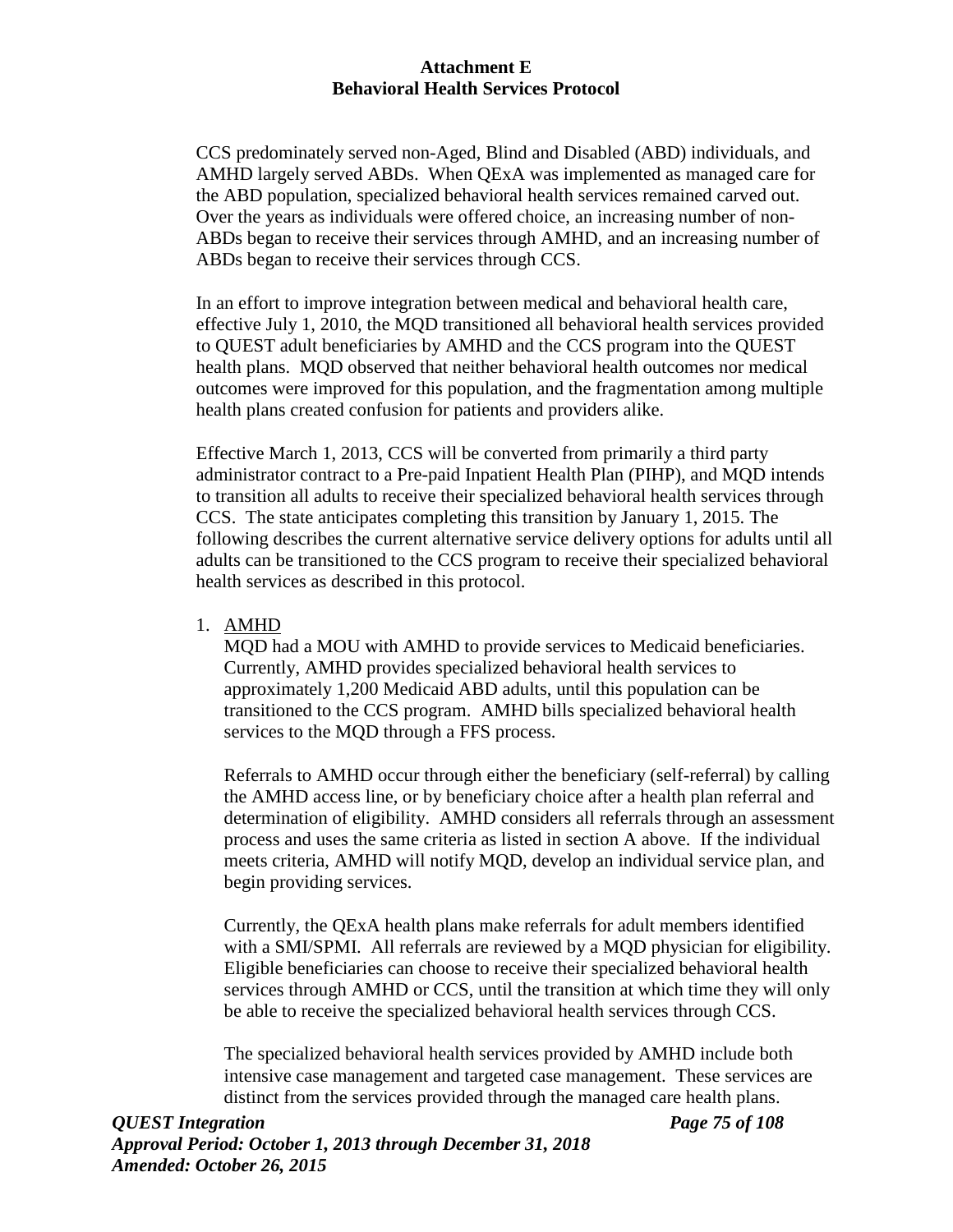2. CCS

The CCS program provides specialized behavioral health services to approximately 900 Medicaid ABD adults. MQD awards the CCS program to a contractor through a Request for Proposals (RFP) to provide specialized behavioral health services to eligible adults as a PIHP. Certain new services may be reimbursed on a fee-for-service basis until able to be incorporated into the capitation rates.

Currently, the QExA health plans make referrals for adult members identified with a SMI/SPMI. All referrals are reviewed by a MQD physician for eligibility. Eligible beneficiaries can choose to receive their specialized behavioral health services through AMHD or CCS, until the transition at which time they will only be able to receive the specialized behavioral health services through CCS. Once enrolled in CCS, CCS performs an assessment and develops an individual service plan.

3. Managed Care Health Plans

All managed care health plans provide all their beneficiaries with standard behavioral health services. Currently, the QUEST health plans also provide approximately 2,000 adults with specialized behavioral health services, until this population is transitioned to receive specialized behavioral health services through CCS. Payment to the health plans is incorporated into their capitation rates. The health plans identify adult members with a SMI/SPMI and perform an assessment to develop an individual service plan. Certain specialized services are provided by CCS instead of the health plan.

Regardless of the specialized behavioral health service delivery option an adult utilizes, the individual will have access to the same specialized behavioral health services. This will be clear, and the delivery system will be more integrated, once MQD successfully transitions all adults with SMI/SPMI to receive their specialized behavioral health services through the CCS program.

## **III. COVERED SPECIALIZED BEHAVIORAL HEALTH SERVICES**

The standard behavioral health services are State plan services. The covered specialized behavioral health services include those covered under the State plan and those covered under the section 1115 demonstration. These services may be provided through CAMHD or through AMHD, CCS, or health plans. The State plan services are listed below with details available in the State plan. The 1115 demonstration services are described in detail in subparagraph (C) below, and these services are not available through the health plans. The delivery system for these services are futher clarified in exhibit 2. Individuals receiving specialized behavioral health services through the health plans in need of these additional services can receive them either through AMHD or CCS.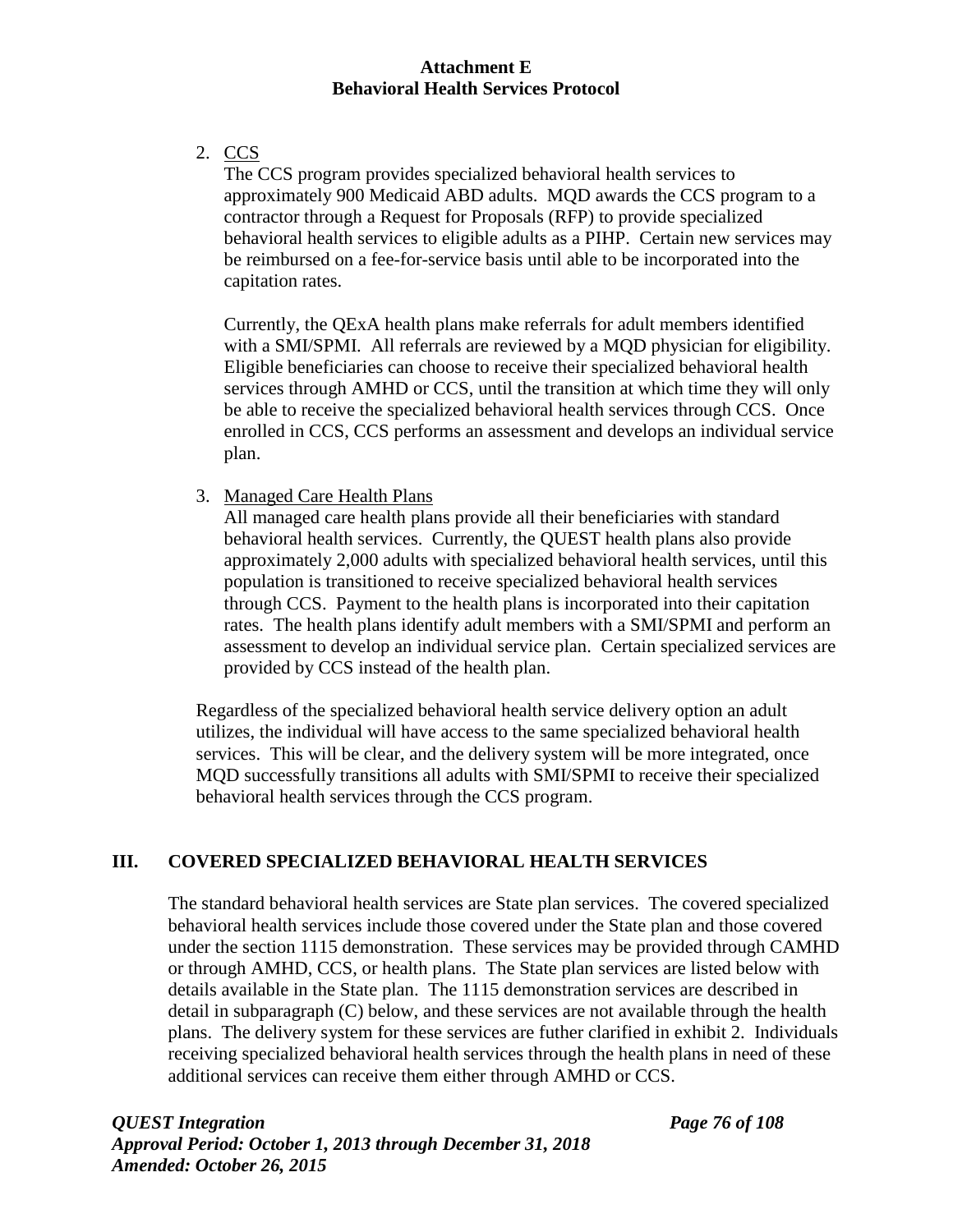## **A. State Plan Standard Behavioral Health Services (including substance abuse treatment)**

- 1. Acute Psychiatric Hospitalization
- 2. Diagnostic/Laboratory Services
- 3. Electroconvulsive Therapy
- 4. Evaluation and Management
- 5. Methadone Treatment
- 6. Prescription Medications
- 7. Substance Abuse Treatment
- 8. Transportation

## **B. State Plan Specialized Behavioral Health Services**

- 1. Assertive Community Treatment (intensive case management and community-based residential programs)
- 2. Biopsychosocial Rehabilitation
- 3. Crisis Management
- 4. Crisis Residential Services
- 5. Hospital-based Residential Programs
- 6. Intensive Family Intervention
- 7. Intensive Outpatient Hospital Services
- 8. Therapeutic Living Supports and Therapeutic Foster Care Supports (Addendum D includes the State plan pages for these Community Mental Health Rehabilitative Services)
- 9. Peer Support and Peer Specialist

#### **C. 1115 Demonstration Specialized Behavioral Health Services**

- 1. Financial management services
- a. Services provided by an individual or organization for a beneficiary that cannot manage his or her money. This benefit is only for those without access to the social security representative payee program.
- b. The financial manager shall direct the use of the beneficiary's income to pay for the current and foreseeable needs of the beneficiary and properly save any income not needed to meet current needs. The individual or organization must also keep records of expenses. Reports shall be provided quarterly to the beneficiary (if appropriate), and the beneficiary's legal guardian (or other designated responsible individuals).
- 2. Supportive Employment
- a. Supported employment includes activities needed to obtain and sustain paid work within the general workforce by beneficiaries and includes assisting the participant in locating and acquiring a job, or working with an employer to develop or customize a job on behalf of the beneficiary, transitioning the beneficiary from volunteer work to paid employment, and assisting the beneficiary in maintaining an individual job in the general workforce at or above the state's minimum wage.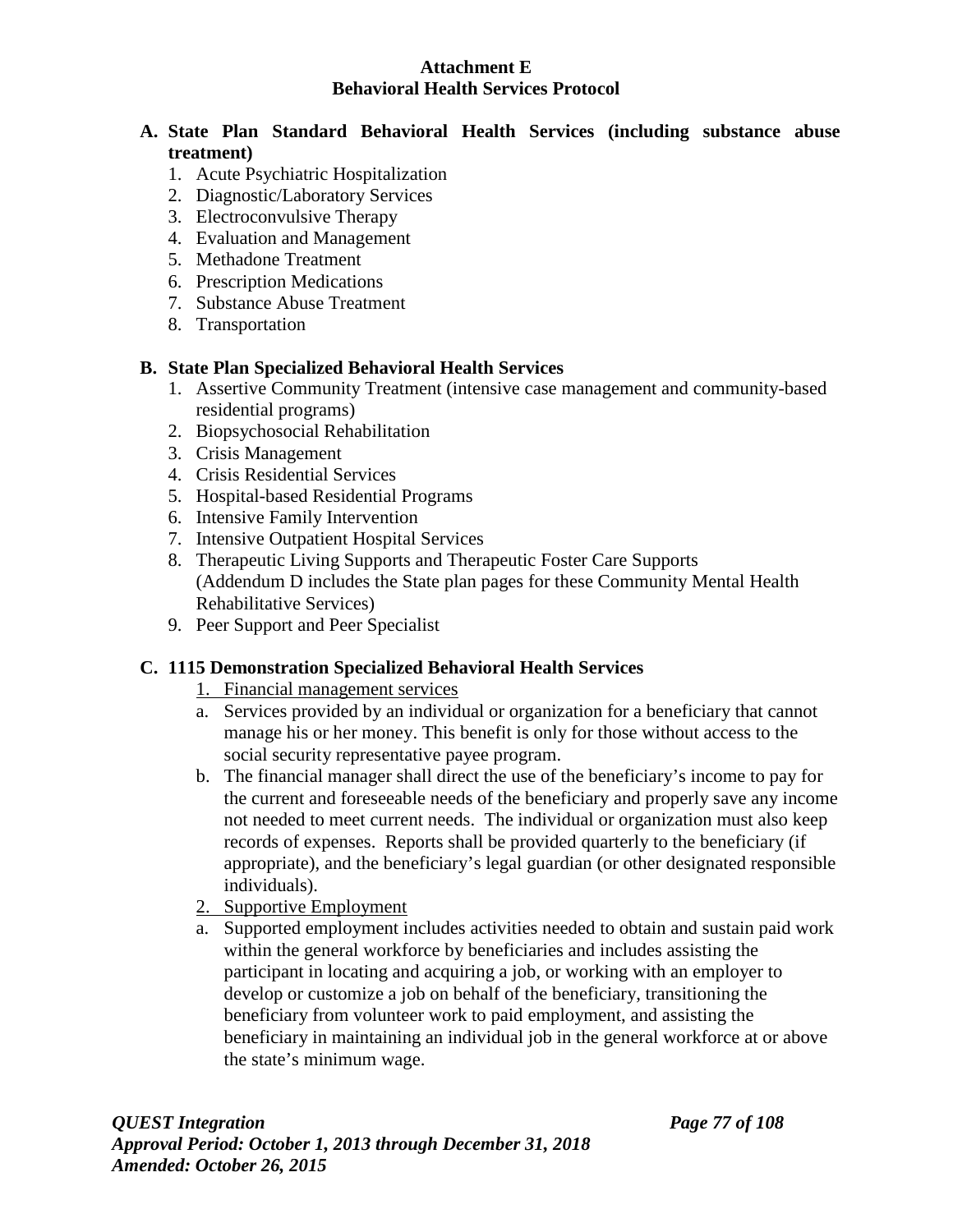- b. Supported employment support is conducted in a variety of settings to include self-employment. With regard to self-employment, individual employment support services may include:
	- i. Aiding the beneficiary to identify potential business opportunities;
	- ii. Assisting in the development of a business plan, including potential sources of business financing and other assistance in including potential sources of business financing and other assistance in developing and launching a business;
	- iii. Identifying the supports that are necessary in order for the beneficiary to operate the business; and
	- iv. Providing ongoing assistance, counseling and guidance once the business has been launched.
- 3. Supportive Housing
	- a. This is housing-based care management focused on identifying and securing affordable housing resources to include assistance with finding and retaining housing such as Section 8, Section 811, other Housing and Urban Development (HUD) programs, public housing and advocating for increased housing resources through state and local consolidated planning processes.
	- b. Transitioning beneficiaries into housing and supporting them by providing housing stabilization and retention services to include but not limited to training in being a good tenant, establishing procedures and contacts to maintain/upkeep housing accommodations (lease compliance), obtaining reasonable accommodations and modifications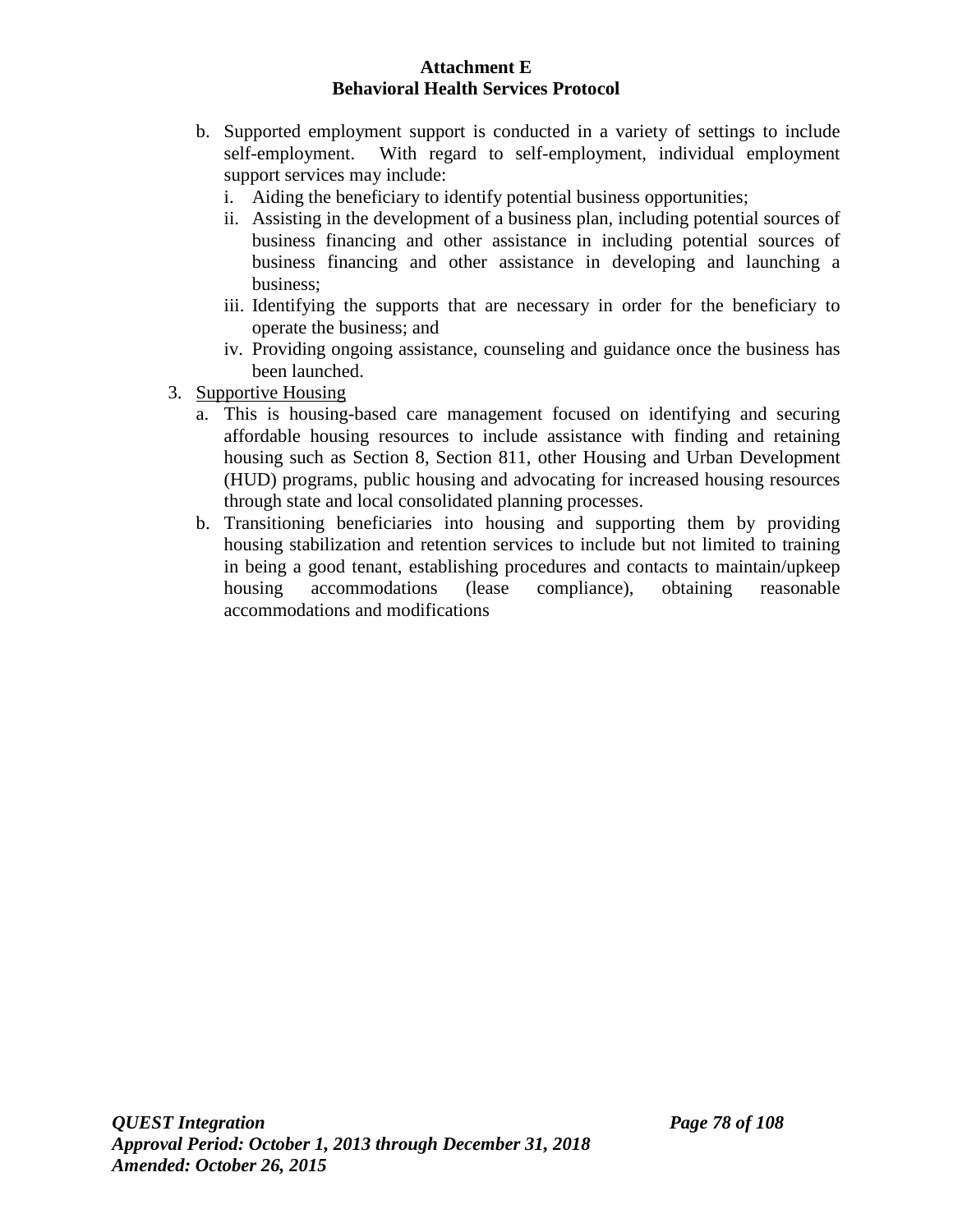# **Exhibit 1 to Attachment E**

# **Overview of Behavioral Health Services Delivery**

|                                                   | <b>Adults</b> | Non-ABD     | <b>ABD</b>  | Adults with | Children     |
|---------------------------------------------------|---------------|-------------|-------------|-------------|--------------|
|                                                   | without       | Adults with | Adults with | SMI/SPMI    | with SEBD    |
|                                                   | SMI/SPMI      | SMI/SPMI    | SMI/SPMI    | Enrolled in | Enrolled in  |
|                                                   |               |             | Enrolled in | <b>CCS</b>  | <b>CAMHD</b> |
|                                                   |               |             | <b>AMHD</b> |             |              |
| <b>Standard Behavioral Health Services</b>        |               |             |             |             |              |
| <b>Acute Psychiatric</b>                          | <b>HP</b>     | HP          | HP          | <b>CCS</b>  | HP           |
| Hospitalization                                   |               |             |             |             |              |
| Diagnostic/laboratory                             | HP            | HP          | HP          | <b>CCS</b>  | HP           |
| <b>Services</b>                                   |               |             |             |             |              |
| Electroconvulsive                                 | HP            | HP          | HP          | <b>CCS</b>  | HP           |
| Therapy                                           |               |             |             |             |              |
| <b>Evaluation</b> and                             | HP            | HP          | HP          | <b>CCS</b>  | CAMHD/       |
| Management                                        |               |             |             |             | HP           |
| <b>Methadone Treatment</b>                        | HP            | HP          | HP          | <b>CCS</b>  | HP           |
| Prescription                                      | HP            | HP          | HP          | <b>CCS</b>  | HP           |
| Medications                                       |               |             |             |             |              |
| <b>Substance Abuse</b>                            | HP            | HP          | HP          | <b>CCS</b>  | HP           |
| Treatment                                         |               |             |             |             |              |
| Transportation                                    | HP            | HP          | HP          | <b>CCS</b>  | HP           |
| Specialized State Plan Behavioral Health Services |               |             |             |             |              |
| Biopsychosocial                                   | n/a           | HP          | <b>AMHD</b> | <b>CCS</b>  | n/a          |
| Rehabilitation                                    |               |             |             |             |              |
| <b>Community Based</b>                            | n/a           | n/a         | n/a         | n/a         | <b>CAMHD</b> |
| <b>Residential Programs</b>                       |               |             |             |             |              |
| <b>Crisis Management</b>                          | n/a           | HP          | <b>AMHD</b> | <b>CCS</b>  | <b>CAMHD</b> |
| <b>Crisis Residential</b>                         | n/a           | HP          | <b>AMHD</b> | <b>CCS</b>  | <b>CAMHD</b> |
| Services                                          |               |             |             |             |              |
| Hospital-based                                    | n/a           | n/a         | n/a         | n/a         | <b>CAMHD</b> |
| <b>Residential Services</b>                       |               |             |             |             |              |
| <b>Intensive Case</b>                             | n/a           | HP          | <b>AMHD</b> | <b>CCS</b>  | <b>CAMHD</b> |
| Management                                        |               |             |             |             |              |
| <b>Intensive Family</b>                           | n/a           | n/a         | n/a         | n/a         | <b>CAMHD</b> |
| Intervention                                      |               |             |             |             |              |
| <b>Intensive Outpatient</b>                       | n/a           | HP          | <b>AMHD</b> | <b>CCS</b>  | <b>CAMHD</b> |
| <b>Hospital Services</b>                          |               |             |             |             |              |
| Therapeutic Living                                | n/a           | HP          | <b>AMHD</b> | <b>CCS</b>  | <b>CAMHD</b> |
| Supports and                                      |               |             |             |             |              |
| Therapeutic Foster                                |               |             |             |             |              |
| <b>Care Supports</b>                              |               |             |             |             |              |

*QUEST Integration Page 79 of 108 Approval Period: October 1, 2013 through December 31, 2018 Amended: October 26, 2015*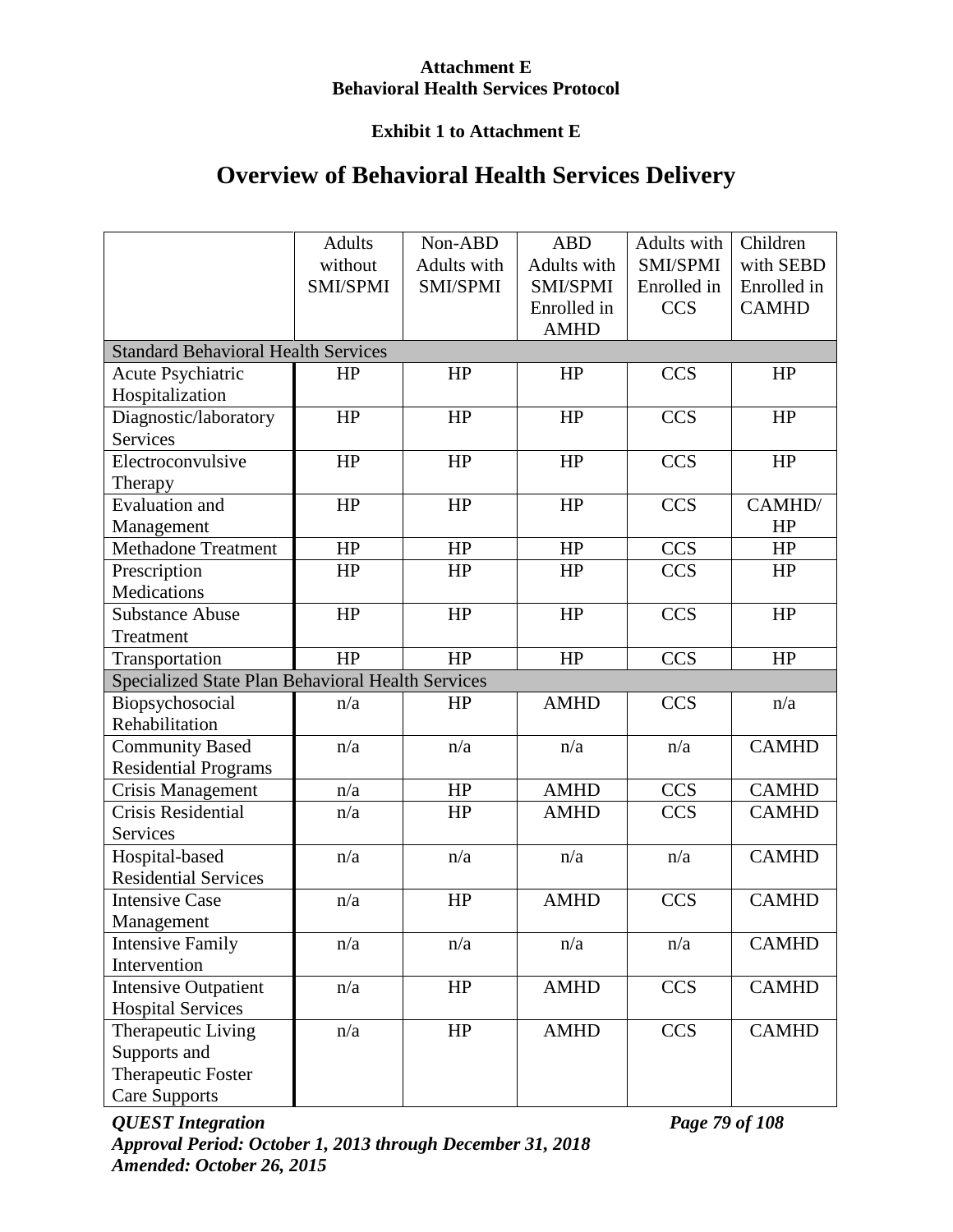| Specialized 1115 Behavioral Health Services |     |            |             |            |     |  |
|---------------------------------------------|-----|------------|-------------|------------|-----|--|
| Financial management                        | n/a | <b>CCS</b> | <b>AMHD</b> | <b>CCS</b> | n/a |  |
| services                                    |     |            |             |            |     |  |
| Supportive                                  | n/a | <b>CCS</b> | <b>AMHD</b> | <b>CCS</b> | n/a |  |
| Employment                                  |     |            |             |            |     |  |
| <b>Supportive Housing</b>                   | n/a | CCS        | <b>AMHD</b> | CC.        | n/a |  |

Legend:

| ABD          | Aged, Blind, or Disabled                                                |
|--------------|-------------------------------------------------------------------------|
| <b>AMHD</b>  | Adult Mental Health Division in the Department of Health                |
| HP           | Health Plan                                                             |
| <b>CAMHD</b> | Child and Adolescent Mental Health Division in the Department of Health |
| <b>CCS</b>   | <b>Community Care Services program</b>                                  |
| <b>SEBD</b>  | Support for Emotional and Behavioral Development                        |
| <b>SMI</b>   | <b>Severe Mental Illness</b>                                            |
| <b>SPMI</b>  | Serious and Persistent Mental Illness                                   |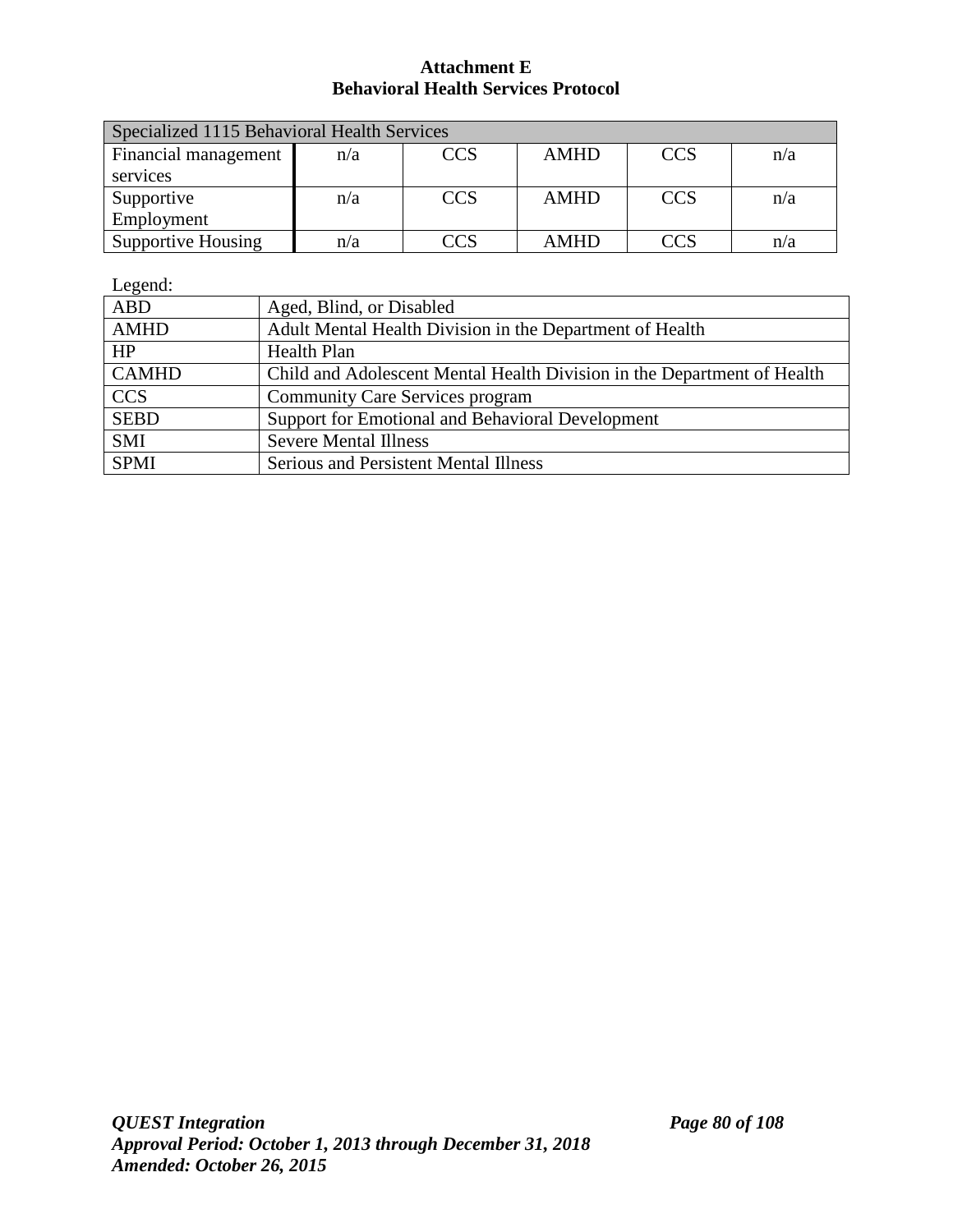## <span id="page-87-0"></span>**Exhibit 2 to Attachment E**

# **Behavioral Health Services in the QUEST Integration Program**

| <b>Benefits</b>                            | <b>Providers</b>                   | <b>Health Plans</b>           | <b>AMHD</b>            |                             | <b>CAMHD</b>           |
|--------------------------------------------|------------------------------------|-------------------------------|------------------------|-----------------------------|------------------------|
|                                            |                                    |                               |                        | <b>CCS Program</b>          |                        |
| <b>Payment</b>                             | N/A                                | <b>Payment to health</b>      | <b>Payment to DOH-</b> | Payment to the              | <b>Payment to DOH-</b> |
| methodology                                |                                    | plans                         | <b>AMHD</b>            | <b>Behavioral Health</b>    | <b>CAMHD</b>           |
|                                            |                                    |                               |                        | Organization                |                        |
|                                            |                                    | Capitation                    | Billed FFS to MQD      |                             | Billed FFS to MQD      |
|                                            |                                    |                               |                        | Capitation/FFS              |                        |
| <b>Standard Behavioral Health Services</b> |                                    |                               |                        |                             |                        |
| Acute psychiatric                          | Hospitals <sup>3</sup> licensed to | Twenty-four $(24)$            | Provided by health     | Twenty-four hour            | Provided by health     |
| hospitalization                            | provide psychiatric                | hour care for acute           | plan                   | acute psychiatric           | plan                   |
|                                            | services                           | psychiatric illnesses         |                        | illnesses including:        |                        |
|                                            |                                    | including:                    |                        | Room and board<br>$\circ$   |                        |
|                                            |                                    | Room and board<br>$\circ$     |                        | Nursing care<br>O           |                        |
|                                            |                                    | Nursing care<br>$\circ$       |                        | Medical supplies<br>$\circ$ |                        |
|                                            |                                    | Medical supplies<br>$\circ$   |                        | and equipment               |                        |
|                                            |                                    | and equipment                 |                        | Diagnostic<br>$\circ$       |                        |
|                                            |                                    | Diagnostic<br>$\circ$         |                        | services                    |                        |
|                                            |                                    | services                      |                        | Physician<br>$\circ$        |                        |
|                                            |                                    | Physician<br>$\circ$          |                        | services                    |                        |
|                                            |                                    | services                      |                        | Other practitioner<br>O     |                        |
|                                            |                                    | Other practitioner<br>$\circ$ |                        | services, as                |                        |
|                                            |                                    | services as                   |                        | needed                      |                        |
|                                            |                                    | needed                        |                        | Other medically<br>$\circ$  |                        |

3 Excludes Institutions of Mental Disease (IMDs) as defined at 42 CFR 435.1010

*QUEST Integration Page 81 of 108 Approval Period: October 1, 2013 through December 31, 2018 Amended: October 26, 2015*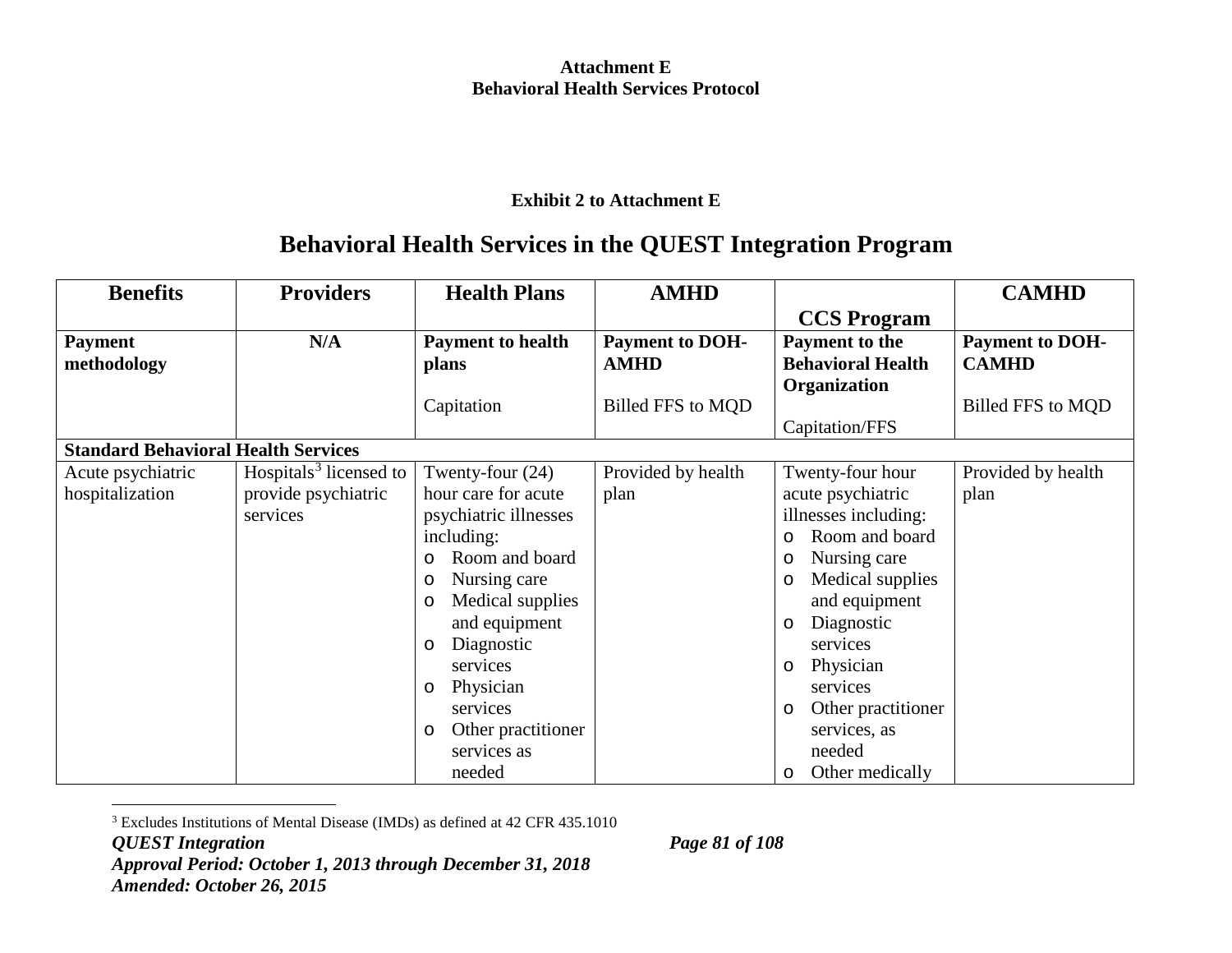| <b>Benefits</b>                     | <b>Providers</b>                                                                                                         | <b>Health Plans</b>                                                                                                                                                                                    | <b>AMHD</b>                                                                           |                                                                                                                                                                                      | <b>CAMHD</b>                                                                                          |
|-------------------------------------|--------------------------------------------------------------------------------------------------------------------------|--------------------------------------------------------------------------------------------------------------------------------------------------------------------------------------------------------|---------------------------------------------------------------------------------------|--------------------------------------------------------------------------------------------------------------------------------------------------------------------------------------|-------------------------------------------------------------------------------------------------------|
|                                     |                                                                                                                          |                                                                                                                                                                                                        |                                                                                       | <b>CCS Program</b>                                                                                                                                                                   |                                                                                                       |
|                                     |                                                                                                                          | Other medically<br>$\circ$<br>necessary<br>services<br>Pharmaceuticals<br>$\circ$<br>Rehabilitation<br>$\circ$<br>services, as<br>needed                                                               |                                                                                       | necessary<br>services<br>Pharmaceuticals<br>$\circ$<br>Rehabilitation<br>$\circ$<br>services, as<br>needed                                                                           |                                                                                                       |
| Diagnostic/<br>laboratory services  | Laboratories                                                                                                             | Diagnostic/laboratory<br>services including:<br>Psychological<br>$\circ$<br>testing<br>Screening for<br>$\circ$<br>drug and alcohol<br>problems<br>Other medically<br>necessary diagnostic<br>services | Provided by health<br>plan                                                            | Diagnostic/laboratory<br>services including:<br>Psychological<br>$\circ$<br>testing<br>Screening for<br>O<br>drug and alcohol<br>Other medically<br>necessary diagnostic<br>services | Provided by health<br>plan                                                                            |
| Electroconvulsive<br>Therapy (ECT)  | Acute Psychiatric<br>Hospital<br><b>Outpatient facility</b>                                                              | <b>ECT</b><br>Medically<br>$\circ$<br>necessary, may<br>do more than<br>one/day<br>Inclusive of                                                                                                        | Provided by health<br>plan                                                            | <b>ECT</b><br>Medically<br>O<br>necessary, may<br>do more than<br>one/day<br>Inclusive of                                                                                            | Provided by health<br>plan                                                                            |
| <b>Evaluation</b> and<br>Management | <b>Oualified licensed</b><br>behavioral health<br>professional:<br>psychiatrists,<br>psychologists,<br>behavioral health | anesthesia<br>Psychiatric or<br>psychological<br>evaluation<br>Individual and group<br>counseling and                                                                                                  | Psychiatric or<br>psychological<br>evaluation for<br>SMI/SPMI<br>Individual and group | anesthesia<br>Psychiatric,<br>psychological or<br>neuropsychological<br>evaluation for<br>SMI/SPMI                                                                                   | Psychiatric,<br>psychological or<br>neuropsychological<br>evaluation for SEBD<br>Individual and group |

*QUEST Integration Page 82 of 108 Approval Period: October 1, 2013 through December 31, 2018 Amended: October 26, 2015*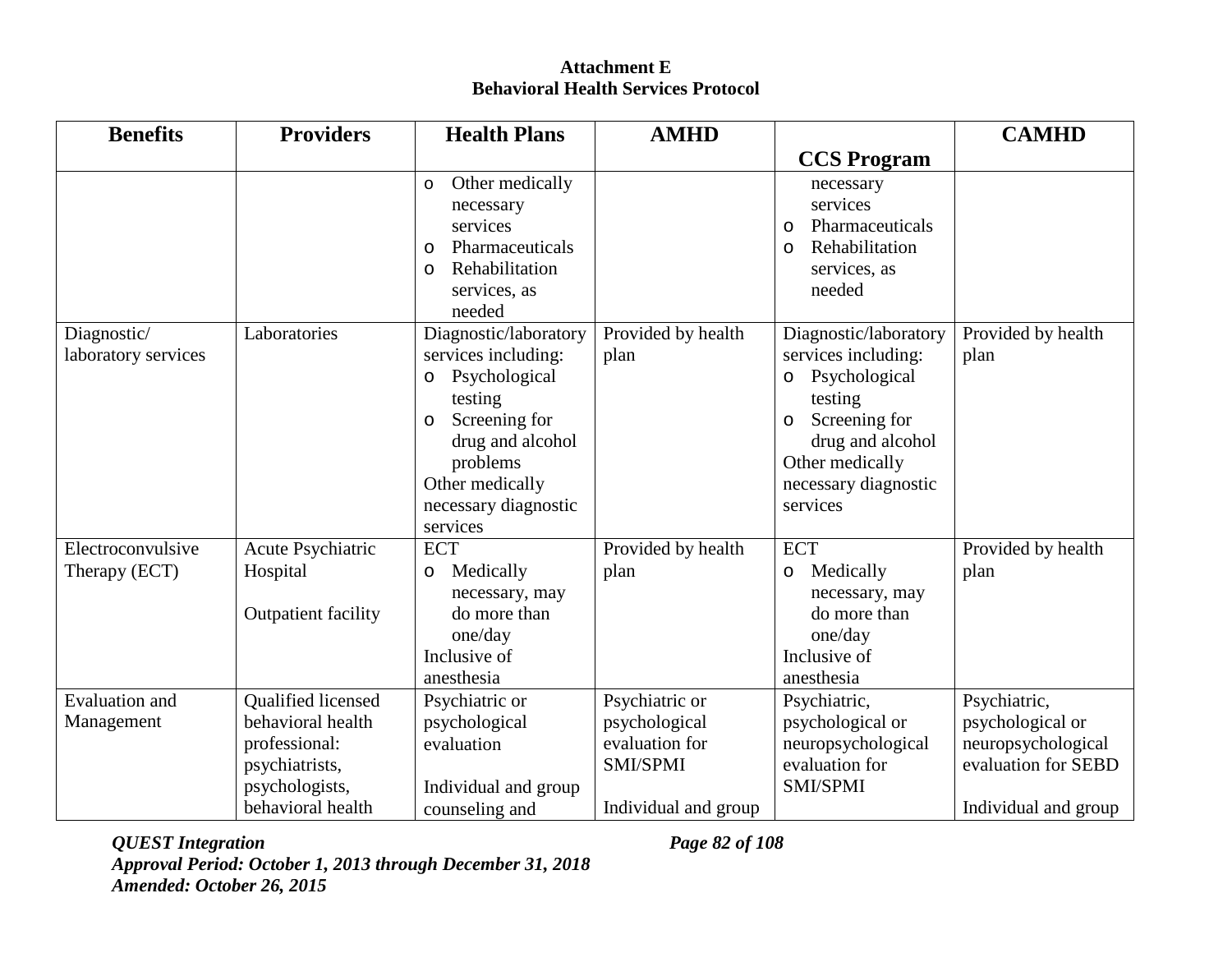| <b>Benefits</b>                    | <b>Providers</b>                                                                                                                                                                              | <b>Health Plans</b>                                                                                                                                                            | <b>AMHD</b>                                                                                                                             |                                                                                                                                                                                | <b>CAMHD</b>                                                                                                                                                       |
|------------------------------------|-----------------------------------------------------------------------------------------------------------------------------------------------------------------------------------------------|--------------------------------------------------------------------------------------------------------------------------------------------------------------------------------|-----------------------------------------------------------------------------------------------------------------------------------------|--------------------------------------------------------------------------------------------------------------------------------------------------------------------------------|--------------------------------------------------------------------------------------------------------------------------------------------------------------------|
|                                    |                                                                                                                                                                                               |                                                                                                                                                                                |                                                                                                                                         | <b>CCS Program</b>                                                                                                                                                             |                                                                                                                                                                    |
|                                    | advanced practice<br>registered nurse<br>(APRN) with<br>prescriptive authority<br>(APRN Rx), clinical<br>social workers,<br>mental health<br>counselors, and<br>marriage family<br>therapists | monitoring                                                                                                                                                                     | counseling and<br>monitoring for<br>SMI/SPMI<br>HP provides<br>individual<br>and group counseling<br>and monitoring for<br>non-SMI/SPMI | Individual and group<br>counseling and<br>monitoring for<br>SMI/SPMI<br>HP provides<br>individual<br>and group counseling<br>and monitoring for<br>non-SMI/SPMI                | counseling and<br>monitoring for<br>children<br>requiring SEBD<br>HP provides<br>individual<br>and group counseling<br>and monitoring for<br>all<br>other children |
| Methadone treatment                | Methadone clinics                                                                                                                                                                             | Methadone treatment<br>services which<br>include the provision<br>of methadone or a<br>suitable alternative<br>$(e.g. LAAM)$ , as well<br>as outpatient<br>counseling services | Provided by health<br>plan                                                                                                              | Methadone treatment<br>services which<br>include the provision<br>of methadone or a<br>suitable<br>alternative (e.g.<br>LAAM), as well as<br>outpatient counseling<br>services | Provided by health<br>plan                                                                                                                                         |
| Prescription<br><b>Medications</b> | Providers licensed to<br>prescribe (e.g.<br>Psychiatrist and<br><b>APRN</b><br>$Rx)$ .<br>Medications are<br>dispensed by licensed<br>pharmacies.                                             | Prescribed drugs<br>including medication<br>management and<br>patient counseling                                                                                               | Provided by health<br>plan                                                                                                              | Prescribed drugs<br>including medication<br>management and<br>patient counseling                                                                                               | Provided by health<br>plan                                                                                                                                         |
| <b>Substance Abuse</b>             | Licensed providers<br>and certified                                                                                                                                                           | <b>Substance Abuse-</b><br>Residential                                                                                                                                         | Provided by health<br>plan                                                                                                              | <b>Substance Abuse-</b><br>Residential                                                                                                                                         | Provided by health<br>plan                                                                                                                                         |

*QUEST Integration Page 83 of 108 Approval Period: October 1, 2013 through December 31, 2018 Amended: October 26, 2015*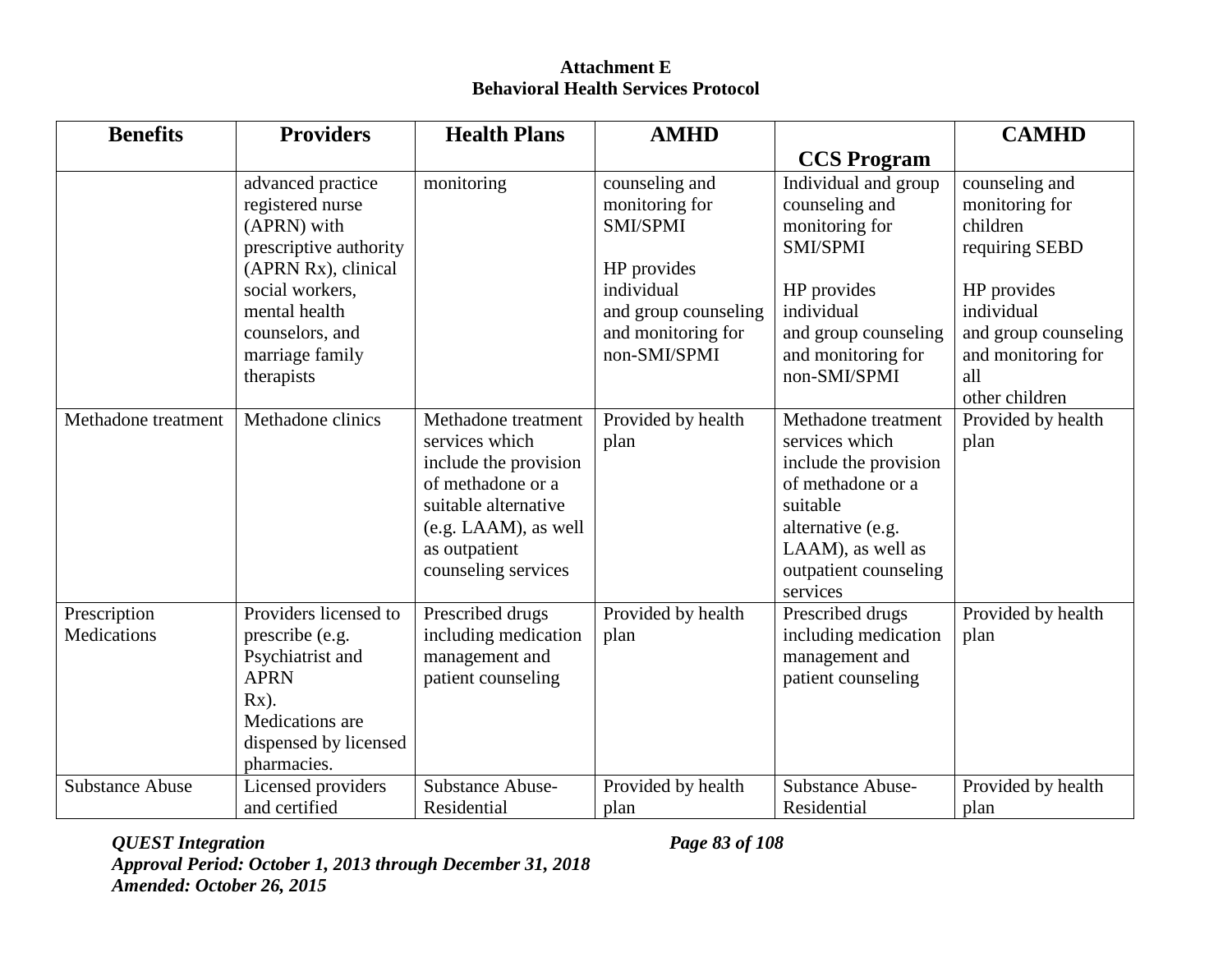| <b>Benefits</b> | <b>Providers</b>           | <b>Health Plans</b>                     | <b>AMHD</b>        |                                         | <b>CAMHD</b>       |
|-----------------|----------------------------|-----------------------------------------|--------------------|-----------------------------------------|--------------------|
|                 |                            |                                         |                    | <b>CCS Program</b>                      |                    |
|                 | substance                  | Medically<br>$\circ$                    |                    | Medically<br>$\circ$                    |                    |
|                 | abuse counselors*          | necessary                               |                    | necessary<br>services based on          |                    |
|                 |                            | services based on                       |                    |                                         |                    |
|                 | Specialized<br>residential | <b>American Society</b><br>of Addiction |                    | <b>American Society</b><br>of Addiction |                    |
|                 | treatment facilities       | Medicine                                |                    | Medicine                                |                    |
|                 |                            |                                         |                    | (ASAM)                                  |                    |
|                 | Facilities licensed to     | (ASAM)                                  |                    |                                         |                    |
|                 | perform substance          | Substance Abuse -                       |                    | Substance Abuse -                       |                    |
|                 | abuse treatment            | Out-patient                             |                    | Out-patient                             |                    |
|                 |                            | Screening                               |                    | Screening                               |                    |
|                 |                            | $\circ$<br>Treatment and<br>$\circ$     |                    | $\circ$<br>Treatment and<br>$\circ$     |                    |
|                 |                            | treatment                               |                    | treatment                               |                    |
|                 |                            | planning                                |                    | planning                                |                    |
|                 |                            | Therapy/counseli<br>$\circ$             |                    | Therapy/counseli<br>$\circ$             |                    |
|                 |                            | ng                                      |                    | ng                                      |                    |
|                 |                            | Therapeutic<br>$\circ$                  |                    | Therapeutic<br>O                        |                    |
|                 |                            | support &                               |                    | support $\&$                            |                    |
|                 |                            | education                               |                    | education                               |                    |
|                 |                            | Homebound<br>$\circ$                    |                    | Homebound<br>$\circ$                    |                    |
|                 |                            | services                                |                    | services                                |                    |
|                 |                            | Continuous<br>$\circ$                   |                    | Continuous<br>$\circ$                   |                    |
|                 |                            | treatment teams                         |                    | treatment teams                         |                    |
|                 |                            | Other medically<br>$\circ$              |                    | Other medically<br>O                    |                    |
|                 |                            | necessary                               |                    | necessary                               |                    |
|                 |                            | Screening for<br>$\circ$                |                    | Screening for<br>$\circ$                |                    |
|                 |                            | drugs and                               |                    | drugs and                               |                    |
|                 |                            | alcohol.                                |                    | alcohol.                                |                    |
|                 |                            |                                         |                    |                                         |                    |
| Transportation  | Approved                   | Transportation                          | Provided by health | Transportation                          | Provided by health |

*QUEST Integration Page 84 of 108 Approval Period: October 1, 2013 through December 31, 2018 Amended: October 26, 2015*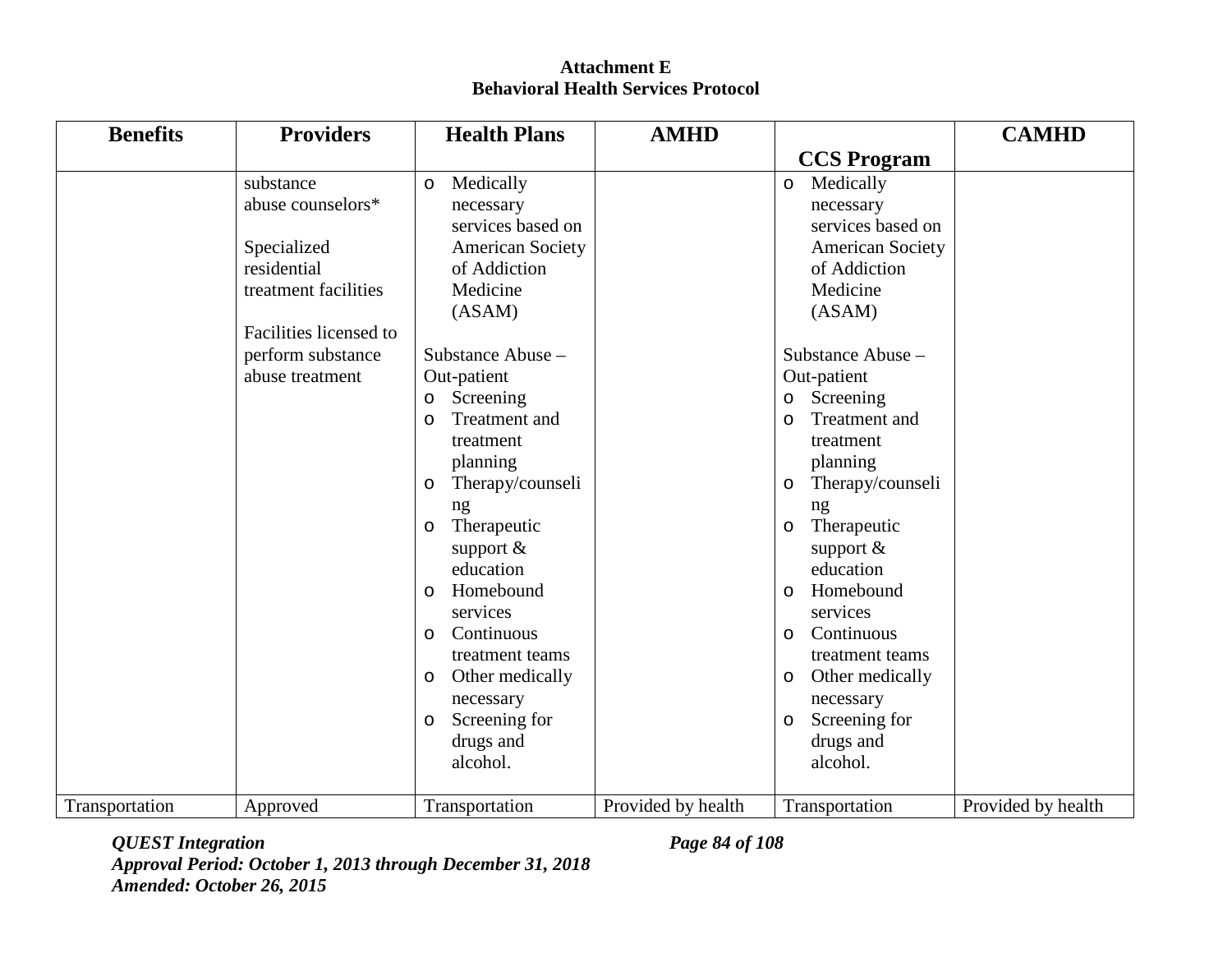<span id="page-91-0"></span>

| <b>Benefits</b>                                                                 | <b>Providers</b>                                                                                                                                                                 | <b>Health Plans</b>                                                           | <b>AMHD</b>                                |                                                                               | <b>CAMHD</b>                                                                                                                                                                                                                                                                                                        |
|---------------------------------------------------------------------------------|----------------------------------------------------------------------------------------------------------------------------------------------------------------------------------|-------------------------------------------------------------------------------|--------------------------------------------|-------------------------------------------------------------------------------|---------------------------------------------------------------------------------------------------------------------------------------------------------------------------------------------------------------------------------------------------------------------------------------------------------------------|
|                                                                                 |                                                                                                                                                                                  |                                                                               |                                            | <b>CCS Program</b>                                                            |                                                                                                                                                                                                                                                                                                                     |
|                                                                                 | transportation<br>providers<br>to include medical<br>vans, taxi cabs, bus<br>services, and<br>handicap<br>bus services.                                                          | Air<br>$\circ$<br>Ground for<br>$\circ$<br>medically<br>necessary<br>services | plan                                       | Air<br>$\circ$<br>Ground for<br>$\circ$<br>medically<br>necessary<br>services | plan                                                                                                                                                                                                                                                                                                                |
| <b>Specialized Behavioral Health Services</b>                                   |                                                                                                                                                                                  |                                                                               |                                            |                                                                               |                                                                                                                                                                                                                                                                                                                     |
| Biopsychosocial<br>Rehabilitative<br>Programs (including<br>Clubhouse services) | <b>AMHD</b><br><b>Qualified Mental</b><br>Health Provider**                                                                                                                      | Psychosocial<br>Rehabilitative<br>Programs                                    | Psychosocial<br>Rehabilitative<br>Programs | Psychosocial<br>Rehabilitative<br>Programs                                    | Not provided                                                                                                                                                                                                                                                                                                        |
| Community<br><b>Based</b><br>Residential<br>Programs <sup>4</sup>               | Small homes<br>certified<br>to perform<br>community<br>based residential<br>programs. Each<br>home<br>is staffed with<br>several<br>qualified mental<br>health<br>professionals. | Not provided                                                                  | Not provided                               | Not provided                                                                  | These programs<br>provide twenty-four<br>(24) hour integrated<br>evidence-based<br>services that address<br>the behavioral and<br>emotional problems<br>related to sexual<br>offending,<br>aggression,<br>or deviance, which<br>prevent the youth<br>from<br>taking part in family<br>and/or community<br>$life. +$ |

 <sup>4</sup> Meet inpatient psych under 21 requirements under 42 CFR 440.160

*QUEST Integration Page 85 of 108*

*Approval Period: October 1, 2013 through December 31, 2018 Amended: October 26, 2015*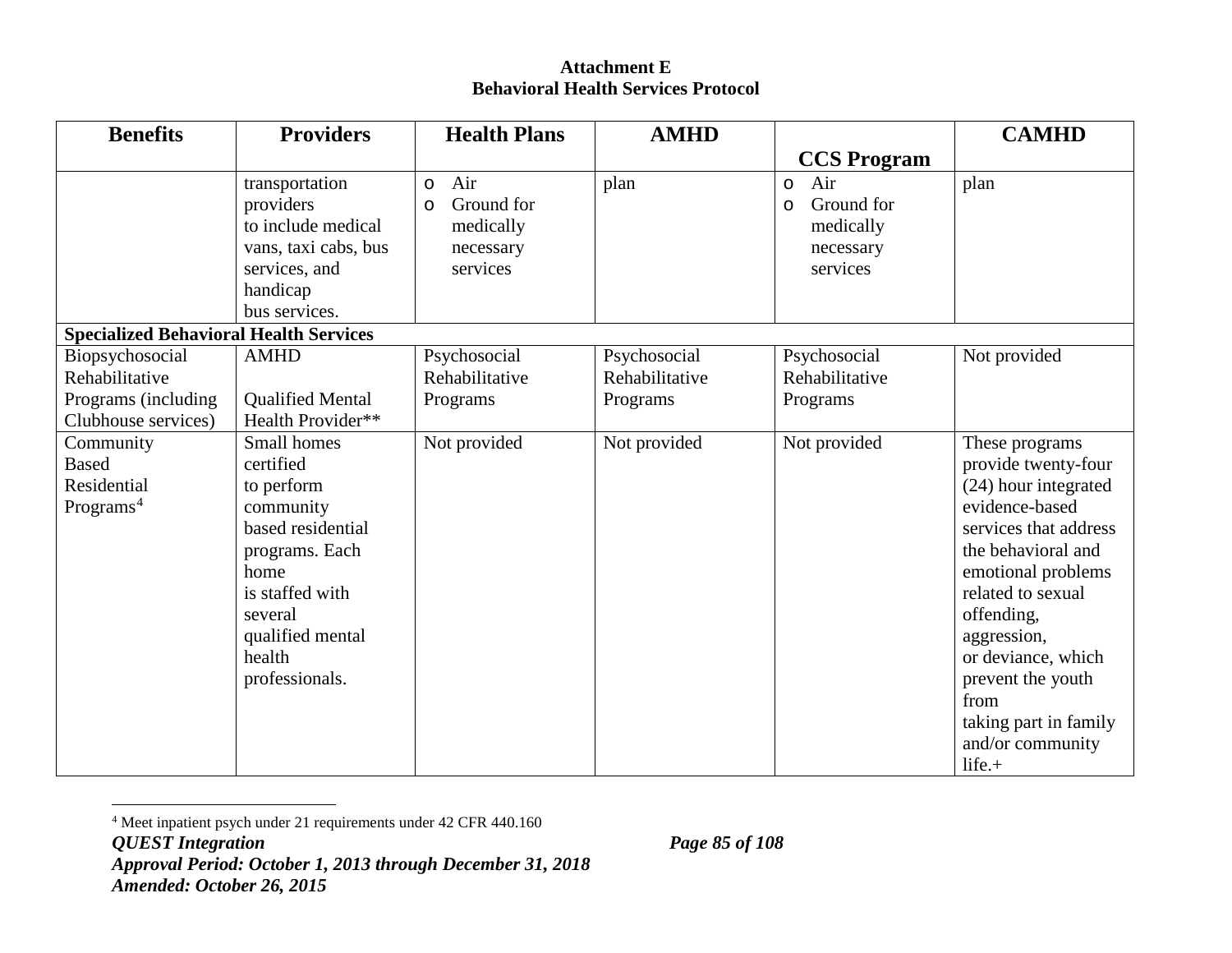<span id="page-92-0"></span>

| <b>Benefits</b>                                      | <b>Providers</b>                             | <b>Health Plans</b>                                                                                                                                           | <b>AMHD</b>                                                                                                                                                            |                                                                                                                                                                                | <b>CAMHD</b>                                                                                                                                                                                     |
|------------------------------------------------------|----------------------------------------------|---------------------------------------------------------------------------------------------------------------------------------------------------------------|------------------------------------------------------------------------------------------------------------------------------------------------------------------------|--------------------------------------------------------------------------------------------------------------------------------------------------------------------------------|--------------------------------------------------------------------------------------------------------------------------------------------------------------------------------------------------|
|                                                      |                                              |                                                                                                                                                               |                                                                                                                                                                        | <b>CCS</b> Program                                                                                                                                                             |                                                                                                                                                                                                  |
| Crisis Management                                    | <b>Qualified Mental</b><br>Health Provider** | Crisis Management<br>24-hour crisis<br>a.<br>telephone<br>consultation<br>Mobile outreach<br>b.<br>services<br>Crisis intervention/<br>stabilization services | Crisis Management<br>c. 24-hour crisis<br>telephone<br>consultation<br>Mobile outreach<br>d.<br>services<br>Crisis<br>e.<br>intervention/<br>stabilization<br>services | Crisis Management<br>a. 24/7 Crisis<br>hotline<br>(through)<br>800#<br>Mobile crisis<br>$\mathbf{b}$ .<br>response/<br>outreach<br>c. Crisis<br>intervention/<br>stabilization | Crisis Management<br>a. 24/7 Crisis<br>hotline<br>(through)<br>800#<br>Mobile crisis<br>$\mathbf{b}$ .<br>response/<br>outreach<br>Crisis<br>$c_{\cdot}$<br>intervention/<br>stabilization<br>d. |
| Crisis Residential                                   | <b>Qualified Mental</b>                      | Not provided                                                                                                                                                  | Crisis Residential                                                                                                                                                     | <b>Crisis Residential</b>                                                                                                                                                      | Crisis Residential                                                                                                                                                                               |
| <b>Services</b>                                      | Health Provider**                            |                                                                                                                                                               | Services                                                                                                                                                               | Services                                                                                                                                                                       | Services                                                                                                                                                                                         |
| Hospital based<br>residential treatment <sup>5</sup> | Acute psychiatric<br>hospital                | Not provided                                                                                                                                                  | Not provided                                                                                                                                                           | Not provided                                                                                                                                                                   | Hospital based<br>residential treatment                                                                                                                                                          |
| <b>Intensive Case</b>                                | <b>Qualified Mental</b>                      | Care                                                                                                                                                          | <b>Intensive Case</b>                                                                                                                                                  | Care                                                                                                                                                                           | <b>Intensive Case</b>                                                                                                                                                                            |
| Management                                           | Health Provider**                            | Coordination/Case                                                                                                                                             | Management/                                                                                                                                                            | Coordination/Case                                                                                                                                                              | Management/                                                                                                                                                                                      |
|                                                      |                                              | Management                                                                                                                                                    | community-based                                                                                                                                                        | Management                                                                                                                                                                     | community-based                                                                                                                                                                                  |
|                                                      |                                              |                                                                                                                                                               | care management                                                                                                                                                        | Case assessment<br>O                                                                                                                                                           | care management                                                                                                                                                                                  |
|                                                      |                                              |                                                                                                                                                               | <b>Targeted Case</b>                                                                                                                                                   | Case planning<br>$\circ$<br>(service planning,                                                                                                                                 | <b>Targeted Case</b>                                                                                                                                                                             |
|                                                      |                                              |                                                                                                                                                               | Management                                                                                                                                                             | care planning)                                                                                                                                                                 | Management                                                                                                                                                                                       |
|                                                      |                                              |                                                                                                                                                               |                                                                                                                                                                        | Outreach<br>$\circ$                                                                                                                                                            |                                                                                                                                                                                                  |
|                                                      |                                              |                                                                                                                                                               |                                                                                                                                                                        | Ongoing<br>$\circ$                                                                                                                                                             |                                                                                                                                                                                                  |
|                                                      |                                              |                                                                                                                                                               |                                                                                                                                                                        | monitoring and                                                                                                                                                                 |                                                                                                                                                                                                  |
|                                                      |                                              |                                                                                                                                                               |                                                                                                                                                                        | service                                                                                                                                                                        |                                                                                                                                                                                                  |
|                                                      |                                              |                                                                                                                                                               |                                                                                                                                                                        | coordination                                                                                                                                                                   |                                                                                                                                                                                                  |

 <sup>5</sup> Excludes services in IMD as defined at 42 CFR 435.1010.

*QUEST Integration Page 86 of 108*

*Approval Period: October 1, 2013 through December 31, 2018 Amended: October 26, 2015*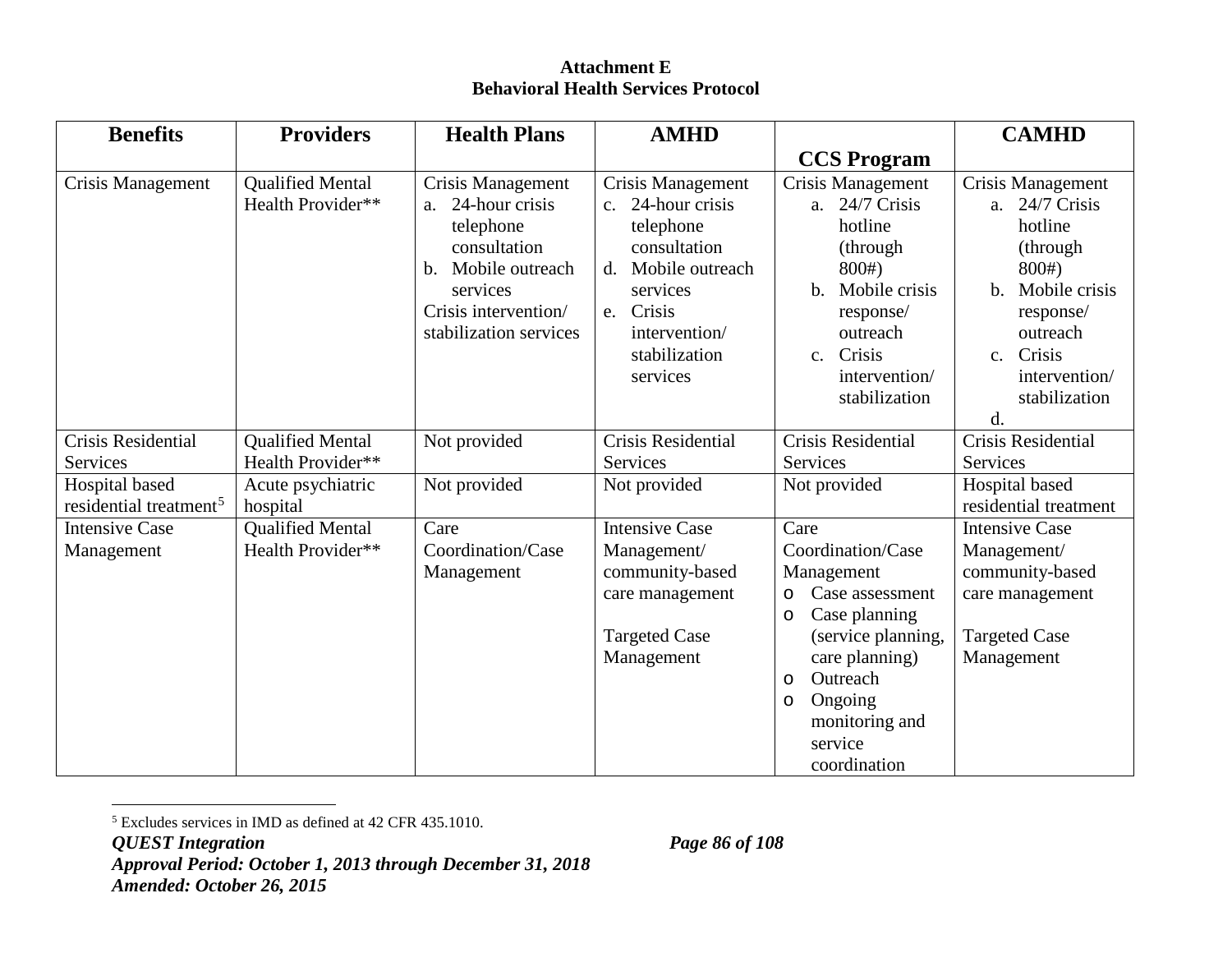| <b>Benefits</b>                  | <b>Providers</b>                                                                                                                                                                                                                                                                                                   | <b>Health Plans</b>                                                                                                                                                                                                            | <b>AMHD</b>                                                                                                                                                                                                                                |                                                                                                                                                                                                                                      | <b>CAMHD</b>                                                                                                                                                                                                                               |
|----------------------------------|--------------------------------------------------------------------------------------------------------------------------------------------------------------------------------------------------------------------------------------------------------------------------------------------------------------------|--------------------------------------------------------------------------------------------------------------------------------------------------------------------------------------------------------------------------------|--------------------------------------------------------------------------------------------------------------------------------------------------------------------------------------------------------------------------------------------|--------------------------------------------------------------------------------------------------------------------------------------------------------------------------------------------------------------------------------------|--------------------------------------------------------------------------------------------------------------------------------------------------------------------------------------------------------------------------------------------|
|                                  |                                                                                                                                                                                                                                                                                                                    |                                                                                                                                                                                                                                |                                                                                                                                                                                                                                            | <b>CCS</b> Program                                                                                                                                                                                                                   |                                                                                                                                                                                                                                            |
| Intensive family<br>intervention | Qualified licensed<br>behavioral health<br>professional:<br>psychiatrists,<br>psychologists,<br>behavioral health<br>advanced practice<br>registered nurse<br>(APRN) with<br>prescriptive authority<br>(APRN Rx), clinical<br>social workers,<br>mental health<br>counselors, and<br>marriage family<br>therapists | Not provided                                                                                                                                                                                                                   | Not provided                                                                                                                                                                                                                               | Not provided                                                                                                                                                                                                                         | Intensive family<br>intervention                                                                                                                                                                                                           |
| <b>Intensive Outpatient</b>      | Acute psychiatric                                                                                                                                                                                                                                                                                                  | <b>Intensive Outpatient</b>                                                                                                                                                                                                    | <b>Intensive Outpatient</b>                                                                                                                                                                                                                | <b>Intensive Outpatient</b>                                                                                                                                                                                                          | <b>Intensive Outpatient</b>                                                                                                                                                                                                                |
| <b>Hospital Services</b>         | Hospitals                                                                                                                                                                                                                                                                                                          | <b>Hospital Services</b>                                                                                                                                                                                                       | <b>Hospital Services</b>                                                                                                                                                                                                                   | <b>Hospital Services:</b>                                                                                                                                                                                                            | <b>Hospital Services:</b>                                                                                                                                                                                                                  |
|                                  | <b>Qualified Mental</b><br>Health Provider**                                                                                                                                                                                                                                                                       | Medication<br>$\circ$<br>management<br>Pharmaceuticals<br>$\circ$<br>Medical supplies<br>O<br>Diagnostic<br>O<br>testing<br>Therapeutic<br>$\circ$<br>services<br>including<br>individual,<br>family, and group<br>therapy and | Medication<br>$\circ$<br>management<br>Pharmaceuticals<br>$\circ$<br>Medical supplies<br>$\circ$<br>Diagnostic<br>$\circ$<br>testing<br>Therapeutic<br>$\circ$<br>services<br>including<br>individual,<br>family, and group<br>therapy and | Medication<br>$\circ$<br>management<br>Pharmaceuticals<br>$\circ$<br>Medical supplies<br>$\circ$<br>Diagnostic<br>$\circ$<br>testing<br>Therapeutic<br>O<br>services<br>including<br>individual,<br>family, and group<br>therapy and | Medication<br>$\circ$<br>management<br>Pharmaceuticals<br>$\circ$<br>Medical supplies<br>$\circ$<br>Diagnostic<br>$\circ$<br>testing<br>Therapeutic<br>$\circ$<br>services<br>including<br>individual,<br>family, and group<br>therapy and |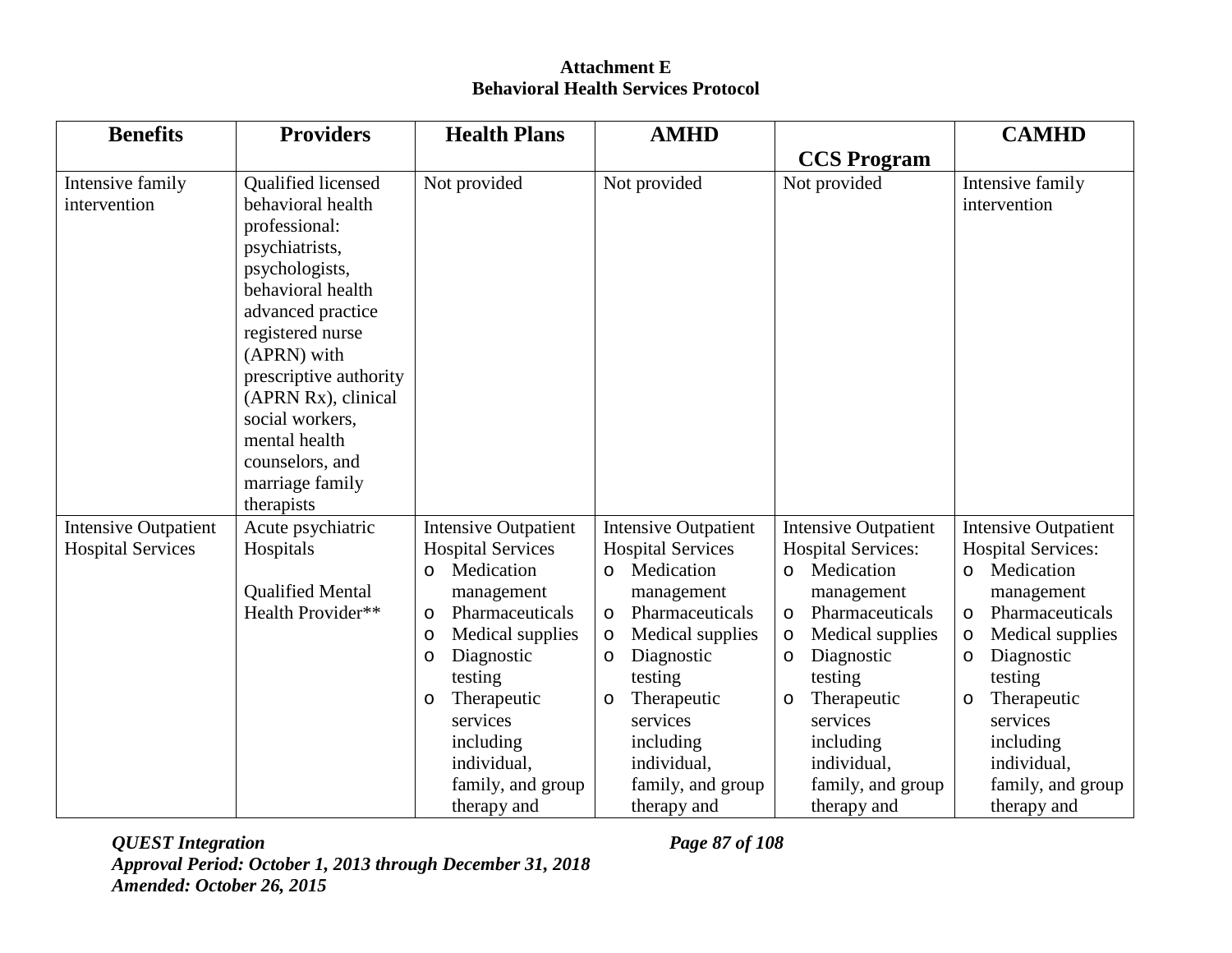| <b>Benefits</b>                                                                            | <b>Providers</b>                                 | <b>Health Plans</b>                                                                                                                                                                                                      | <b>AMHD</b>                                                                                                                                                                                                                     |                                                                                                                                                                                                                                 | <b>CAMHD</b>                                                     |
|--------------------------------------------------------------------------------------------|--------------------------------------------------|--------------------------------------------------------------------------------------------------------------------------------------------------------------------------------------------------------------------------|---------------------------------------------------------------------------------------------------------------------------------------------------------------------------------------------------------------------------------|---------------------------------------------------------------------------------------------------------------------------------------------------------------------------------------------------------------------------------|------------------------------------------------------------------|
|                                                                                            |                                                  |                                                                                                                                                                                                                          |                                                                                                                                                                                                                                 | <b>CCS Program</b>                                                                                                                                                                                                              |                                                                  |
|                                                                                            |                                                  | aftercare<br>Other medically<br>$\circ$<br>necessary<br>services                                                                                                                                                         | aftercare<br>Other medically<br>$\circ$<br>necessary<br>services                                                                                                                                                                | aftercare<br>Other medically<br>$\circ$<br>necessary<br>services                                                                                                                                                                | aftercare<br>Other medically<br>$\circ$<br>necessary<br>services |
| Peer Specialist                                                                            | Certified peer<br>specialist                     | Structured activities<br>within a peer support<br>center that promote<br>socialization,<br>recovery,<br>wellness, self<br>advocacy,<br>development<br>of natural supports,<br>and<br>maintenance of<br>community skills. | <b>Structured activities</b><br>within a peer support<br>center that promote<br>socialization,<br>recovery,<br>wellness, self<br>advocacy,<br>development<br>of natural supports,<br>and<br>maintenance of<br>community skills. | <b>Structured activities</b><br>within a peer support<br>center that promote<br>socialization,<br>recovery,<br>wellness, self<br>advocacy,<br>development<br>of natural supports,<br>and<br>maintenance of<br>community skills. | Not provided                                                     |
| Financial<br>management<br>services*                                                       | Licensed<br>Organization or<br>Individual        | Not provided                                                                                                                                                                                                             | Assist beneficiary in<br>managing their<br>financial status.                                                                                                                                                                    | Assist beneficiary in<br>managing their<br>financial status.                                                                                                                                                                    | Not provided                                                     |
| Supportive<br>Employment                                                                   | <b>Qualified Mental</b><br>Health Provider**     | Not provided                                                                                                                                                                                                             | Activities to obtain<br>and<br>sustain paid work by<br>beneficiaries.                                                                                                                                                           | Activities to obtain<br>and<br>sustain paid work by<br>beneficiaries.                                                                                                                                                           | Not provided                                                     |
| Therapeutic Living<br>Supports and<br>Therapeutic<br><b>Foster Care</b><br><b>Supports</b> | Specialized<br>residential<br>treatment facility | Specialized<br>residential<br>treatment facility                                                                                                                                                                         | Specialized<br>residential<br>treatment facility                                                                                                                                                                                | Specialized<br>residential<br>treatment facility                                                                                                                                                                                | Therapeutic living<br>and therapeutic foster<br>care supports    |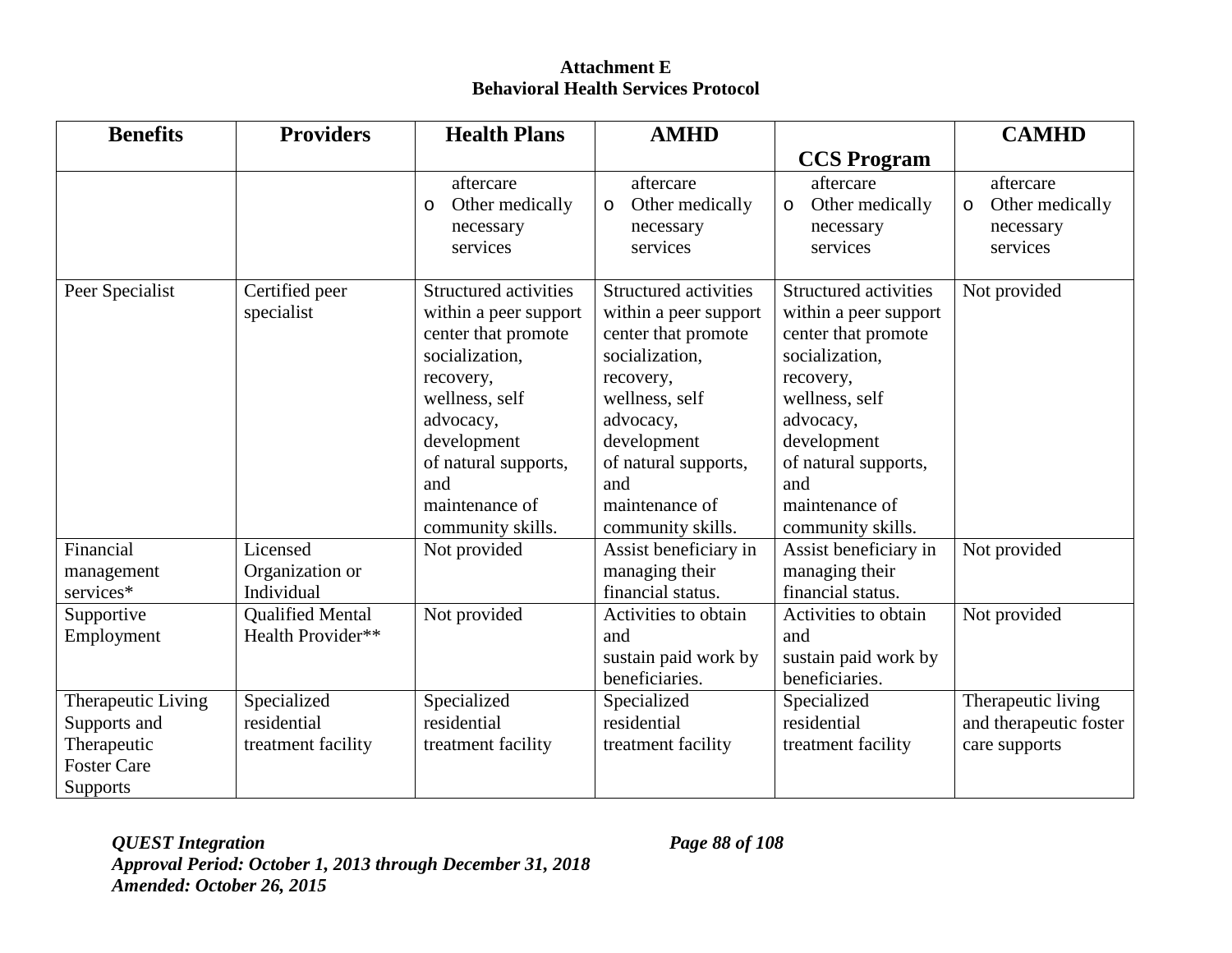## **Legend:**

**\*** Approved waiver services

**\*\*** Medicaid provider that offers multiple behavioral health services in one organization in order to provide continuity for the participants in the behavioral health program. Qualified providers are licensed or certified as required by Hawaii Revised Statutes.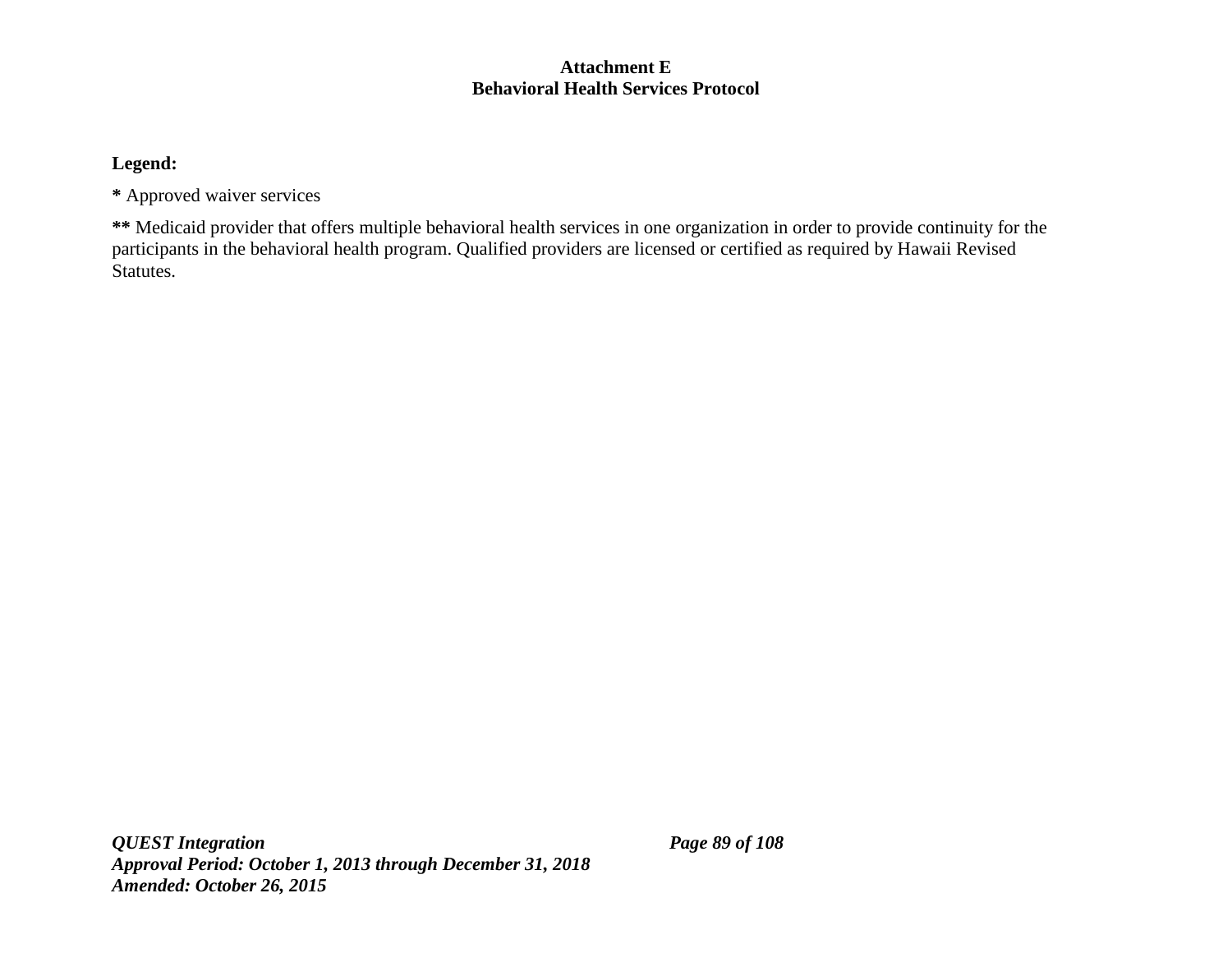## **Exhibit 3 to Attachment E**

## **Eligibility Diagnoses for Specialized Behavioral Health Services**

*Eligible Diagnoses:* 

• Demonstrates the presence of a primary DSM (most current edition) Axis I diagnosis for at least six (6) months or is expected to demonstrate the diagnosis for the next six (6) months. See excluded diagnoses in the next section.

Excluded Diagnoses\*

- \*Mental Retardation\*\* (317, 318.0, 318.1, 318.2, 319)
- Pervasive Developmental Disorders\*\* (299.0, 299.80, 299.10)
- Learning Disorders (315.0, 315.1, 315.2, 315.9)
- Motor Skills Disorders (315.3)
- Communication Disorders (315.31, 315.32, 315.39, 307.0, 307.9)
- Substance Abuse Disorders
- Mental Disorders Due to a General Medical Condition
- Delirium, Dementia, Amnestic, and other Cognitive Disorders
- Factitious Disorders
- Feeding Disorders of Infancy or Childhood
- Elimination Disorders
- Sexual Dysfunctions
- Sleep Disorders

\*If a diagnosis listed above is the **ONLY** DSM (most current edition) diagnosis, the child/youth is ineligible for SEBD services. However, these diagnoses may and often do co-exist with other DSM diagnoses, which would not make the child/youth ineligible for SEBD services. \*\*Co-occurring diagnoses of Mental Retardation and Pervasive Developmental Disorders require close collaboration and coordination with State of Hawaii Department of Health (DOH) and State of Hawaii Department of Education (DOE) services. The health plan, with CAMHD, is responsible for coordinating these services. These diagnoses may be subject to a forty-five (45) day limit on hospital-based residential services, after which utilization review and coordination of services with DOE need to occur.

# **Severe Mental Illness/Serious and Persistent Mental Illness**

## *Eligible Diagnoses:*

- Schizophrenic Disorders (295.1X, 295.2X, 295.3X, 295.6X, 295.9X)
- Schizoaffective Disorders (295.70)
- Delusional Disorders (297.1)
- Mood Disorders Bipolar Disorders (296.0, 296.4X, 296.5X, 296.6X, 296.7, 296.89)
- Mood Disorders Depressive Disorders (296.24, 296.33, 296.34)
- Post-traumatic stress disorder
- Substance induced psychosis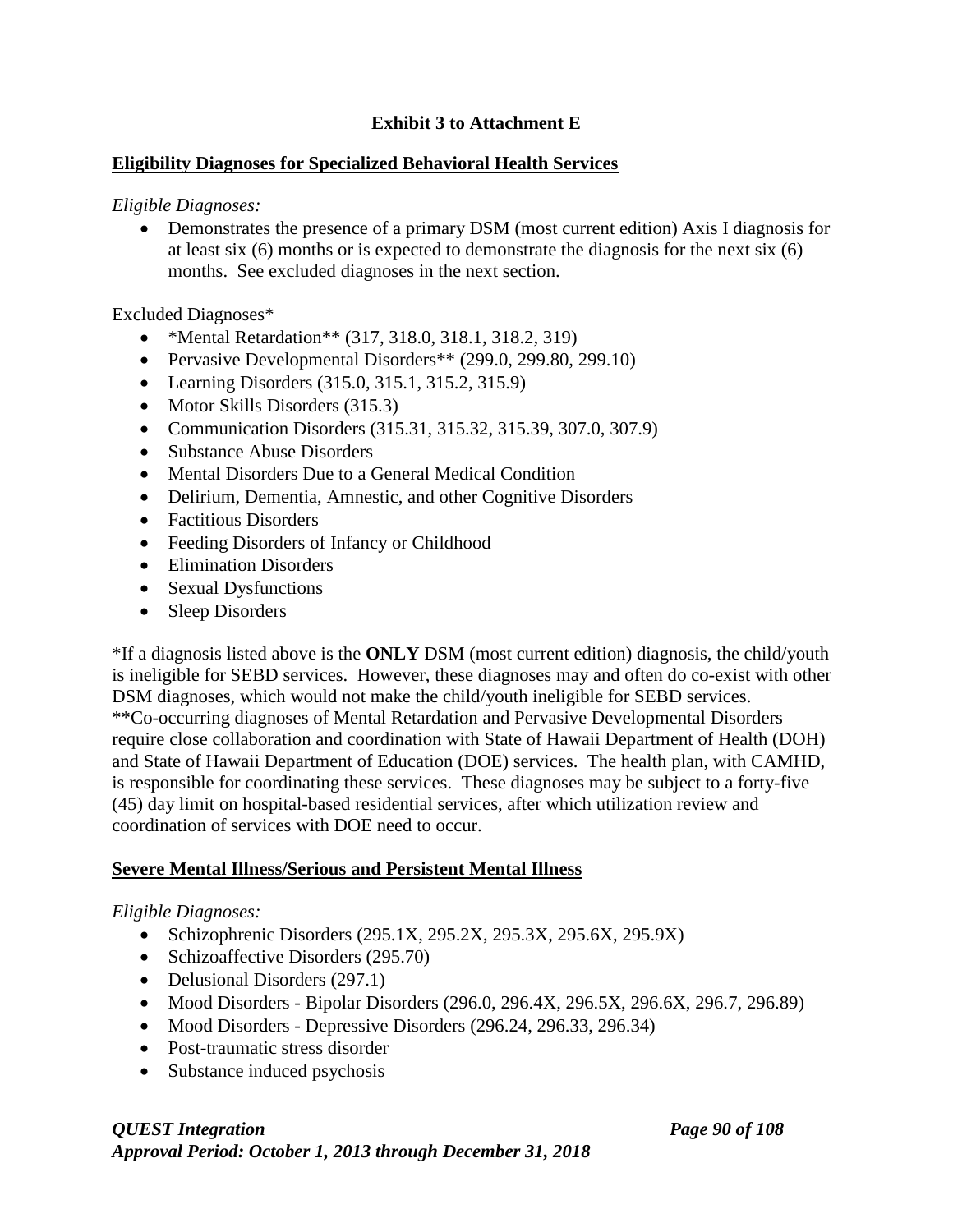#### **Exhibit 4 to Attachment E**

**`LINDA LINGLE**

GOVERNOR



**LILLIAN B. KOLLER, ESQ.** DIRECTOR

> **HENRY OLIVA** DEPUTY DIRECTOR

## **STATE OF HAWAII DEPARTMENT OF HUMAN SERVICES**

Med-QUEST Division Health Coverage Management Branch P. O. Box 700190 Kapolei, Hawaii 96709-0190

September 28, 2004

#### MEMORANDUM OF AGREEMENT

#### **BETWEEN DEPARTMENT OF HUMAN SERVICES AND DEPARTMENT OF HEALTH**

This MEMORANDUM OF AGREEMENT (MOA) between the Med-QUEST Division (MQD) of the Department of Human Services (DHS) and the Child and Adolescent Mental Health Division (CAMHD) of the Department of Health (DOH) is to provide behavioral services for QUEST and Medicaid Fee-For-Service (FFS) children and adolescents age 3 through age 20 who are eligible and determined to be Seriously Emotionally and Behaviorally Disturbed (SEBD) and in need of intensive mental health services. This MOA covers the period from July 1, 2004 to June 30, 2005. The above-mentioned state agencies agree to the following provisions specified herein.

## I. THE CAMHD OF THE DEPARTMENT OF HEALTH SHALL: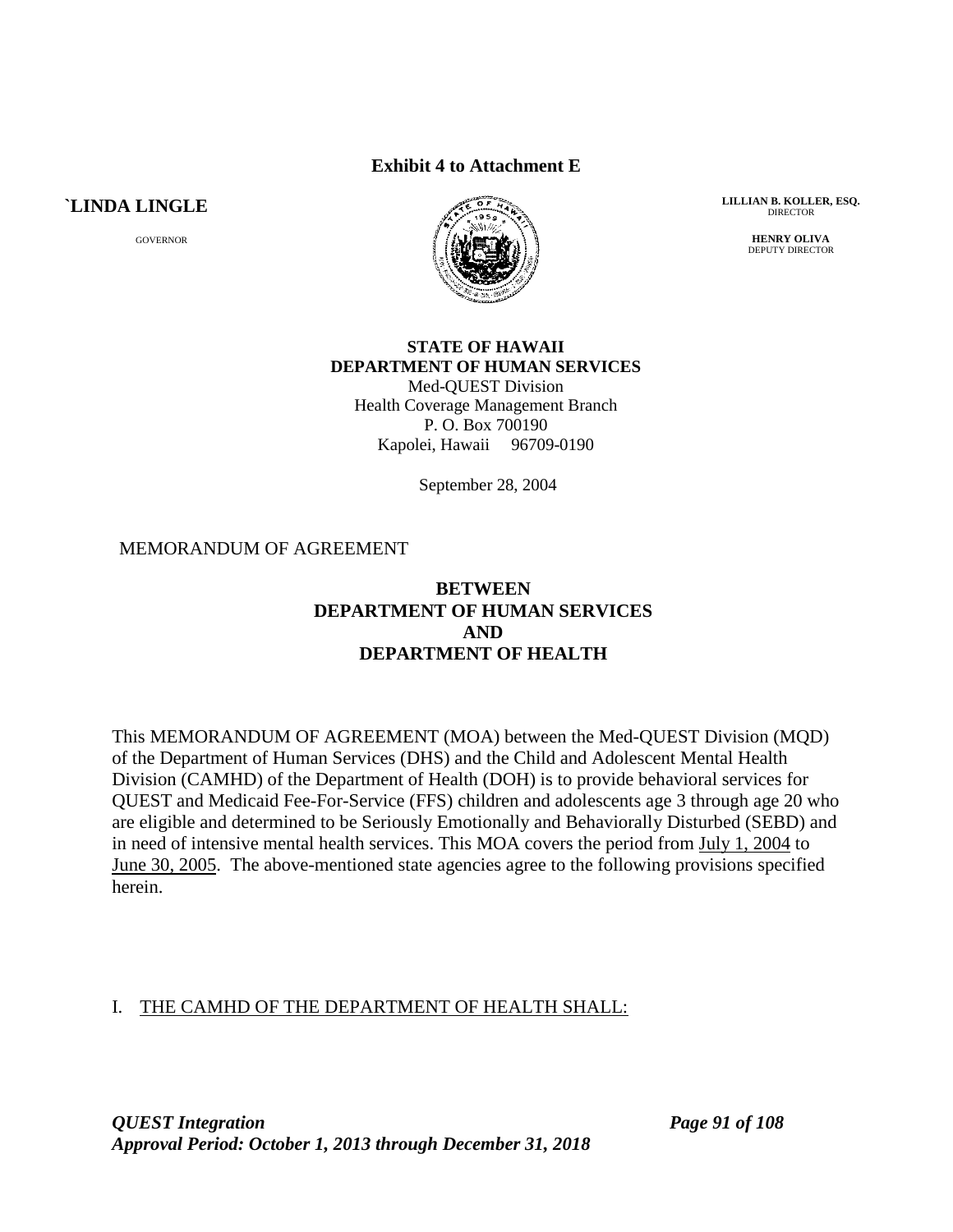- A. Provide the following services to youth covered under this MOA as specified in Attachment I.
- B. Determine level and medical appropriateness of behavioral health managed care services as documented in the client's individualized behavioral health treatment plan in accordance with state quality assurance and utilization review standards.
- C. Have an internal Grievance and Appeals process in place. All grievances and appeals should be resolved within thirty (30) days from the receipt of the written or verbal expression of dissatisfaction, unless a fourteen (14) day Extension or Expedited appeal is initiated. The policies and procedures for resolution of grievances and appeals shall be included as part of the CAMHD Quality Assurance Program and be in compliance with the grievance and appeal requirements of the MQD. CAMHD shall provide MQD with a quarterly grievance and appeals report in a format determined by the MQD.
- D. Comply with any DHS Administrative Appeals Office (AAO) decision relating to the provision of behavioral health services covered by the MOA. A recipient shall utilize the CAMHD Grievance System before appealing to the DHS AAO. CAMHD shall notify the recipient/family of the right to appeal to DHS. Appeals shall be limited to Medicaid covered services. Any appeal to DHS shall not waive the recipient's right to judicial appeal.
- E. Provide a continuation of benefits during an appeal or state fair hearing.
- F. Implement in full the Quality Assurance Program (QAP) approved by the MQD. CAMHD shall implement changes to operations, policies and procedures, and provider contracts to remain in compliance with the approved QAP.
- G. Maintain staffing level and proficiency and an adequate provider network to provide the quality and extent of services and activities required under the state and federal regulations applicable to a Prepaid Inpatient Health Plan. CAMHD clinical staff and providers shall be qualified and trained in the principles and techniques of mental health treatment and services. Providers shall meet state licensing requirements for professions where licensing is required to provide mental health services.
- H. Establish monitoring schedules and criteria, and monitor CAMHD providers of services and staff on a regular basis to ensure compliance with the QUEST program.
- I. Maintain documentation that CAMHD providers are maintaining records of services provided by providers' staff and contractors in compliance with the QAP requirements. Maintain confidentiality of such records as required by state and federal laws.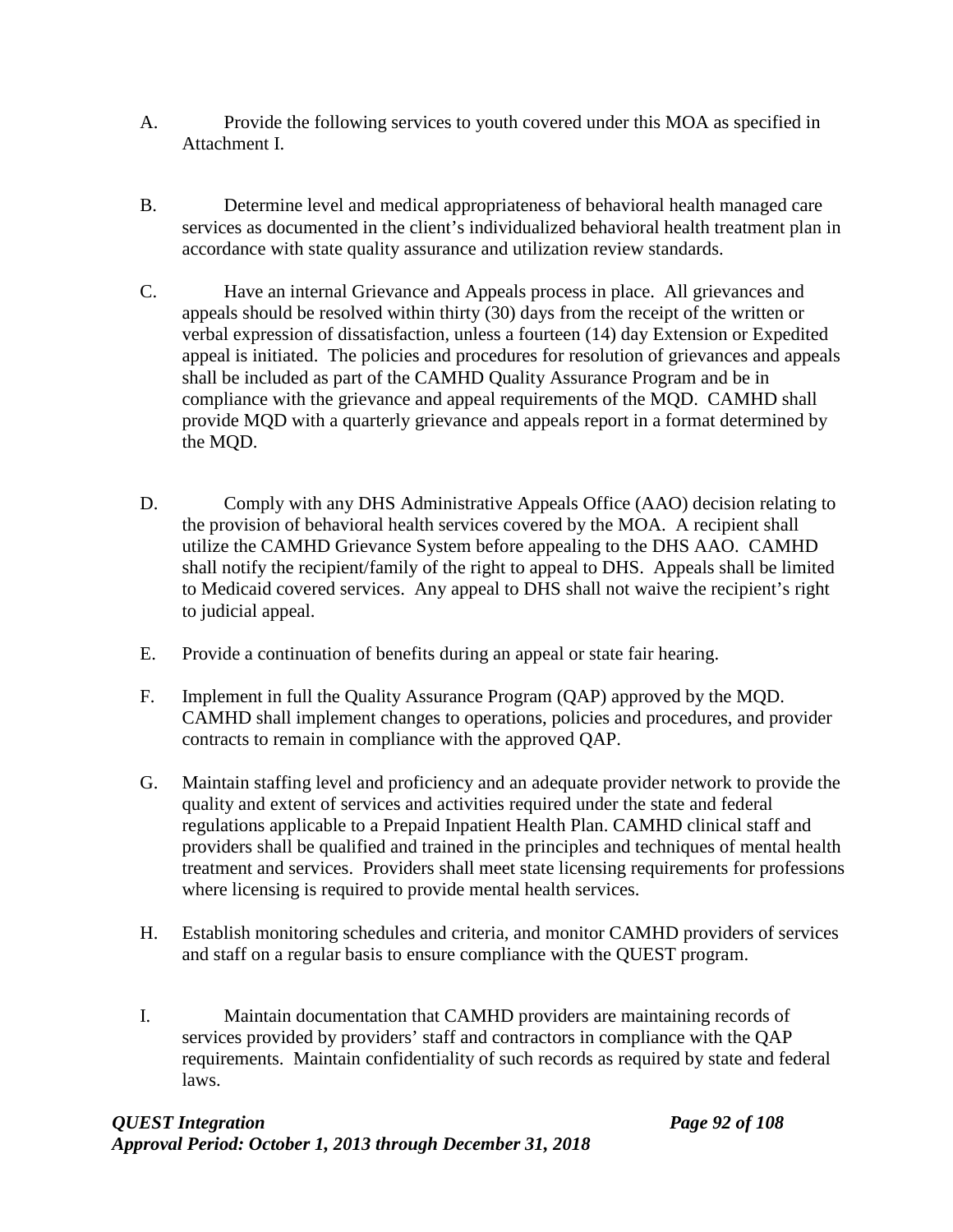- J. Comply with requests from the state and federal government and/or their representatives to review all medical and financial records of CAMHD, and its subcontractors and providers, and CAMHD staff to ensure compliance with the terms and condition of this Agreement and the state and federal rules and regulations.
- K. Process electronic transmission of daily and monthly rosters for eligibility for QUEST and Medicaid FFS youth covered under this MOA and support the electronic transmission of daily and monthly rosters for eligibility.
- L. Submit a monthly invoice to support billing for QUEST and Medicaid FFS youth covered under this Agreement.
- M. Provide a monthly (if network changes take place) or a quarterly submission of CAMHD's provider network in accordance with instructions and filing requirements established by the MQD.
- N. Provide a monthly submission of encounter data in accordance with instructions and filing requirements established by the MQD.
- O. Provide a signed Letter of Certification at the time of the encounter and provider data submission. The letter of certification shall be signed by the Chief Executive Officer, Chief Financial Officer or an individual who has been delegated authority to sign for and who reports directly to one of the above organizational officers. The letter must certify that the data is accurate, complete and truthful.
- P. Pay for behavioral health services for eligible children and adolescents that CAMHD determines to be necessary but are not covered under this agreement.
- Q. Inform MQD of recipients who are accepted into or disenrolled from CAMHD services within thirty (30) days. CAMHD shall be responsible to verify the enrollment and disenrollment date of recipients from the daily and/or daily and monthly rosters provided by MQD.
- R. Minimize the disruption of behavioral health services during the transition of care for recipients covered under this Agreement when transitioning from the QUEST plans to CAMHD. Assure the continued provision of comparable services and preserve existing therapeutic relationships between the child and provider as medically necessary for the child/adolescent.
- S. CAMHD shall inform the QUEST plan when a transition or termination of a recipient's services is to occur due to a change in their status and pay for all behavioral health services provided by a QUEST plan prior to the transition or termination. CAMHD will be responsible for notifying MQD of referrals between CAMHD and the QUEST plan.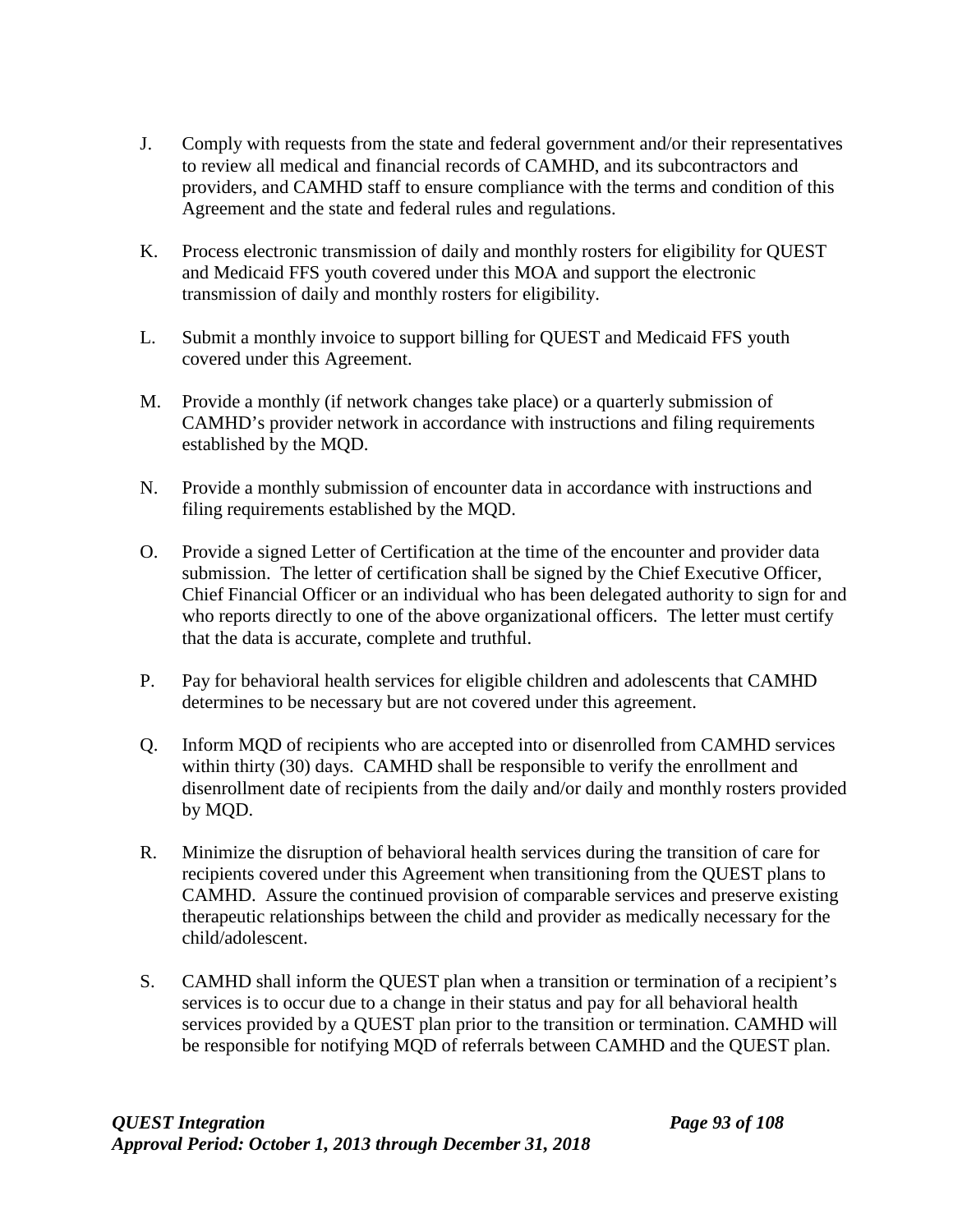- T. If a recipient is enrolled in the CAMHD plan under this MOA and is in need of urgent care and/or crisis intervention and a CAMHD provider is not available to provide the services, CAMHD agrees that the QUEST plan shall provide the service if possible and if it is determined to be medically necessary by the QUEST plan. The CAMHD shall be responsible to reimburse the QUEST plan through MQD for the service(s) provided plus a 10 % administrative fee.
- U. Provide written information to recipients and their families informing them of their benefits, rights, and responsibilities within the acceptable timeframe established by the MQD.
- V. Meet the terms of the medical Request for Proposal (RFP) rules and requirements as they apply to CAMHD as a Prepaid Inpatient Health Plan.
- W. Comply with all federal and state rules and regulations to include the Balanced Budget Act of 2002, implemented August 13, 2004.

## II. THE MQD OF THE DEPARTMENT OF HUMAN SERVICES SHALL:

- A. Pay the CAMHD a monthly reimbursement rate of \$ 542.87 per member per month for each youth/adolescent covered under this MOA that are not classified under Section 504 as needing mental health services. Payment shall be made no later than thirty (30) calendar days subsequent to receiving the submission of encounter data and shall be reconciled annually to actual costs based on utilization reported as encounters and priced at Medicaid rates. Any adjustment for the year will be applied retroactively.
	- The monthly reimbursement rate payment shall be paid on a prorated basis for the number of days during the month in which the child was enrolled with CAMHD.
	- The date of disenrollment from CAMHD shall be effective at the end of the month in which DHS is notified through use of the Enrollment/Disenrollment
- B. Pay for services on a Fee-For-Service basis for behavioral health services provided by CAMHD to Medicaid eligibles that are classified as blind or disabled and are not enrolled in a QUEST health plan. FFS claims for behavioral health services covered under the Hawaii State Medicaid program shall be submitted to the MQD's fiscal agent. Claims billing and processing shall be conducted in accordance with established billing and payment procedures.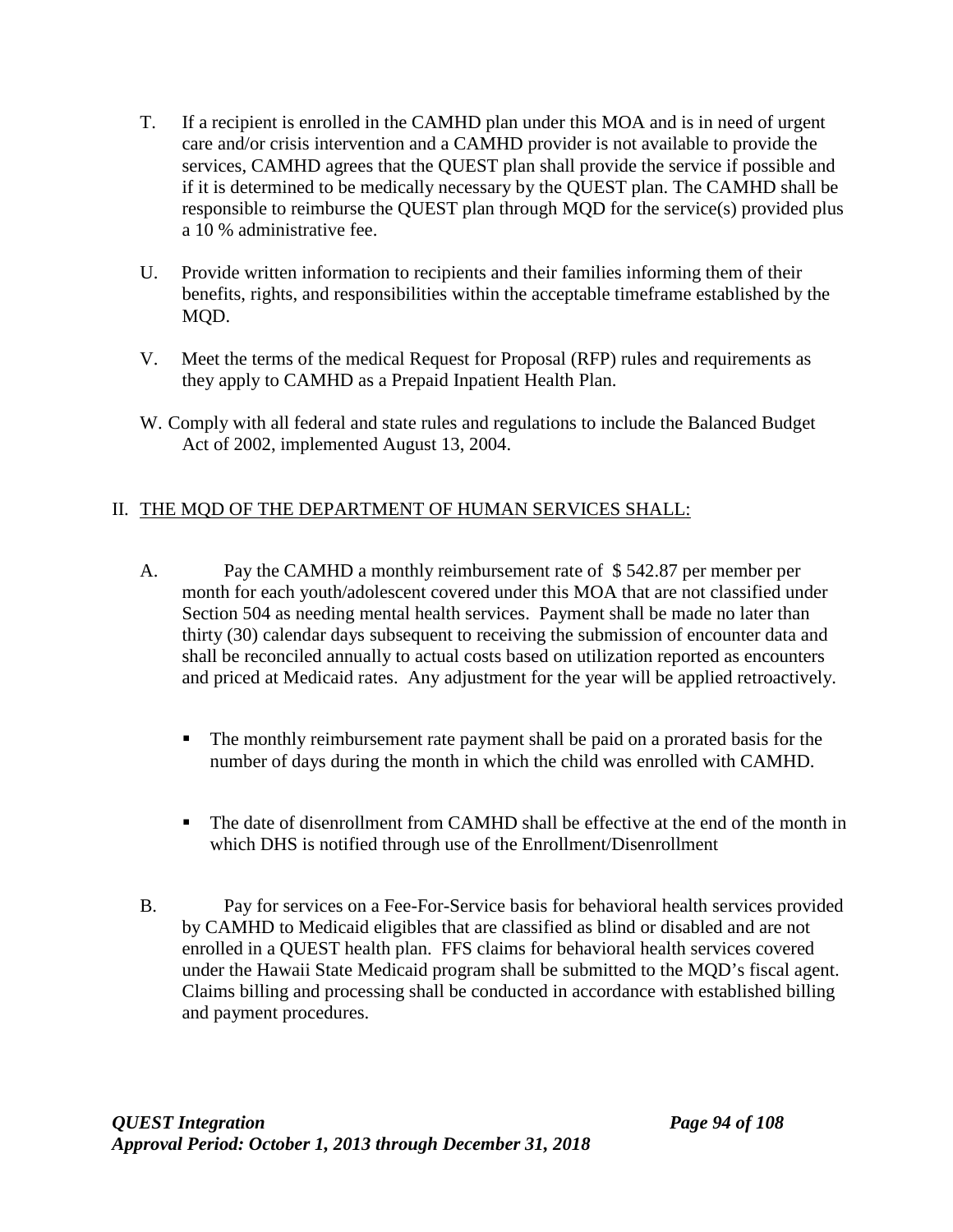- C. Review the operations and policies of the CAMHD on a continuing basis to determine if Hawaii QUEST quality assurance (QA) standards for a written QAP are met. The MQD reserves the right to delay re-implementation of this MOA until all quality assurance standards are met.
- D. Monitor CAMHD to ensure that it has implemented its written QAP. MQD reserves the right to withhold and/or deny payments if CAMHD cannot implement its QAP.
- E. Ensure that clients meet eligibility and enrollment criteria for Medicaid.
- F. Ensure that enrollments and disenrollments of youth covered under this MOA are done accurately and in an efficient and timely manner and in accordance with agreed upon procedures.
- G. Provide the directives to CAMHD during the transition period of youth covered under this MOA into CAMHD to assure the continued provision of comparable services and to preserve existing therapeutic relationships if it is medically necessary for the child/adolescent.
- H. Inform other QUEST plans regarding their responsibility to transition indicated youth to the CAMHD behavioral health plan.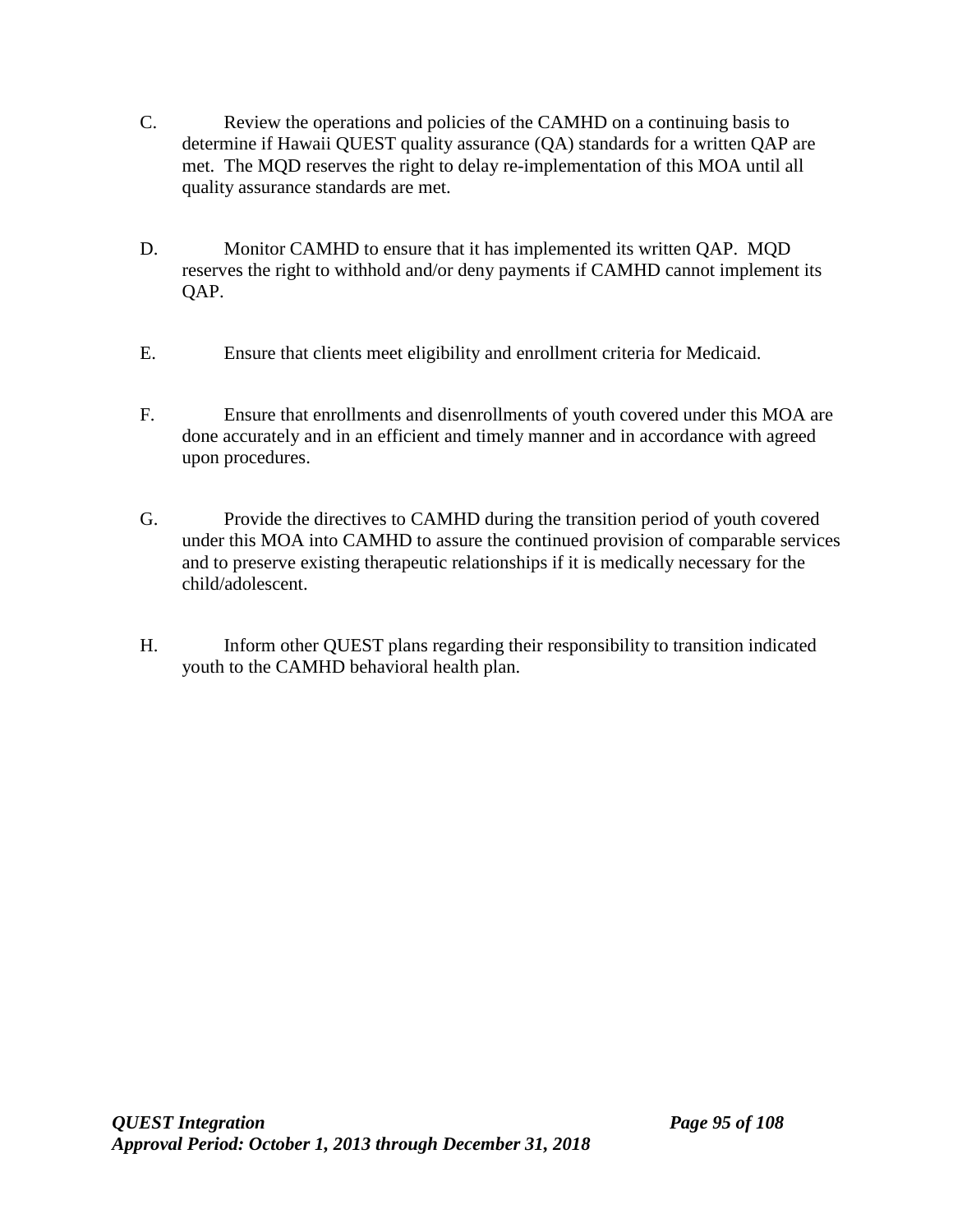Reimbursement for Services:

- a) The CAMHD shall submit a monthly invoice and be reimbursed by DHS for behavioral health services provided to recipients who are covered by this MOA at the Monthly Reimbursement rate of \$ 542.87 per member per month subject to annual reconciliation to actual costs. DHS shall pay CAMHD based on the monthly eligibility roster. The above rate includes federal and state funding.
- b) The monthly reimbursement rate is calculated based on the estimated per member per month based on historical encounters and enrollments, and will be reconciled to actual costs incurred by CAMHD on an annual basis. Within ninety (90) days of the end of the fiscal year, or by September  $30<sup>th</sup>$  of each year, CAMHD shall supply MQD with encounters, in the format specified in the Health Plan Manual, for all services provided to children covered under this agreement during the fiscal year for purposes of reconciliation. The costs indicated by the encounter data shall be the sole source of reporting costs incurred by CAMHD to the MQD.

MQD shall then reconcile monthly payments against the federally funded portion of the actual costs incurred. If the total payments exceed the federally funded portion of actual costs, CAMHD shall refund the difference to MQD. If the total payments are less than the federally funded portion of actual costs, MQD shall pay the difference to CAMHD. At the end of each reconciliation, the reimbursement rate will be re-determined for the next Fiscal Year based on the previous years federally funded actual costs for similar services.

- c) Federal funds are not available for children classified as needing mental health treatment services under Section 504; therefore CAMHD shall not receive reimbursement from DHS for these children. CAMHD will be responsible for determining whether individuals who require 504 accommodations include mental health services.
- d) The DHS shall pay the DOH for the federal share at the Hawaii Federal Medical Assistance Percentage (FMAP) in place for the month for which reimbursement is made. The DOH is responsible for the state's share of the expenditures.
- e) The total amount of this AGREEMENT shall not exceed \$7.5 million in federal funds per state fiscal year.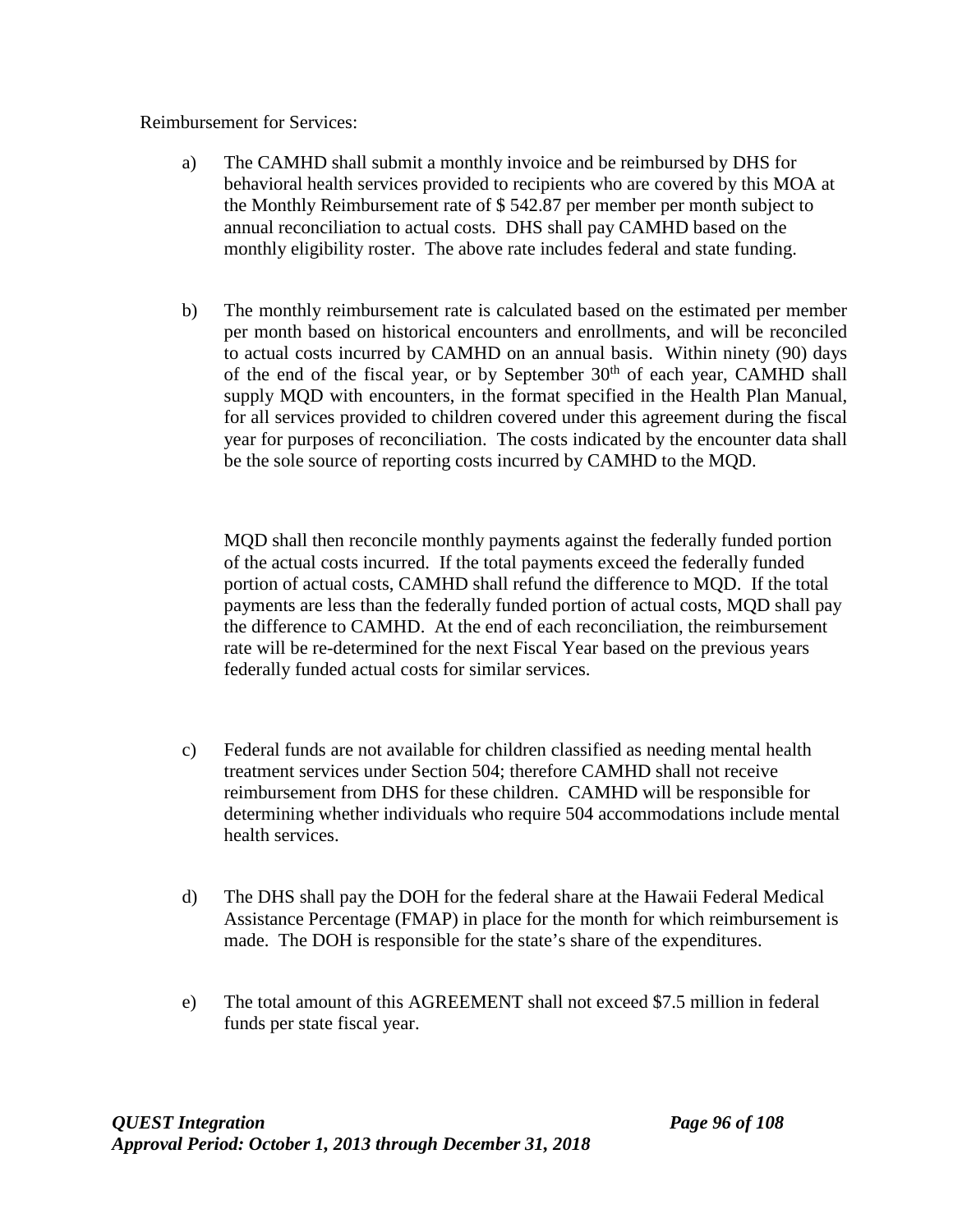- f) The CAMHD shall reimburse MQD any amount disallowed by CMS for services provided under this MOA.
- g) For services covered by this MOA, MQD agrees to coordinate reimbursement from CAMHD for intensive behavioral health services provided by QUEST plans plus a 10% administrative fee for services provided to CAMHD recipients covered under this MOA during their assessment and transition. The reimbursement shall be a net against the capitation payment.
- h) For services not covered by this MOA, if CAMHD provides and pays for services for which the QUEST medical plans are financially responsible, MQD agrees to coordinate reimbursement from the QUEST medical plans plus a 10% administrative fee to CAMHD for services provided to QUEST recipients.
- i) The MOA period shall be for a period of one year. For purposes of continuity of care the DHS shall have the option to renew and/or extend the contract with CAMHD for the next fiscal year. Any renewal or extension of the contract will be subject to available funding.

This Agreement is for the sole benefit of the parties hereto, and is not for the benefit of any third party beneficiaries, including any members of the Hawaii QUEST Program. The MEMORANDUM OF AGREEMENT may also be terminated by either party for any reason with thirty (30) calendar days written notice to the other party. Amendments, as mutually agreed upon, may be made, as appropriate, in writing.

## DEPARTMENT OF HUMAN SERVICES DEPARTMENT OF HEALTH

 $\frac{1}{s}$ 

Lillian B. Koller, Esq. Chiyome Fukino, M.D.

Director Director

Date: \_\_\_\_\_\_\_\_\_\_\_\_\_\_\_\_\_\_\_\_\_\_\_\_\_\_ Date: \_\_\_\_\_\_\_\_\_\_\_\_\_\_\_\_\_\_\_\_\_\_\_\_

*QUEST Integration Page 97 of 108 Approval Period: October 1, 2013 through December 31, 2018*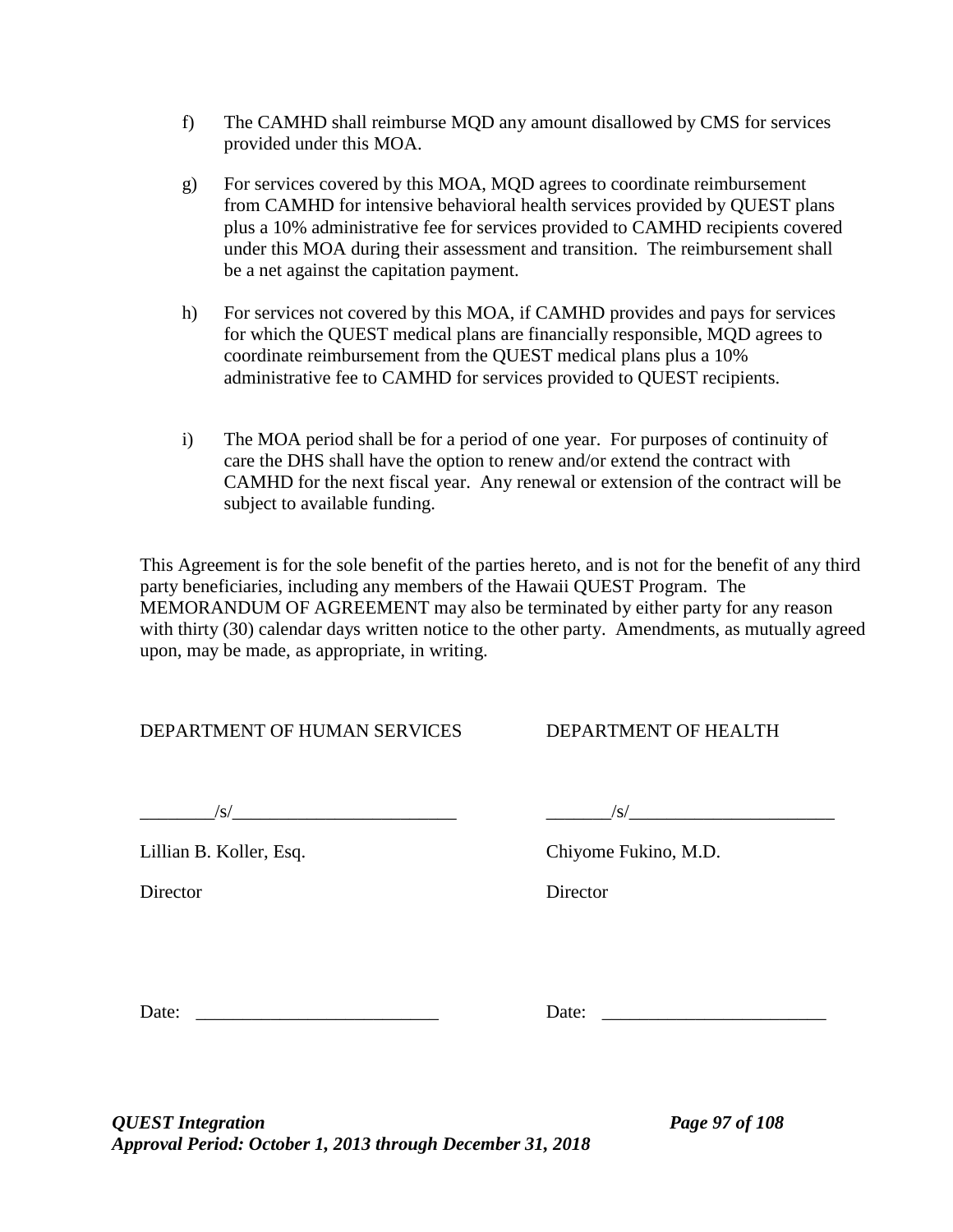#### FY04-FY05

## Scope of Services

To be included but not limited to:

## 1. CRISIS MANAGEMENT

- a. 24-hour crisis telephone consultation
- b. Mobile outreach/stabilization services
- c. Crisis intervention/stabilization services

## 2. OUTPATIENT BEHAVIORAL HEALTH SERVICES

a. Psychosexual assessments/evaluations

## 3. INTENSIVE FAMILY INTERVENTION SERVICES

- a. Intensive Family Intervention
- b. Multi-systemic Therapy (MST)
- 4. CRISIS RESIDENTIAL SERVICES
- 5. INTENSIVE OUTPATIENT HOSPITAL SERVICES
- 6. THERAPEUTIC LIVING SUPPORTS AND THERAPEUTIC FOSTER CARE **SUPPORTS** 
	- a. Foster Homes with Therapeutic Services
	- b. Mental Health Respite Homes
	- c. Community-Based Residential Programs
	- d. Therapeutic Group Homes

# 7. RESIDENTIAL TREATMENT IN A HOSPITAL SETTING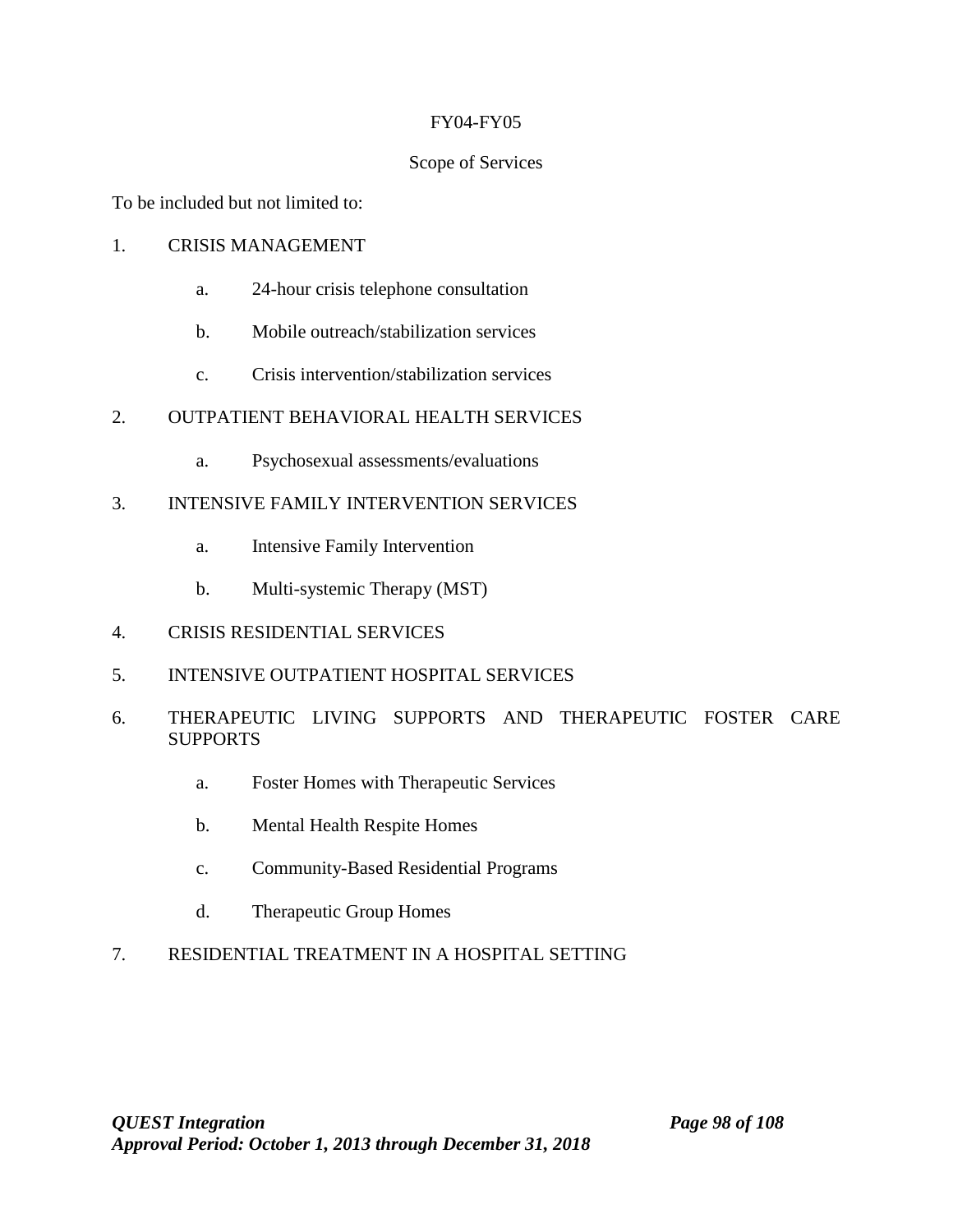## **Exhibit 5 to Attachment E**

## **LINDA LINGLE**

GOVERNOR



**LILLIAN B. KOLLER, ESQ. DIRECTOR** 

> **HENRY OLIVA** DEPUTY DIRECTOR

#### **STATE OF HAWAII DEPARTMENT OF HUMAN SERVICES** Med-QUEST Division Health Care Services Branch

P. O. Box 700190 Kapolei, Hawaii 96709-0190

November 5, 2010

## MEMORANDUM OF AGREEMENT

#### **BETWEEN**

#### **DEPARTMENT OF HUMAN SERVICES AND DEPARTMENT OF HEALTH**

This MEMORANDUM OF AGREEMENT (MOA) between the Med-QUEST Division (MQD) of the Department of Human Services (DHS) and the Adult Mental Health Division (AMHD) of the Department of Health (DOH) is to provide mental health services for all Medicaid recipients over 18 years old with serious mental illness. This MOA covers the period from **July 1, 2009 through June 30, 2012**. At the end of the MOA, MQD shall have the option to renew the MOA for another defined term. The above-mentioned state agencies agree to the following provisions specified herein.

#### I. THE AMHD OF THE DEPARTMENT OF HEALTH SHALL:

- A. Implement processes for certifying Provider Agencies or State Operated Facilities to determine eligibility for participation in the Community Mental Health Program. Any revisions to the current process shall be approved by MQD. Specifically, the AMHD agrees to:
	- 1. Determine Provider Agencies' or State Operated Facilities' eligibility for participation in the Community Mental Health Program subject to Hawaii Administrative Rules (HAR) chapter 11-172 .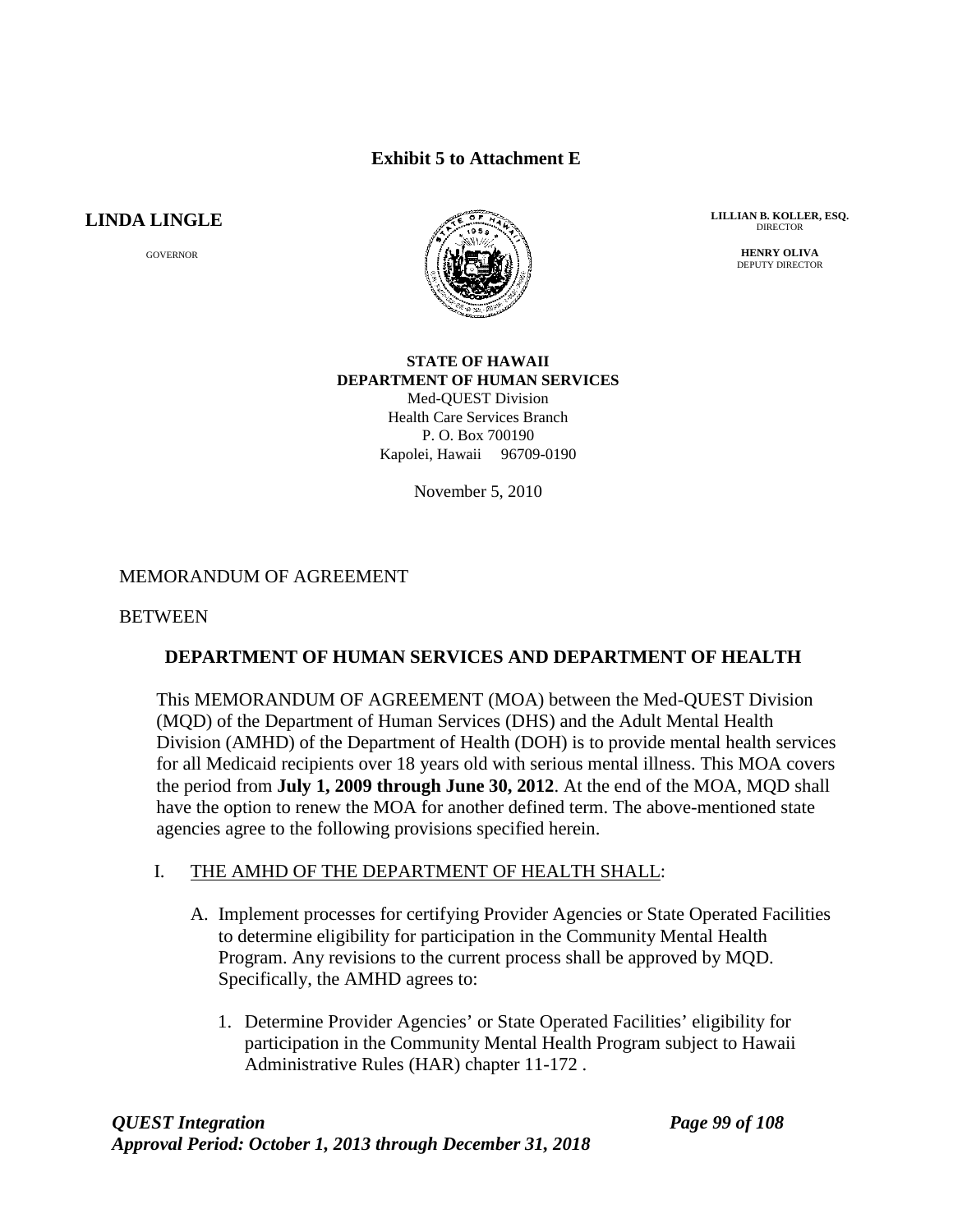- 2. Gather and review all applications from Provider Agencies or State Operated Facilities seeking eligibility for participation in the Community Mental Health Program. AMHD will provide MQD information on Provider Agencies or State Operated Facilities who have been approved to participate in the Community Mental Health Program. AMHD will be responsible for communicating decisions regarding eligibility to the Provider Agencies or State Operated Facilities submitting an application.
- 3. Notify MQD immediately regarding changes in the Provider Agencies' or State Operated Facilities' eligibility.
- 4. Recertify Provider Agencies or State Operated Facilities every three years. Annually, AMHD will perform on-site reviews of each eligible Provider Agency or State Operated Facility to ensure they comply with programmatic, operational and fiscal requirements established in HAR chapters 11-172 and 17-1736. AMHD will establish monitoring schedules and criteria, and provide information on these reviews to MQD on an annual basis.
- 5. AMHD may submit claims to the MQD for qualified mental health providers (QMHP) to include psychiatrists, licensed psychologists, licensed clinical social workers, licensed mental health counselors, and licensed marriage family therapists as long as the QMHP is a Medicaid provider.
- B. Implement a utilization management process to evaluate the appropriateness of services, lengths of stay and quality of services. AMHD will utilize established utilization management policies and procedures for conducting these reviews. All utilization management decisions will be provided to Provider Agencies or State Operated Facilities in accordance with the AMHD utilization management policies. Appeals by Provider Agencies or State Operated Facilities regarding these decisions will be reviewed in accordance with AMHD due process procedures set forth in AMHD Policy 60.908.
- C. Coordinate within the Department of Health, in general, to develop methodology and receive approval from the Department of Health and Human Services, Division of Cost Allocation for claiming the federal reimbursement for administrative services.
- D. Receive and pay all claims for MQD covered mental health services from Provider Agencies or State Operated Facilities eligible for participation in the Community Mental Health Program based on the fee schedule in Attachment II. Covered mental health services are provided in Attachment I.
- E. Submit a list of all Medicaid clients receiving services through the AMHD to the MQD on a monthly basis. The format shall be 834 or similar format mutually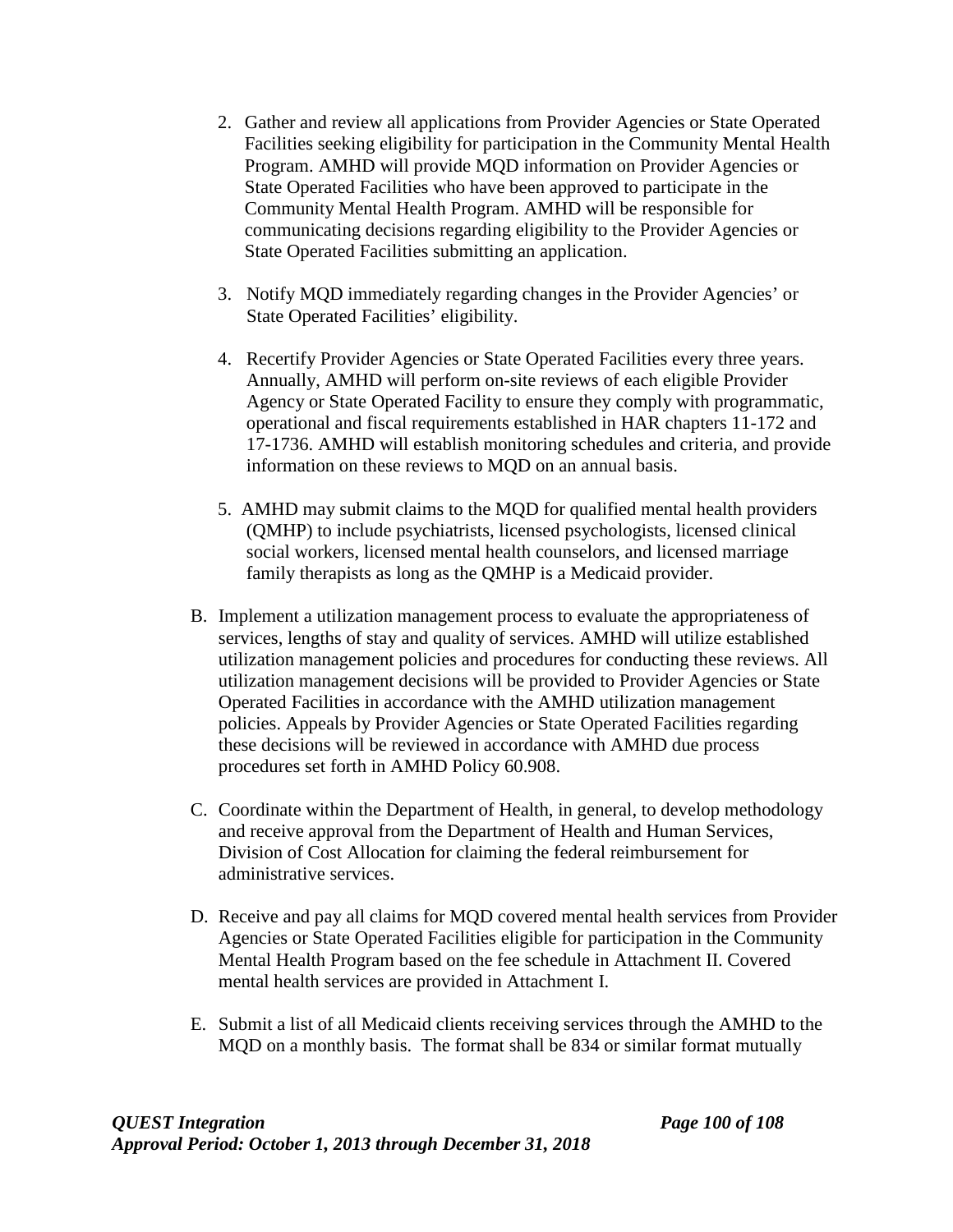agreed upon by MQD and AMHD. MQD shall use this information to assure that claims are processed in accordance with established Medicaid standards.

- F. Provide a paid, adjusted, and voided claims file to the MQD or its fiscal agent on a bi-monthly basis or as otherwise agreed to by the parties, in accordance with instructions and filing requirements established by MQD. The format shall be *837/835* or similar format mutually agreed upon by MQD and AMHD. As required by 42 CFR §433.51 (a), (b), and (c), the AMHD will certify that the public funds expended as the state's share represent expenditures eligible for federal financial participation (FFP) for each filing. This certification also requires the claims data supporting the payment and proof of the AMHD payments made to the providers. Targeted Case Management services provided by the AMHD Community Mental Health Centers (CMHC) will be submitted to the MQD on a regular basis using a valid HIPAA format.
- G. Maintain a current provider manual for the Community Mental Health Program, as approved by MQD. AMHD will distribute the manual to eligible Provider Agencies and State Operated Facilities.
- H. Ensure the provision of services to consumers between the age of eighteen (18) and twenty-one (21) are in accordance with federal Early, Periodic, Screening, Detection, and Treatment (EPSDT) requirements.
- I. Provide sufficient professional staff to coordinate, supervise and implement their responsibilities under this MOA.
- J. Agree to pay the state share for Community Mental Health Program services, which are determined to be eligible for federal financial participation and furnished to Medicaid recipients.
- K. Agree to return any federal share that is disallowed by the federal government, or determined to be inappropriate for reimbursement by the MQD. Cooperate with the activities of the MQD Fraud Unit and assist in recovering any overpayments or inappropriate payments from certified AMHD providers and State Operated Facilities. AMHD shall monitor AMHD providers for fraud and report suspected fraudulent activity in writing to MQD and the Department of the Attorney General, Medicaid Investigations Division within thirty (30) days of discovery.

# II. THE MQD OF THE DEPARTMENT OF HUMAN SERVICES SHALL:

A. Pay the AMHD on a monthly basis the federal reimbursement for eligible paid claims based on the paid claims file and the Targeted Case Management file submitted by AMHD. Reimbursement shall be allowed on clean claims determined payable after review by the edits in the MQD claims processing system. Clean claims reimbursement shall be paid within thirty (30) days of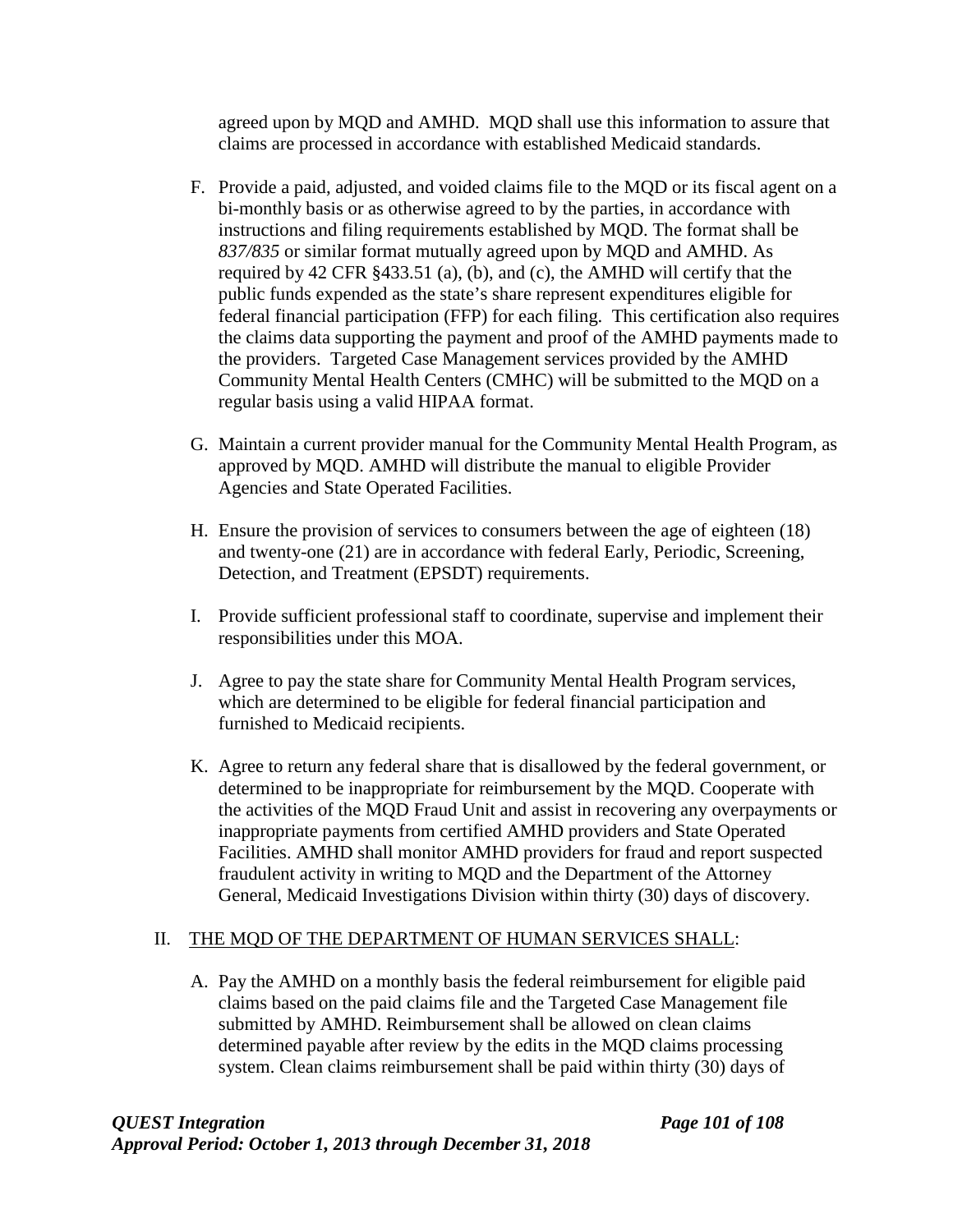submittal by AMHD. Claims denied by MQD's claims processing system will be returned to AMHD for resolution.

- B. Establish and/or terminate Provider Agencies or State Operated Facilities within thirty (30) days of receipt of information from AMHD.
- C. Provide eligibility information to AMHD on a regular basis, but no less than monthly, using a batch process agreed upon by MQD and AMHD.
- D. Pay AMHD the federal reimbursement based upon the methodology approved by the Department of Health and Human Services, Division of Cost Allocation for the Medicaid Administration activities performed by AMHD staff, including skilled medical professional staff, to coordinate, supervise, and implement its responsibilities under this MOA.
- E. Review, during the term of this MOA, the operations and policies of AMHD as necessary to determine if the terms of this MOA are met.
- F. Conduct desk reviews and audits of Provider Agencies' and State Operated Facilities' claims and inform AMHD of the results of such reviews and audits within thirty (30) days of their completion.

Either party for any reason may terminate this MEMORANDUM OF AGREEMENT upon ninety (90) calendar day's written notice to the other party. Amendments, as mutually agreed upon, may be made, as appropriate, in writing.

DEPARTMENT OF HUMAN SERVICES DEPARTMENT OF HEALTH

 $\sqrt{s}/\sqrt{s}$ Director of Human Services Director of Health

Lillian B. Koller, Esq. Chioyme Leinaala Fukino, M.D.

\_\_\_\_\_\_\_\_\_\_\_\_\_\_\_\_\_\_\_\_\_\_\_\_\_\_\_\_\_\_\_\_\_\_ \_\_\_\_\_\_\_\_\_\_\_\_\_\_\_\_\_\_\_\_\_\_\_\_\_\_\_\_\_\_\_\_\_\_\_\_\_ Date Date Date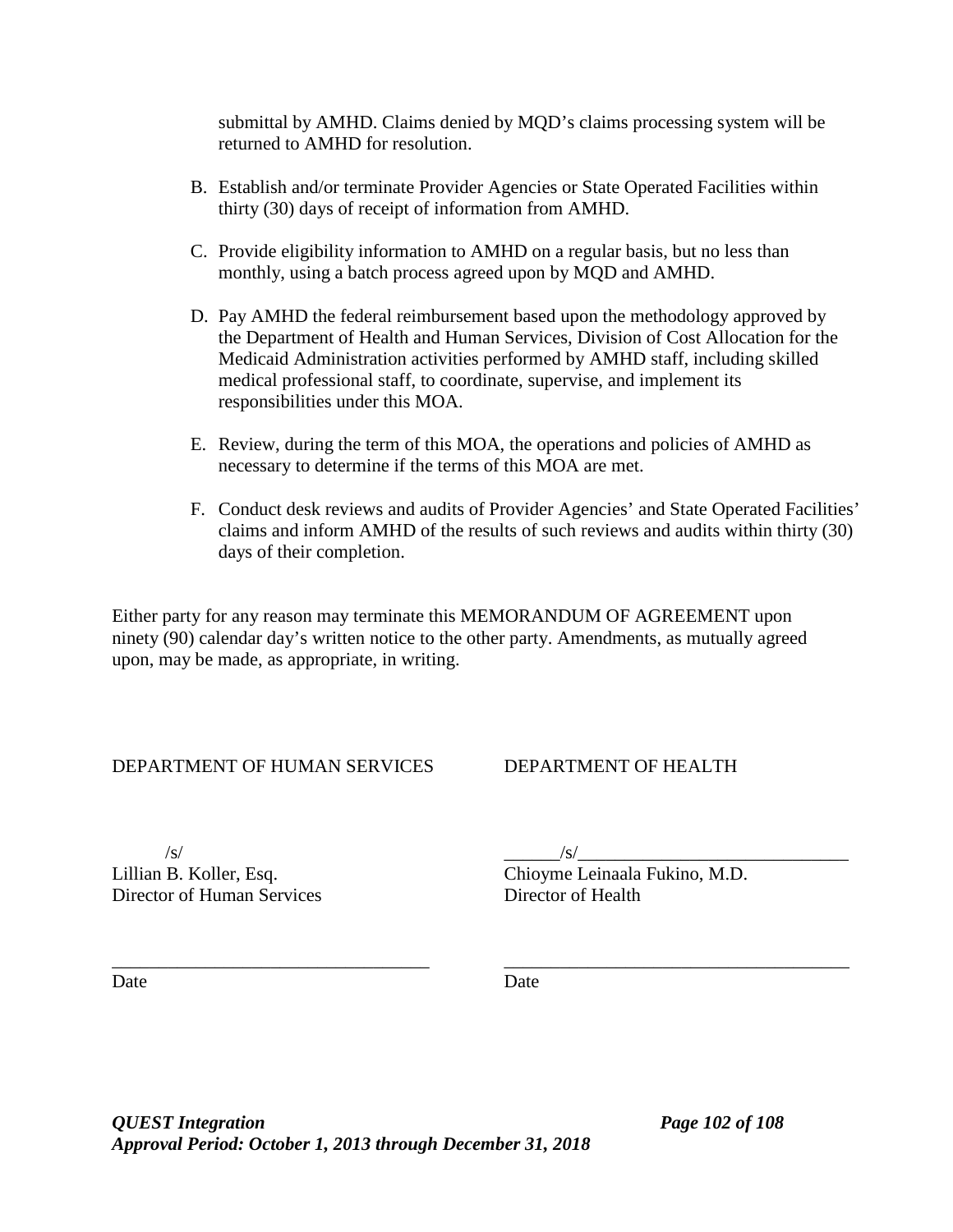# **ATTACHMENT I**

- 1. Crisis Management
	- a. 24-hour crisis telephone consultation
	- b. Mobile outreach services
	- c. Crisis intervention/stabilization services
- 2. Crisis Residential Services
- 3. Intensive Outpatient Hospital Services
- 4. Therapeutic Living Supports
	- a. Community-Based Specialized Residential
- *5.* Biopsychosocial Rehabilitative Programs
- 6. Assertive Community Treatment
- 7. Intensive Case Management/Community Based Case Management
- 8. Targeted Case Management

Targeted case management shall be provided in accordance with Hawaii Administrative Rules 17-1738 [http://hawaii.gov/dhs/main/har/har\\_current/AdminRules/document\\_view](http://hawaii.gov/dhs/main/har/har_current/AdminRules/document_view). In the event any of the terms of this agreement conflict with or are not required by HAR §17- 1738, the HAR shall control.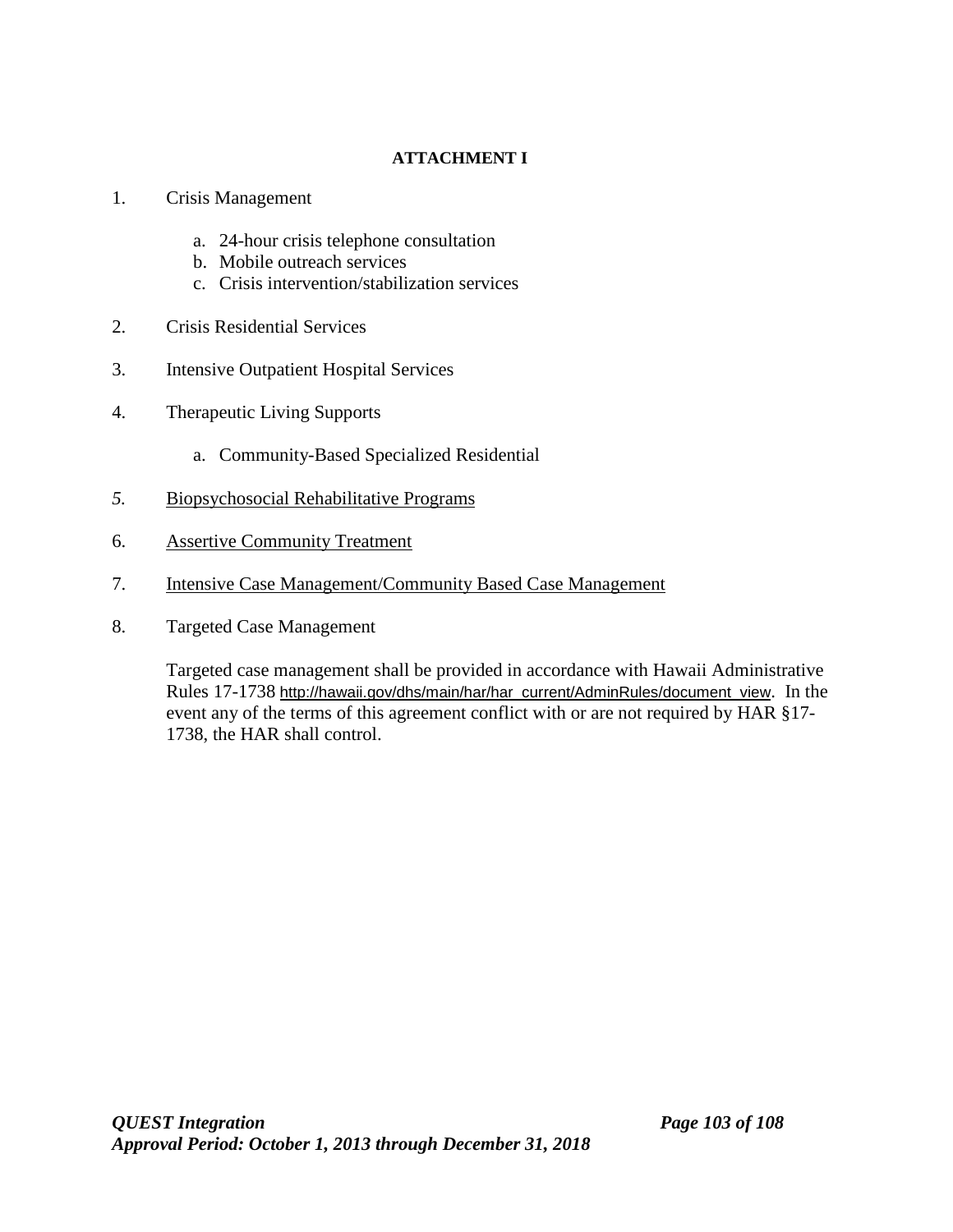### **ATTACHMENT II**

## **DOH—AMHD With MQD rates and HCPCS Codes**

| <b>SPA</b>                 | <b>AMHD Service</b>                  | <b>HCPCS</b>       | Unit    | <b>MQD</b> | <b>Comments</b>         |
|----------------------------|--------------------------------------|--------------------|---------|------------|-------------------------|
|                            |                                      | Code               |         | Rate       |                         |
| Crisis Management          | Crisis Mobile Outreach               | H2011              | 15      | \$27.50    |                         |
|                            | (CMO)                                |                    | minutes |            |                         |
|                            | <b>Crisis Support Management</b>     | H <sub>2015</sub>  | 15      | \$20.25    | Must bill as Intensive  |
|                            | (CSM)                                |                    | minutes |            | Case                    |
|                            |                                      |                    |         |            | Management/             |
|                            |                                      |                    |         |            | <b>Community Based</b>  |
|                            |                                      |                    |         |            | Case Management         |
| Crisis Residential         | <b>Licensed Crisis Residential</b>   | H0018              | Daily   | \$211.80   | Must be licensed, only  |
|                            | Services (LCRS)                      |                    |         |            | treatment covered       |
| Biopsychosocial            | Psychosocial Rehabilitation          | H <sub>201</sub> 7 | 15      | \$3.30     | Clubhouse not           |
| Rehabilitation             |                                      |                    | minutes |            | included                |
| Intensive outpatient       | <b>Intensive Outpatient Hospital</b> | H0035              | Daily   | \$250.00   |                         |
| hospital services          | Services                             |                    |         |            |                         |
| Therapeutic Living         | <b>Community Based</b>               | H0019              | Daily   | \$236.14   | Must be licensed, only  |
| Supports                   | <b>Specialized Residential</b>       |                    |         |            | treatment covered       |
| <b>Assertive Community</b> | <b>Assertive Community</b>           | H0039              | 15      | \$27.00    | 75% of Assertive        |
| Treatment                  | Treatment, face-to-face              |                    | minutes |            | Community               |
|                            | contact                              |                    |         |            | <b>Treatment claims</b> |
|                            |                                      |                    |         |            | must be face-to-face    |
|                            | <b>Assertive Community</b>           | H0039U1            | 15      | \$27.00    |                         |
|                            | Treatment, case assessment           |                    | minutes |            |                         |
|                            | <b>Assertive Community</b>           | H0039U2            | 15      | \$27.00    |                         |
|                            | Treatment, treatment                 |                    | minutes |            |                         |
|                            | planning                             |                    |         |            |                         |
|                            | <b>Assertive Community</b>           | H0039U3            | 15      | \$27.00    |                         |
|                            | Treatment, collateral contact        |                    | minutes |            |                         |
|                            | with no consumer contact             |                    |         |            |                         |
|                            | <b>Assertive Community</b>           | H0039HT            | 15      | \$27.00    |                         |
|                            | Treatment, telephonic                |                    | minutes |            |                         |
|                            | treatment planning with              |                    |         |            |                         |
|                            | 11311, Kahi Mohala                   |                    |         |            |                         |
|                            | <b>Assertive Community</b>           | H0039U5            | 15      | \$27.00    |                         |
|                            | Treatment, telephonic                |                    | minutes |            |                         |
|                            | consultation with consumer           |                    |         |            |                         |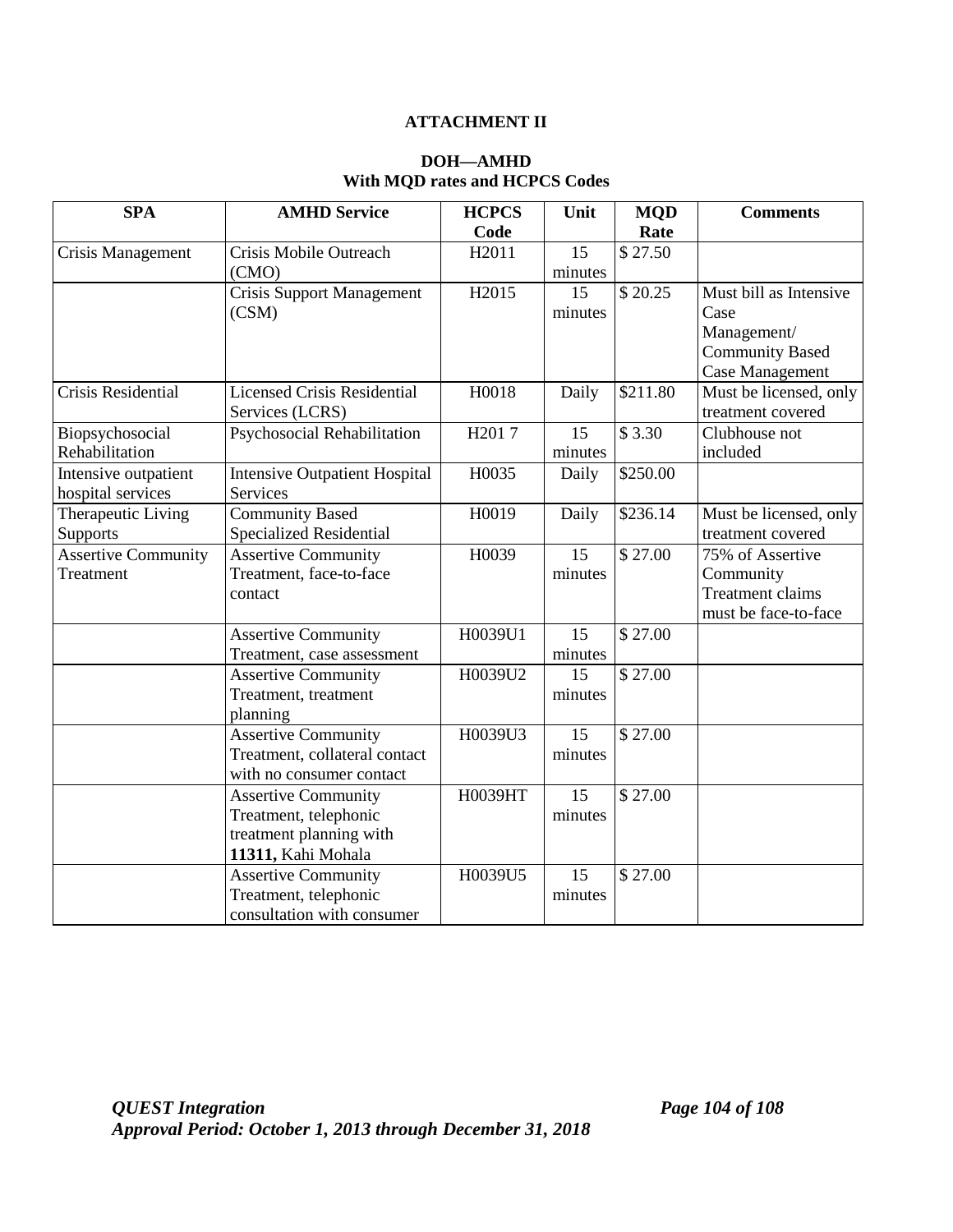### **DOH—AMHD With MQD rates and HCPCS Codes**

| <b>SPA</b>                                                                        | <b>AMHD Service</b>                                                                                                                     | <b>HPCPS</b>      | Unit          | <b>MQD</b> | <b>Comments</b>                                                                                                  |
|-----------------------------------------------------------------------------------|-----------------------------------------------------------------------------------------------------------------------------------------|-------------------|---------------|------------|------------------------------------------------------------------------------------------------------------------|
|                                                                                   |                                                                                                                                         | Code              |               | Rate       |                                                                                                                  |
| <b>Intensive Case</b><br>Management/<br><b>Community Based Case</b><br>Management | <b>Intensive Case</b><br>Management/Community<br><b>Based Case Management,</b><br>face-to-face contact                                  | H <sub>2015</sub> | 15<br>minutes | \$20.25    | 75% of Intensive<br>Case<br>Management/Com<br>munity Based Case<br>Management<br>claims must be<br>face-to-face. |
|                                                                                   | <b>Intensive Case</b><br>Management/Community<br>Based Case Management, case<br>assessment                                              | H2015U1           | 15<br>minutes | \$20.25    |                                                                                                                  |
|                                                                                   | <b>Intensive Case</b><br>Management/Community<br><b>Based Case Management,</b><br>treatment planning                                    | H2015U2           | 15<br>minutes | \$20.25    |                                                                                                                  |
|                                                                                   | <b>Intensive Case</b><br>Management/Community<br><b>Based Case Management,</b><br>collateral contact with no<br>consumer contact        | H2015U3           | 15<br>minutes | \$20.25    |                                                                                                                  |
|                                                                                   | <b>Intensive Case</b><br>Management/Community<br><b>Based Case Management,</b><br>telephone treatment planning<br>with HSH, Kahi Mohala | H2OI5HT           | 15<br>minutes | \$20.25    |                                                                                                                  |
|                                                                                   | <b>Intensive Case</b><br>Management/Community<br><b>Based Case Management,</b><br>telephone consultation with<br>consumer               | H2015U5           | 15<br>minutes | \$20.25    |                                                                                                                  |
|                                                                                   | <b>Targeted Case Management</b>                                                                                                         | T1017U5           | 15<br>minutes | \$9.75     |                                                                                                                  |
|                                                                                   | <b>Targeted Case Management</b>                                                                                                         | T1017U6           | 15<br>minutes | \$9.75     |                                                                                                                  |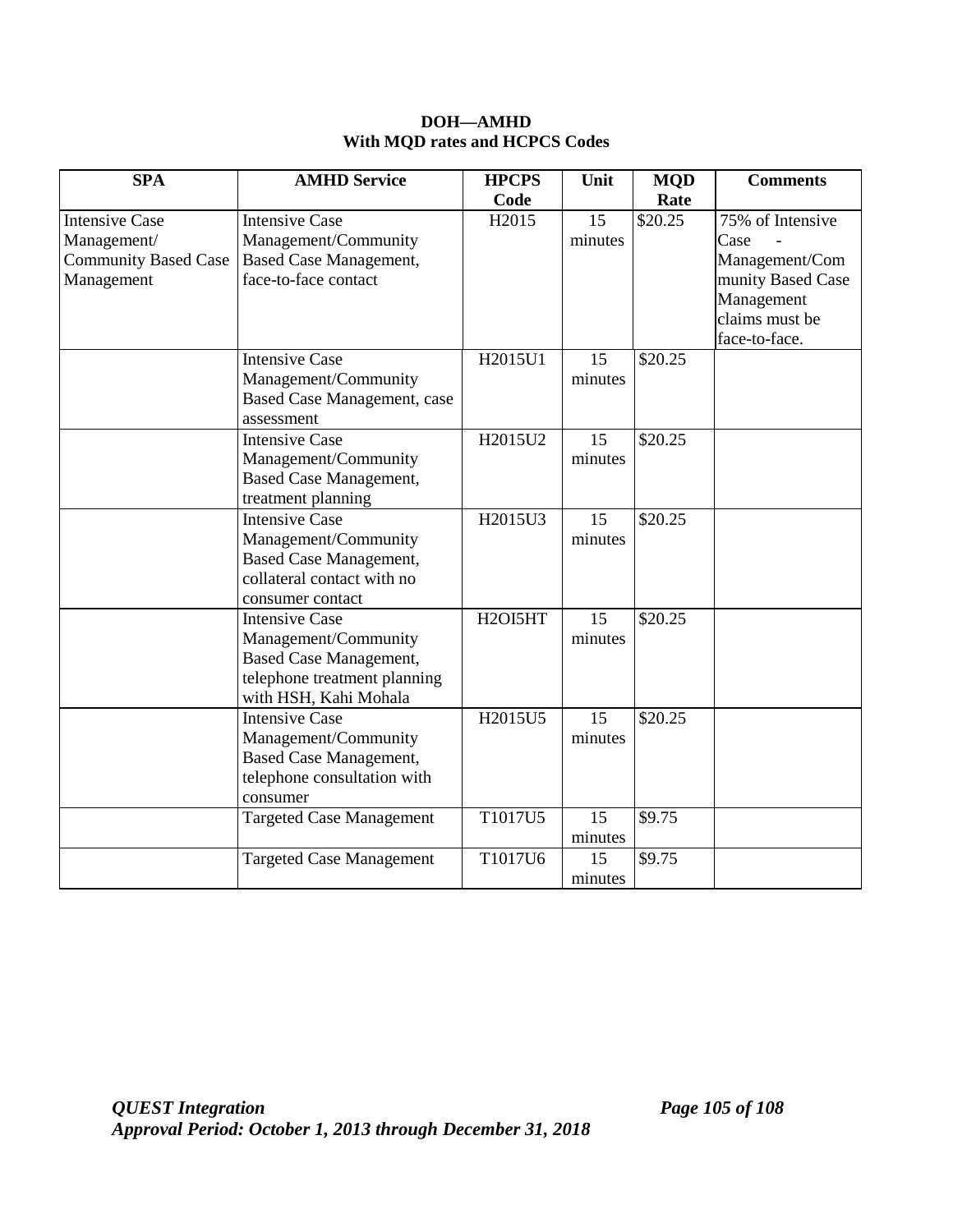#### Exhibit 6 to Attachment E

# **REFERRAL FOR SERIOUS MENTAL ILLNESS (SMI) COMMUNITY CARE SERVICES (CCS) PROGRAM**

| Name                                                                                                                       |                                                                                                                       |                                                          |                                                                                                                             | $\Box$ MALE $\Box$ FEMALE |
|----------------------------------------------------------------------------------------------------------------------------|-----------------------------------------------------------------------------------------------------------------------|----------------------------------------------------------|-----------------------------------------------------------------------------------------------------------------------------|---------------------------|
| Home Address                                                                                                               | Last                                                                                                                  | First<br>Phone No.                                       | MI<br><u> 1989 - Johann Johann Stoff, deutscher Stoffen und der Stoffen und der Stoffen und der Stoffen und der Stoffen</u> |                           |
| <b>Mailing Address</b>                                                                                                     | <u> 1980 - Johann Barn, mars ann an t-Amhain Aonaichte ann an t-Amhain Aonaichte ann an t-Amhain Aonaichte ann an</u> |                                                          | Client ID No.                                                                                                               |                           |
| Date of Birth<br>Age                                                                                                       | Social Security No.<br>COUNTY O OAHU                                                                                  | $\Box$ HAWAII<br>KAUAI                                   | $\Box$ MAUI<br>П                                                                                                            |                           |
| Health Plan:<br>Ohana<br><b>Primary Diagnosis</b><br>Secondary Diagnosis<br>Current Medical Conditions (Indicate, if none) |                                                                                                                       | DSMIV Code                                               | <b>DSMIV Code</b>                                                                                                           |                           |
| Date of Referral:                                                                                                          |                                                                                                                       |                                                          |                                                                                                                             |                           |
| <b>HOSPITALIZATIONS</b>                                                                                                    | (list)<br><b>Admitted on</b>                                                                                          | CURRENTLY AT: $\Box$ Castle $\Box$ Queen's $\Box$ Other: |                                                                                                                             |                           |
| Past Hospitalizations- Facility                                                                                            | Location                                                                                                              | Date Admitted                                            | Date Discharged                                                                                                             | Diagnosis                 |
|                                                                                                                            |                                                                                                                       |                                                          |                                                                                                                             |                           |
| <b>MEDICATIONS</b>                                                                                                         | Strength                                                                                                              | Dosage                                                   | <b>Start Date</b>                                                                                                           | <b>End Date</b>           |
|                                                                                                                            |                                                                                                                       |                                                          |                                                                                                                             |                           |
| <b>OUTPATIENT THERAPISTS</b>                                                                                               | Diagnosis                                                                                                             |                                                          | <b>Start Date</b>                                                                                                           | <b>End Date</b>           |
| Section below to be completed by MQD/CSO Evaluation Panel                                                                  |                                                                                                                       |                                                          |                                                                                                                             |                           |
|                                                                                                                            |                                                                                                                       |                                                          |                                                                                                                             |                           |

Date of Evaluation \_\_\_\_\_\_\_\_\_\_\_\_\_\_\_\_\_\_ Date of Enrollment/Disenrollment of CCS Services\_\_\_\_\_\_\_\_\_\_\_\_\_ Approved for CCS Referral:  $\Box$  Yes  $\Box$  No  $\Box$  Additional Information Needed Re-Evaluation Required:  $\Box$  Yes  $\Box$  No If Yes, date to be re-evaluated:  $\underline{\hspace{1cm}}$ 

Reason for denial/comments \_\_\_\_\_\_\_\_\_\_\_\_\_\_\_\_\_\_\_\_\_\_\_\_\_\_\_\_\_\_\_\_\_\_\_ \_\_\_\_\_\_\_\_\_\_\_\_\_\_\_\_\_\_\_\_\_\_\_\_\_\_\_

Signature: \_\_\_\_\_\_\_\_\_\_\_\_\_\_\_\_\_\_\_\_\_\_\_\_\_\_\_\_\_\_\_\_\_\_\_\_\_\_\_\_\_\_\_\_\_\_\_\_\_\_\_\_\_\_\_\_\_\_\_

*QUEST Integration Page 106 of 108 Approval Period: October 1, 2013 through December 31, 2018*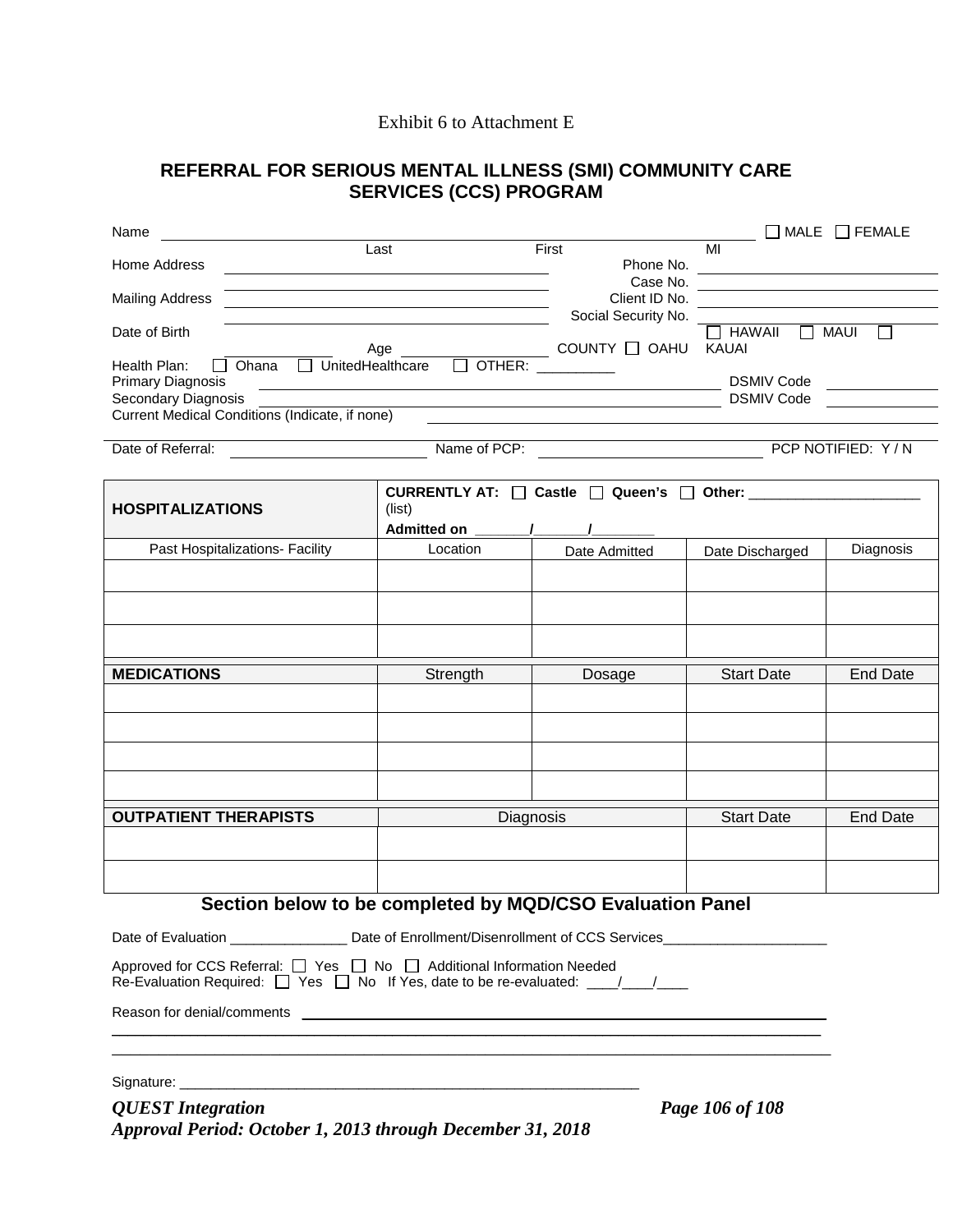**Client Name: Client I.D. No.:**  I. **MENTAL STATES** A. *GENERAL* 1. Appearance: Within normal limits [ ] Other [ ] 2. Dress: Appropriate [ ]Bizarre [ ] Clean [ ] Dirty [ ] 3. Grooming: Neat [ ]Disheveled [ ] Needs improvement [ ] B. *BEHAVIOR* 1. Eye Contact: Good [ ] Fair [ ] Poor [ ] 2. Posture: Good [ ] Slumped [ ] Rigid [ ] Other [ ] 3. Body Mvemts: None [ ]Involuntary [ ]Akathisia [ ] Other [ ] C. *SPEECH:*Clear [ ] Mumbled[ ] Rapid [ ] Whispers[ ] Monotone[ ] **Slurred [ ] Slow [ ] Loud [ ] Constant [ ] Mute [ ]** Other [ ] D. *MOOD*: Anxious [ ] Fearful [ ] Friendly [ ] Euphoric [ ] Calm [ ] **Aggressive [ ] Hostile [ ] Depressed [ ]** Other [ ] E. *AFFECT*: Full range [ ] Flat [ ] Constricted [ ] Inappropriate [ ] Other [ ] F. *THOUGHT* 1. Process or Form: Loose associations [ ] Poverty of content [ ] Flight of ideas[ ] Neologism [ ] Perseveration [ ] Blocking [ ] 2. Content: Delusions [ ] Thought broadcasting [ ] Thought insertion [ ] Thought withdrawal [ ] Other [ ] G. *PERCEPTION – HALLUCINATIONS:* Auditory [ ] Tactile [ ] Somatic [ ] Other [ ] \_\_\_\_\_\_\_ H. *REALITY ORIENTATION:* 1. Mark all areas which the recipient can name: Time: Day [ ] Month [ ] Year [ ] Place: (can describe location) Yes [ ] No [ ] Person: Self [ ] Family or friend [ ] 2. Memory: Recent intact? Yes<sup>[ ]</sup> No [ ]Remote intact: Yes [ ] No [ ] I. *INSIGHT:* Aware of illness [ ] Denies illness [ ] Other [ ] J. *JUDGMENT*: Good [ ] Fair [ ] Poor [ ]